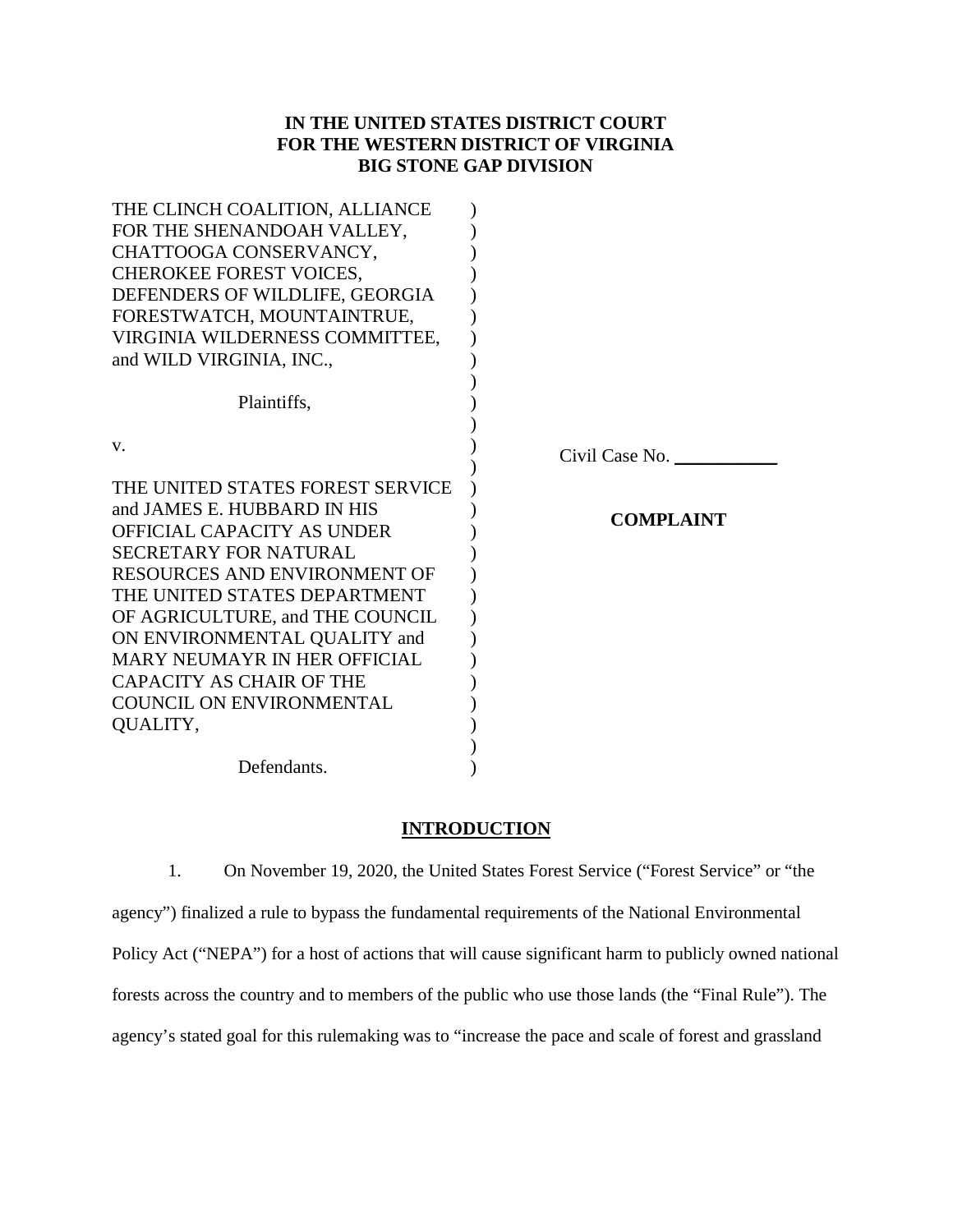management operations on the ground," 84 Fed. Reg. 27,544, 27,550 (June 13, 2019), by "reduc[ing] costs and time spent on environmental analysis," 85 Fed. Reg. 73,620, 73,629 (Nov. 19, 2019).

2. NEPA requires every federal agency action with significant environmental impacts to first be analyzed in an Environmental Impact Statement ("EIS") describing the project's impacts in detail and comparing them to the impacts of alternatives. If the significance of the impacts is uncertain or if there are "unresolved conflicts" over alternative uses of agency resources, the Forest Service may first prepare an abbreviated but similar document known as an Environmental Assessment ("EA"), which also describes impacts and alternatives. The EA is used to determine whether preparation of a full EIS is necessary and to consider alternatives. As part of the EA process, the agency often makes changes to projects or commits to mitigation to avoid significant impacts and thereby avoid the need to prepare an EIS. An EIS or EA must be vetted by the public before a decision is made.

3. Forest Service actions include where to conduct logging operations, build roads, or authorize private uses of national forest lands. The Forest Service may avoid preparing an EIS or EA for its actions only when they fall within a categorical exclusion ("CE"). CEs are intended for small, insignificant, and routine actions that categorically do not have significant impacts no matter where they occur. Unlike projects authorized using an EIS or EA, CEs do not require that site-specific analysis of impacts be made available to the public for comment or that the agency consider alternatives. By creating or expanding CEs, an agency therefore removes procedural safeguards from entire classes of action.

4. The Final Rule includes a number of new and expanded CEs, including three challenged here: a CE for commercial logging projects up to 2,800 acres (4-3/8 square miles) and construction of up to three miles of logging roads ("CE 25"); a separate CE covering up to two miles of permanent road construction for any purpose ("CE 24"); and an expanded CE that allows "special use" authorizations for private uses affecting up to 20 acres of national forest lands, including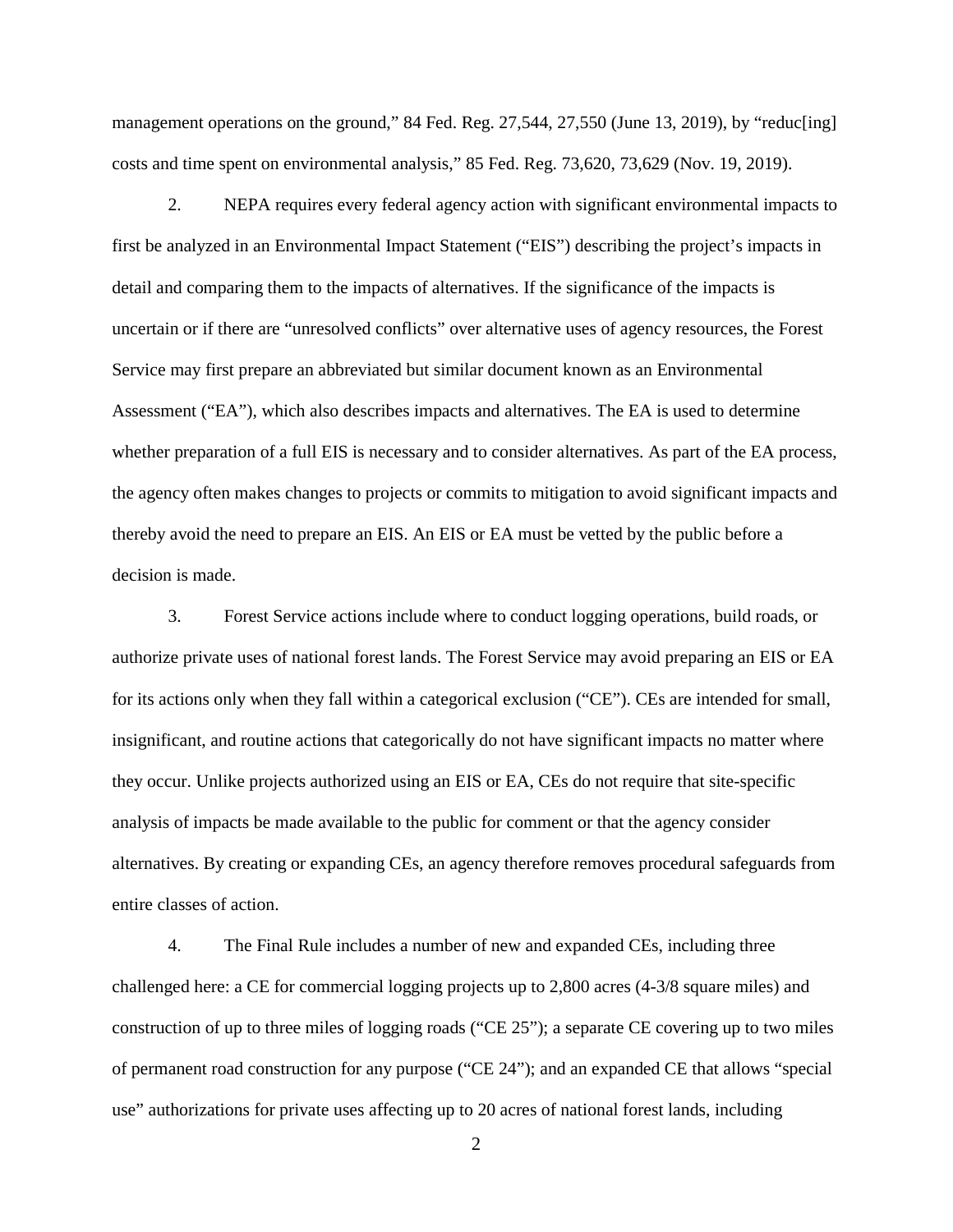permanent impacts such as a four-mile right-of-way for a pipeline or other utility ("CE 3"). These acreage and mileage limits apply only to a single decision; the CEs can and will be used again and again to authorize successive projects. For example, multiple CE 25 projects could take place in the same general area over time or be ongoing on a single national forest at any given time, so long as each individual project did not exceed 2,800 acres.

5. Because the scale of logging projects in the Southern Appalachian national forests of Virginia, Tennessee, North Carolina, and Georgia is much smaller than that allowed under CE 25, the Final Rule would effectively allow the Forest Service to implement its entire logging program on these forests without site-specific analysis to inform public comment or consideration of alternatives. Moreover, the Forest Service is required by Executive Order and Secretarial Memorandum to use these and other CEs whenever they are available. *See* Exhibit 1.

6. Logging, roads, and utility rights-of-way can cause significant harm to unroaded backcountry areas, old-growth forests, steep slopes susceptible to erosion, downstream waters, rare and exemplary habitats, areas with plant communities vulnerable to displacement by non-native invasive species, and scenic viewsheds, among other ecologically and socially important resources. These are inherently site-specific resources, which means that the choice between alternative locations for a proposed action will often be environmentally consequential: while a logging project may cause little harm at one site, it could destroy important, sensitive resources at another site. Sitespecific choices are especially consequential because successive projects impact the same resources again and again over time.

7. The procedural safeguards of the NEPA process, and the EA process in particular, have allowed the public to help the Forest Service avoid and minimize harms that otherwise would have been significant. Without these safeguards, significant impacts will occur without first being disclosed or analyzed in the NEPA process.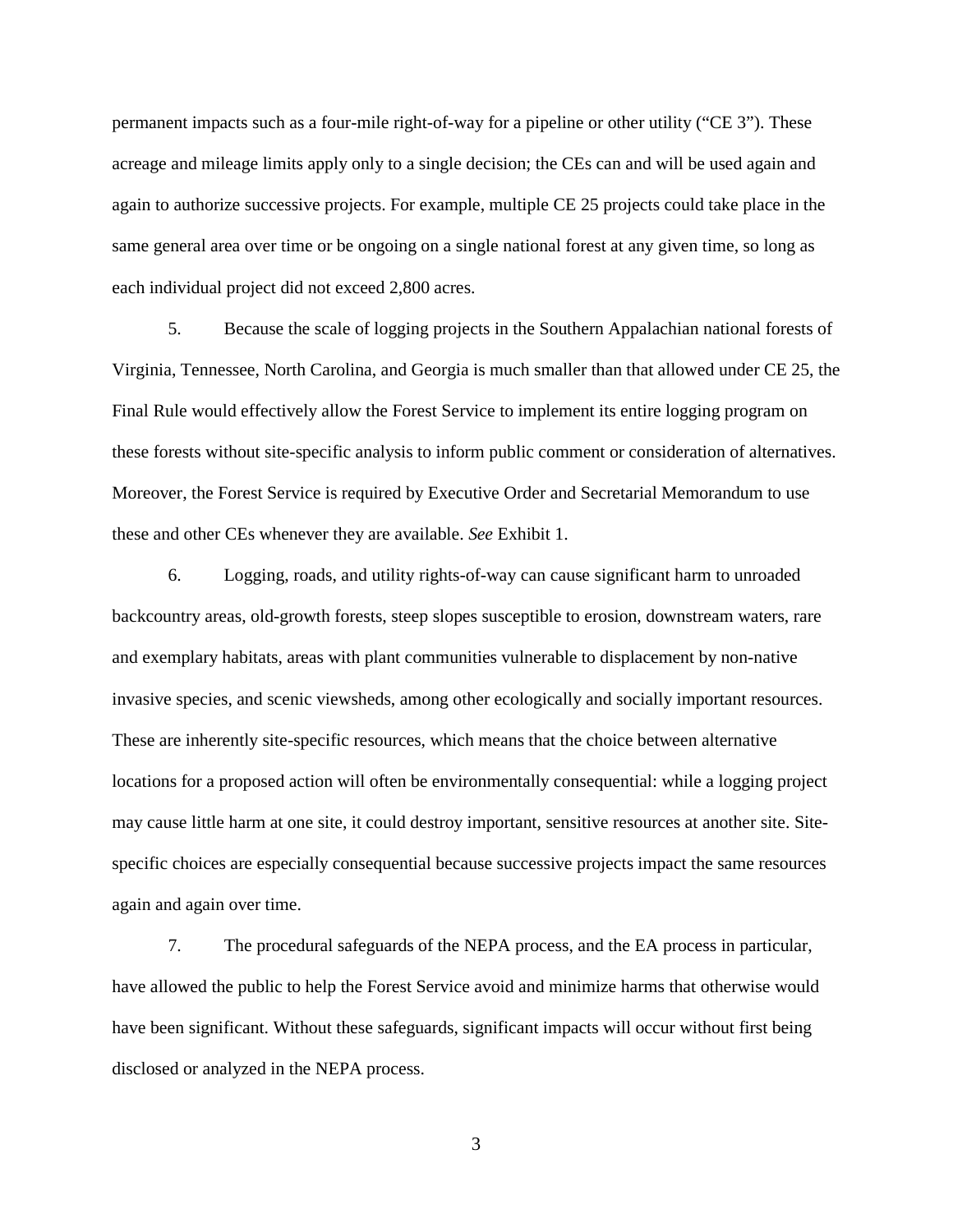8. To justify its new CEs, the Forest Service relies on a sample of projects for which it previously found that there would be no significant impacts. Because the agency determined that the handful of projects it reviewed did not have significant impacts, it concluded that similarly sized actions on any national forest in the country also would not have significant impacts. However, the agency ignored public comments showing that the same actions at the same scales have caused and will cause significant impacts in other locations. The agency also ignored extensive data and analysis showing that past projects have avoided causing significant harm because of the procedural safeguards of the EA process—precisely the safeguards that the agency has now removed. And, equally troubling, the Forest Service ignored regional differences showing that much smaller projects cause significant impacts in national forests in some parts of the country, like the Southern Appalachians.

9. In addition to ignoring relevant data and analysis and drawing conclusions contrary to the record, the Forest Service failed to allow the public to comment on elements of the Final Rule as required by law. It also failed to conduct an analysis under NEPA to disclose the negative impacts of and consider alternatives to the rulemaking itself. Further, the Final Rule is inconsistent with the NEPA statute and was promulgated in reliance on illegal provisions of the Council on Environmental Quality's ("CEQ's") newly adopted framework NEPA regulations. By categorically excluding actions with individually and cumulatively significant impacts from site-specific analysis, informed public input, and consideration of alternatives, the Forest Service's new CEs are arbitrary and capricious and contrary to law and must be vacated.

10. Because the Final Rule is already in effect, the loss of NEPA's procedural safeguards immediately harms the Plaintiffs in this matter ("Conservation Groups"). Even before future projects are implemented and, indeed, before they are even formally proposed, interested members of the public are forced to choose between losing any opportunity to offer informed, site-specific input, on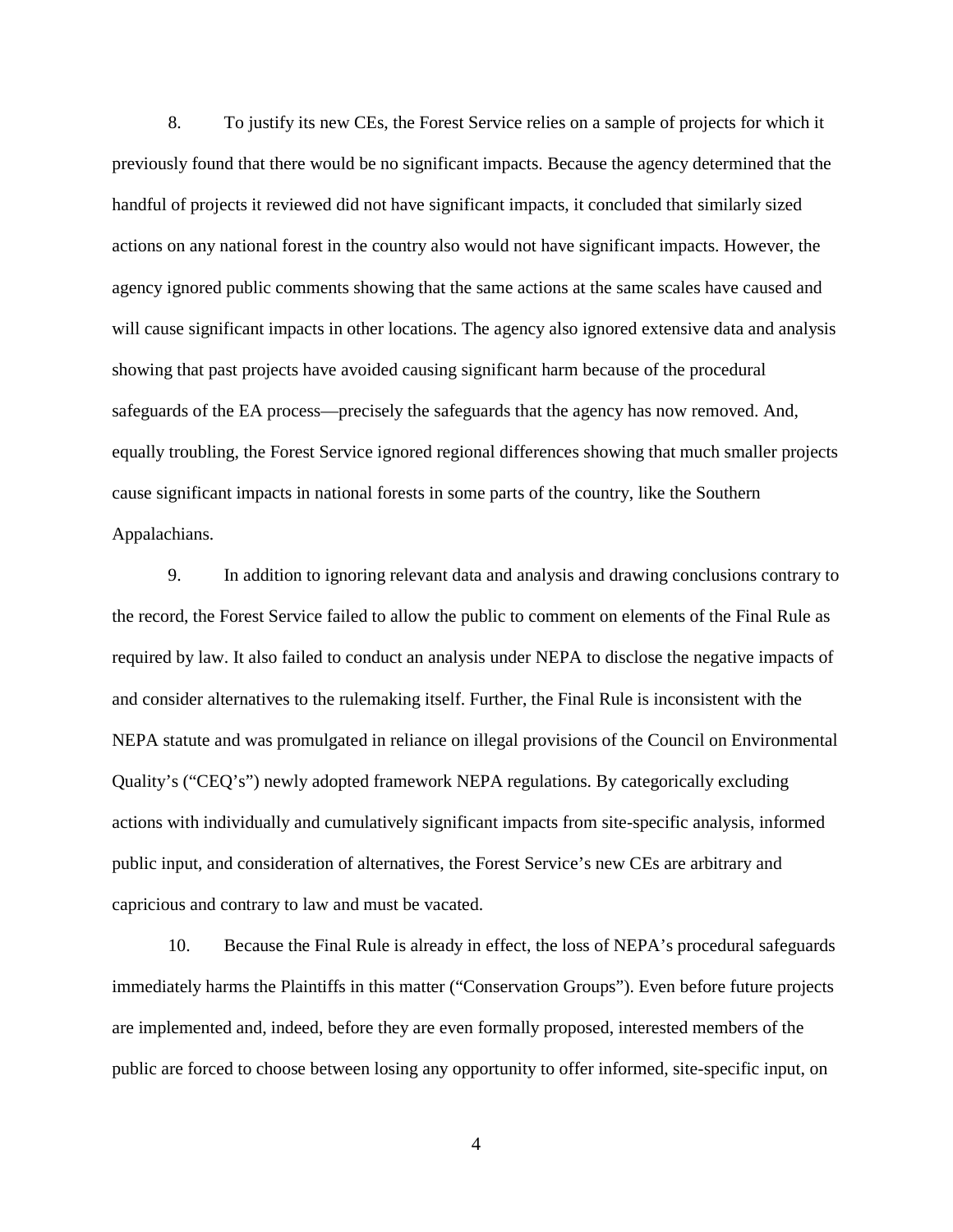the one hand, and devoting their own time and resources to gather information about project areas and potentially affected resources on an impossibly short timeframe, on the other.

11. Conservation Groups bring this challenge to prevent harm to the places in the national forests in which they have ecological, aesthetic, economic, scientific, recreational, and spiritual interests, and to prevent further harm to their organizations and their ability to carry out their missions.

#### **JURISDICTION AND VENUE**

12. This action is brought pursuant to the judicial review provisions of the Administrative Procedure Act ("APA"), 5 U.S.C. §§ 701–706, which waive Defendants' sovereign immunity regarding Conservation Groups' claims. 5 U.S.C. § 702; *City of New York v. U.S. Dep't of Def.*, 913 F.3d 423, 430 (4th Cir. 2019). This Court has jurisdiction over Conservation Groups' claims under 28 U.S.C. § 1331 and may issue a declaratory judgment and further relief requested pursuant to 5 U.S.C. § 706 and 28 U.S.C. §§ 2201–2202.

13. Venue is proper in this District under 28 U.S.C. § 1391(e)(1)(C) because Defendants Forest Service and CEQ are agencies of the United States, Defendants James Hubbard and Mary Neumayr are officers or employees of the United States acting in their official capacities, no real property is involved in this action, and The Clinch Coalition, Alliance for the Shenandoah Valley, Virginia Wilderness Committee, and Wild Virginia are headquartered within the District.

#### **PARTIES**

#### **Plaintiff Conservation Groups**

14. All of the Conservation Groups, as part of their core missions, work to protect publicly owned national forests from harm, whether that harm is threatened by a private industry, such as a pipeline operator seeking to cross national forest lands, or by the Forest Service's own proposals to sell timber or construct roads.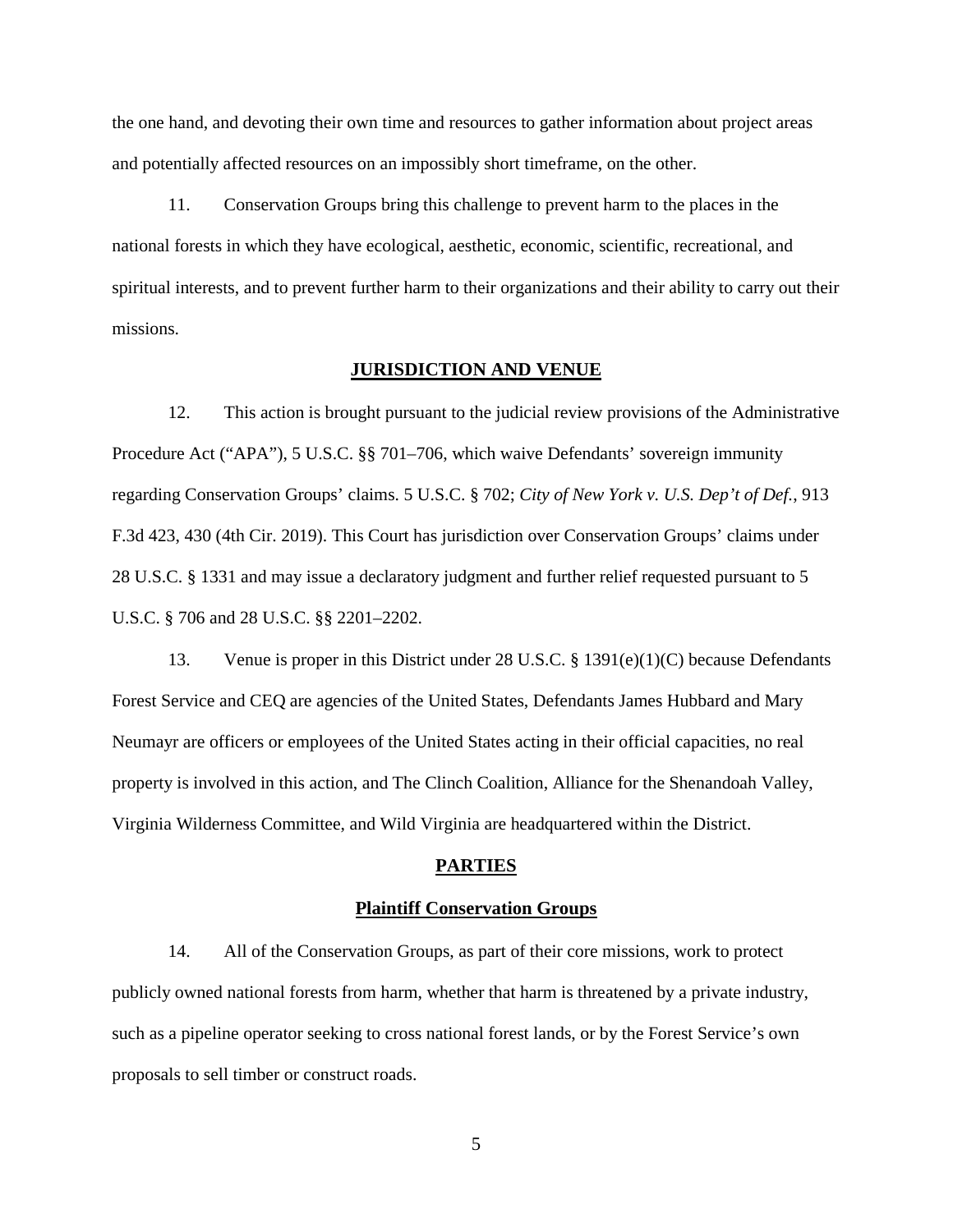15. Conservation Groups rely on the information and analysis made available by NEPA to understand the likely harms of proposed actions, to critique errors in the Forest Service's understanding or judgment, to provide information about harms that the Forest Service is not aware of or has overlooked, to inform other members of the public that their interests may be affected, to provide feedback about public preferences and values with respect to specific areas of the forests, to offer alternatives that may accomplish the Forest Service's goals with less harm, and ultimately to assist the Forest Service to avoid causing significant harms to the national forests and the people who use and depend on them for recreational, spiritual, economic, and aesthetic benefits.

16. Conservation Groups' collective efforts, made possible by the NEPA process, have been effective at helping the Forest Service avoid significant harms. Because of informed, sitespecific public input, the Forest Service has abandoned efforts to log old-growth forests, unroaded and undeveloped areas, and rare and exemplary habitats, along with many other ecologically, socially, and culturally important areas that are valued by Conservation Groups' members.

17. By removing NEPA's procedural safeguards for consequential site-specific decisions, the Final Rule will cause significant harms to the national forests in which Conservation Groups have concrete interests—harms that otherwise could have been prevented or lessened by public involvement and accountability. Conservation Groups have also been injured by the Forest Service's refusal to conduct a NEPA analysis disclosing the harmful impacts of the Final Rule, or to weigh the Final Rule's impacts against those of the alternatives that Conservation Groups put forward during the development of the Final Rule.

## **The Clinch Coalition**

18. The Clinch Coalition is a nonprofit organization founded in 1998 to protect and preserve the Jefferson National Forest, including its wildlife, watersheds, and surrounding communities. The Clinch Coalition is particularly focused on protecting and preserving the natural heritage, unique ecosystems, and environmental integrity of High Knob and the Clinch Ranger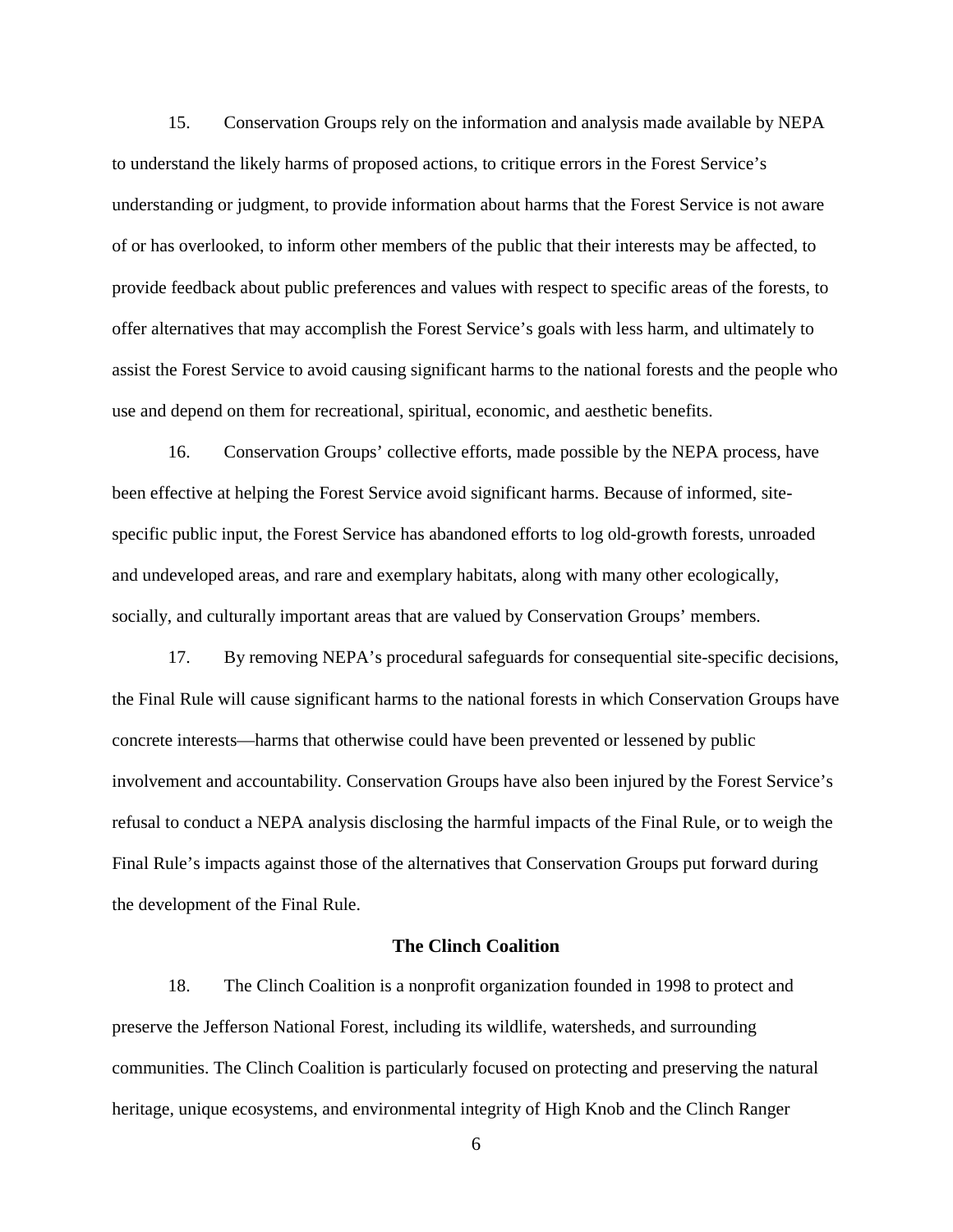District of the Jefferson National Forest, and other extraordinary areas in the region. The Clinch Coalition works to protect specific forest resources, including old-growth forests, rare ecosystems and forest types, rare native plants and animals, roadless areas, water quality, and opportunities for recreation.

19. The Clinch Coalition, which is headquartered in Scott County, Virginia, and works in Wise County, Virginia, has approximately 400 members. Many of The Clinch Coalition's members live in close proximity to the Jefferson National Forest. These members visit the national forest to hike, observe nature, take photographs, and seek solitude, among other activities.

20. The Clinch Coalition maintains a "forest watch" program, the purpose of which is to monitor Forest Service actions in order to hold the agency accountable for management decisions on the Jefferson National Forest and provide feedback. The Clinch Coalition also engages in community outreach to increase awareness of issues related to the environment and stewardship of the Forest; this includes producing newsletters, hosting educational programs, and leading guided hikes.

21. The Clinch Coalition actively participates in the public process for making land management decisions on the Jefferson National Forest, including participating in the NEPA process for projects on the Forest. The Clinch Coalition's participation in the NEPA process typically consists of reviewing and offering comments on project proposals, known as "scoping" notices, including identification of issues that deserve special attention and analysis in an EA or EIS and potential alternatives for further consideration; attending public meetings; conducting site visits and surveys in project areas; communicating with members and the public about ongoing projects; reviewing draft EAs and critiquing them in public comments; and participating in the Forest Service's pre-decisional administrative objection process when necessary. The pre-decisional administrative objection process is the final in-agency opportunity for the public to object to portions of Forest Service projects before they are finalized, and it is offered for projects that receive an EA or EIS, but not a CE.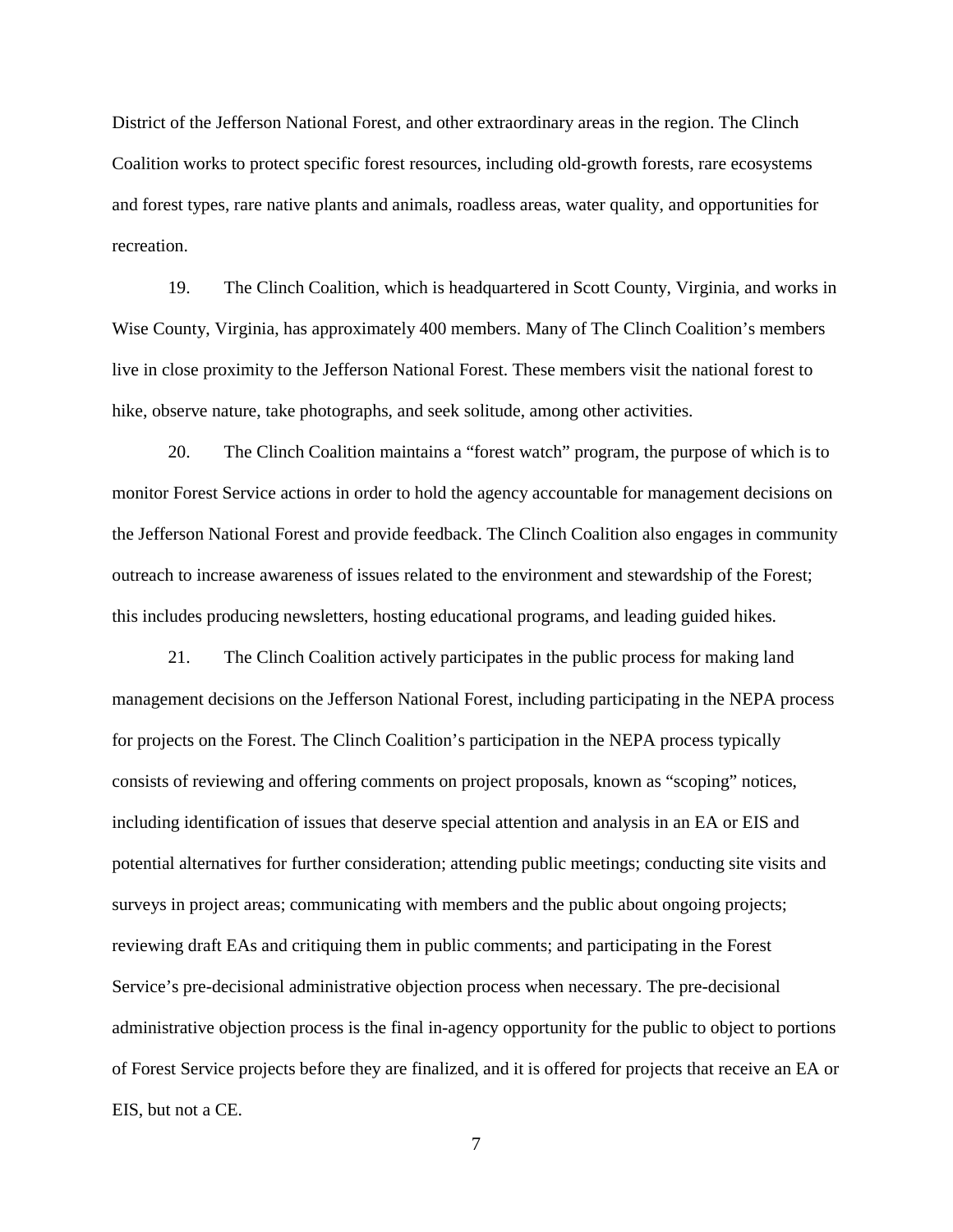22. The Clinch Coalition uses the information and impacts analysis provided by the Forest Service in EAs to prioritize on-the-ground surveys and to verify the condition of discrete areas ("stands") that the Forest Service has prescribed for logging or burning, to locate rare species and sensitive resources like old growth, to critique the Forest Service's analysis and conclusions, and to develop recommendations for alternatives or mitigation strategies for the Forest Service to consider. The Clinch Coalition's analysis, research, and advocacy during the EA process can and do lead the Forest Service to make changes to projects which have the effect of protecting important forest resources from unnecessary harm, including dropping stands and adding mitigation measures. The Clinch Coalition will continue to monitor Forest Service project proposals and advocate for the interests of its members though the NEPA process.

23. For example, The Clinch Coalition was involved in the NEPA process for the Nettle Patch Vegetation Management Project and is currently involved in the High Knob Viewshed and Habitat Improvement Project and the Eastern Divide Insect and Disease Phase II project. For each of these projects, The Clinch Coalition relied on information and analysis provided in draft EAs to develop feedback to the Forest Service. The Forest Service used this and other public feedback to make important improvements to its environmental analyses and project designs. For the sincecompleted NEPA process for the Nettle Patch Vegetation Management Project, the resulting project improvements mean that the Forest Service will avoid some of the potential harms to forest resources that members of The Clinch Coalition value, such as rare green salamander habitat, old growth, and water quality.

24. These and other similar improvements to Forest Service projects that The Clinch Coalition has helped bring about were made possible by the information, analysis, and opportunity for public comment that the Forest Service provided to the public in the EA process.

25. The Clinch Coalition is concerned because implementation of the Final Rule will allow the Forest Service to implement much if not all of its timber sale program on the Jefferson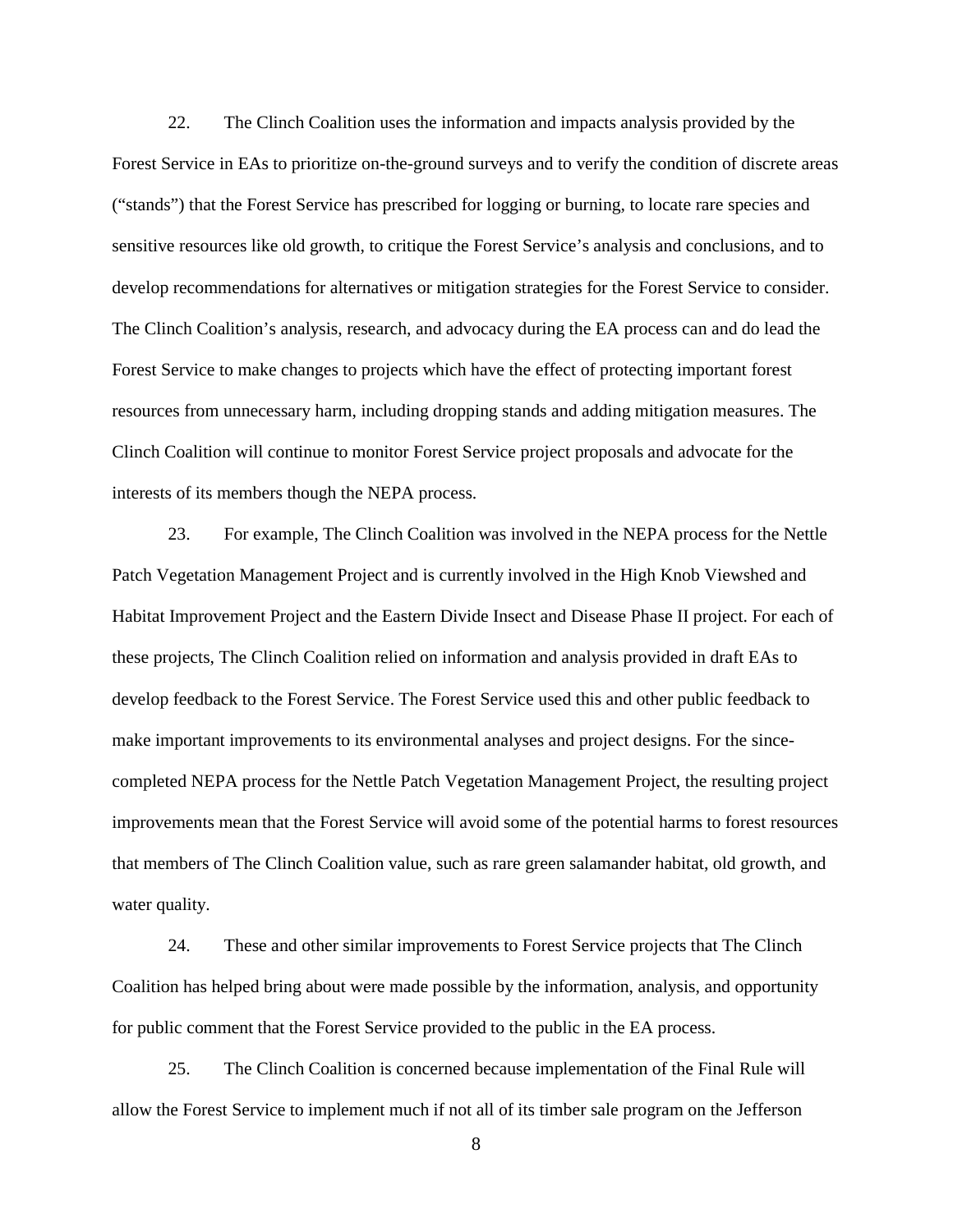National Forest without ever completing an EA or otherwise providing site-specific analysis to the public and considering alternatives to its proposals. In fact, all projects on the Jefferson National Forest in recent years have involved less logging thanallowed for by the 2,800-acre threshold of the new CE under the Final Rule, including projects that avoided significant harms only because of informed public input.

26. Without the EA process, The Clinch Coalition and other members of the public will be unable to effectively assist the Forest Service in making improvements to projects that are needed to avoid unnecessary—and often significant—environmental harm.

27. The Clinch Coalition is concerned that without the information, analysis, and opportunities for public comment provided by the EA process, Forest Service projects are more likely to move forward based on incorrect information and flawed assumptions, causing an increased risk of environmental harm in places where The Clinch Coalition members make their livings, recreate, appreciate the beauty of the Forest, and seek solitude.

28. The Clinch Coalition is also concerned that the under the Final Rule, the Forest Service will no longer consider cumulative impacts of projects that, over time, have profound impacts. More specifically, The Clinch Coalition is concerned that successive logging projects and road construction in individual watersheds will now be undertaken without the agency ever being required to analyze and disclose the cumulative impacts of doing this. The Forest Service's failure to consider cumulative impacts in that case would increase the risk of erosion and sedimentation into waters that are already impaired, such as the Clinch River.

29. The Final Rule's requirements that the 2,800-acre logging CE be limited to "restoration" projects that are developed or refined through "collaboration" does not in any way diminish this risk of harm to the interests of The Clinch Coalition's members. Restoration projects are often difficult to distinguish from business-as-usual logging. And even Forest Service projects on the Jefferson National Forest truly intended to restore natural forests and processes can be based on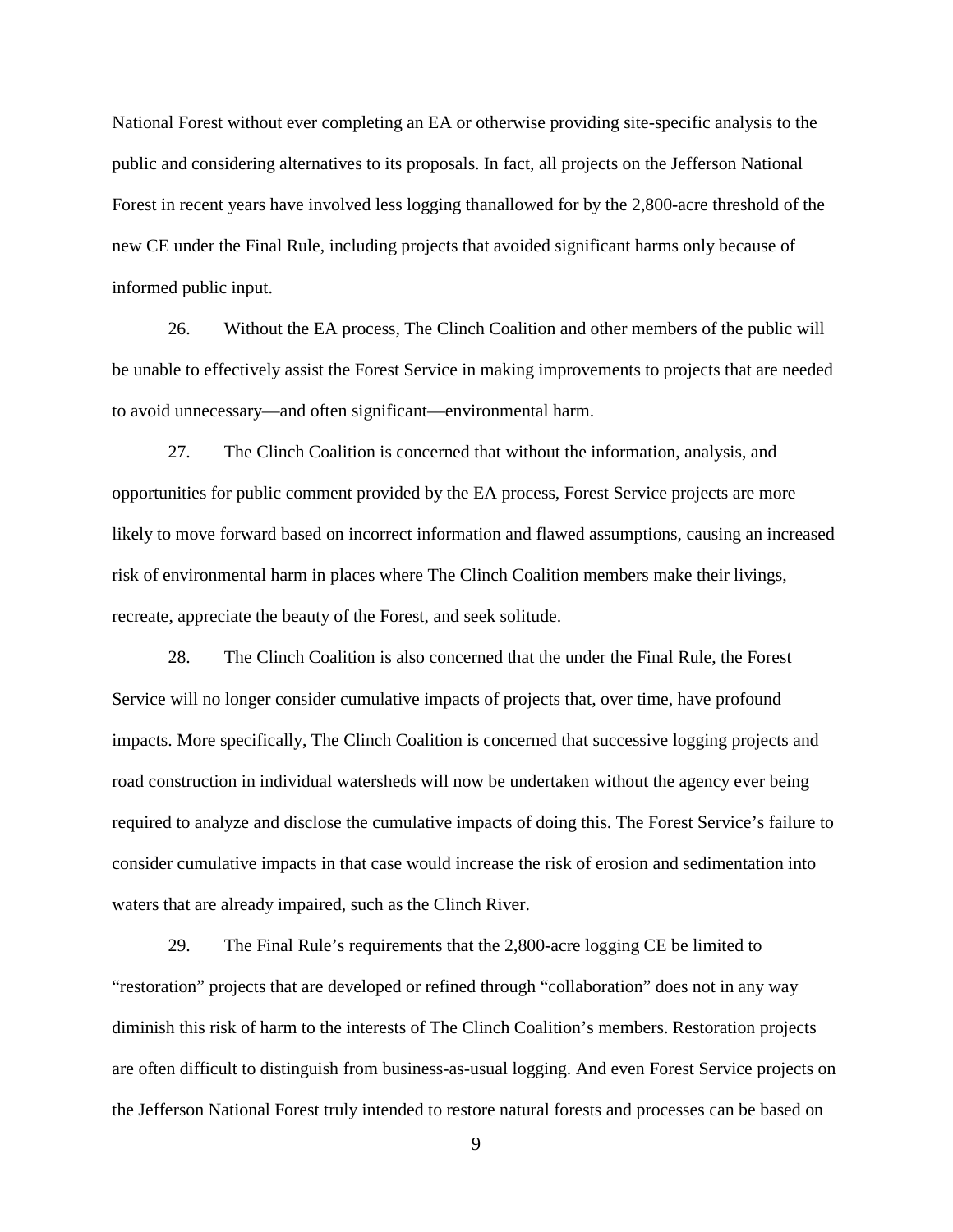flawed information or uninformed decision-making, with the result that restoration efforts fail and forest resources are instead harmed.

30. The Clinch Coalition has participated in the NEPA process for a number of timber projects on the Jefferson National Forest, some of which were ostensibly intended as "collaborative" projects. Collaborative processes vary significantly project by project; there is no requirement that information comparable to that provided in an EA be provided to participants or that the Forest Service entertain alternatives. Collaborative processes also exclude input from members of the public who are not able to attend the many meetings and calls that are necessary for collaboration with the Forest Service, particularly when meetings occur during a work day or immediately afterward.

31. The Clinch Coalition has already been harmed by the Forest Service's promulgation of the Final Rule, and these harms will multiply as the Final Rule is implemented. For projects that may now be authorized under the new and expanded CEs, The Clinch Coalition must attempt to gather, by alternative means, the information and analysis that the Forest Service would have otherwise been required to disclose in an EA. Without this information, The Clinch Coalition cannot achieve its organizational mission of protecting forest resources. In order to timely gather needed information that is no longer required to be provided under NEPA, The Clinch Coalition has already filed a Freedom of Information Act ("FOIA") request seeking basic information related to upcoming projects. The Clinch Coalition will likely file many more FOIA requests for ongoing and future projects in an attempt to make up for the loss of information from EAs. In addition to this new burden, The Clinch Coalition must now shift scarce organizational resources, when possible, to trying to gather and analyze information to identify damaging impacts to important resources under development, because protecting these resources is important to The Clinch Coalition's members. This type of analysis is information that would otherwise be disclosed in an EA. Furthermore, The Clinch Coalition will now be forced to commit to time-consuming collaborative processes that may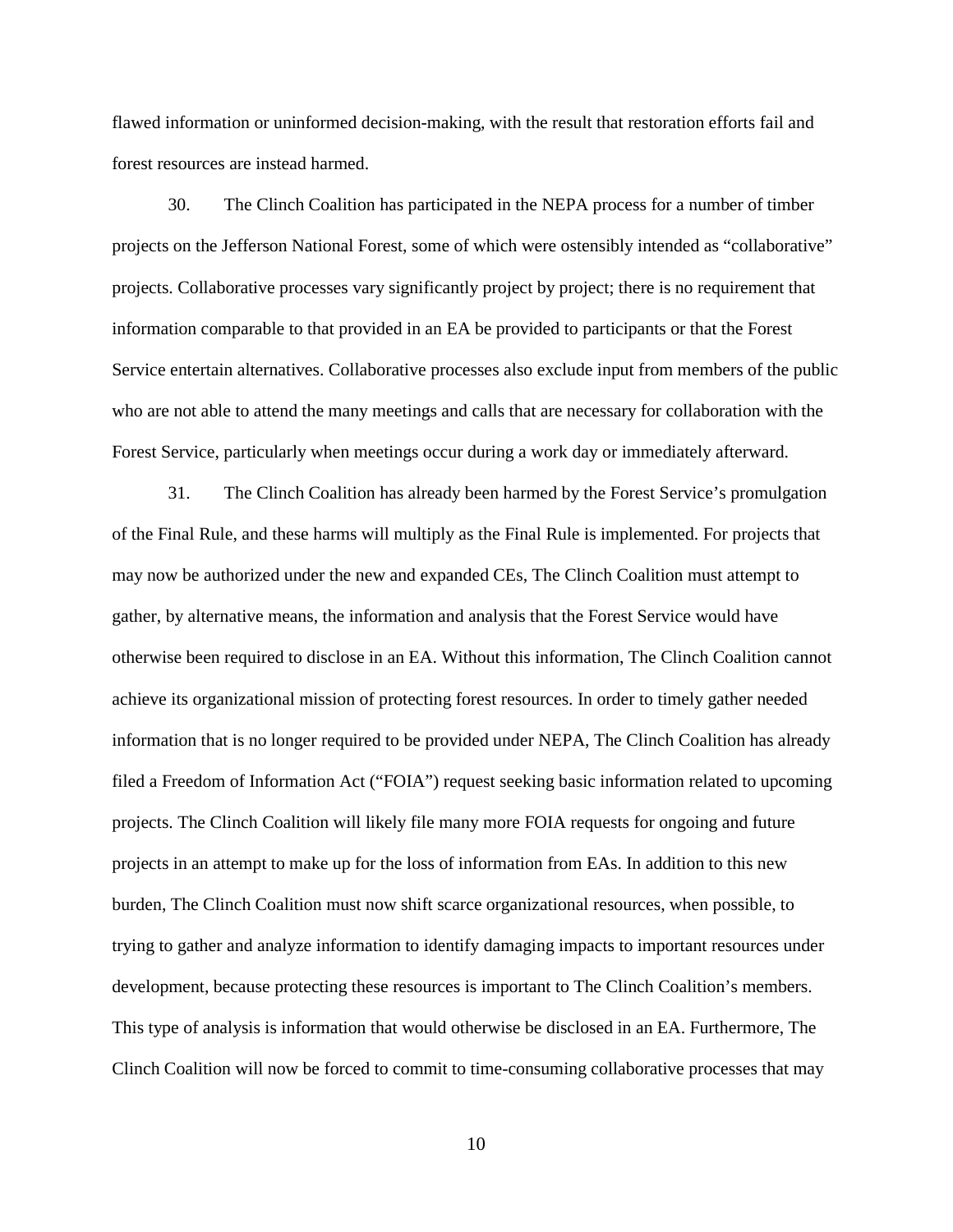not provide a meaningful opportunity for input, or else risk missing its only opportunity to influence a project's direction and avoid or lessen harm to The Clinch Coalition's members.

32. The Clinch Coalition must do all of these things in order to gather and respond to information about project details and impacts that the Forest Service is required to disclose in an EA. Due to resource constraints, these additional efforts may be very limited and will come at the expense of other areas of The Clinch Coalition's mission-driven work. Even with its best efforts, The Clinch Coalition will not be able to fully make up for the loss of information in an EA.

33. In each of these ways, The Clinch Coalition and its members have and will continue to suffer imminent, concrete, and particularized injuries to interests that are germane to its organizational mission now that the Final Rule has taken effect.

34. The injury to The Clinch Coalition and its members would be redressed by an order from this Court vacating the Final Rule.

#### **Alliance for the Shenandoah Valley**

35. Plaintiff Alliance for the Shenandoah Valley ("ASV") is a nonprofit corporation founded in 2018 by the merger of four conservation organizations: The Community Alliance for Preservation, Augusta County Alliance, Shenandoah Forum, and Shenandoah Valley Network. A fifth organization, Scenic 340, joined ASV in 2019. ASV's mission is to maintain healthy and productive rural landscapes and communities, protect and restore natural resources, and strengthen and sustain the Shenandoah Valley's regional agricultural economy. ASV also works to ensure the Shenandoah Valley's rural character, scenic beauty, clean water, and vibrant communities are protected by providing accurate and timely information to community members and decisionmakers. ASV's work is focused on the Shenandoah Valley region, which includes the George Washington National Forest.

36. ASV is headquartered in New Market, Virginia, and it has more than 2,000 supporters and more than 500 active donors. ASV has members throughout the region who are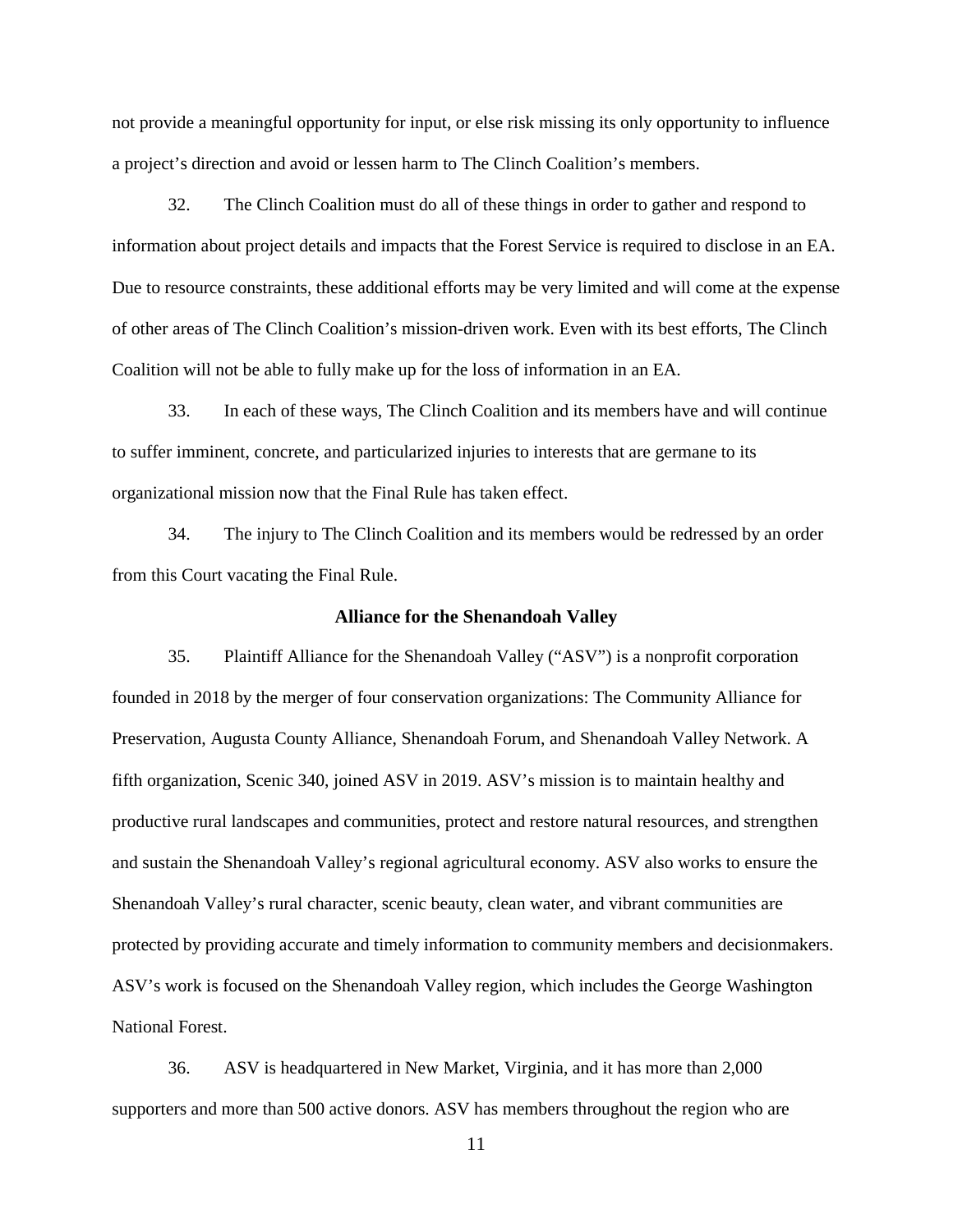interested in a Shenandoah Valley that is sustained by rural landscapes, clean streams and rivers, and thriving communities. The George Washington National Forest provides drinking water for more than 260,000 local residents, including the cities of Staunton and Harrisonburg, and supports the headwaters of drinking water supplies for 4.5 million people downstream. The Forest also forms a critical component of the Shenandoah Valley's environmental, economic, and recreational resources, as members of ASV and generations of Shenandoah Valley residents and visitors have enjoyed hunting, hiking, mountain biking, trout fishing, and getting away in this treasured resource.

37. To accomplish its mission, ASV engages in a variety of activities, including monitoring Forest Service management activities and commenting on proposed activities; enhancing public awareness of, and interest in, issues affecting the George Washington National Forest and the surrounding area; and providing leadership and a coordinating role in submitting community input to decisionmakers on projects that impact the region, including Forest Service projects.

38. A robust NEPA process is essential to ASV's organizational activities. ASV relies on the NEPA process to learn about and engage in Forest Service actions that affect the George Washington National Forest, which it then relays to its members and the general public. For example, ASV uses information obtained during the NEPA process to inform its members about impacts from energy development projects in the region. ASV also participates directly in the NEPA decisionmaking process by offering public comments, critiques, and additional information based on the Forest Service's draft EAs.

39. ASV has used the opportunities and information provided by the NEPA process to be involved with Forest Service projects within the George Washington National Forest that were changed for the better during the process. These changes would not have occurred without transparent information provided to the general public through the NEPA process, creating the opportunity for informed public comment.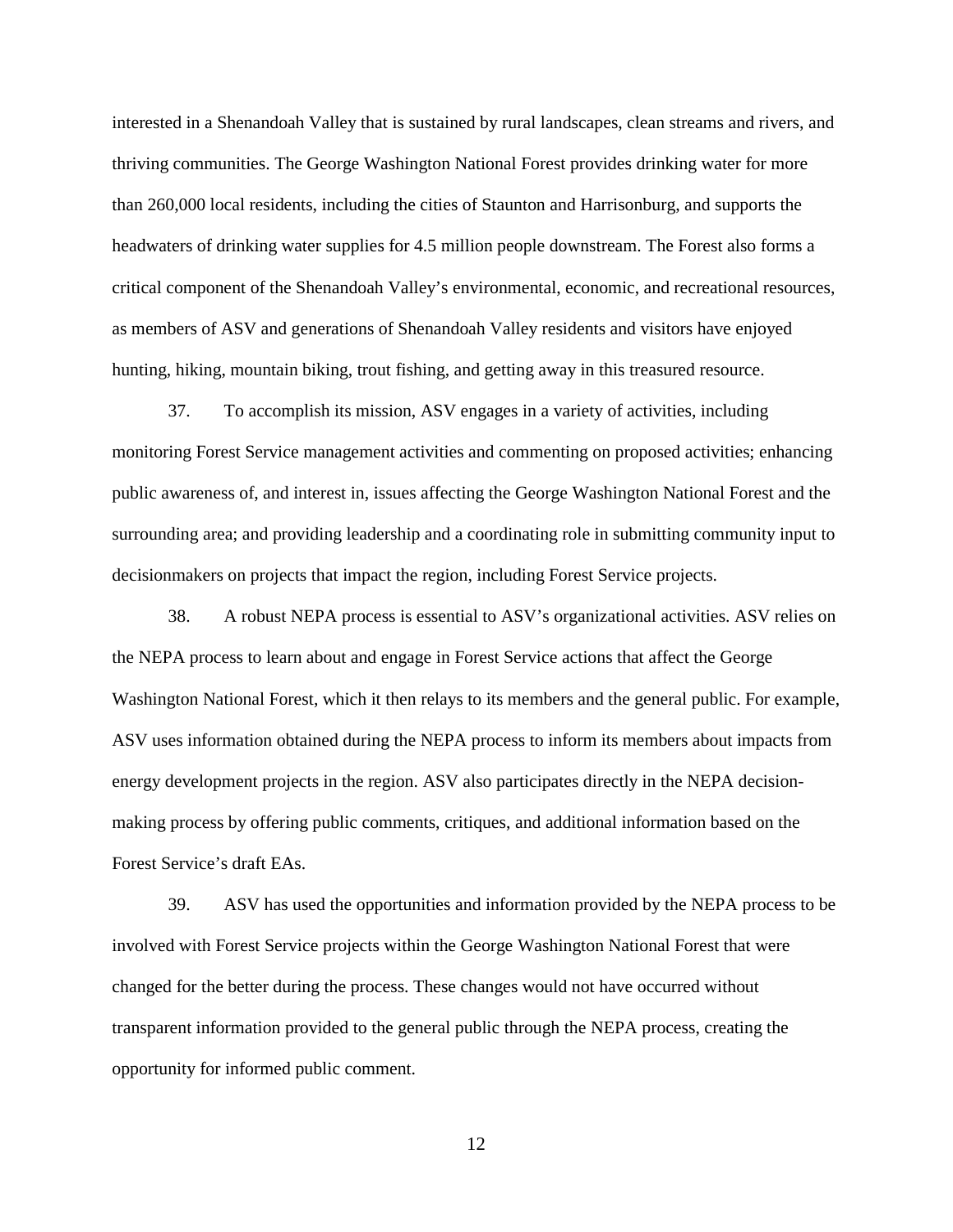40. ASV is concerned that the Final Rule will effectively eliminate meaningful public participation in energy projects and other projects affecting the George Washington National Forest and the Shenandoah Valley. One new CE in the Final Rule will dramatically expand the Forest Service's ability to issue special-use permits, including for energy development projects, without requiring NEPA analysis or giving the public an opportunity to comment on an EA as part of that analysis. Another new CE for logging projects up to 2,800 acres in size will apply to many, if not all, timber projects proposed by the Forest Service within the George Washington National Forest, affecting the viewsheds, species, and watersheds ASV works to protect.

41. Without the information and analysis provided by the EA process, ASV will be unable to adequately inform its members regarding the risks of particular projects impacting places and resources important to them. ASV will also lack the information necessary to craft informed public comments that otherwise would prompt the Forest Service to fully consider the impacts of its actions on the environment and to make appropriate changes. As a result, the Forest Service is more likely to move forward with flawed projects that impact the areas of the George Washington National Forest important to ASV and its members.

42. With respect to the 2,800-acre timber harvest CE specifically, the vague requirement that projects be developed or refined through a "collaborative" process does not diminish the risk of harm to the interests of ASV and its members. Occasionally, collaborative activities can be an effective way to provide input, especially Forest Service–sponsored field trips in which meeting participants try to reach a consensus. But "good" collaboration requires a huge commitment of time and resources. ASV is a small organization, and participating in collaboration would create additional demands on organizational capacity to engage in the substitute collaborative process. To manage the time and resource needs of collaboration, ASV would have to fund expenditures outside its ordinary budget and may even need to hire an additional staff member, which ASV likely cannot do.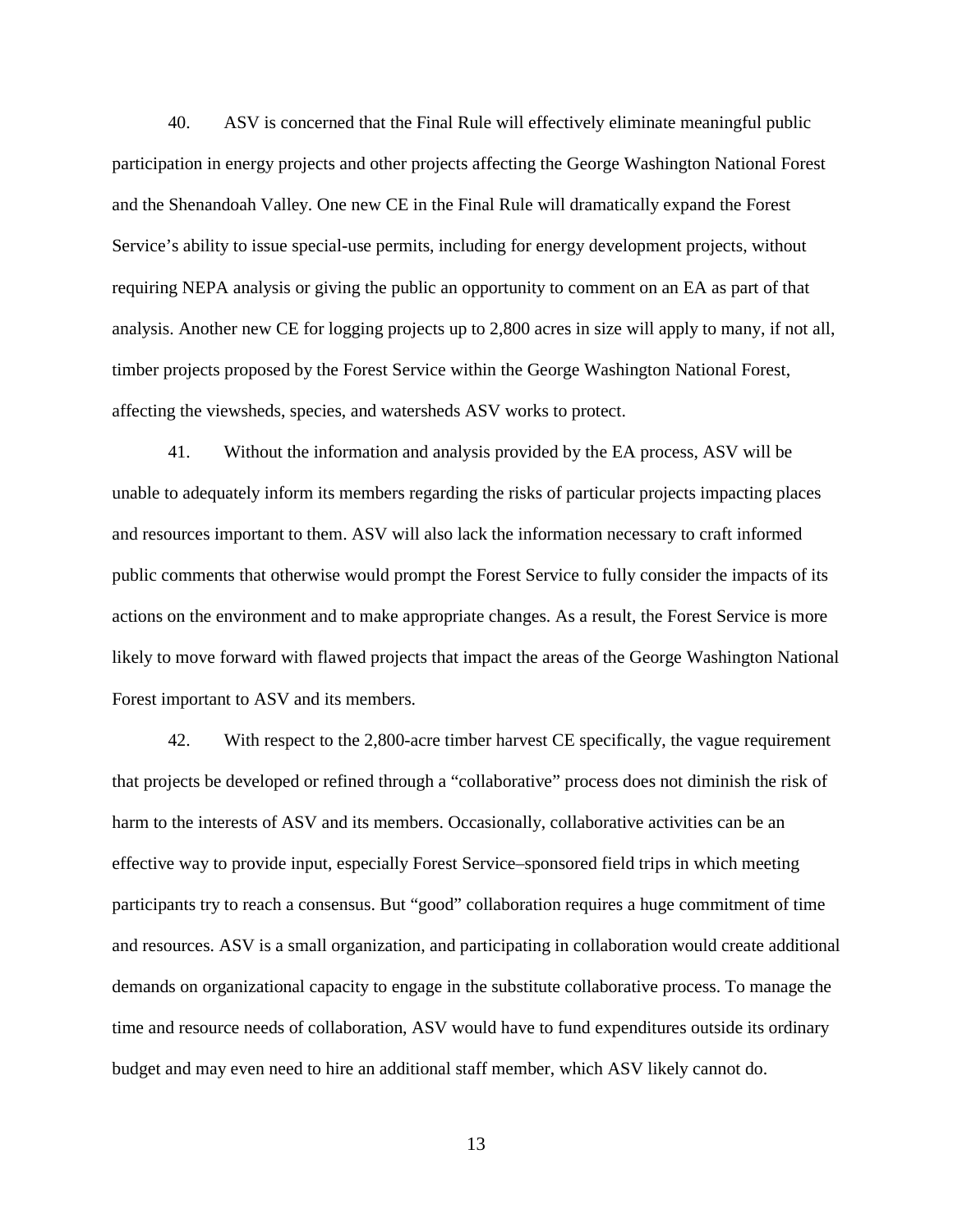43. Additionally, ASV does not engage with the Forest Service on projects as frequently as other groups primarily or exclusively focused on public lands, and it is likely that ASV and other groups with a similarly limited level of participation will be excluded from collaborative processes altogether. At the very least, ASV will be forced to devote additional time and resources to tracking projects in order to know that collaboration opportunities may be upcoming and attempt to gain a seat at the table. This requires ASV to choose now between acquiescing to the burden of collaboration as a substitute for the NEPA process or foregoing its right to informed, meaningful participation in land management decisions for logging projects.

44. In order to understand what is at stake from Forest Service proposals, ASV will not be able to rely on Forest Service EA analyses and will instead be forced to offer input in the dark or to gather information on its own. This is a tremendous hardship for a small organization like ASV, because it requires ASV to find time and financial capacity to gather the information to which it is entitled under NEPA, but which the Forest Service will no longer provide in an EA. Relatedly, the Final Rule impairs ASV's ability to timely inform and seek input from its members about Forest Service actions that affect the Shenandoah Valley and the George Washington National Forest.

45. In each of these ways, ASV and its members will suffer imminent, concrete, and particularized injuries to interests that are germane to its organizational mission now that the Final Rule has taken effect.

46. The injury to ASV and its members would be redressed by an order from this Court vacating the Final Rule.

## **Chattooga Conservancy**

47. Plaintiff Chattooga Conservancy is a nonprofit organization founded in 1994 to protect and restore the Chattooga River Watershed; to educate and empower citizens to practice good stewardship on public and private land; and to ensure the viability of native species within the Watershed. Chattooga Conservancy's mission is specific to the lands within the Chattooga River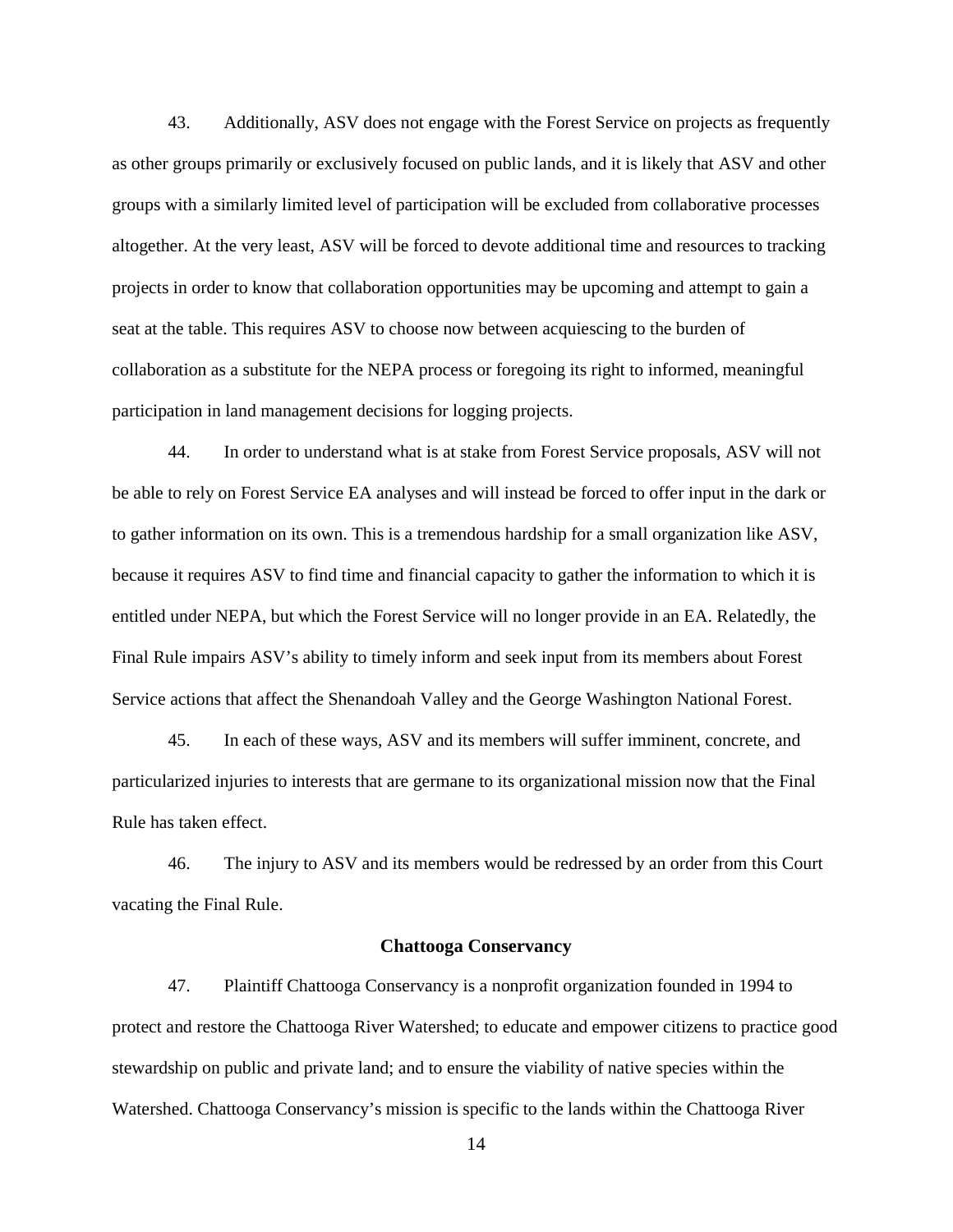Watershed, approximately 70% of which are located on national forest lands in the Nantahala National Forest in North Carolina, the Sumter National Forest in South Carolina, and the Chattahoochee National Forest in Georgia.

48. Chattooga Conservancy is based in Mountain Rest, South Carolina, and has approximately 650 members. Most of Chattooga Conservancy's members live in Georgia and South Carolina. These members run and patronize businesses that rely on the health and beauty of the national forests to attract visitors, and they visit the national forests themselves to hike, kayak, observe nature, take photographs, and seek solitude.

49. Chattooga Conservancy actively participates in Forest Service NEPA processes for land management decisions on the Nantahala, Sumter, and Chattahoochee National Forests. Chattooga Conservancy's participation in the NEPA process includes hosting and attending public meetings and field trips, communicating with its members and the public through newsletters and social media, reviewing draft EAs, critiquing draft EAs in public comments, and participating in the Forest Service's pre-decisional administrative objection process.

50. Chattooga Conservancy uses the information and impacts analysis provided by the Forest Service in EAs to conduct on-the-ground surveys in order to verify the condition of stands the Forest Service has prescribed for logging or burning, to locate rare species and sensitive resources like old growth and aquatic resources, to critique the Forest Service's analysis and conclusions, and to develop recommendations for alternatives or mitigation strategies for the Forest Service to consider.

51. Chattooga Conservancy's analysis, research, and advocacy during the EA process can and do lead the Forest Service to make changes to projects which have the effect of protecting important forest resources from unnecessary harm. For example, in the recent Compartment 48 Timber Sale Project on the Sumter National Forest and the Warwoman Project on the Chattahoochee National Forest, informed, site-specific public input from Chattooga Conservancy and other members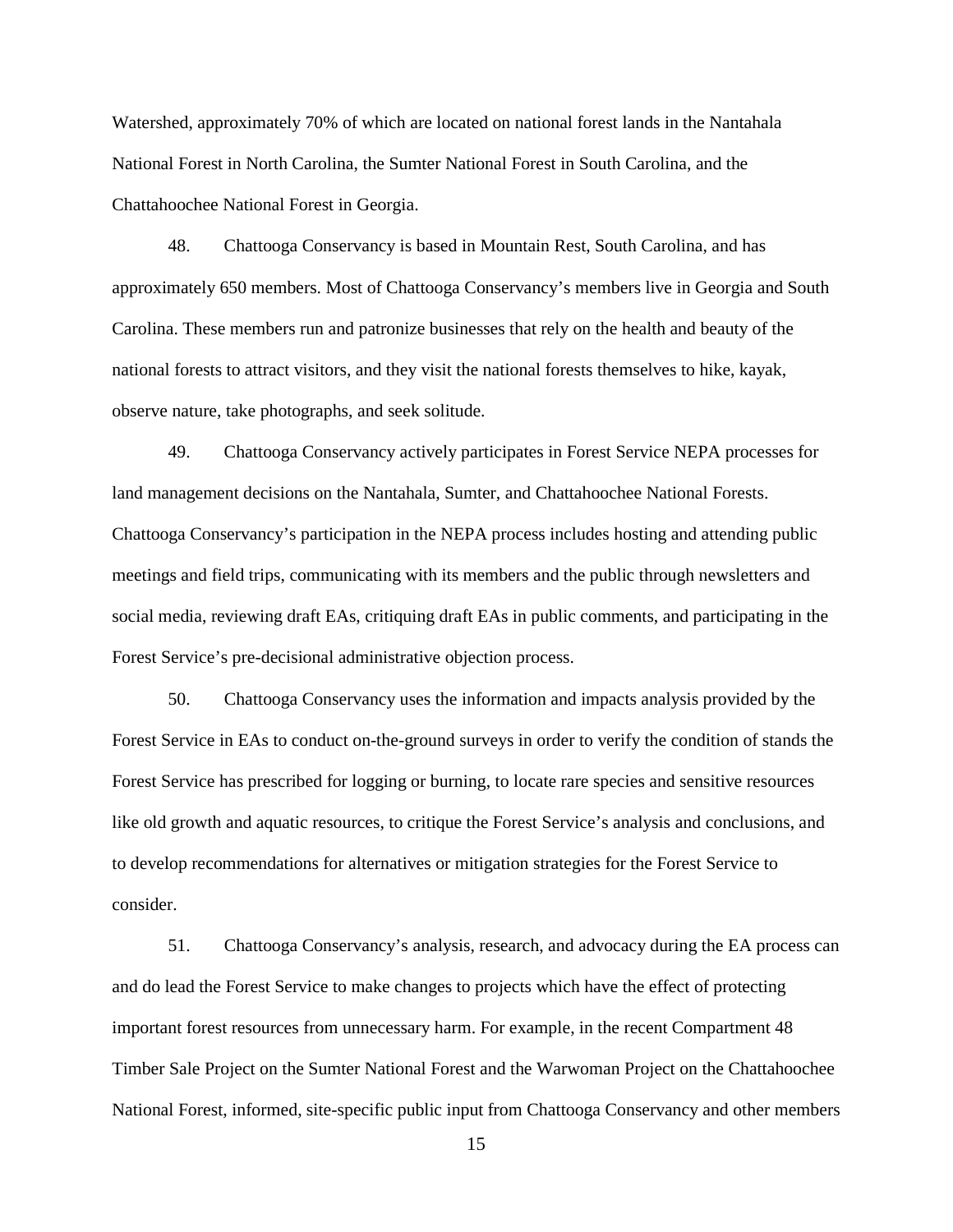of the public resulted in avoiding some of the potential harms to forest resources that Chattooga Conservancy members value, such as roadless areas and water quality. Without the information and analysis provided by the EAs for these projects, Chattooga Conservancy would not have known how the agency initially planned to access timber, what impacts to forest resources would result from different approaches, and how to hold the agency accountable for overlooked harms or poor judgment.

52. Chattooga Conservancy is currently involved with other ongoing projects and hopes to be able to provide informed input and participate in decision-making for any consequential project in the Chattooga River Watershed. Chattooga Conservancy is concerned because implementation of the Final Rule will allow the Forest Service to implement its entire timber program on the Sumter, Nantahala, and Chattahoochee National Forests without ever completing an EA, and it will thereby eliminate the ability of Chattooga Conservancy and other members of the public to assist the Forest Service in making improvements to projects to avoid unnecessary environmental harm. Nearly every timber project on the Chattahoochee, Sumter, and Nantahala National Forests in recent years has been smaller than the threshold for the 2,800-acre timber harvest CE created by the Final Rule.

53. Chattooga Conservancy is concerned because without the information, analysis, and opportunities for public comment provided by the EA process, Forest Service projects will move forward without the fully informed, site-specific analysis that protects against unnecessary and significant impacts. This in turn will lead to an increased risk of environmental harm in places where Chattooga Conservancy members recreate, fish, and seek solitude.

54. The Final Rule's limitation on the 2,800-acre timber harvest CE for "restoration" projects that are developed or refined through "collaboration" does not protect against significant harms in the Chattooga River Watershed. The Forest Service has characterized even the most controversial and harmful projects in the Chattooga River Watershed as restoration. Even where projects have some beneficial purposes, the tools that the Forest Service uses are inherently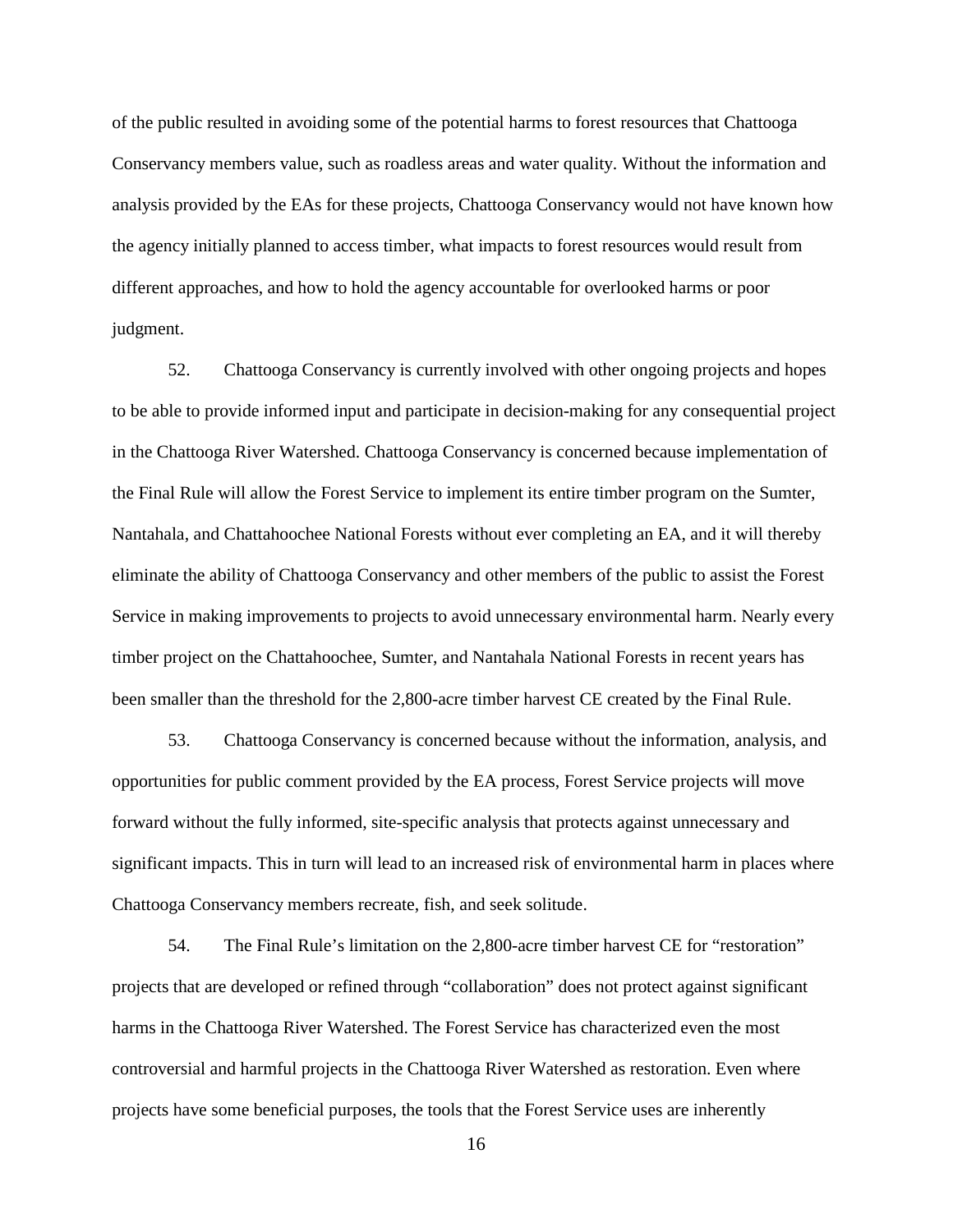damaging. And restoration can still be based on flawed information or uninformed decision-making, with the result that restoration efforts fail and forest resources are instead harmed.

55. Likewise, the Forest Service often uses "collaborative" processes for its projects in the Chatooga River Watershed without providing participants with site-specific information or a meaningful chance to provide input. Chattooga Conservancy has participated in multiple collaborative processes for projects within the Watershed, such as the Foothills Landscape Project. Participation in collaboration for this project has been a time- and resource-intensive commitment. Many of Chattooga Conservancy's members have been unable to attend the numerous public meetings and workshops, which have been scattered across northern Georgia during weekdays. And none of those meetings provided Chattooga Conservancy with the ability to understand what the project's site-specific impacts would be, to provide informed feedback on the agency's assumptions, or to suggest different places for timber harvest.

56. Chattooga Conservancy is also concerned because, by authorizing the Forest Service to use CEs for virtually all logging projects on the national forests in the Chattooga River Watershed, the Final Rule will severely impair Chattooga Conservancy's ability to carry out its mission of educating its members and the public about Forest Service projects that could impact the Watershed. Without the information provided by EAs, Chattooga Conservancy's members will be unable to fully understand what the Forest Service is proposing to do, where, and how. Chattooga Conservancy and its members rely on the information and analysis provided in EAs to analyze and understand the potential impacts of a project to specific places on the forests and their ability to enjoy these places for recreation, sustenance, appreciation of nature, and as a place to make their livelihoods.

57. Chattooga Conservancy has already been harmed by the Final Rule, and this harm will be ongoing as the Final Rule is implemented. Chattooga Conservancy has been forced to make internal organizational changes in an attempt to limit the damage to its interests caused by the probable loss of the EA process for most Forest Service projects in the Watershed. Chattooga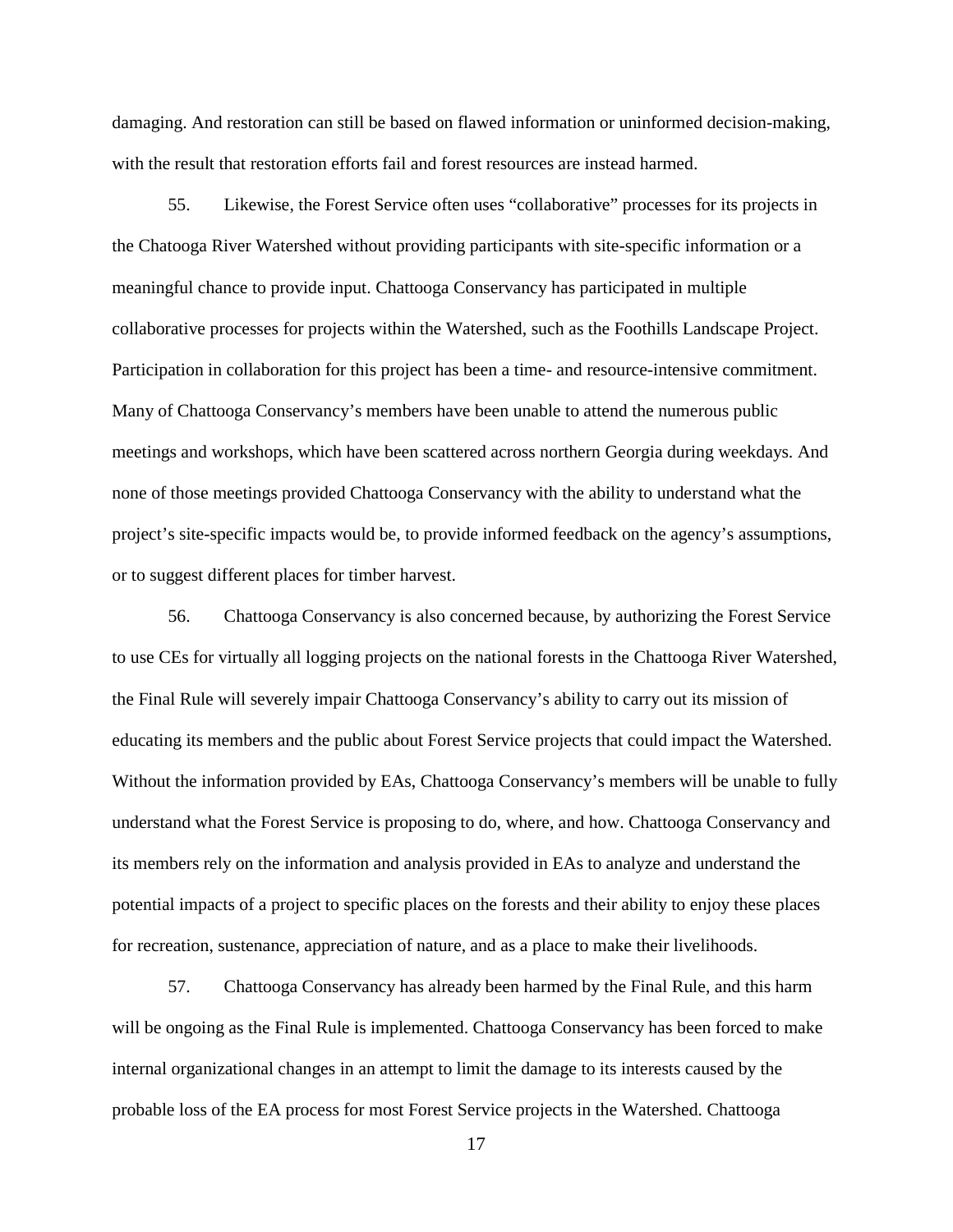Conservancy has begun to divert its limited staff and financial resources to the work of repeatedly requesting information about upcoming projects directly from Forest Service. Without the information, analysis, and opportunities for public comment provided by the EA process, Chattooga Conservancy must seek other ways of gathering information about projects and providing feedback to the Forest Service.

58. As the Final Rule is implemented, Chattooga Conservancy will be forced to spend significantly more time researching, surveying, conducting its own analyses of impacts to forest resources, and committing, when possible, to collaborative processes that may or may not provide a meaningful opportunity for input—all in order to acquire information about project details and environmental effects that the Forest Service otherwise would have been required to disclose in an EA. These additional efforts will force Chattooga Conservancy to abandon other areas of its missiondriven work, including direct stewardship activities on the Watershed, like organizing trash clean-ups and water sampling. Even with these reallocations of staff and volunteer resources, Chattooga Conservancy will not be able to make up for the loss of information in an EA—at best, these mitigating measures can only decrease the harm caused by the Final Rule. Chattooga Conservancy has only two full-time staff; these staff do not have the time, resources, or training to undertake the same kind of analysis that is found in an EA.

59. In each of these ways, Chattooga Conservancy and its members have and will continue to suffer imminent, concrete, and particularized injuries to interests that are germane to its organizational mission now that the Final Rule has taken effect.

60. The injury to Chattooga Conservancy and its members would be redressed by an order from this Court vacating the Final Rule.

## **Cherokee Forest Voices**

61. Plaintiff Cherokee Forest Voices ("CFV") is an organization founded in the mid-1980s and incorporated as a  $501(c)(3)$  nonprofit in 1999, with the goal of restoring and preserving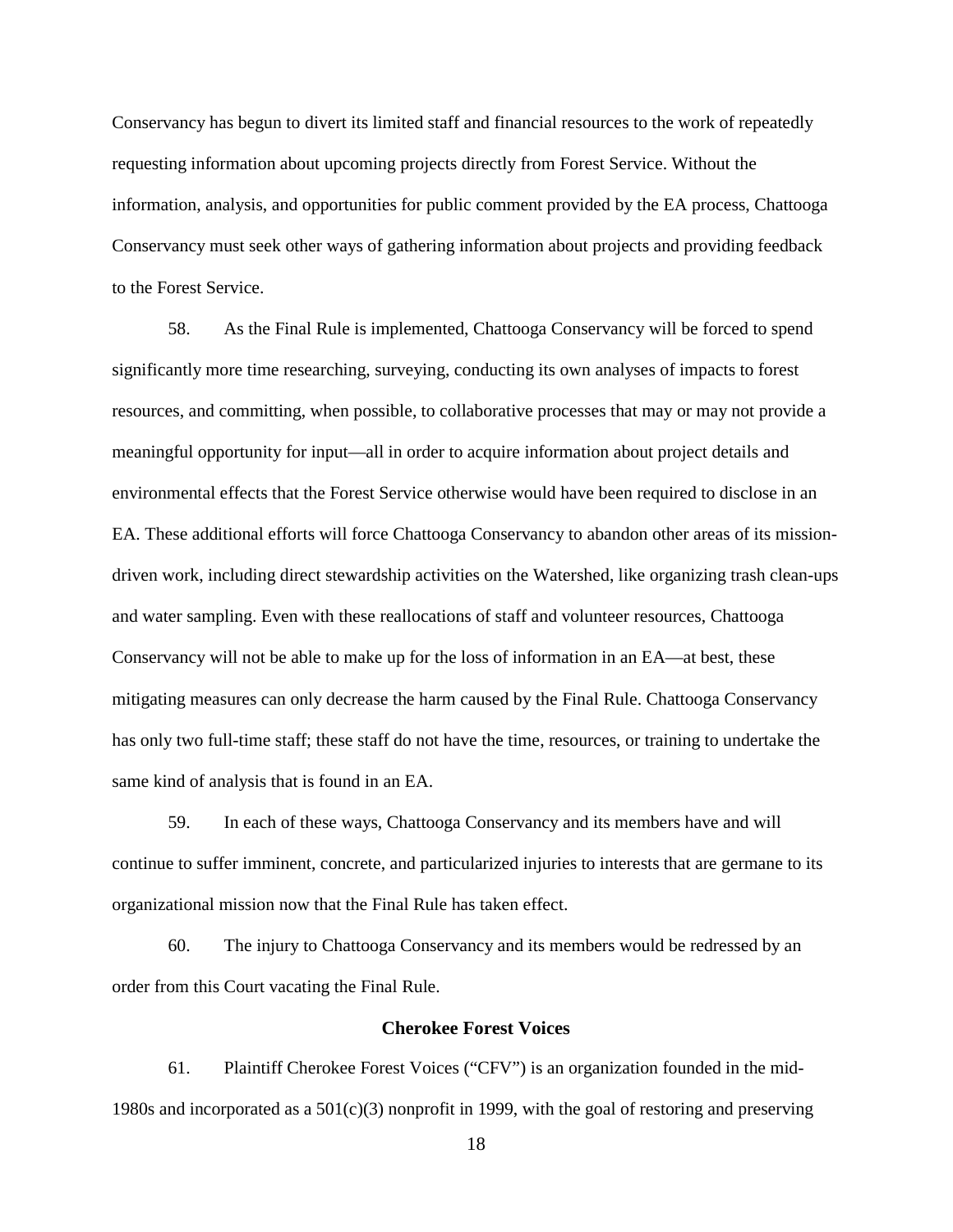biodiversity in the Cherokee National Forest; improving protections for fish, wildlife, plants, soil, and water resources; increasing the amount of designated wilderness area; creating opportunities for nature-oriented recreation; and protecting scenic values. CFV's mission is specific to the Cherokee National Forest, and its work is primarily focused on on-the-ground protection and restoration of ecologically sensitive and undeveloped areas with backcountry or wilderness values—dubbed Mountain Treasure areas—as well as old-growth groves, critical aquatic habitat, and wildernessstudy areas.

62. CFV is based out of Johnson City, Tennessee, and has approximately 200 individual members and 6 organizational members. Many of CFV's members live in and near the Cherokee National Forest along the North Carolina–Tennessee border. Some members own or patronize businesses that depend on an ecologically vibrant and protected Cherokee National Forest to attract visitors and customers; many members frequently visit the forest to hike, backpack, fish, camp, bird watch, kayak, whitewater raft, take photographs, and enjoy true wilderness experiences.

63. To accomplish its mission, CFV engages in a variety of activities, including monitoring Forest Service management activities and commenting on proposed activities; enhancing public awareness of, and interest in, forest-related issues; sponsoring or promoting activities designed to increase citizen participation in the forest management process; and cooperating with other groups throughout the region who share common interests and concerns regarding the Cherokee National Forest.

64. A robust NEPA process is key to all of these organizational activities. CFV relies on the NEPA process to provide information regarding projects in the Cherokee, which it then relays to its members and the general public. For example, CFV uses information obtained during the NEPA process to inform its members about projects impacting Mountain Treasure areas, old growth, wildlife, invasive plants, steep slopes and erosion, water quality, scenery, and recreation. CFV also participates directly in the NEPA decision-making process by offering public comments, critiques,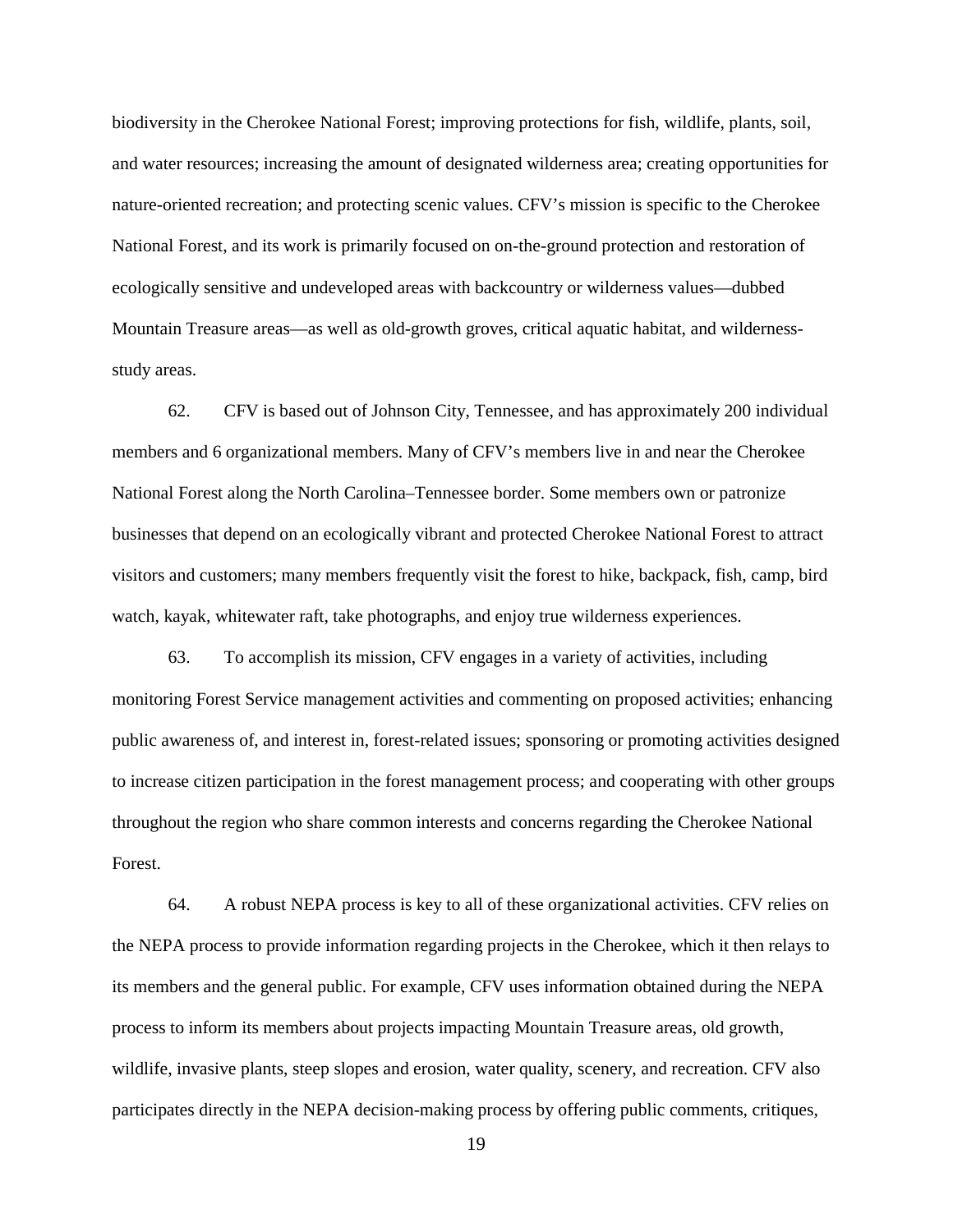and additional information based on the Forest Service's draft EAs, and filing pre-decisional administrative objections if problems are not corrected.

65. Many proposed Forest Service projects within the Cherokee National Forest were changed for the better during the EA process because of CFV's involvement and the disclosure of information through the NEPA process. For example, CFV's public comments have helped the Forest Service to avoid impacts to previously unidentified old growth, preserve unroaded Mountain Treasure areas, relocate projects to protect endangered aquatic species, and even drop projects entirely over steep-slope concerns. These changes would not have occurred without transparent, sitespecific EA analyses and the opportunities they create for informed public comment.

66. CFV is concerned because the Forest Service's Final Rule will make project improvements like these a thing of the past. The new 2,800-acre timber harvest CE would almost certainly apply to every timber project proposed by the Forest Service within the Cherokee National Forest. The largest logging project on the Cherokee National Forest from 2009 to 2019 was less than a third of that size. And all upcoming logging projects proposed in the forest of which CFV is aware also fall under the 2,800-acre threshold for using the new CE. In addition, all Cherokee National Forest logging projects in recent memory have included "restoration" as a project purpose, even where the Forest Service has proposed to log old growth to create young forest habitat or to log within Mountain Treasure areas. Stating that a project has a "restoration purpose" does not guard against Forest Service decisions based on incomplete or flawed information, and thus does not eliminate the increased risk of harm inherent in uninformed decision-making. Restoration projects, like all projects, need site-specific analysis and public input to make sure they will not do more harm than good.

67. Without the information and analysis provided by the EA process, CFV will be unable to adequately inform its members regarding the risks of particular projects impacting places and animals important to them. CFV will also lack the information necessary to craft informed public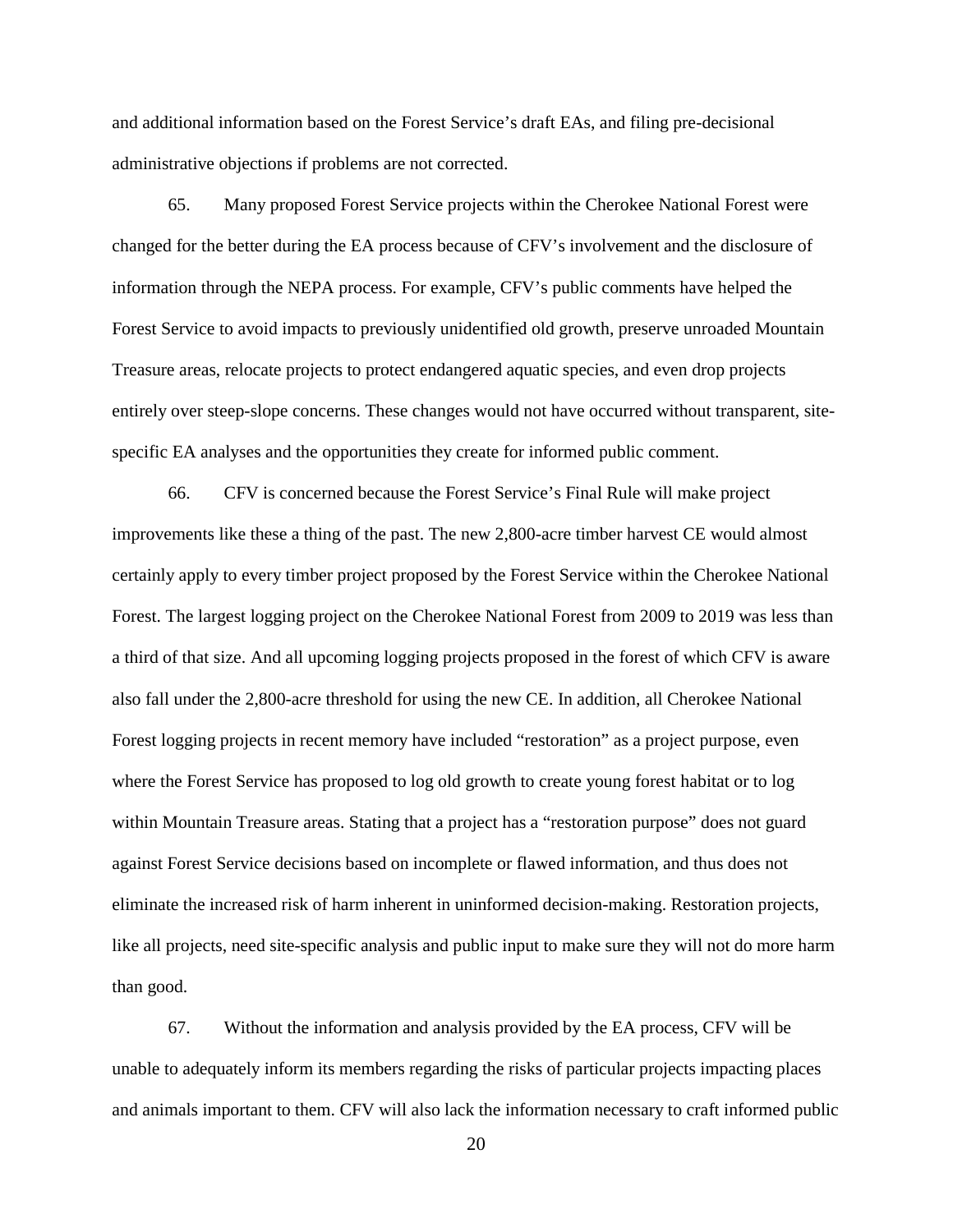comments that can and do help the Forest Service to reduce unnecessary environmental harms. As a result, the Forest Service is more likely to move forward with flawed projects that impact roadless areas, old-growth stands, and other Mountain Treasure areas important to CFV and its members.

68. The Final Rule's substitution of a poorly-defined "collaborative" process for the open, accessible, and transparent NEPA process creates more problems than it solves. Importantly, the Final Rule does not specify what is required to satisfy the collaborative requirement, and many collaborative processes do little to resolve conflicts or promote site-specific understanding of what is being proposed. Even when collaboration is used as an effective way to gather public input, such as Forest Service–hosted field trips in which meeting participants try to reach a consensus, the process of collaboration requires a huge commitment of time and resources. For example, a recent collaborative project required CFV staff to attend 11 day-long field trips, participate in 8 roundtable meetings and numerous teleconference meetings with Forest Service staff and other interested parties, and respond to dozens of emails. And even after all of this effort, additional analysis and public input were needed during the EA period to avoid significant damage to soil and water resources.

69. The Forest Service is constantly working to find stands to log long before the public is made aware of a project via scoping. Even where collaborative processes do include opportunities for site-specific input (for which there is no requirement), those opportunities would arise before scoping. As a result, CFV must decide whether to devote its scarce resources to a collaborative process before CFV knows where the project is located, whether it is likely to harm resources that are important to CFV's members, or whether the Forest Service intends to use a CE or not. By the time that a project is scoped, the opportunity to use collaboration to steer a project away from significant environmental harm will have already passed. CFV cannot participate in time-consuming collaboration for every project. This is a tremendous hardship on CFV's members who cannot skip work commitments to attend time-consuming meetings during business hours, who lack the time or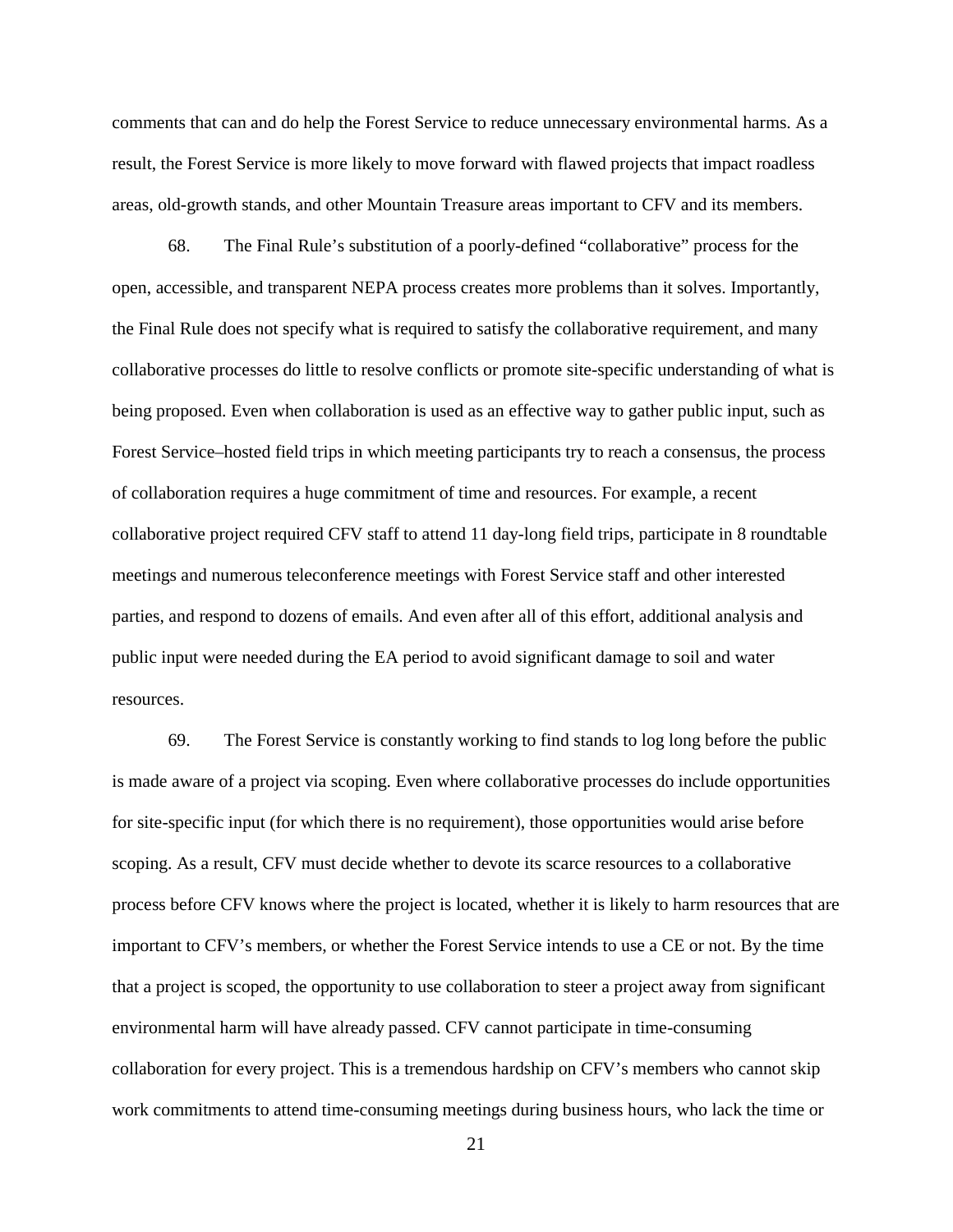resources to drive long distances repeatedly to attend meetings, or who lack the physical ability to join field trips. Under the Final Rule, therefore, staying abreast of projects coming down the pipeline will require more effort, planning, and marshaling of resources, and CFV will sometimes have to pass on collaborative processes and lose the ability to provide any meaningful input.

70. Outside of these vague and problematic collaborative processes, scoping would be the first and last opportunity for the public to learn about and comment on a project. Scoping does not disclose the site-specific impacts needed to inform site-specific comments. And it is all but impossible for an organization as small as CFV to gather the necessary information on its own, analyze impacts, and write comments in such a short window of time—usually only 30 days. CFV certainly does not have the resources to conduct its own information gathering, environmental analysis, and advocacy *before* every project is scoped.

71. CFV is also concerned that the use of CEs will severely impede its ability to conduct its core organizational activities. For example, one of the primary goals of CFV is to increase the size of existing Wilderness areas and secure the designation of additional Wilderness areas under the Wilderness Act, 16 U.S.C. § 1131. With decades of work, CFV successfully persuaded the Forest Service to recommend certain areas within the Cherokee National Forest be designated as Wilderness, and then persuaded Congress to act on that recommendation in 2018. All told, approximately 20,000 acres in seven distinct areas were permanently protected. CFV still seeks to protect tens of thousands of other acres within the forest with a Wilderness designation. However, it does not take much to disqualify an area from consideration. Logging activities, and the associated roads used to haul out the timber, for example, can disqualify areas from permanent protection as Wilderness. The Forest Service often does not know where potential qualifying areas are on the landscape, particularly following revision of the criteria for identifying potentially Wilderness areas in 2012. When logging is proposed within such areas, informed public input is necessary to alert the agency to the presence of these areas and show the Forest Service that the public strongly prefers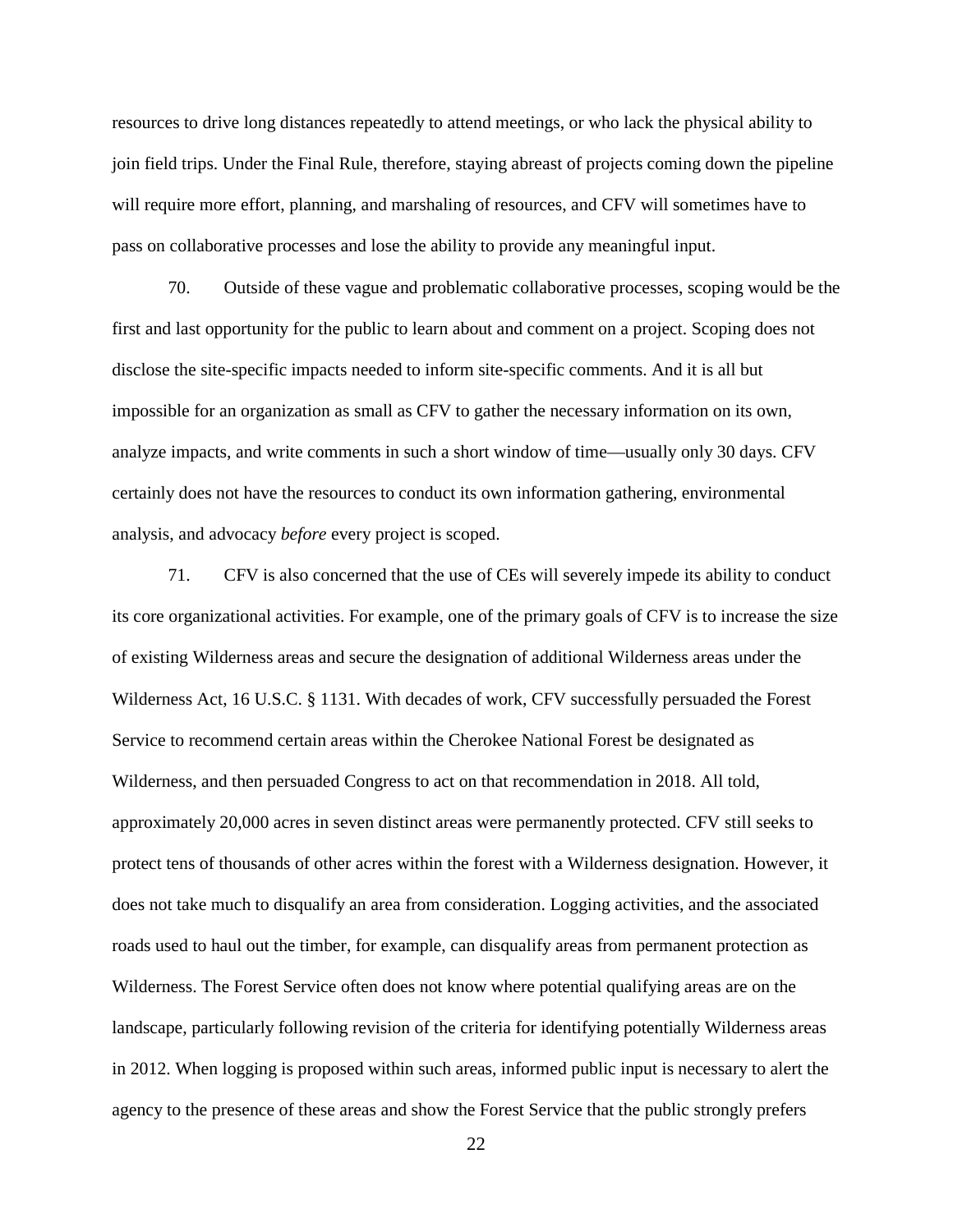leaving these areas intact. Without the EA process, there is an increased risk that projects impacting these special areas will unknowingly but permanently remove them from eligibility for Wilderness protections.

72. CFV is concerned that the Final Rule will also force it to divert organizational resources. In order to understand what is at stake from a logging proposal, CFV will not be able to rely on Forest Service EA analyses and will instead be forced to offer input in the dark or to gather information on its own. Thus, CFV will be forced to spend significantly more time filing requests under FOIA, researching, hiring surveyors to conduct soil and water-quality analyses, and committing, when possible, to time-consuming collaborative processes that may or may not provide a meaningful opportunity for input. These are tremendous hardships for a small organization with a shoestring budget and only one staff member like CFV, especially as CFV's staff member lacks the expertise to conduct project surveys or assess biological resources on their own. What's more, CFV will not be able to use these alternative means of gathering information to make up for the loss of EA analyses—at best, CFV can only decrease the harm caused by the Final Rule. CFV expects that these changes will result in other important tasks going uncompleted, including its service, education, outreach, and fundraising efforts.

73. In each of these ways, CFV and its members will suffer imminent, concrete, and particularized injuries to interests that are germane to its organizational mission now that the Final Rule has taken effect.

74. The injury to CFV and its members would be redressed by an order from this Court vacating the Final Rule.

### **Defenders of Wildlife**

75. Plaintiff Defenders of Wildlife ("Defenders") is a national nonprofit organization. Founded in 1947, Defenders is dedicated to the protection of all native animals and plants in their natural communities, including our country's most imperiled wildlife and habitats. For over 70 years,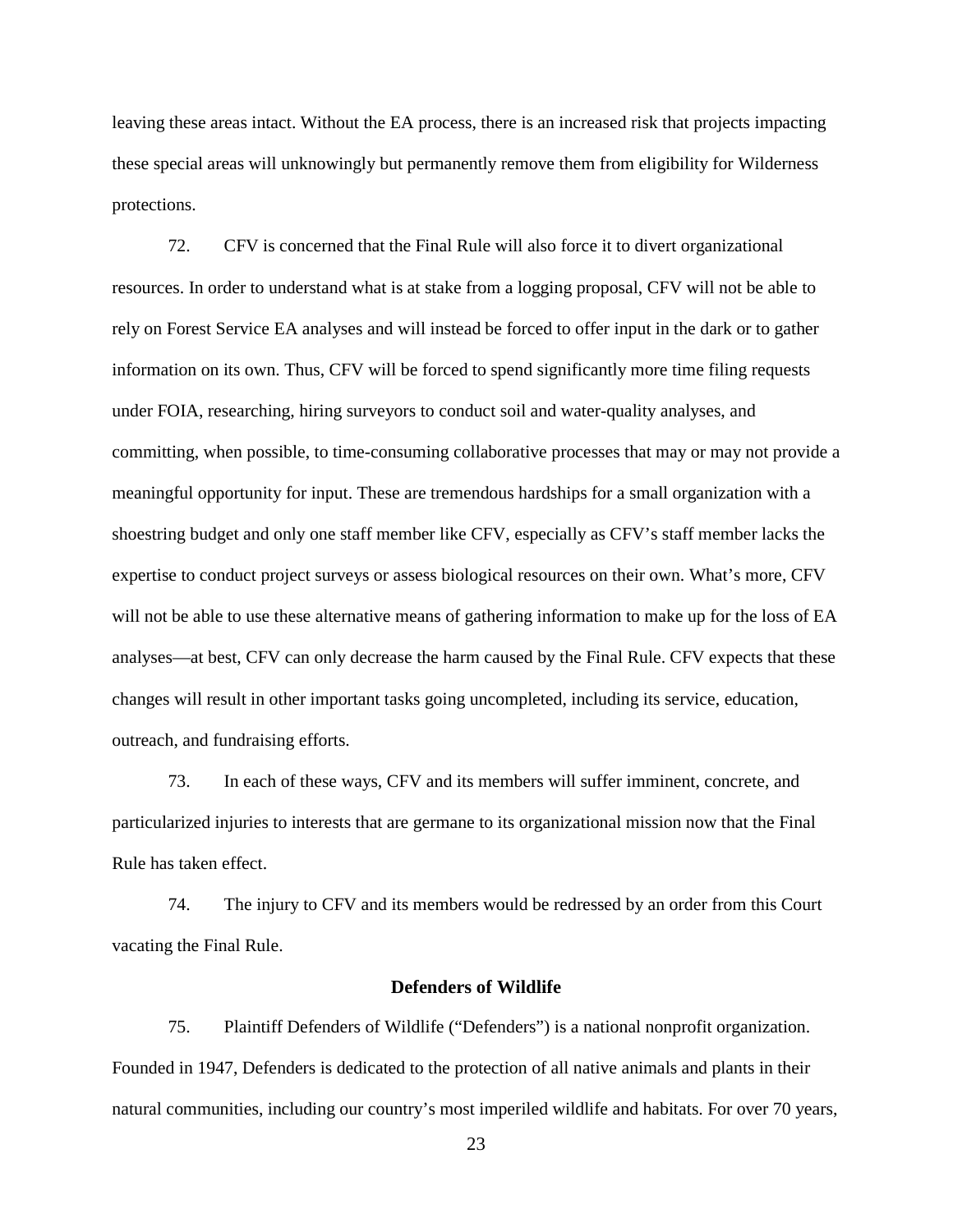Defenders has protected and restored imperiled species throughout North America by promoting onthe-ground conservation initiatives; funding science-based research; developing ecologically sound policy; advocating on the local, state, and national levels; and litigating when necessary.

76. Headquartered in Washington, DC, Defenders has regional and field offices across the United States, including the Southeast Program regional office in Asheville, North Carolina. Defenders has nearly 1.7 million dues-paying members nationwide, including dues-paying members in all fifty states and 65,502 dues-paying members in the southeastern states of West Virginia, Virginia, North Carolina, South Carolina, Georgia, Florida, Alabama, Mississippi, Tennessee, and Kentucky. These members frequently visit the national forests of the Southeast to hike, paddle, fish, observe wildlife, take photographs, and seek solitude.

77. Defenders' program work in the Southeast includes activities to protect a wide diversity of imperiled species, from the charismatic red wolf, North Atlantic right whale, red knot, and loggerhead sea turtle to the lesser known but no less important blackside dace, birdwing pearlymussel, eastern hellbender salamander, and northern long-eared bat. Defenders also fights to protect the astonishing variety of Southeastern habitats, from the Florida Everglades to the high mountain forests of North Carolina.

78. NEPA is fundamental to Defenders' policy work and on-the-ground initiatives throughout the United States. Defenders relies on a robust NEPA process to learn about the environmental impacts of agency actions affecting public lands, including proposed timber harvest projects, infrastructure, and approvals and permits for energy and utility projects. Defenders also depends on the public comment opportunities afforded by the NEPA process to submit written comments and provide oral testimony on the impacts of such actions to ensure that federal decisionmakers consider the full array of environmental impacts and make informed decisions on a full range of reasonable alternatives. Defenders also uses the information and analysis provided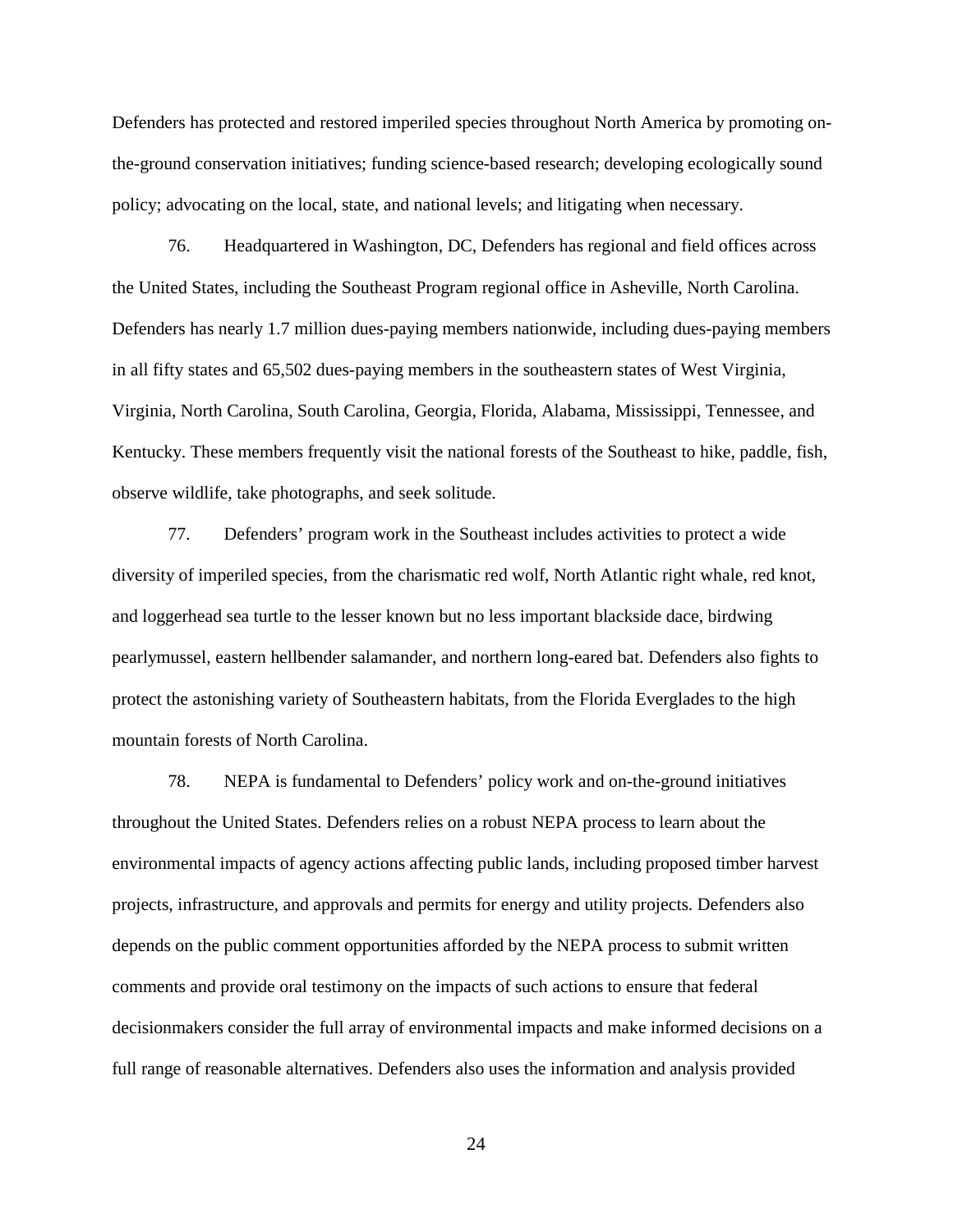through the NEPA process to inform its members and the public about impacts to species and habitats that they care about.

79. Defenders has used the information, analyses, and opportunities provided by the NEPA process to actively participate in the public process for making land management decisions in our national forests. For example, Defenders has been and will continue to be an active participant in the NEPA process for projects in national forests throughout the Southeast.

80. Defenders participates in the NEPA process for Forest Service projects by reviewing and commenting on project scoping notices, attending public meetings, reviewing draft EAs and EISs and using their site-specific information to prioritize locations for site visits and surveys, critiquing these drafts in public comments, and participating in the Forest Service's pre-decisional administrative objection process. Defenders' participation by these means has helped the Forest Service identify and avoid or mitigate potentially significant harms, including in the Nantahala National Forest, where project changes have been made, based on information presented by Defenders, to protect rare green salamanders and sensitive aquatic resources from logging and road construction. Defenders has also used the information and analyses created during the EA process to verify the condition of stands the Forest Service has prescribed for logging, to delineate sensitive resources like old growth, to evaluate the Forest Service's analysis and conclusions, and to develop recommendations for alternatives or mitigation strategies.

81. Defenders is concerned that the Forest Service's Final Rule will dramatically reduce the preparation of EAs for timber projects across the country, and thus diminish the ability of Defenders and its members to offer informed input on proposed timber harvests. This change will be felt most acutely in the Southern Appalachian national forests, where, judging by past practice, practically every timber project proposed by the Forest Service will be eligible for the 2,800-acre restoration CE. For example, all of the recent projects and new projects currently under preparation in the Pisgah and Nantahala National Forests will be under the 2,800-acre threshold for commercial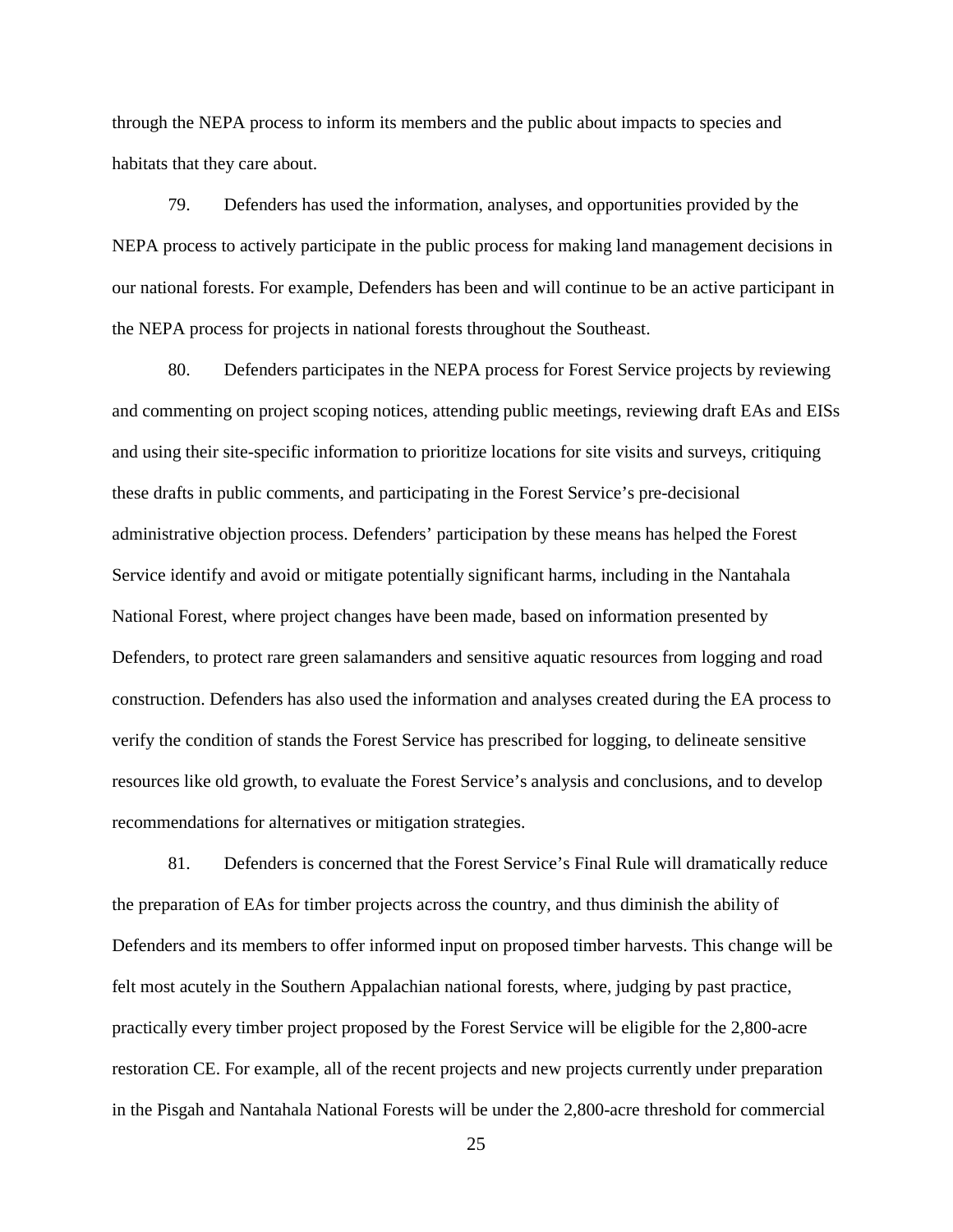logging created by the Final Rule. The Forest Service also characterizes most of its timber harvests as "restoration" projects and easily could add that label to any of its projects, even when they are indistinguishable from projects designed to prioritize commercial harvesting of trees. But Defenders has been able to use the NEPA process to guide the Forest Service on what constitutes true ecological restoration versus "business as usual" with a new label. For example, in NEPA comments on many projects throughout the National Forest System, Defenders has gone on the record in support of appropriate restoration including using prescribed fire, removing offsite species, enhancing aquatic connectivity, and maintaining ecological conditions necessary for the persistence of sensitive and atrisk species. Without the EA process, Defenders' ability to influence the Forest Service to ensure that projects with a "restoration" purpose actually accomplish beneficial restoration outcomes will be severely limited.

82. Without the information, analysis, opportunities for informed public comment, and options to file pre-decisional objections afforded by the EA process, Defenders is concerned that the Forest Service will make uninformed and ill-advised decisions to proceed with flawed projects that negatively affect the natural communities and wildlife Defenders and its members seek to observe, study, and protect.

83. Defenders has extensive experience engaging in "collaborative" processes with the Forest Service, and Defenders is concerned because the Final Rule would substitute a collaborative process for the required NEPA process. Defenders has been actively involved in collaborative processes at the project, landscape, and forest-wide scales. In some cases, collaborative efforts led to incorporation of specific actions to benefit wildlife and explicit protections for imperiled resources including State Natural Heritage Areas, wildlife corridors, and old-growth forests. However, each successful collaborative effort required significant investments of time and resources. In some cases, Defenders spent years working on these collaborative projects. As a national organization that engages in Forest Service planning and project decision-making across the National Forest System,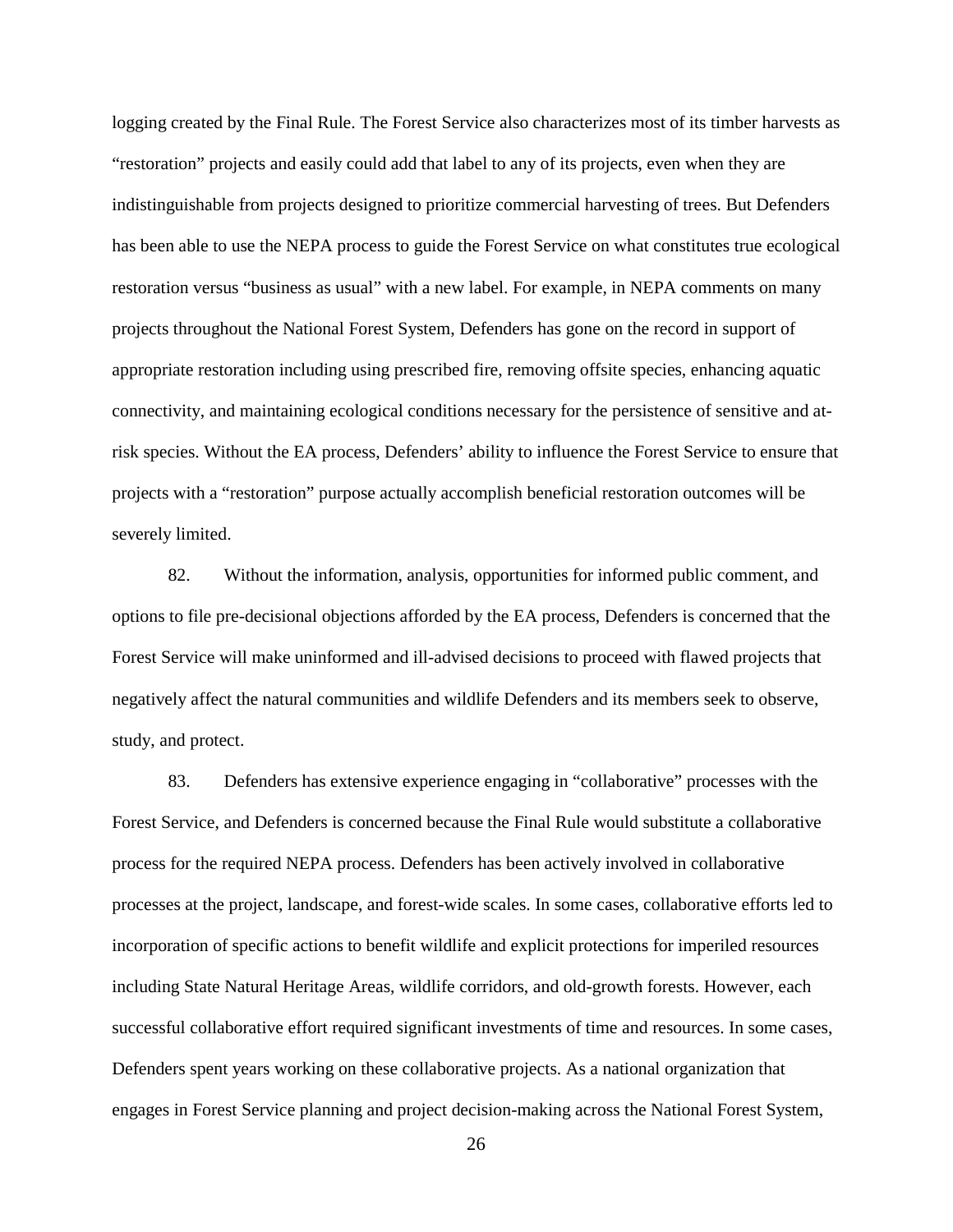Defenders does not have sufficient capacity to collaborate on the vast majority of Forest Service projects; its conservation programs rely on the NEPA process to efficiently and effectively engage on projects nationwide. In other words, Defenders does not have the capacity to participate in the development of every Forest Service project from scratch; Defenders depends on the NEPA process to identify potential harms to the species they work to protect, which allows Defenders to prioritize its resources to engage on the most important projects.

84. The Final Rule also does not specify what is required to satisfy the collaborative process requirement. The utility of collaborative efforts varies widely in practice; some can be worthwhile with significant investments of time and resources, while others are effectively a waste of participants' time. Defenders has been involved in several collaborative projects that incorporated only a single field trip or public meeting to provide "collaborative" input and to satisfy collaboration requirements (such as those required by statute under certain limited circumstances), only to have the Forest Service subsequently ignore legitimate concerns. Moreover, the Final Rule does not require the Forest Service to provide the public with information and analyses comparable to that provided during the EA process. And even if it did, many of Defenders' members would be unable to attend collaborative meetings where they could access such information. Defenders' members live in varied locations across the country, and they heavily rely on Defenders' staff to both attend local meetings and obtain relevant information to keep members informed so that they can provide their own comments on projects that impact the places they care about even if they don't live nearby.

85. The Final Rule will force Defenders to divert organizational resources away from mission-critical activities to fill in the informational gaps that the Final Rule will create by curtailing the EA process. Without that process, Defenders will have to hire outside experts to perform surveys, collect data, or complete scientific analyses. Defenders will also have to perform the Forest Service's job of informing the public, such as by media efforts or organizing public meetings independently. In addition to providing input during the sole comment period (scoping), Defenders will have to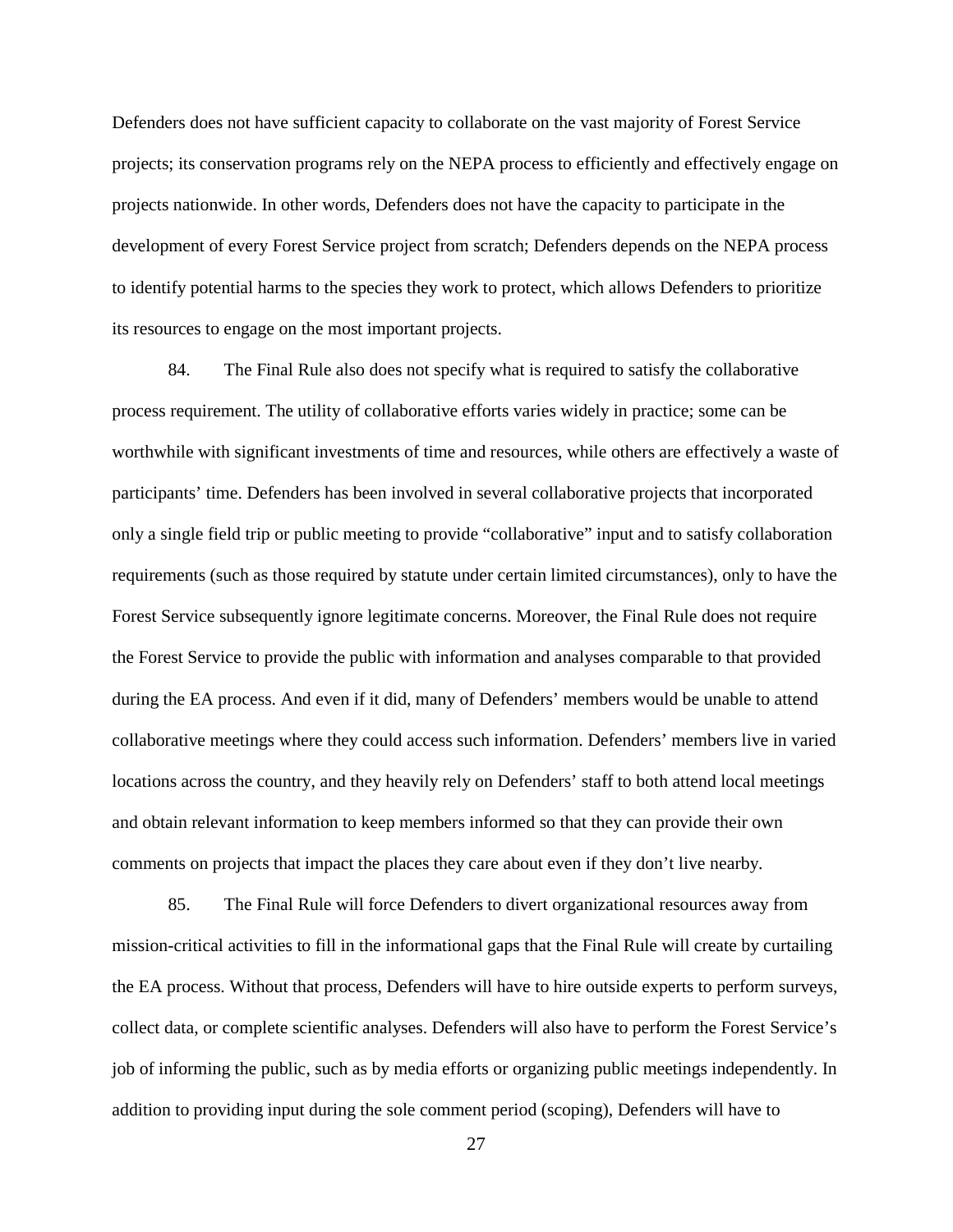conduct all of its research, organizing, and advocacy work on an accelerated timeline in order to provide informed comments. Even with such efforts, without an EA to frame the issues, Defenders will be unable to provide informed, site-specific comments that would be most helpful to agency decision-making. In short, the Final Rule would put an undue burden on Defenders' work as a public interest organization and undermine its ability to provide the necessary feedback to protect our national forests.

86. Going forward, Defenders will be forced to divert its limited resources to filing FOIA requests and conducting its own investigations and analyses in order to gather information about project details and impacts that the Forest Service would have otherwise disclosed in an EA. Yet even with this significant diversion of resources, the tools left at Defenders' disposal will be inadequate to realize its organizational mission and effectively advocate for imperiled species. For example, it often takes months and sometimes years to obtain information pursuant to a FOIA request, and responses may be irrelevant, lack context, or be or redacted of useful information, thus requiring a significant amount of time simply to make sense of the documents. These additional efforts will force Defenders to abandon other projects and efforts focused on species conservation, to the detriment of the organization and its members.

87. In each of these ways, Defenders and its members will suffer imminent, concrete, and particularized injuries to interests that are germane to its organizational mission now that the Final Rule has taken effect.

88. The injury to Defenders and its members would be redressed by an order from this Court vacating the Final Rule.

## **Georgia ForestWatch**

89. Plaintiff Georgia ForestWatch ("ForestWatch") is a nonprofit organization founded in 1986 to enhance the health of Georgia's 867,000 acres of national forests by protecting their forests and streams, advocating for natural processes, and identifying opportunities to improve forest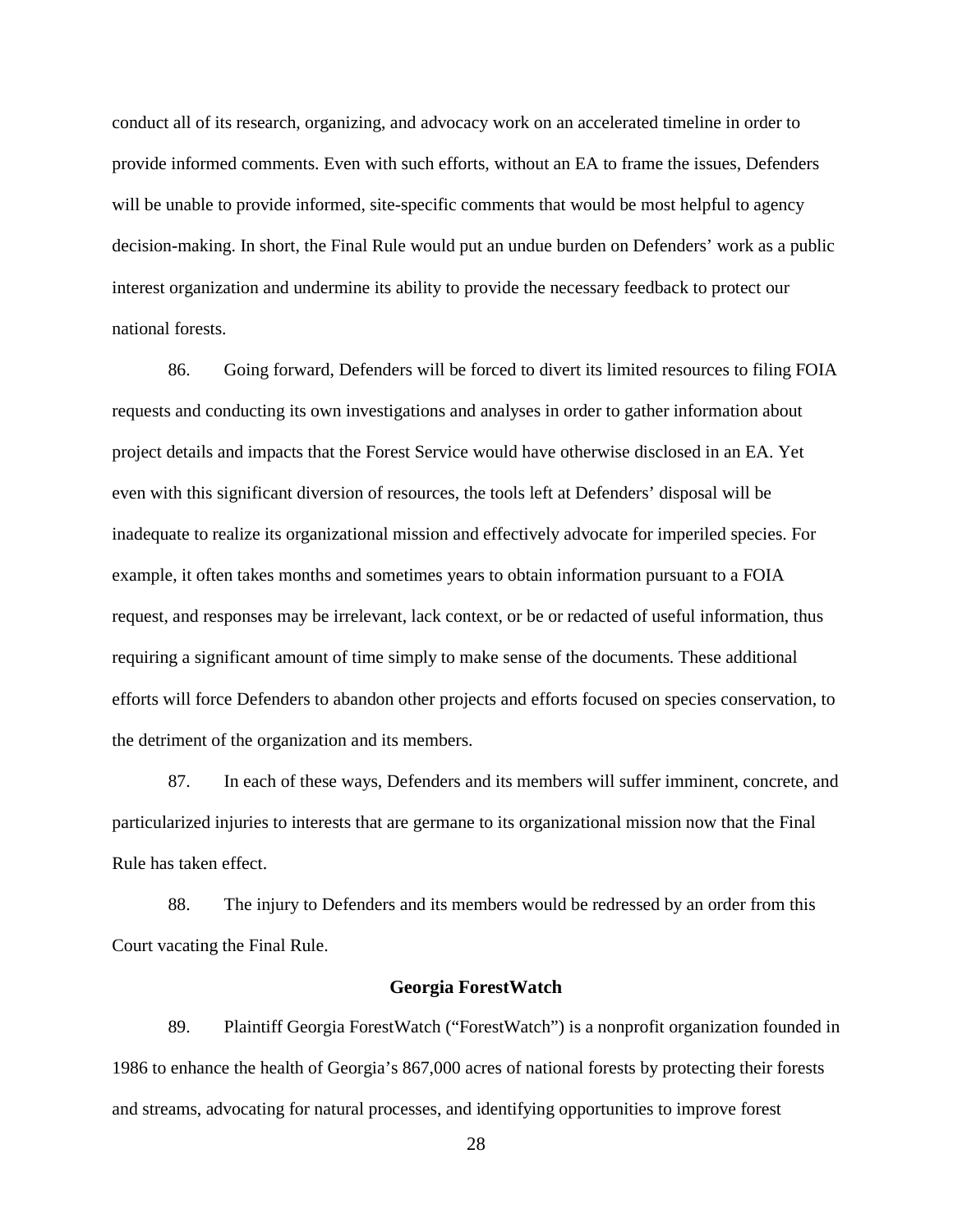management. ForestWatch's mission is specific to national forest lands in Georgia, and its work is focused primarily on the preservation of roadless areas, old-growth forests, biodiversity, and water quality.

90. ForestWatch is based in Dahlonega, Georgia, and has approximately 650 members. Many of ForestWatch's members live in close proximity to Georgia's national forests. These members run and patronize businesses that rely on the health and beauty of the national forests to attract visitors, and they visit the national forests themselves to hike, observe nature, take photographs, and seek solitude.

91. ForestWatch actively participates in the public process for making land management decisions on the Chattahoochee-Oconee National Forest. ForestWatch was heavily engaged in the most recent revision of the Chattahoochee-Oconee Forest Plan, and it has been and will continue to be an active participant in the NEPA process for projects on Georgia's national forests. ForestWatch's participation in the NEPA process includes submitting comments, attending public meetings, conducting site visits and surveys in project areas as needed, reviewing draft EAs, critiquing Forest Service analyses where they are flawed, providing additional information that the agency is not aware of, and participating in the Forest Service's pre-decisional administrative objection process.

92. For example, ForestWatch was previously involved in the NEPA processes for the Upper Warwoman Project and the Cooper Creek Project. ForestWatch is currently involved in the NEPA process for the Foothills Landscape Project. For each of these timber projects, ForestWatch relied on the information and analysis provided in draft EAs to develop feedback for the Forest Service. ForestWatch uses the information and impacts analysis provided by the Forest Service in EAs to inform its on-the-ground surveys in order to verify the condition of stands the Forest Service has prescribed for logging or burning, to locate rare species and sensitive resources like old growth and trout streams, to critique the Forest Service's analysis and conclusions, and to develop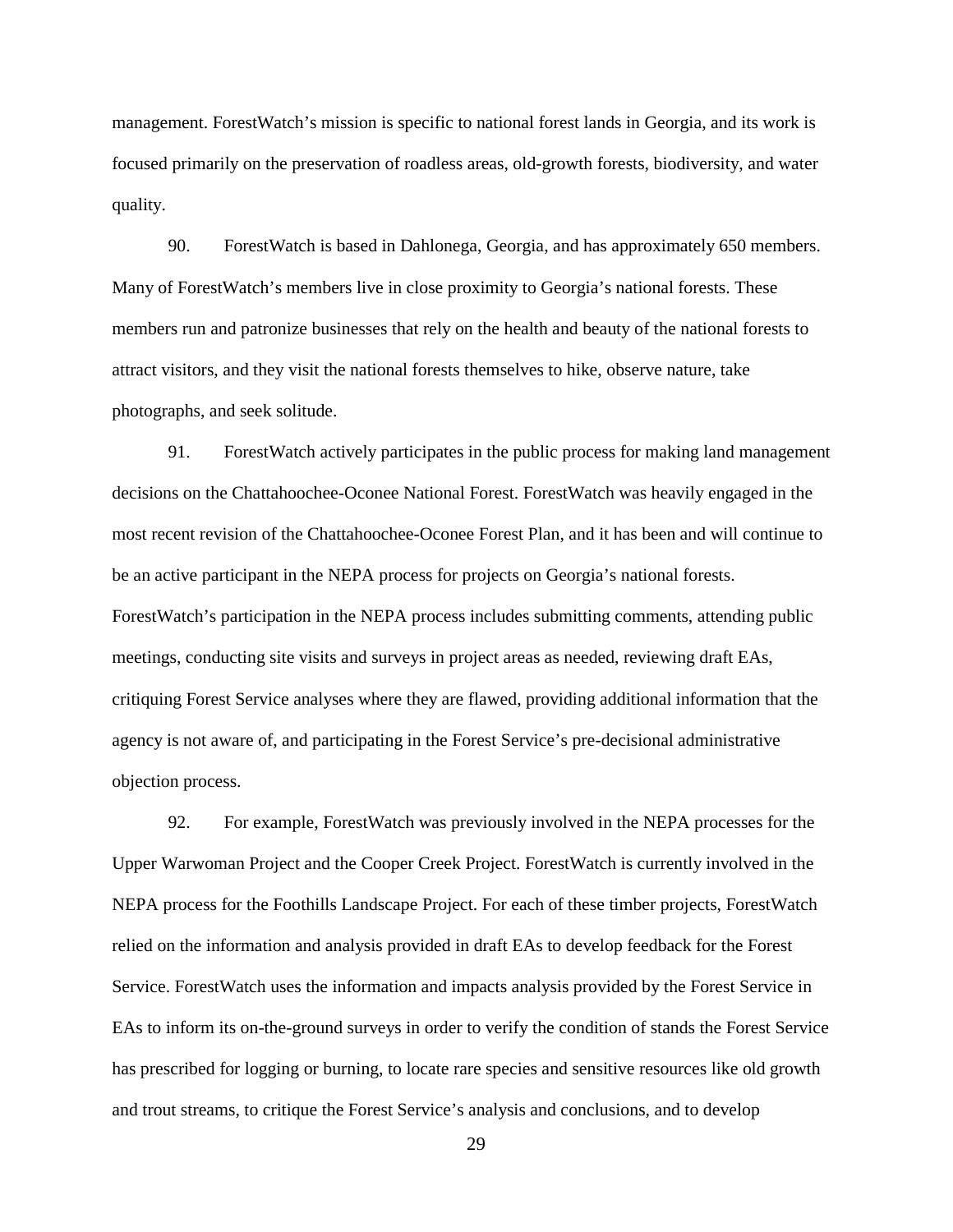recommendations for alternatives or mitigation strategies for the Forest Service to consider. The Forest Service has in turn used this feedback to make important improvements to projects and thereby protect important forest resources from unnecessary harm, including dropping stands and adding mitigation measures. For the since-completed Upper Warwoman and Cooper Creek NEPA processes, the resulting project improvements mean that the Forest Service has avoided potential harms to forest resources that ForestWatch members value, such as old growth and trout streams. Without the information and analysis provided by the EAs, ForestWatch would not have been able to help the Forest Service avoid those harms.

93. ForestWatch is concerned because the Final Rule will allow the Forest Service to implement its entire timber program on the Chattahoochee National Forest without ever completing an EA, and it will thereby eliminate the ability of ForestWatch and other members of the public to assist the Forest Service in making improvements to projects needed to avoid unnecessary environmental harm. Most of the timber projects on the Chattahoochee-Oconee National Forest proposed in the last decade would be eligible for the 2,800-acre restoration CE created by the Final Rule, and it would be trivial for the Forest Service to ensure that future projects are under that threshold. Similarly, in recent years, even the most controversial and harmful projects on the Chattahoochee National Forest have been characterized as "restoration" by the Forest Service because they involving "restoring" young-forest conditions. Commercial timber projects on the Chattahoochee-Oconee National Forest that are intended to achieve restoration will have ancillary harmful effects, and like any other project, require site-specific analysis and input to ensure they are not based on flawed or incomplete information such that restoration efforts fail and forest resources are instead harmed.

94. ForestWatch is concerned because without the information, analysis, and opportunities for public comment provided by the EA process, Forest Service projects are more likely to move forward based on incorrect information and flawed assumptions, resulting in an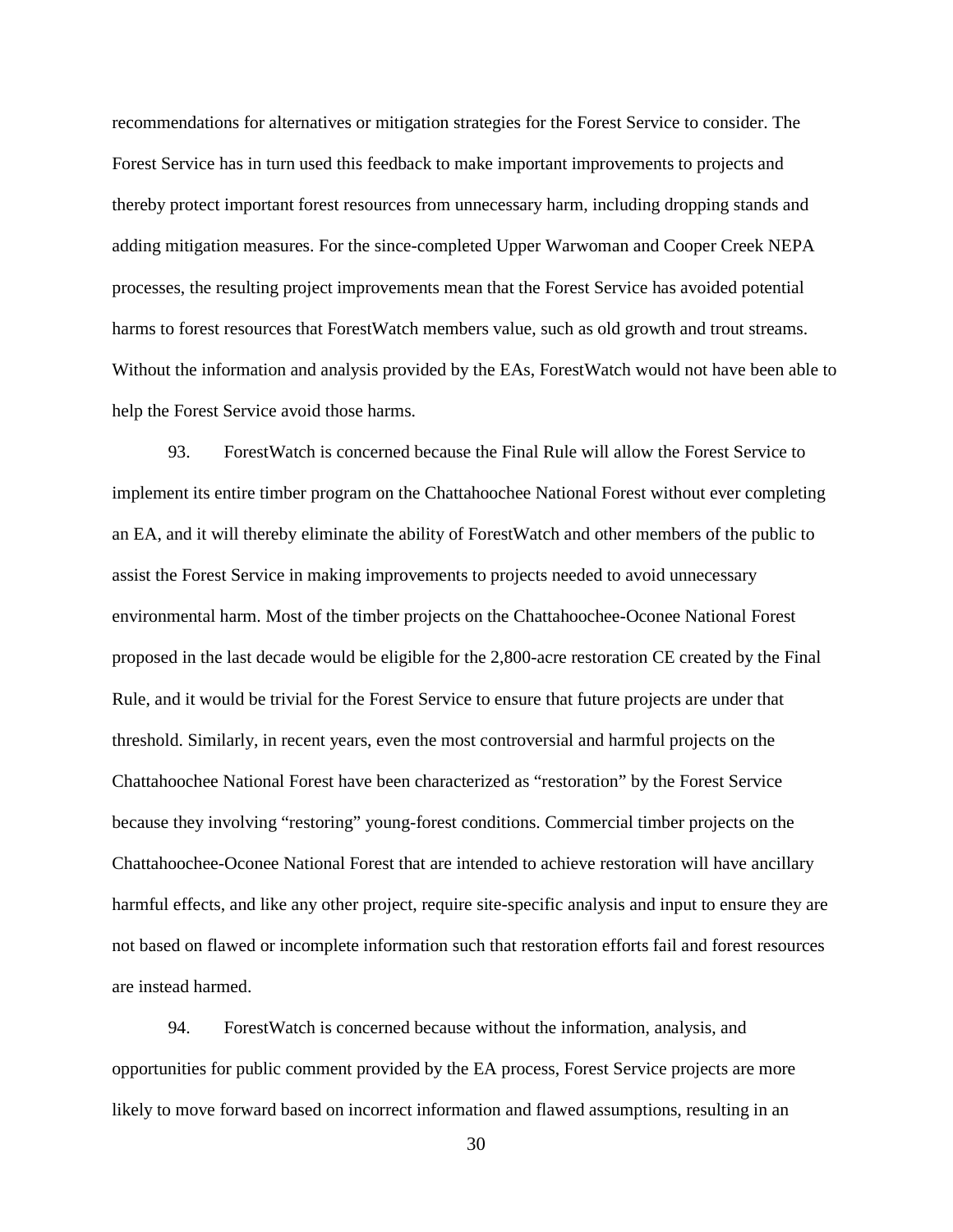increased risk of environmental harm to places where ForestWatch members make their livings, recreate, hunt, fish, and seek solitude.

95. ForestWatch is further harmed by the Final Rule because it replaces the NEPA process with a poorly defined "collaborative" process for most or all logging projects on the Chattahoochee-Oconee National Forests. In ForestWatch's experience, collaborative processes may be light on information, heavy on time commitments, or both. The Final Rule's collaborative requirement does not ensure that site-specific information is available or that members of the public are able to use such information to provide meaningful input. When collaborative processes do provide opportunities for meaningful input (and sometimes even when they do not), they require extraordinary commitments of resources from participating groups. Many of ForestWatch's members have been unable to attend the numerous public meetings and workshops for collaborative processes, which have been scattered across northern Georgia during weekdays.

96. ForestWatch is also concerned because, by authorizing the Forest Service to use CEs for virtually all timber-harvest projects on the national forests in Georgia, the Final Rule will severely impair ForestWatch's ability to carry out one of its core missions: educating its members and the public about the Forest Service's projects, which ForestWatch does through bimonthly meetings, quarterly newsletters, and email action alerts. Without a draft EA, information about a project and its environmental impacts that ForestWatch could provide to its members through these and other avenues would be insufficient for its members to fully understand the what, where, and how of Forest Service proposals.

97. ForestWatch has already been harmed by the Final Rule, and these harms will be ongoing as the Final Rule is implemented. ForestWatch has been forced to make internal organizational changes in an attempt to limit the damage to its interests caused by the probable loss of the EA process for most Forest Service projects in Georgia. Without the information, analysis, and opportunities for public comment provided by the EA process, ForestWatch must seek other ways of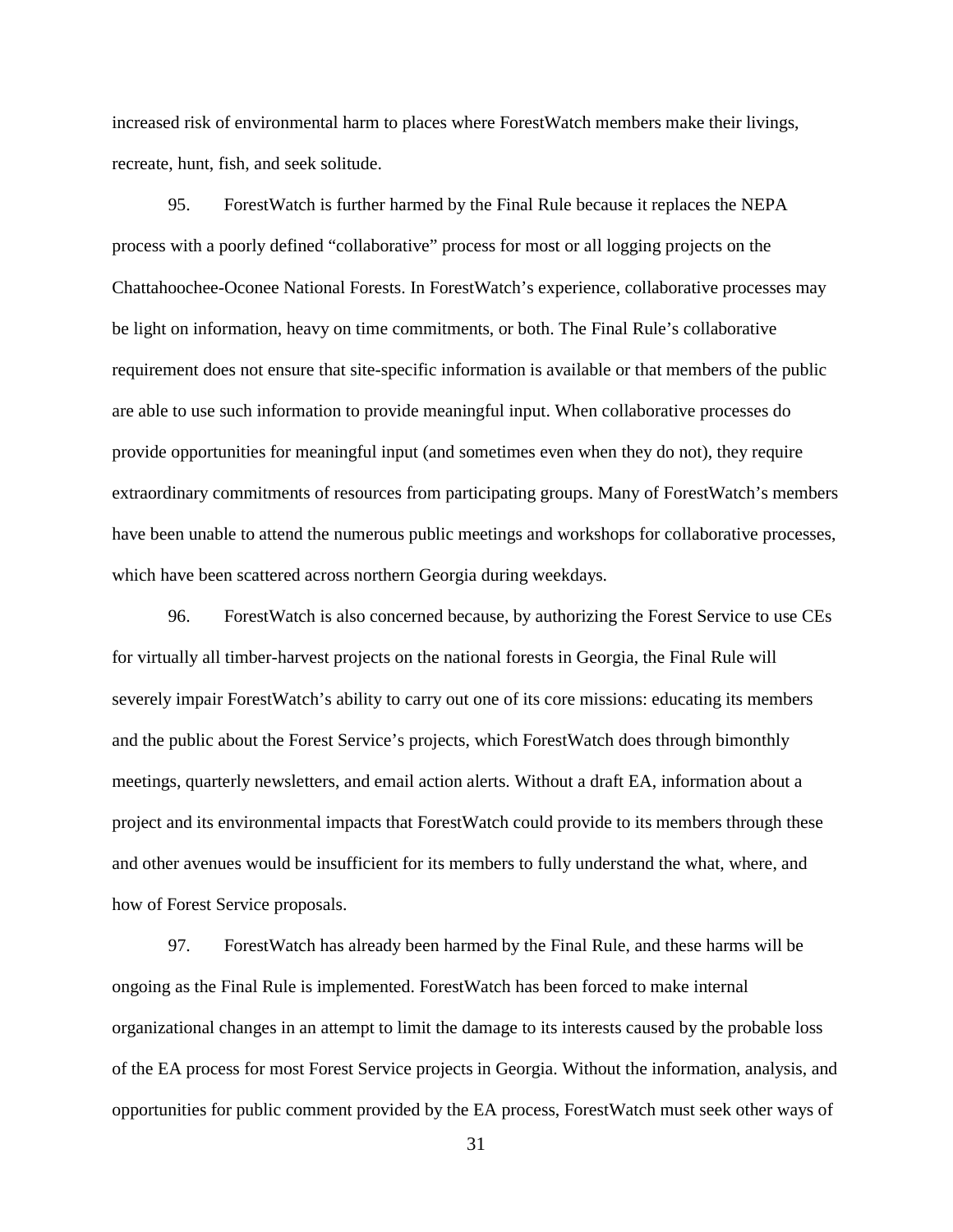gathering information about projects and providing feedback to the Forest Service, including FOIA requests. The result is that the limited staff and financial resources of ForestWatch have already been shifted away from other work the organization carries out in order to limit the harm caused by the Final Rule. ForestWatch's work in fundraising, outreach to partners, and development of strategies for long-term protection of priority areas on the forests have all received less attention as a result of the Forest Service's promulgation of the Final Rule.

98. As the Final Rule is implemented, ForestWatch will be forced to continue spending significantly more time filing requests under FOIA, researching, surveying, conducting its own soil and water-quality analyses, and committing, when possible, to time-consuming collaborative processes that may or may not provide a meaningful opportunity for input—all in order to gather information about project details and impacts that the Forest Service should be disclosing in an EA or EIS. These additional efforts will force ForestWatch to abandon other areas of its mission-driven work and still will not fully replace the value of the information deprived by the Final Rule.

99. ForestWatch is also concerned because the Final Rule contains a new CE that authorizes the Forest Service to grant special-use permit applications for any proposed activity up to 20 acres in size. ForestWatch was heavily involved in the NEPA process for the Union County Target Range special-use permit, which authorized construction of a private target range in close proximity to Wilderness areas and the Appalachian Trail. Although the footprint of the proposed target range was less than fifteen acres—and therefore would have qualified for the Final Rule's new CE—the impacts of the project on nearby people and wildlife will extend far beyond the construction site. By eliminating the EA process for special-use permits like the one for the Union County Target Range, the Final Rule will deprive ForestWatch members of the opportunity to help the Forest Service identify and mitigate impacts to the health, beauty, and public accessibility of the Chattahoochee-Oconee National Forests from similar projects.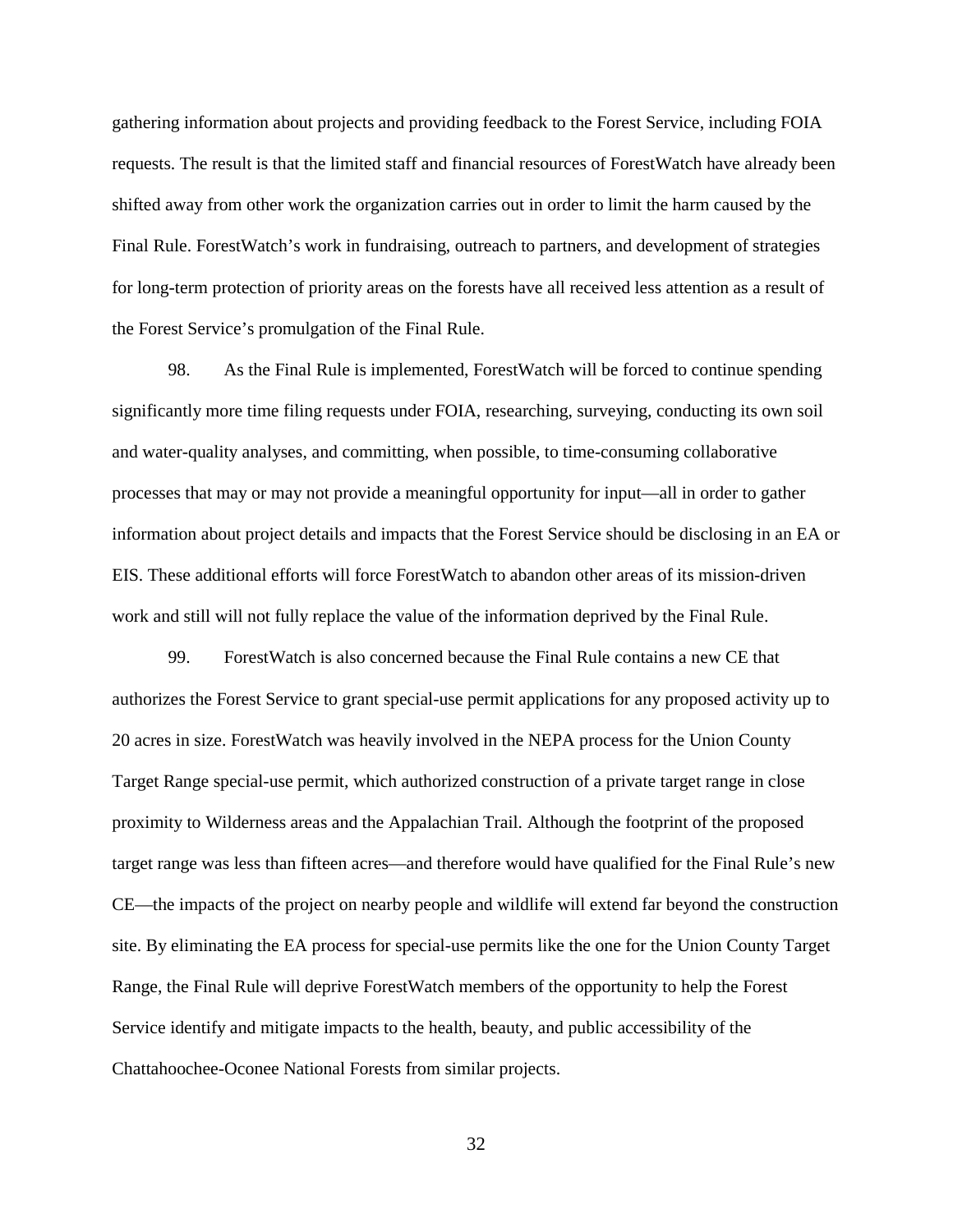100. In each of these ways, ForestWatch and its members have and will continue to suffer imminent, concrete, and particularized injuries to interests that are germane to its organizational mission now that the Final Rule has taken effect.

101. The injury to ForestWatch and its members would be redressed by an order from this Court vacating the Final Rule.

#### **MountainTrue**

102. Plaintiff MountainTrue is a nonprofit corporation founded in 1982. Its mission is to champion resilient forests, clean waters, and healthy communities across the Southern Blue Ridge Mountains. To achieve that mission, MountainTrue fosters and empowers advocates throughout the region to be engaged in community planning, policy and project advocacy, outreach and education, and on-the-ground projects.

103. MountainTrue is based in Asheville, North Carolina, and works on forest, water, land use, transportation, and energy issues throughout the mountain region through offices in Hendersonville, Boone, and Murphy, North Carolina. MountainTrue has over 10,000 members and supporters, primarily in North Carolina. Many of these members live in close proximity to the Cherokee, Nantahala, Pisgah, and Chattahoochee National Forests. Some of these members run or patronize businesses or conduct scientific research that depends on healthy, vibrant, and biodiverse national forest lands nearby. Many members regularly visit Western North Carolina's national forests to hike, fish, kayak, whitewater raft, camp, bird watch, trail run, mountain bike, research, observe rare and threatened species and other wildlife, take photographs, go on scenic drives, and experience Wilderness.

104. MountainTrue devotes significant resources to the protection of the Cherokee National Forest in Tennessee and the Pisgah and Nantahala National Forests in Western North Carolina through its involvement in NEPA reviews for every notable timber sale project, roads and infrastructure, and any other management or special-use proposals with potentially significant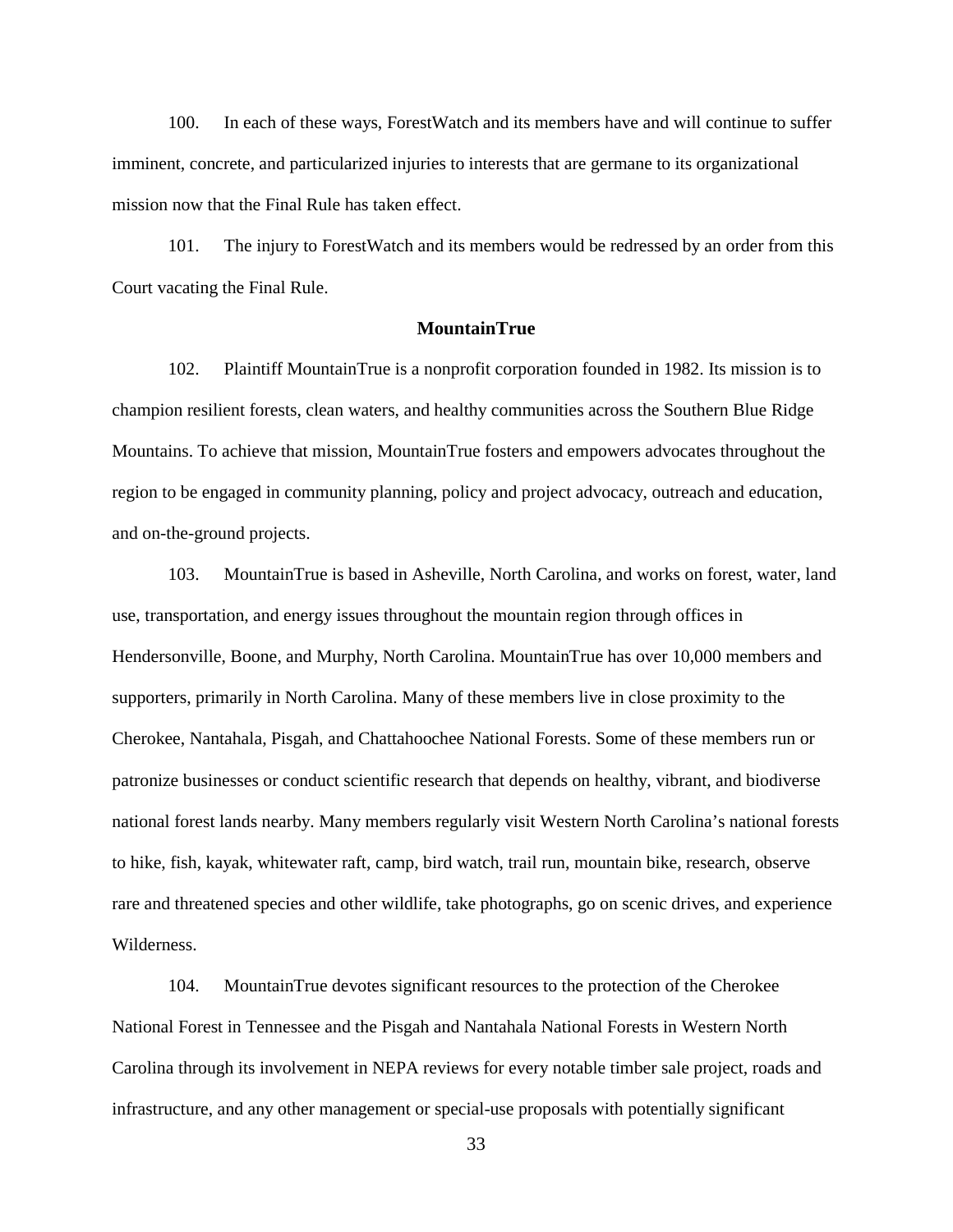impacts on the forests and the natural resources therein. MountainTrue critiques the accuracy and completeness of the information being relied on by the Forest Service in its draft EAs, submits information from its own investigations and scientific analyses, shows where projects may have unacceptable or unlawful impacts, and assists its members and other citizens with participating in these processes.

105. MountainTrue's participation in the EA process has repeatedly helped the Forest Service avoid unnecessary environmental harm. For example, MountainTrue's comments and suggested alternatives have helped the Forest Service avoid the loss of old-growth forests, rare habitats, and areas with culturally important plants, and have prevented risky road construction in steep areas with sensitive watersheds. MountainTrue often uses the information and opportunities created during the EA process to alert the Forest Service to problems in its proposals, which leads the agency to modify projects in order to mitigate or eliminate unnecessary environmental harm to forest resources. The analysis contained in a draft EA allows MountainTrue to understand the consequences of logging in the proposed locations and any alternatives the agency has considered. Sometimes reviewing the EA reveals that the Forest Service does not know about or understand the harms that will result from its proposal. MountainTrue has a tremendous amount of data, experience, and information about ecological resources and public uses of local national forest lands. If necessary, MountainTrue conducts its own limited investigations and scientific analyses and submits this information to the Forest Service during the EA process to show where projects may have unacceptable or unlawful impacts of which the Forest Service is unaware.

106. A comprehensive analysis conducted by MountainTrue and its conservation partners examining Forest Service projects completed between 2009 and 2019 in the Southern Appalachian national forests supports the efficacy of the EA process. This analysis showed that in the aggregate, the process of vetting Southern Appalachian logging proposals in an EA resulted in 5,909 acres being dropped from a final decision on those proposals. Of those, 2,326 of the acres spared from timber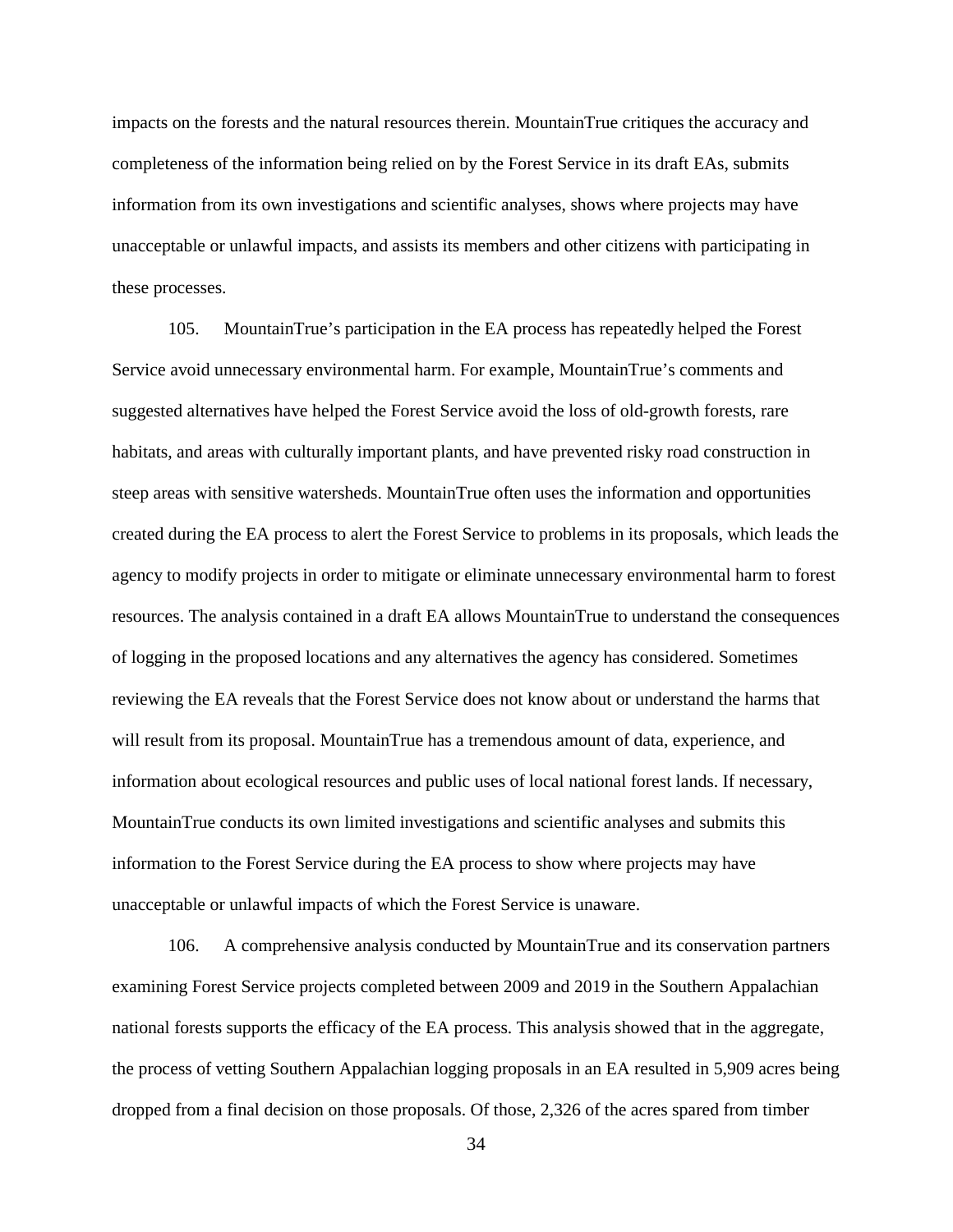harvest were in the Cherokee, Nantahala, and Pisgah National Forests. Within the Nantahala and Pisgah National Forests—where MountainTrue invests the most staff time participating in Forest Service NEPA processes—the number of acres of commercial harvest included in EA-level projects shrank by over 20% net, from 9,244 proposed acres to 7,390 acres in final decisions.

107. MountainTrue is concerned that the Forest Service's Final Rule will effectively eliminate the EA process within its focus area, and thus dramatically reduce the ability of MountainTrue and its members to offer informed input on proposed projects and thereby avoid unnecessary destruction of forest resources. The Final Rule includes a restoration CE eligible for use on logging projects under 2,800 acres in size. Virtually every timber project in recent memory within the Cherokee, Pisgah, and Nantahala National Forests has fallen under this threshold. Similarly, the Forest Service already characterizes most of its timber projects as being intended for the purpose of "restoration"—specifically, the creation of openings and "young forest" by logging. Such openings can be created through logging anywhere, even in sensitive, rare forest communities like old-growth stands. In fact, MountainTrue has seen firsthand projects proposing to "restore" young forest by logging old-growth forests.

108. MountainTrue is also concerned because the Final Rule offers only a loosely defined "collaborative" process as a replacement for the open, transparent EA or EIS process. The "flexible" collaborative process does not require site-specific analysis and consideration of alternatives as would be provided in the NEPA process. Some processes that the Forest Service has characterizds as "collaborative" have not provided a meaningful opportunity for public input. And even when "collaborative" processes do provide more meaningful opportunities for public input, that collaboration comes at a significant cost. Good collaborative processes are much more time consuming for the public than reviewing EAs, often requiring numerous meetings and field trips. For example, one recent collaborative CE project required MountainTrue staff to attend numerous meetings and spend 10 full days in the field mapping and surveying. While MountainTrue is happy to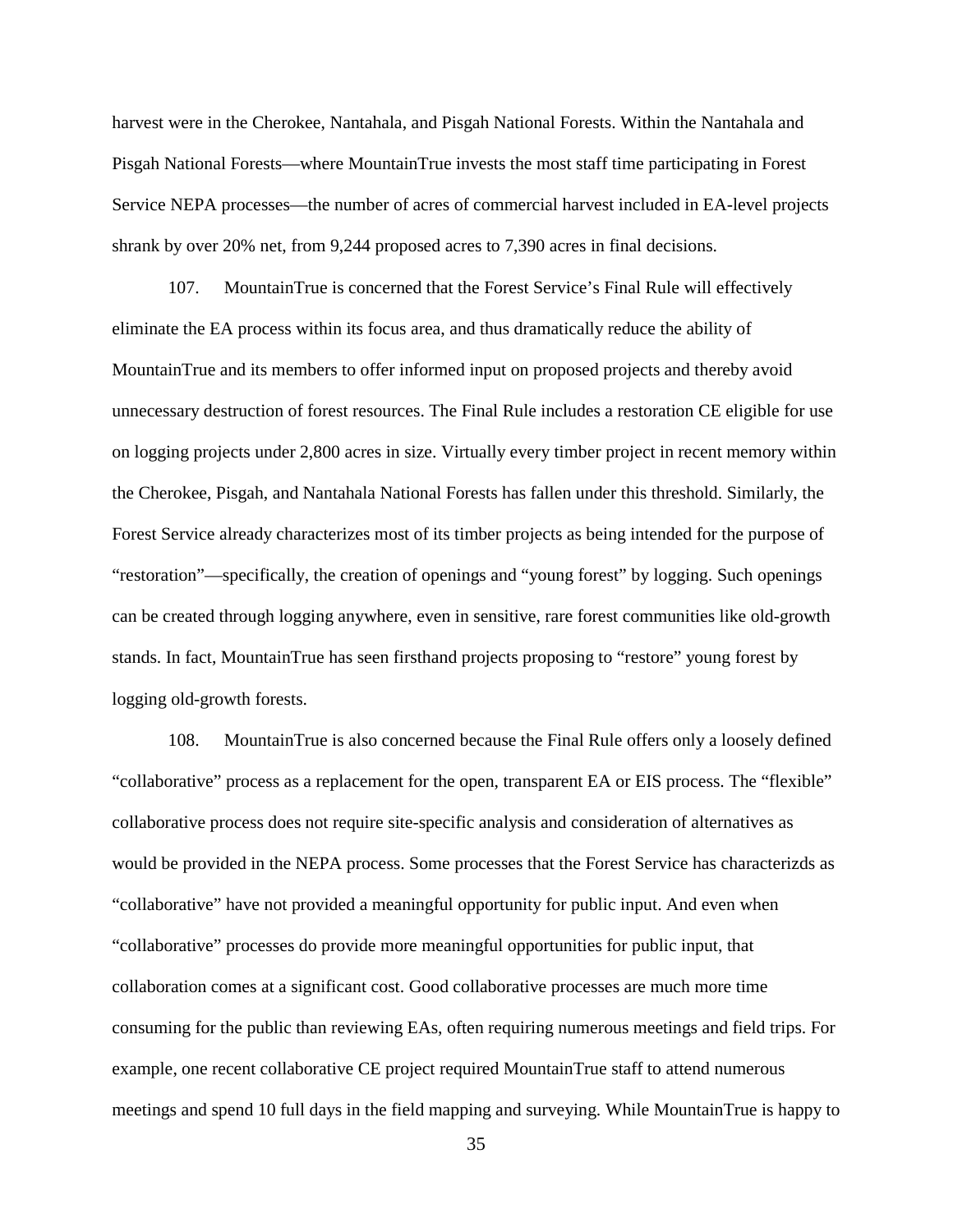help the Forest Service do good work, it simply does not have the resources to make these kinds of investments in every project. Furthermore, because collaborative processes precede scoping, MountainTrue will be forced to choose whether to participate in such processes before learning whether the project may threaten its members' interests. If MountainTrue declines to join a collaborative process, it may be giving up its only chance to help the Forest Service avoid significant harm. For a project that will proceed under CE 25, the only real chance to steer the project will have passed before MountainTrue has any sense of whether it is likely to harm particular sites.

109. MountainTrue is also concerned because the Final Rule would make scoping the only opportunity for the general public to provide input for logging projects, new roads, and special-use permits. Scoping serves a fundamentally different purpose than EA analysis, and does not provide sufficient project details to allow MountainTrue to investigate whether the project risks significant impacts and to inform its members about what, where, and how the Forest Service is proposing to conduct a project. MountainTrue and its members rely on the more robust information and analysis provided in EAs to analyze and understand the potential impacts of a project to specific places in the forests that they use and care about. As a practical matter, this means that MountainTrue and its members will either have to accept that many harmful stands will be included in projects and that those harms will not be analyzed and disclosed to the public, or alternatively MountainTrue will have to spend its own time and resources to make sure that projects avoid these harms from the outset, before scoping. Even more important, the single scoping comment period would not allow MountainTrue to provide data needed to protect rare species. MountainTrue regularly informs the Forest Service of the presence of rare species that the agency missed in its own surveys. These species are often very difficult to find in some seasons, and the time of year in which they can be located by MountainTrue may not coincide with the brief scoping period.

110. MountainTrue is also concerned because the use of CEs to approve successive projects will prevent adequate consideration of cumulative impacts and contribute to the destruction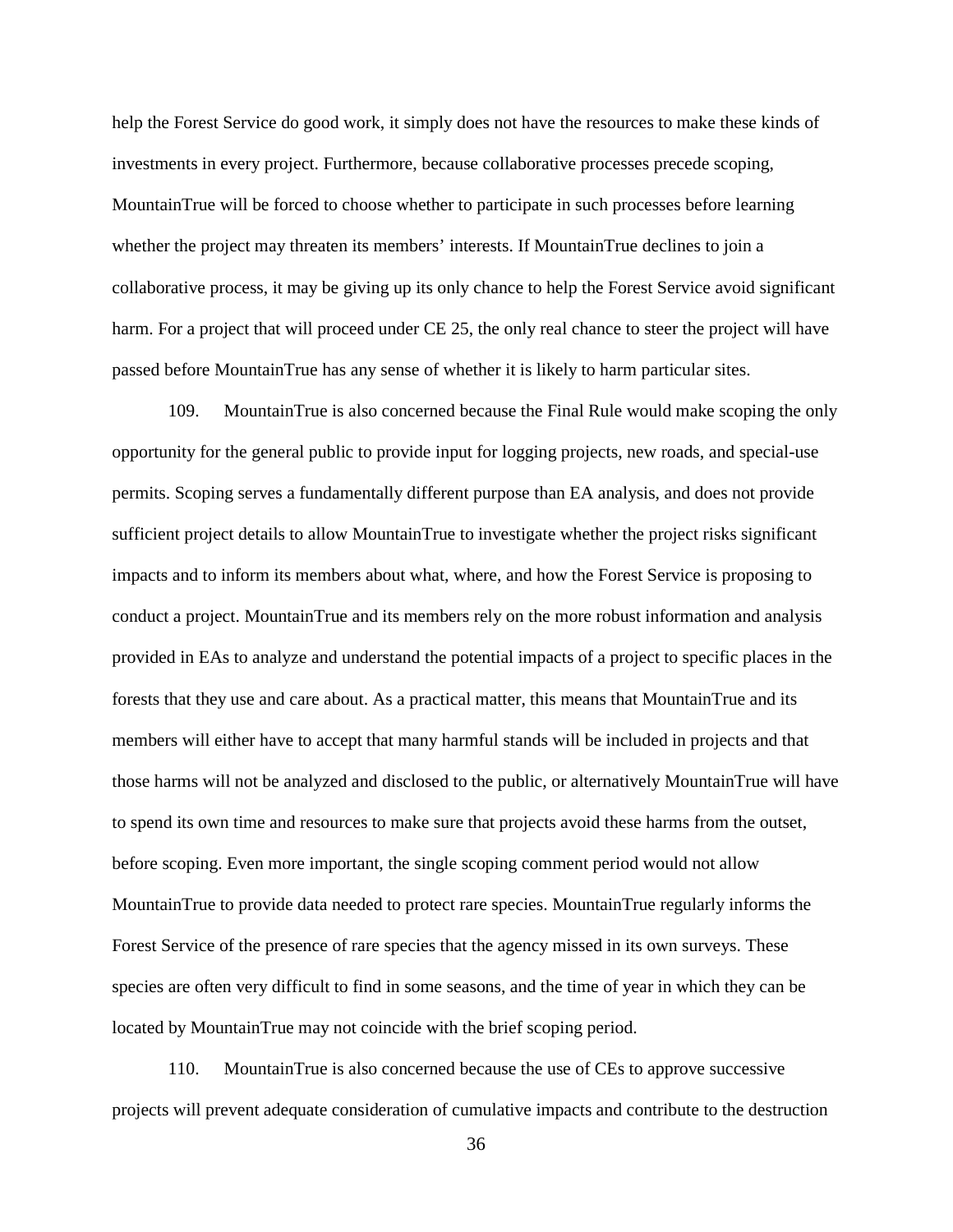of the resources MountainTrue has sworn to defend. Because the new CE authorities will cover essentially the entire timber sale programs for the Cherokee, Nantahala, and Pisgah National Forests, the cumulative effects of these timber sale programs will therefore be omitted from any analysis and disclosure, such as the impacts of repeatedly conducting logging projects in rare and exemplary habitats and refugia, depletion of carbon stocks, and loss of habitat connectivity in the face of a changing climate.

111. MountainTrue's primary concern, however, is that the virtual elimination of the EA process for timber projects in the Southern Appalachian national forests will lead the Forest Service to proceed with projects based on incomplete information and flawed and unlawful assumptions, which in turn increases the risk of environmental harm to the national forests that MountainTrue's members rely on to recreate, observe wildlife, and earn a livelihood.

112. As an organization, MountainTrue has already been harmed by the Final Rule, and those harms are ongoing. The Final Rule and the related CEQ regulatory changes have already required MountainTrue to divert organizational resources away from its mission-critical activities to fill in informational gaps for projects under development that may qualify for the new CEs. MountainTrue estimates that staff currently tasked with reviewing EAs would need to increase their workloads by 50% to attempt to compensate for the time investment in responding to CEs and the need to use FOIA to gain necessary logging and development information that normally would have been disclosed in an EA. MountainTrue expects that these changes will result in other important tasks going uncompleted, including its service, education, outreach, and fundraising efforts.

113. In order to timely replace information that MountainTrue correctly expected would be cut off when the Final Rule was issued, MountainTrue has already filed FOIA requests for information it would normally obtain through the NEPA process. The organization felt this was necessary due to imminent changes to the NEPA procedures applicable to projects of interest and its concern about being able to carry on its normal review of projects in the future. After considerable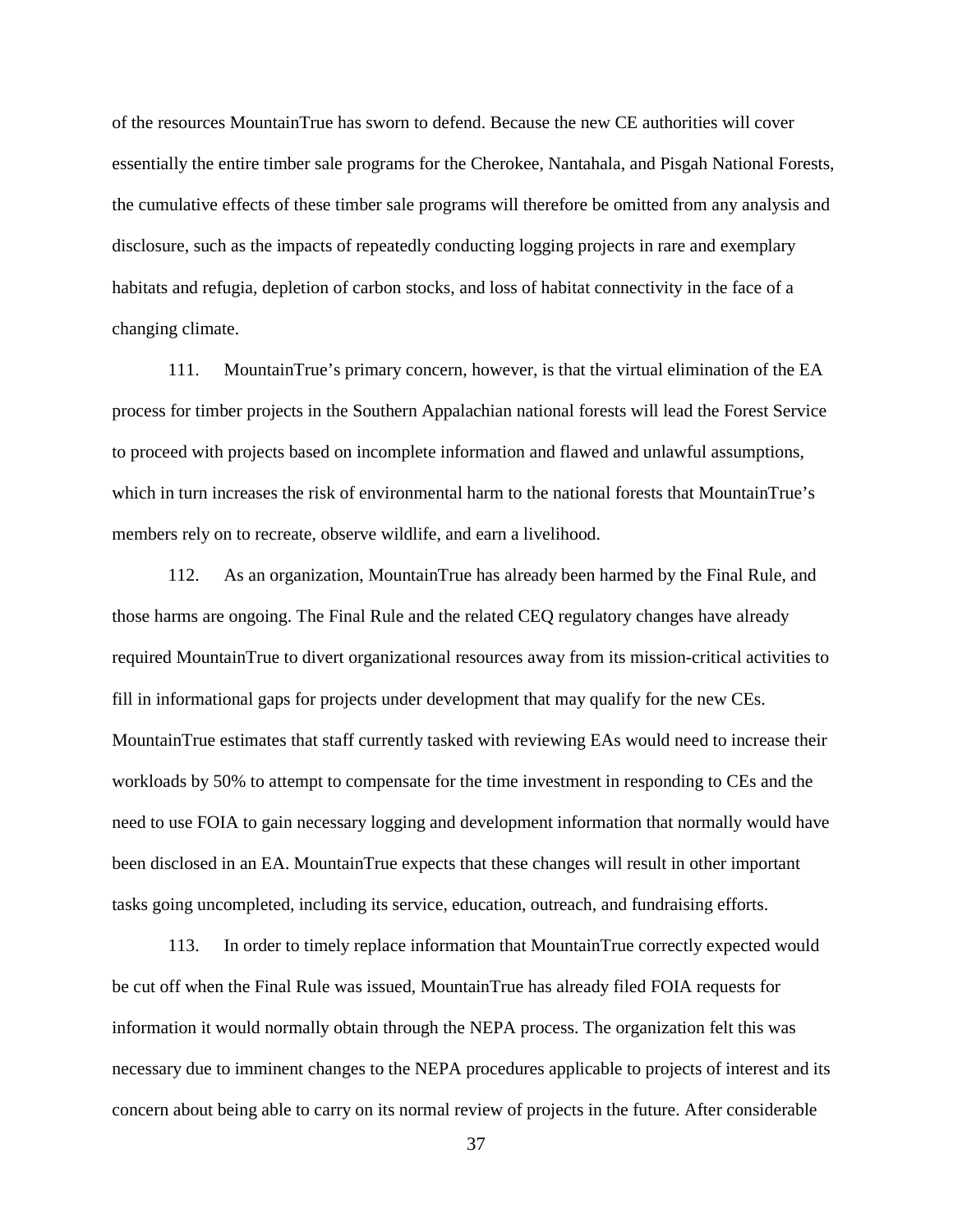time corresponding with the Forest Service and working with legal counsel, the Forest Service provided a response that was heavily redacted under the deliberative-process privilege with respect to projects that are still in development.

114. As this FOIA foray demonstrates, obtaining and reviewing records pursuant to a FOIA request is a resource- and time-intensive process, and MountainTrue will have to divert staff time and funding to submit and review FOIA responses to obtain information that it would have normally accessed directly through the NEPA process. Agencies often take months, and sometimes years, to provide documents pursuant to a FOIA request. Once MountainTrue receives the records, it takes staff significant time to review the thousands of pages provided. Agencies often provide voluminous non-responsive records through which MountainTrue staff must sift to find relevant information. Sometimes responsive records are not initially disclosed, and MountainTrue must follow up to obtain the documents requested. Sometimes the timeline is so slow that MountainTrue is forced to litigate to obtain the records it has requested. If MountainTrue has to resort to FOIA to obtain information it normally would have been given under NEPA, this will detrimentally impact the working of the organization as well as its mission.

115. In each of these ways, MountainTrue and its members have and will continue to suffer imminent, concrete, and particularized injuries to interests that are germane to its organizational mission now that the Final Rule has taken effect.

116. The injury to MountainTrue and its members would be redressed by an order from this Court vacating the Final Rule.

## **Virginia Wilderness Committee**

117. Plaintiff Virginia Wilderness Committee is a 501(c)(3) nonprofit citizen group.

118. The mission of the Virginia Wilderness Committee is threefold: to permanently protect the best of Virginia's wild places for future generations; to foster understanding and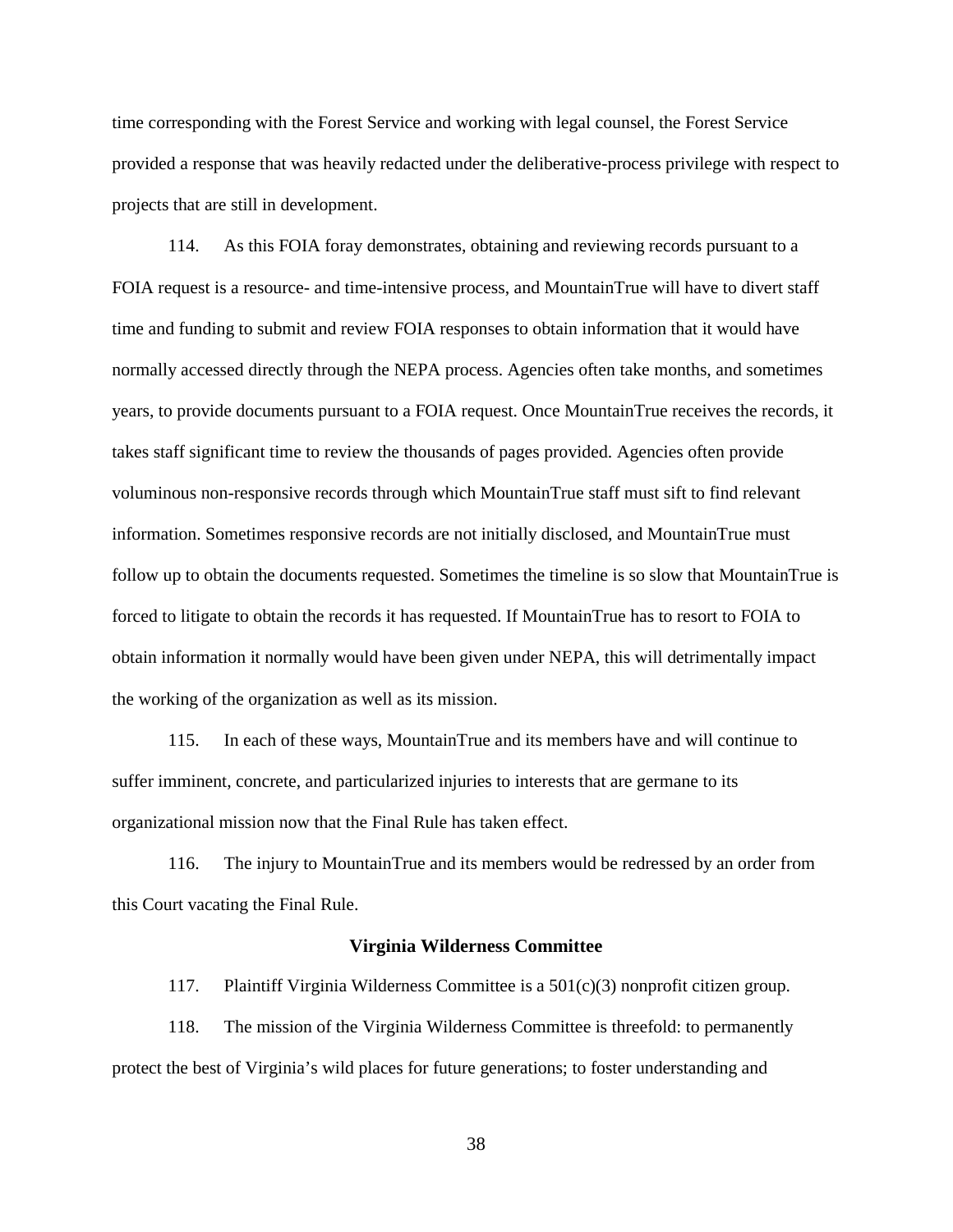appreciation of Wilderness; and to promote enjoyment and stewardship of our last remaining wildlands.

119. Virginia Wilderness Committee is headquartered in Lexington, Virginia, and has approximately 330 members. Members and staff of Virginia Wilderness Committee enjoy recreating in Wilderness and throughout the George Washington and Jefferson National Forests, as well as the Southern Appalachian national forests generally. They participate in a variety of activities, including birding, hiking, mountain biking, trail running, camping, studying nature, fishing, and learning outdoor skills. They have strong professional, recreational, and aesthetic interests in preserving national forests and other public lands, as well as the process by which land-management decisions are made there. And for those of Virginia Wilderness Committee's members who are older and unable to hike and explore as they did when they were younger, the forests still provide an important existence value.

120. Virginia Wilderness Committee's work focuses on issues impacting national forests, with a particular focus on working to obtain Wilderness designations for qualifying portions of the national forests in Virginia. Virginia Wilderness Committee also focuses on protecting the most special resources within our national forests, which involves participating in Forest Plan revisions and engaging on the wide variety of projects that impact national forests in Virginia. For over a decade, Virginia Wilderness Committee has devoted a great deal of time and resources to working with the George Washington Stakeholder Collaborative, which is a diverse group representing a range of interests including timber producers, game wildlife managers, and a variety of groups related to hunting, fishing, conservation, and recreation.

121. Virginia Wilderness Committee's goals in forest planning and project development and implementation are to protect a number of ecological and social resources that are present on the national forests, including old-growth forests; clean water; healthy and productive soil; native plants and animals; critical habitat for wildlife like black bear, migratory songbirds, and Appalachian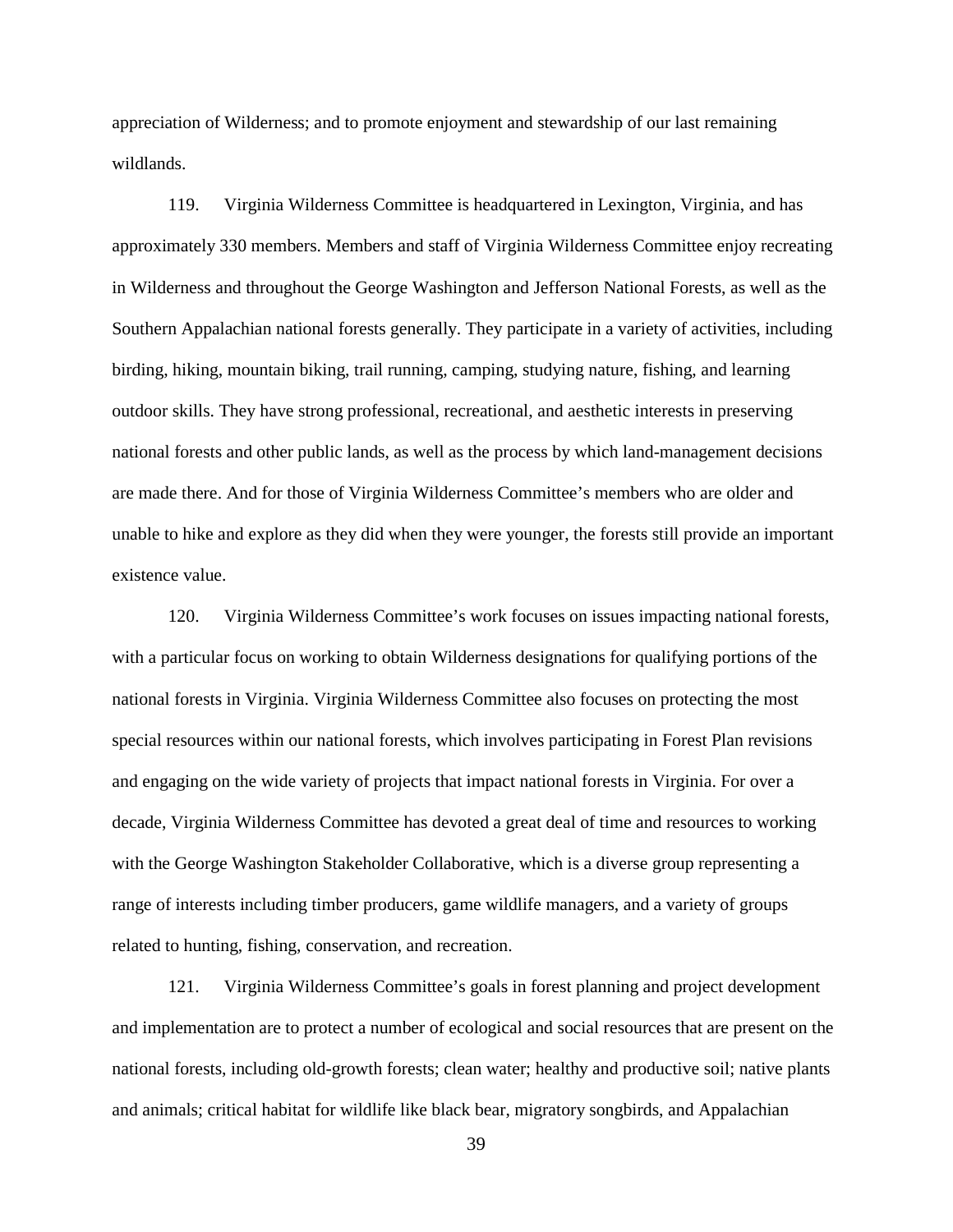salamanders; large unroaded areas; well-connected forest habitat throughout the Southern Appalachians; and opportunities for recreation, including for those seeking solitude and "to get away from it all." Although these resources occur in specific places within the George Washington and Jefferson National Forests, complete inventories of where and to what degree they occur do not exist. Staff and members of Virginia Wilderness Committee have personal knowledge of specific areas where such resources exist and share that information with the Forest Service—particularly when the Forest Service is proposing logging projects in those areas. This often happens during the NEPA process.

122. On many occasions, the Forest Service proposes activities in habitat that is rare, fragile, or simply inappropriate (ecologically and legally) for the proposed management, and in those cases the NEPA process has enabled Virginia Wilderness Committee to successfully argue for the protection of sensitive resources.

123. Virginia Wilderness Committee's participation in the NEPA process generally focuses on reviewing environmental impacts to specific locations on the forest and the biological communities they support, and addressing the questions of where and how proposed work should (or should not) be done and whether the Forest Service has properly considered the impacts of its proposed actions, as well as possible mitigation measures and alternatives. Virginia Wilderness Committee regularly analyzes Forest Service project proposals down to the stand level. And where the Forest Service prescribes vegetation treatment that is unnecessary or which poses unnecessary risks to forest resources like old growth, water quality, rare species, and habitat connectivity, Virginia Wilderness Committee aims to provide analysis of those risks to the Forest Service.

124. Virginia Wilderness Committee participates in the NEPA process for most actions that the Forest Service proposes on the George Washington and Jefferson National Forests, and uses the NEPA process to learn more about those projects and to influence the Forest Service to avoid or mitigate significant impacts. In many cases, projects are improved in direct response to Virginia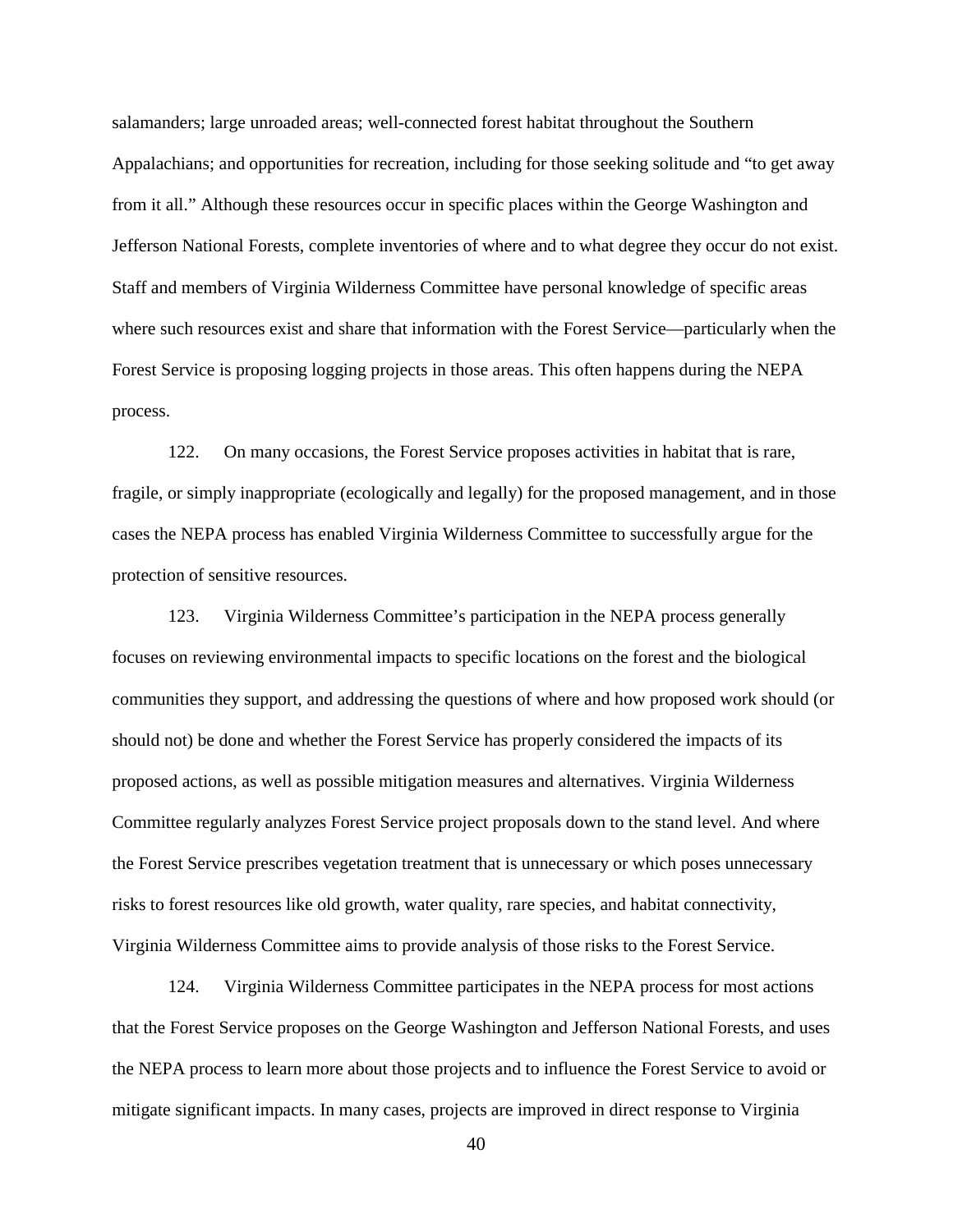Wilderness Committee's input during the EA process. For example, Virginia Wilderness Committee's comments on the draft EA for one recent project prompted the Forest Service to drop logging units that would have resulted in impermissible sediment loading into a creek that is home to the endangered candy darter, because Virginia Wilderness Committee showed that the agency's initial sediment modeling was flawed.

125. Virginia Wilderness Committee remains engaged on a variety of other proposed Forest Service projects that are still undergoing NEPA analysis and plans to stay involved in these projects and other projects as they proceed through the NEPA process.

126. In recent years, the NEPA process has also provided a framework by which Virginia Wilderness Committee, working with the George Washington Stakeholder Collaborative, has collaborated with the Forest Service and other stakeholders on two expansive projects. The NEPA process was crucial to these collaborative efforts resulting in projects that enjoyed consensus support from stakeholders, because the Forest Service and stakeholders worked through important issues affecting sensitive resources through multiple rounds of comment on NEPA documents.

127. The EA process in particular has been responsible for important improvements to Forest Service projects. Virginia Wilderness Committee uses information and analysis disclosed in the EAs to verify, critique, and supplement the Forest Service's analysis by conducting on-theground surveys and scientific analysis of soil, water, and ecological impacts; and to provide detailed comments and suggestions for alternatives. Virginia Wilderness Committee's ability to provide timely and rigorous feedback to the Forest Service is directly influenced by the amount and quality of the information and analysis provided to it by the Forest Service during the NEPA process. Compared to the CE process, the EA process allows Virginia Wilderness Committee to be far more effective at identifying errors and oversights in the Forest Service's plans, thereby decreasing the risk of unnecessary environmental harm and protecting the interests of Virginia Wilderness Committee's members.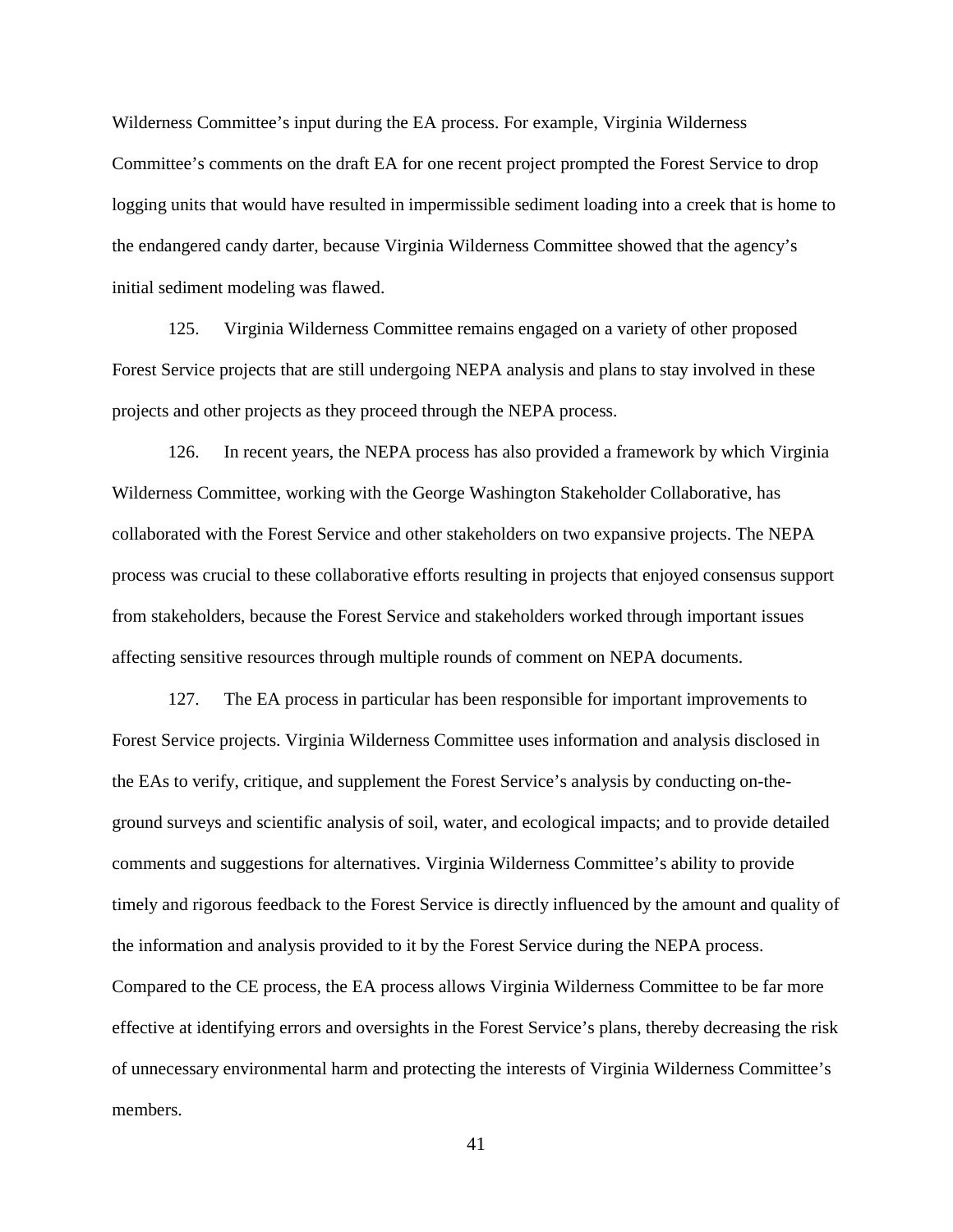128. In 2019, Virginia Wilderness Committee submitted comments on this rulemaking along with a number of other groups, attached to which was a comprehensive analysis of Forest Service projects completed between 2009 and 2019 in the Southern Appalachian national forests, including the George Washington and Jefferson National Forests. This analysis showed the environmental benefits of the NEPA process under the previous Forest Service rules. Overall, for projects for which an EA was completed, the NEPA process resulted in roughly 5,000 acres of commercial timber harvests being dropped from final decisions in the Southern Appalachian national forests. Of those, over 1,500 of the acres spared from timber harvest were on the George Washington and Jefferson National Forests—a reduction of over 12% compared to the commercial harvest acreage proposed at the outset of the NEPA process.

129. The EA process also culminates in the opportunity to file pre-decisional objections if necessary, which provides a critical framework in which Virginia Wilderness Committee, stakeholders, and the Forest Service can resolve conflicts during project development instead of in litigation. That communication and change simply does not happen without the procedural requirements that facilitate it.

130. Projects developed under CEs do not provide the same opportunities for Virginia Wilderness Committee and other members of the public to analyze potential impacts, provide detailed feedback, and develop alternatives or mitigation strategies that can help the Forest Service achieve the goals of the project while avoiding unnecessary environmental harm. Projects developed under CEs provide for public comment only at the scoping stage, but scoping notices often do not provide sufficient information for Virginia Wilderness Committee or its members to meaningfully understand, much less analyze and respond to, what the Forest Service is proposing. For example, the scoping notice for the Eastern Divide Phase 2 project indicated that the Forest Service had completed some old-growth surveying within the 1,366 acres proposed for regeneration harvest, but it did not disclose where those surveys had occurred, and it did not it commit that no old growth would be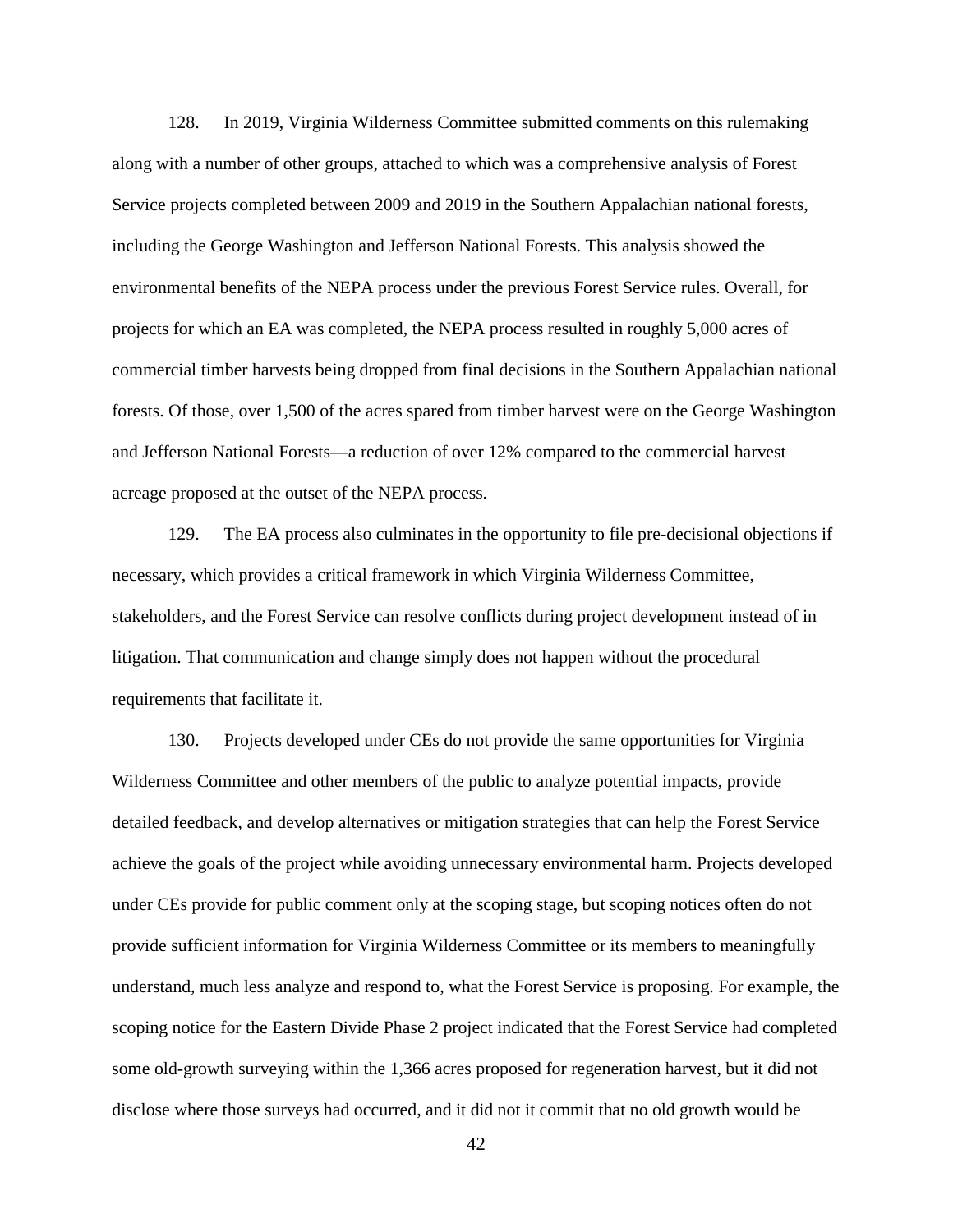harvested once it was identified. If the NEPA process had ended there—as it would under a CE— Virginia Wilderness Committee would have been forced to accept the potential for significant impacts or survey all the proposed acreage itself, which would have been impossible as a practical matter.

131. To make matters worse, scoping periods are often short, usually only 30 days, and can be even shorter. This presents two crucial problems. First, it is all but impossible for an organization as small as Virginia Wilderness Committee to gather the necessary information, analyze impacts, and write comments in such a short window of time. Second, field surveys are often looking for things that are not present on the forest year round. For example, Virginia Wilderness Committee and its members and agents could not have surveyed for gypsy moth defoliation in the Eastern Divide Phase 2 project area when leaves were off the trees in fall and winter, nor could they have surveyed for endangered rusty-patched bumble bees in the North Shenandoah Project area when the bees are underground for the winter. If those projects had only a single opportunity for public comment during scoping, information about those resources necessarily would have been missed.

132. Virginia Wilderness Committee is concerned that the Final Rule will effectively eliminate the requirement for the Forest Service to prepare EAs for timber projects on the George Washington and Jefferson National Forests, and with it, the ability of Virginia Wilderness Committee and other members of the public to assist the Forest Service in making improvements to projects to avoid unnecessary and sometimes significant environmental harm. All but one of the 28 timber projects approved by the Forest Service on the George Washington and Jefferson National Forests between 2009 and 2019 were smaller than the 2,800-acre threshold for timber harvest in the restoration CE created by the Final Rule. Similarly, the Forest Service already characterizes timber harvest on the George Washington and Jefferson National Forests as restoration, even where the clear purpose of a project is to maximize logging. Of course, even well-intentioned projects can have significant impacts if they are not designed carefully. For example, a timber sale that leaves a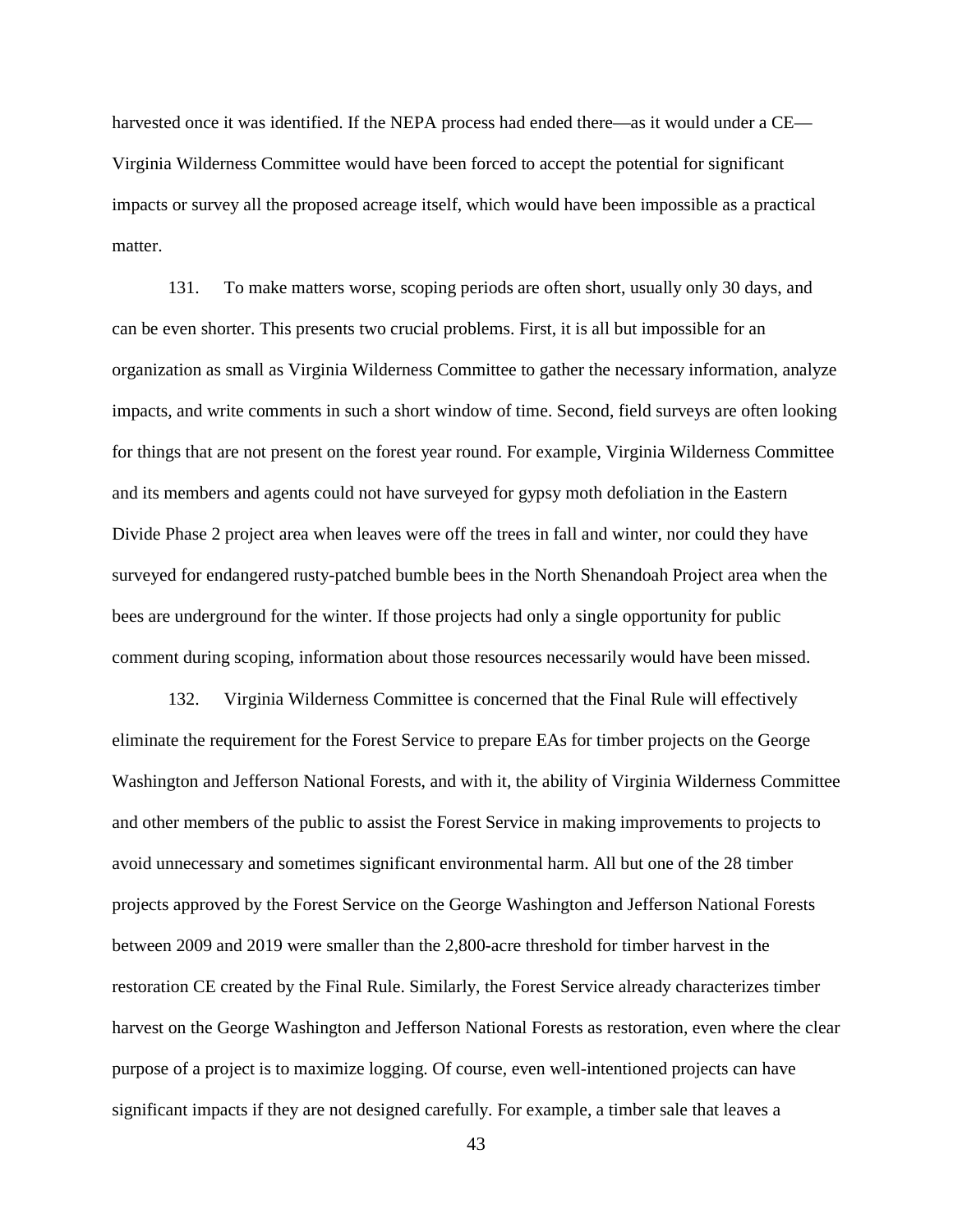network of temporary roads administratively deemed "in storage" may nonetheless lead to massive influx of non-native invasive species and unauthorized vehicle use.

133. Diverting essentially every project from the NEPA process into CEs would deprive Virginia Wilderness Committee of crucial information that it needs—and to which it is entitled—and would also increase the risk of harm to forest resources that Virginia Wilderness Committee and its members care about.

134. Virginia Wilderness Committee is also harmed by the Final Rule because it deprives the public of NEPA's required process (transparent, predictable, site-specific analysis; public comment; and consideration of alternatives) and replaces it with only a promise of collaboration with no strings attached. Virginia Wilderness Committee supports and often participates in collaboration with the Forest Service, but this type of collaboration is extremely time intensive. It is difficult for members of Virginia Wilderness Committee who are interested in a collaborative project to attend meetings, particularly when they occur on weekdays, either during the work day or starting right after the end of the business day. Yet missing a meeting can mean missing the opportunity to participate in that topic. Virginia Wilderness Committee would need to hire an additional 1 or 2 staff members to be able to engage in collaboration for the projects that the Final Rule would shunt from the EA process into CEs. Virginia Wilderness Committee simply does not have the resources to do that, which means Virginia Wilderness Committee and its members will be left out while the Forest Service charges ahead with damaging projects that injure the Virginia Wilderness Committee members' use and enjoyment of the George Washington and Jefferson National Forests.

135. Moreover, a collaborative process complements, but is not a substitute for, the scientific analysis, public disclosure, and opportunities for comments and objections that are required under the EA process. The EA process and its associated comment periods provide the Virginia Wilderness Committee with the time needed for outreach, communication, research, fieldwork, and analysis, as well as the ability to present concerns and provide well-researched, detailed, thoughtful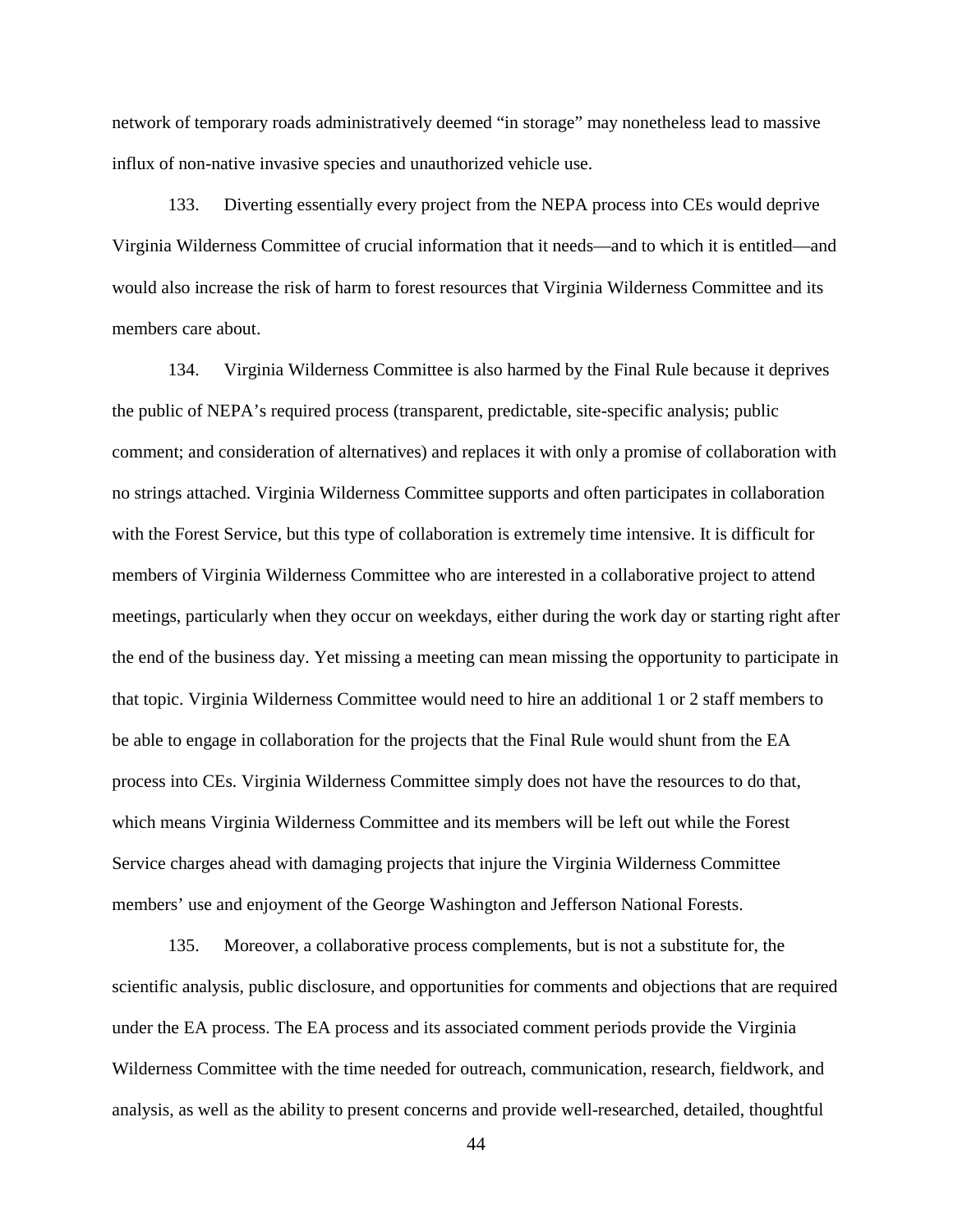feedback on those issues. While meetings, calls, and conversations with the Forest Service and other stakeholders can be constructive, they do not provide these same opportunities to Virginia Wilderness Committee and other members of the public.

136. Relatedly, Virginia Wilderness Committee is also harmed because the Final Rule would result in only a single, short scoping period for the public to provide comments. Because scoping does not include site-specific analysis and consideration of alternatives, public comments will either be uninformed, or the public will have to inform itself—spending time and resources to investigate and understand the harms and find ways to avoid them—on a prohibitively short timeline. Virginia Wilderness Committee does not have the resources to step into the shoes of the Forest Service by doing its own information gathering, groundwork, environmental analysis, and advocacy before every project is scoped. The practical result of the Final Rule will be unacceptable, unlawful harm to forest resources and the Virginia Wilderness Committee's interests.

137. In each of these ways, Virginia Wilderness Committee and its members suffer imminent, concrete, and particularized injuries to interests that are germane to its organizational mission now that the Final Rule has taken effect.

138. These injuries to Virginia Wilderness Committee and its members would be redressed by an order from this Court vacating the Final Rule.

#### **Wild Virginia**

139. Plaintiff Wild Virginia, Inc. ("Wild Virginia") is a nonprofit organization, incorporated in Virginia, which was founded in 1996 under the name Shenandoah Ecosystem Defense Group. The name was changed to Wild Virginia in 2003.

140. Wild Virginia's mission is to protect and restore natural ecosystems in Virginia and the communities that use and depend on those resources. Wild Virginia's programs are designed to serve this mission by educating the public, landowners, and other stakeholders about threats to natural resources and ecosystems; advocating for connectivity and integrity of Virginia's forests and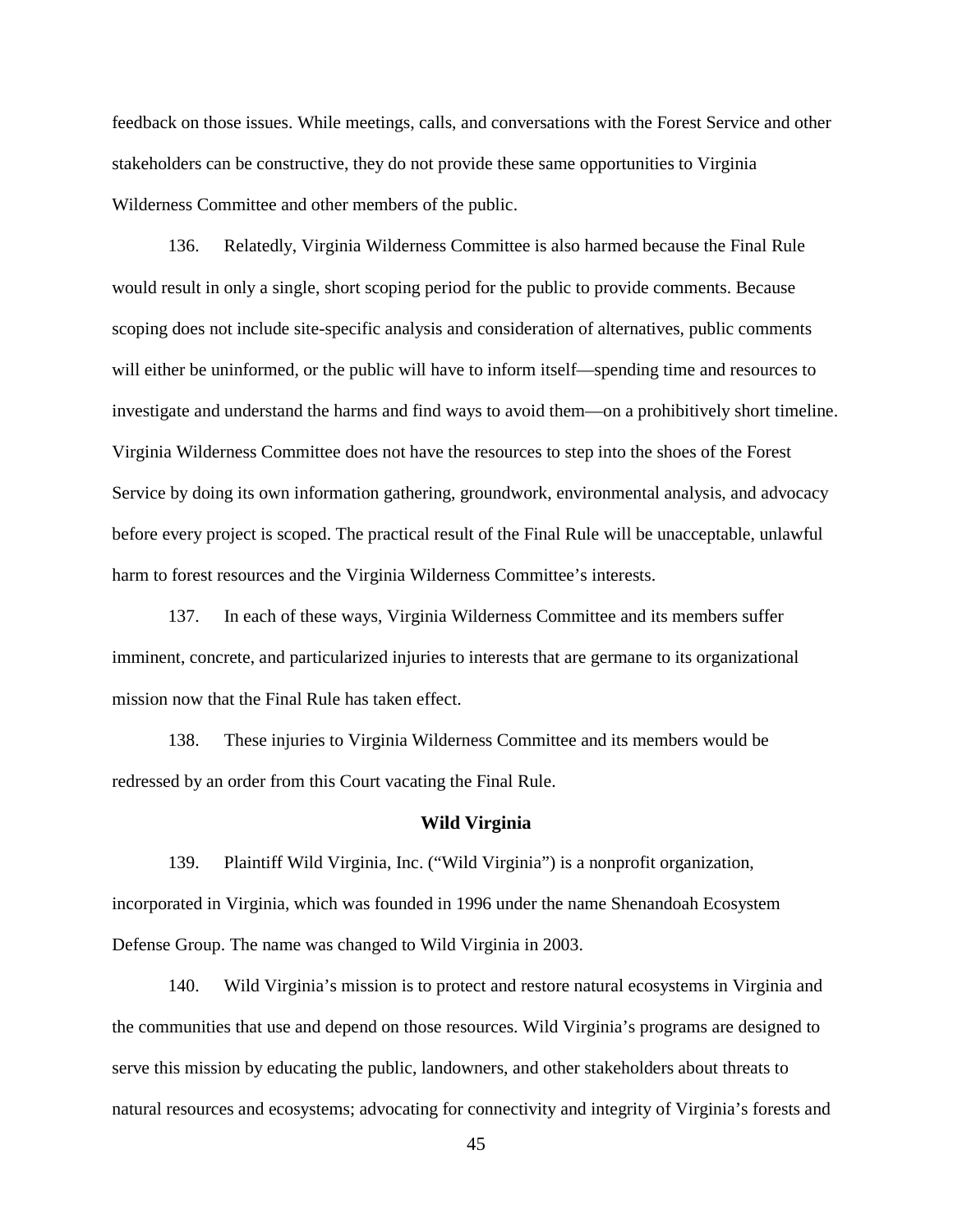waters; and influencing decisionmakers by mobilizing and equipping citizens to represent their own interests.

141. Wild Virginia is based in Charlottesville, Virginia, and works throughout the state. More than 500 members and dozens of volunteers support Wild Virginia's work, and many participate in efforts to insist that government agencies' decisions comply with the law and reflect their values. Wild Virginia's efforts are particularly focused on the George Washington National Forest and the Jefferson National Forest in Virginia.

142. Members of Wild Virginia use, enjoy, and benefit from Virginia's national forests and the ecosystems, streams and wetlands, and range of animal and plant species found there. For example, many members enjoy botany and take trips to discover what is in bloom in different areas of Shenandoah Mountain. Other members enjoy hiking in the mountains and discovering pond-like habitats where they can look at frogs, salamanders, newts, and rare plants. Members of Wild Virginia get physical and mental health benefits from hiking in the mountains of Virginia's national forests, and some members own property adjacent to the national forests. Members rely on clean water from Virginia's national forests for recreation and drinking, and they are concerned about the water quality that is dependent on intact forest habitats.

143. Wild Virginia actively participates in the public processes for making land management decisions on the George Washington National Forest and the Jefferson National Forest. Decisions made by the Forest Service, such as whether and where to allow oil and gas operations, clearing of rights-of-way, logging operations, and road construction, have the potential to degrade the habitats and water quality of Virginia's national forests, which are important to Wild Virginia's members. Indeed, decisions about whether and where these impacts should occur are some of the most consequential decisions that the Forest Service ever makes, and these decisions also tend to involve unresolved conflicts over how the agency carries out its multiple-use mandate and manages the resources under its purview. Any time a Forest Service decision involves potentially significant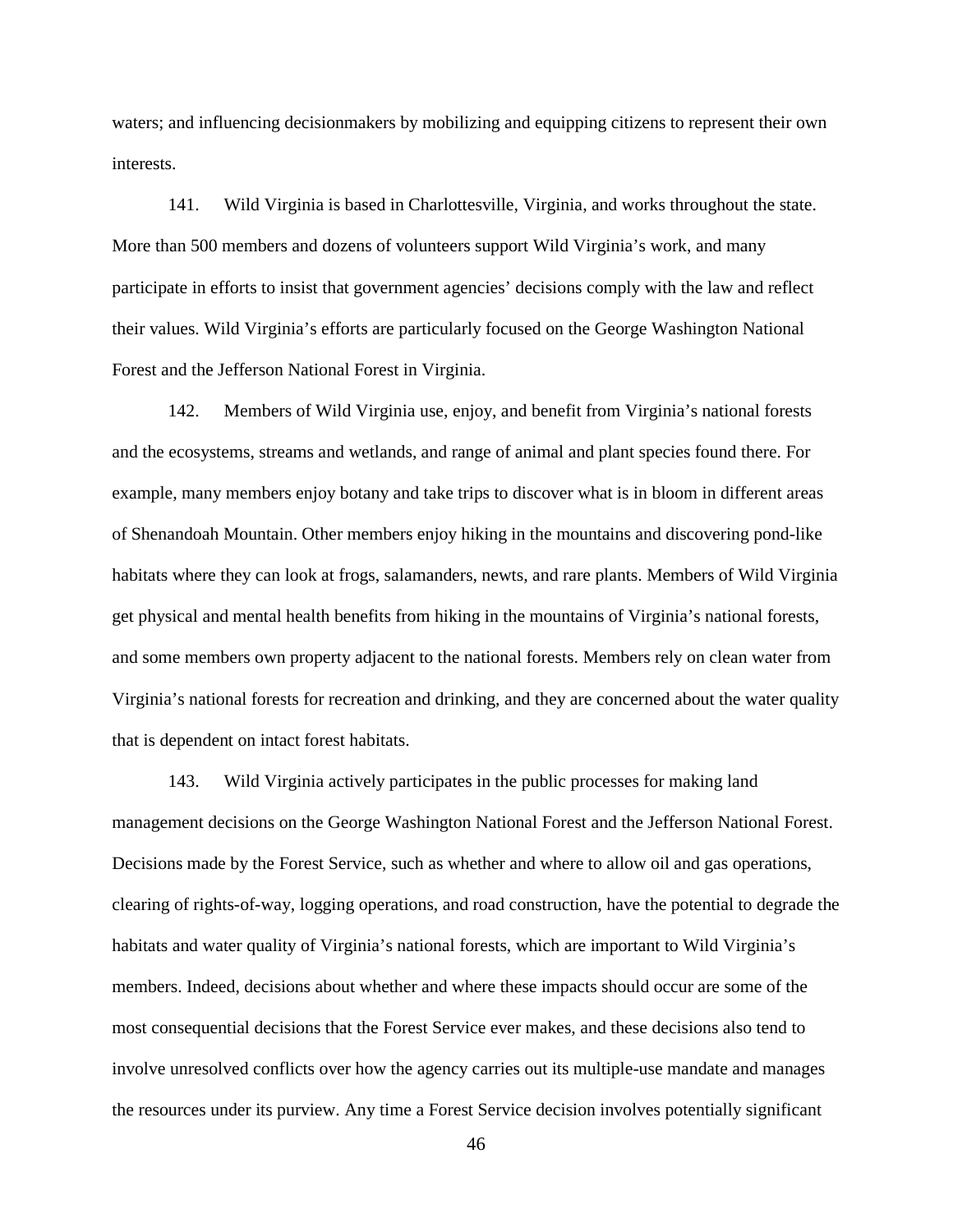impacts on Virginia's national forests, whether to soil, water, native species and their habitats, cultural heritage, recreation, scenery, or opportunities for solitude, it is Wild Virginia's mission to protect those resources, which often involves participating in the NEPA process to assist the Forest Service with additional information needed to identify and avoid potential harms, involving members and the public to oppose unnecessary harms, or both.

144. The NEPA process is critical for improving Forest Service projects on Virginia's national forests. Wild Virginia uses the information and impacts analysis provided by the Forest Service in EAs to understand the condition of stands the Forest Service has prescribed for logging, to locate rare species and sensitive resources like old growth and trout streams, to assess and, if necessary, critique the Forest Service's analysis and conclusions, and to develop recommendations for alternatives or mitigation strategies for the Forest Service to consider. Wild Virginia's analysis, research, and advocacy during the EA process can and do lead the Forest Service to make changes to projects which have the effect of protecting important forest resources from unnecessary and significant harm.

145. Wild Virginia submitted comments on this rulemaking, along with many other groups, attached to which was a comprehensive analysis of Forest Service projects completed between 2009 and 2019 in the Southern Appalachian national forests, including the George Washington National Forest and Jefferson National Forest. This analysis showed that over 1,500 acres were spared from commercial logging during that timeframe on Virginia's national forests—a reduction of over 12% compared to the commercial harvest acreage that would have been logged without the improvements that resulted from the NEPA process.

146. Wild Virginia is concerned that implementation of the Final Rule will effectively eliminate the requirement for the Forest Service to prepare EAs for timber projects on the George Washington and Jefferson National Forests, and with it, the ability of Wild Virginia and other members of the public to assist the Forest Service in making improvements to projects which avoid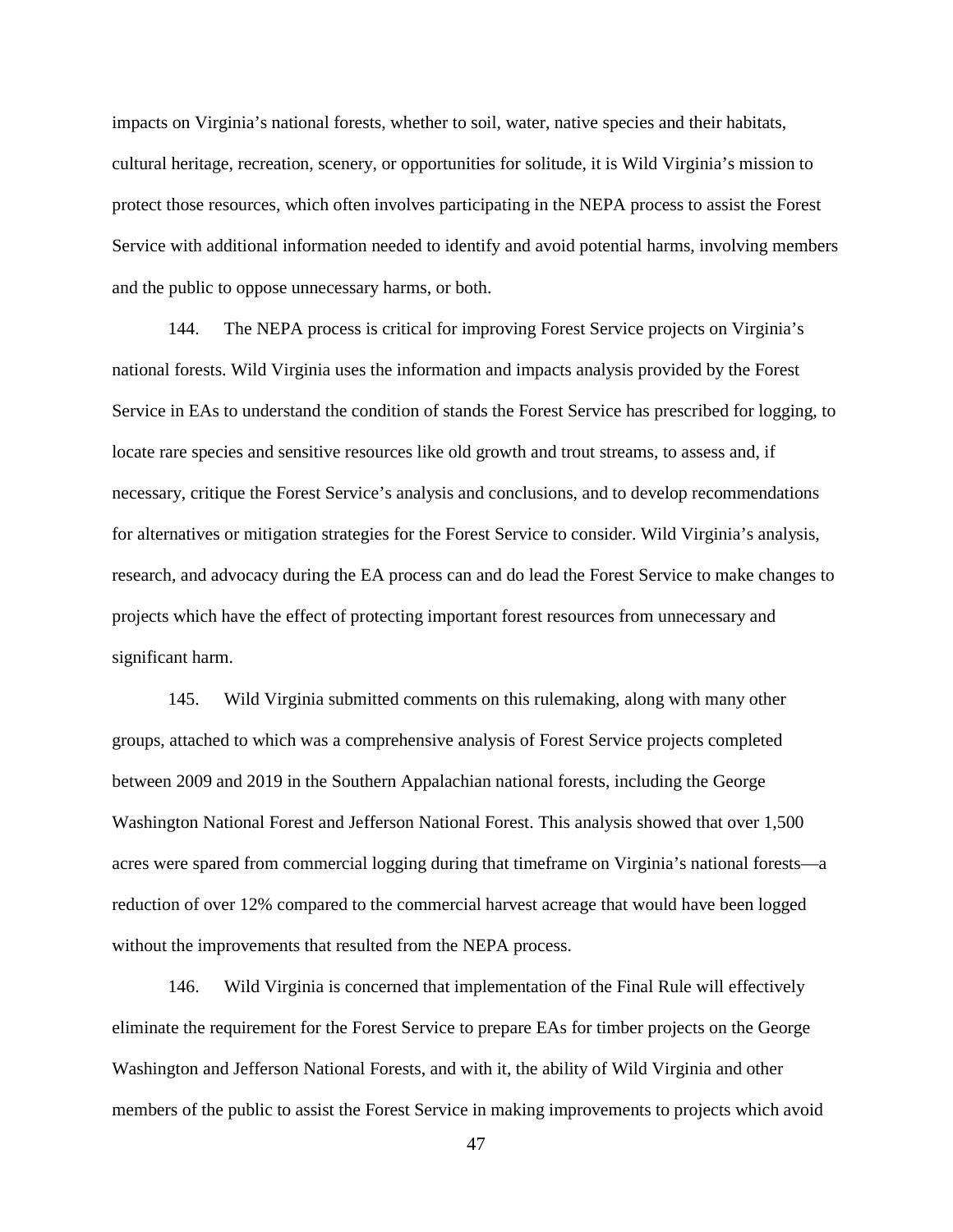unnecessary and sometimes significant environmental harm. Virtually all (27 of 28) of the timber projects approved by the Forest Service on the George Washington and Jefferson National Forests in recent years included less logging than the 2,800-acre limit under the new restoration CE would allow. Likewise, virtually all (if not all) of these projects either were characterized as being for the purpose of restoration or could have been so characterized. The Forest Service nearly always labels its logging projects in the Southern Appalachians as restoration of "young forest" habitat. This is true even though in reality projects intended to achieve restoration can have significant impacts and can also be based on flawed information or uninformed decision-making, with the result being that restoration efforts fail and forest resources are instead harmed.

147. Wild Virginia is concerned that without the information, analysis, opportunities for public comment, and opportunities to file administrative objections associated with the EA process, Forest Service projects are more likely move forward based on incorrect information and flawed assumptions, and with legal violations. This in turn will lead to an increased risk of environmental harm in places where Wild Virginia's members recreate, hunt, fish, and seek solitude.

148. Wild Virginia is also concerned because of the addition to the Final Rule of a "collaborative" requirement that would effectively replace the NEPA process for timber harvests in Virginia's national forests. Collaboration is often very time-intensive and places financial and logistical burdens on Wild Virginia and its members. Even the best examples of collaboration are not an adequate substitute for the scientific analysis, public disclosure, and opportunities for comments and objections that are required under the EA process.

149. Compounding the problem, collaboration with the Forest Service often involves bargaining between and among the agency and stakeholders to reach consensus about things like where logging should occur. However, Wild Virginia believes the long-term health and sustainability of natural ecosystems in all parts of the national forests are a baseline condition that should not be negotiated away in any area, even when that impact is accompanied by improvements or added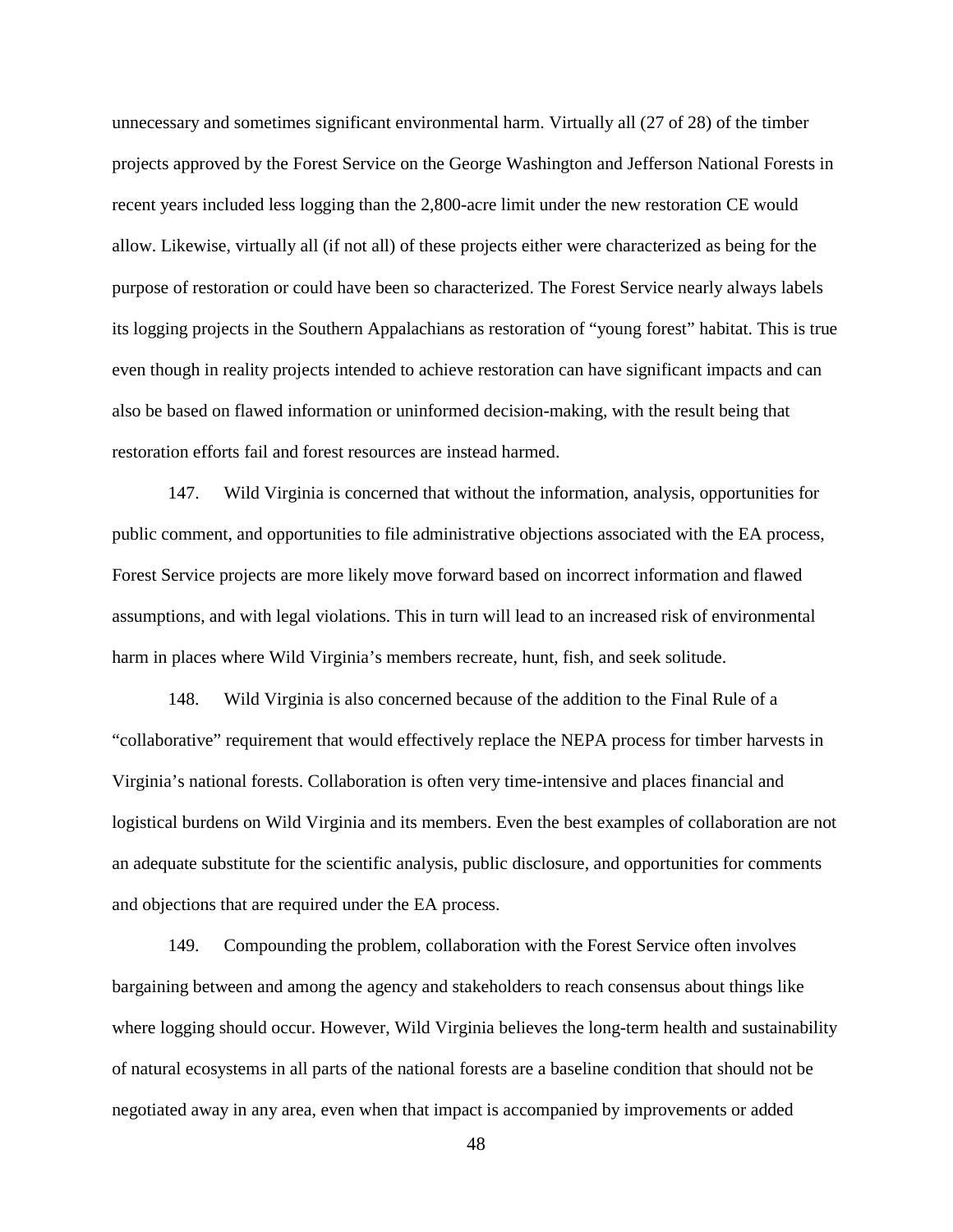protections somewhere else. During the EA process, Wild Virginia can present evidence and analysis about possible ecosystem costs and defend this position, through formal objections if necessary. By contrast, collaboration usually involves a kind of horse trading that Wild Virginia philosophically opposes. Forcing Wild Virginia to choose between forgoing its right to have a say in land management decisions, on one hand, and participating in a process that Wild Virginia philosophically opposes, on the other, is an injury unto itself.

150. Wild Virginia is also concerned that implementation of the Final Rule will effectively eliminate the requirement for the Forest Service to prepare EAs for road building and special uses like utility rights-of-way, which now will be approved under new and expanded CEs created by the Final Rule. These actions lead to habitat and forest fragmentation, and have potentially significant impacts, including cumulative impacts, on Southern Appalachian national forests and the surrounding lands, which must be analyzed during the NEPA process. A core part of Wild Virginia's mission is to preserve habitat connectivity and wildlife corridors, and its ability to do so is curtailed when impacts like these are not disclosed and subject to the NEPA process, with the end result being an increased risk of environmental harm in places where Wild Virginia's members recreate, hunt, fish, and seek solitude.

151. Wild Virginia is harmed by the Forest Service's promulgation of the Final Rule because without the information, analysis, and opportunities for public comment provided by the EA process, Wild Virginia must seek other ways of gathering information about projects and providing feedback to the Forest Service. In many cases, Wild Virginia will either have to accept that categorically excluded projects will have harmful impacts and that those harms will not be analyzed and disclosed to the public, or alternatively will have to spend its own time and resources to bring those harms to light, informing the public and the Forest Service of them. Wild Virginia will also have to marshal these resources on a very compressed timeline, because scoping periods are typically very short.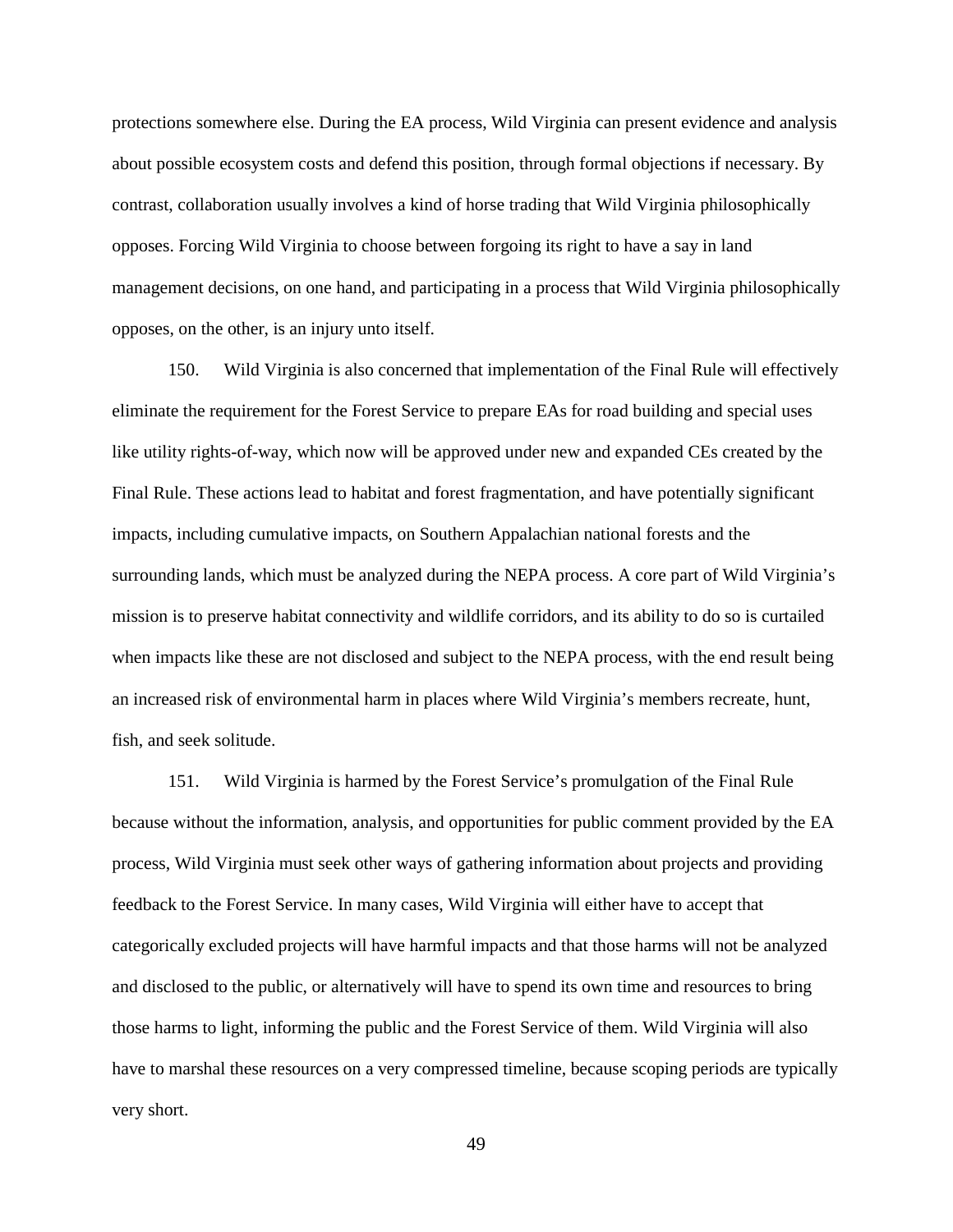152. As the Final Rule is implemented, Wild Virginia will be forced to continue spending more time filing requests under FOIA for information that the Forest Service has gathered but is no longer disclosing under NEPA, as well as researching, surveying, and conducting its own soil and water-quality analyses in order to gather information about project details and impacts. These additional efforts will force Wild Virginia to neglect other areas of its mission-driven work, and even then will not fully replace information that has been provided in the EA process but is now cut off by the Final Rule.

153. In each of these ways, Wild Virginia and its members suffer imminent, concrete, and particularized injuries to interests that are germane to its organizational mission now that the Final Rule has taken effect.

154. The injury to Wild Virginia and its members would be redressed by an order from this Court vacating the Final Rule.

## **Defendant Federal Agencies**

### **United States Forest Service**

155. Defendant United States Forest Service is a federal agency within the United States Department of Agriculture.

156. The Forest Service is charged with stewarding nearly 193 million acres of publicly owned forests and grasslands throughout the country, including 4.3 million acres in six national forests in the Southern Appalachians: the George Washington and Jefferson National Forests in Virginia, the Cherokee National Forest in Tennessee, the Nantahala and Pisgah National Forests in North Carolina, and the Chattahoochee National Forest in Georgia.

157. Defendant James Hubbard is the Under Secretary for Natural Resources and Environment of the United States Department of Agriculture. The Secretary's authority for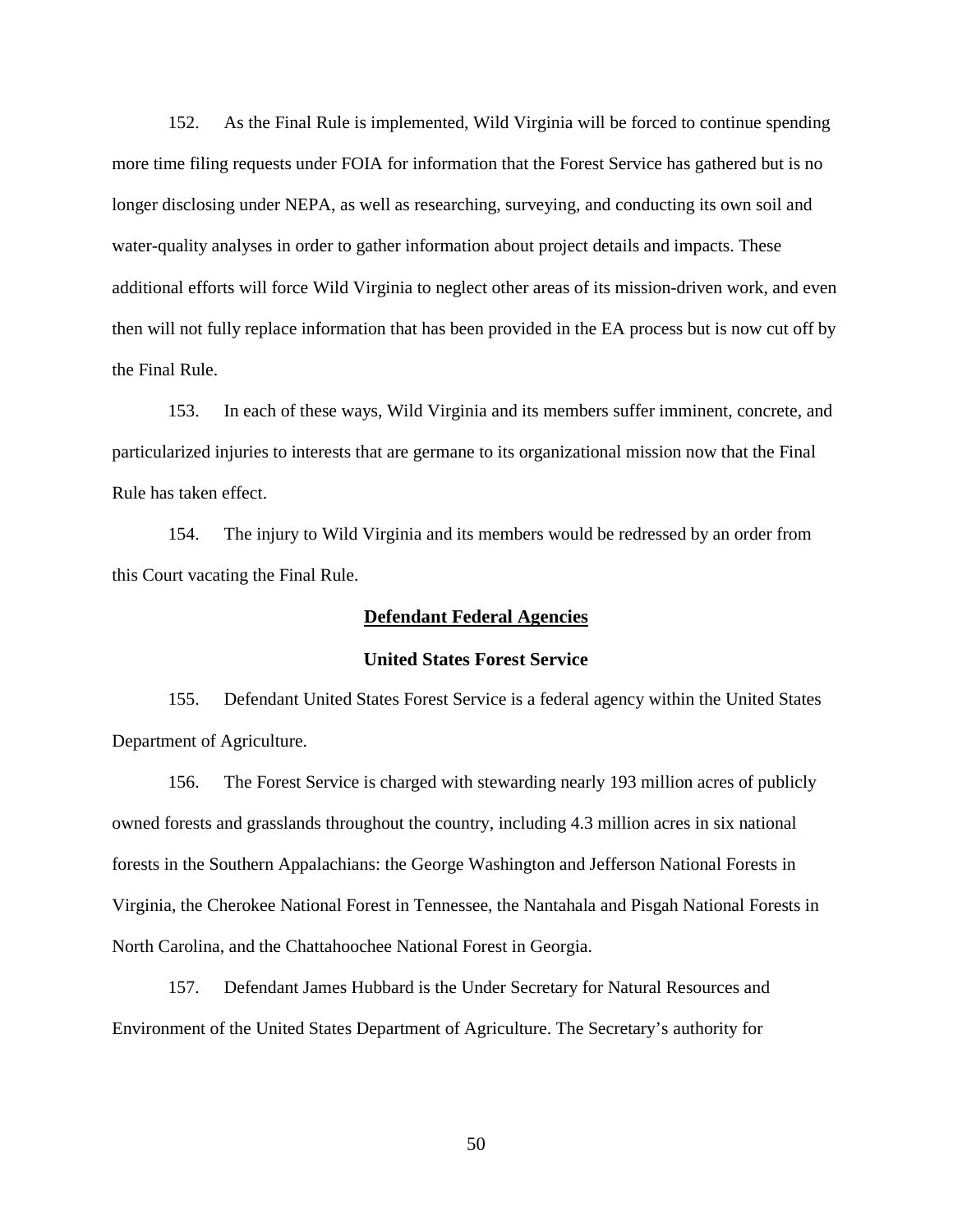administration of NEPA has been delegated to the Under Secretary. 7 C.F.R. § 2.20. Mr. Hubbard signed the Final Rule challenged in this matter, and he is named here in his official capacity.

## **Council on Environmental Quality**

158. Defendant Council on Environmental Quality is the federal agency responsible for overseeing the implementation of NEPA. CEQ was established by NEPA as an agency within the Executive Office of the President, with the duty to "develop . . . national policies to foster and promote the improvement of environmental quality to meet the conservation, social, economic, health, and other requirements and goals of the Nation." 42 U.S.C. § 4344(4). CEQ recently rewrote the framework NEPA regulations applicable to all agencies. Update to the Regulations Implementing the Procedural Provisions of the National Environmental Policy Act, 85 Fed. Reg. 43,304 (July 16, 2020). The Forest Service has relied on illegal provisions of CEQ's new regulations to promulgate the Final Rule. Thus, in addition to challenging the Forest Service's Final Rule, Conservation Groups also bring an as-applied challenge to CEQ's regulations.

159. Defendant Mary Neumayr, Chair of CEQ, is the highest-ranking official in CEQ. Ms. Neumayr signed the Final Rule on July 9, 2020. Conservation Groups sue Ms. Neumayr in her official capacity.

#### **LEGAL BACKGROUND**

## **The Forest Service's Relevant Statutory and Regulatory Obligations**

160. The Forest Service is required to manage national forests for their "multiple use" including outdoor recreation, range, timber, watershed, wildlife and fish, and wilderness. 16 U.S.C. §§ 528, 529, 1604(e). Each of these resources is to be given equal consideration with the others.

161. The National Forest Management Act provides the structure by which the Forest Service converts this broad balancing act into site-specific action or inaction. First, the Forest Service must develop programmatic forest plans, which set management direction broadly for a unit or units of the National Forest System. Forest plans are supported by a programmatic NEPA analysis, which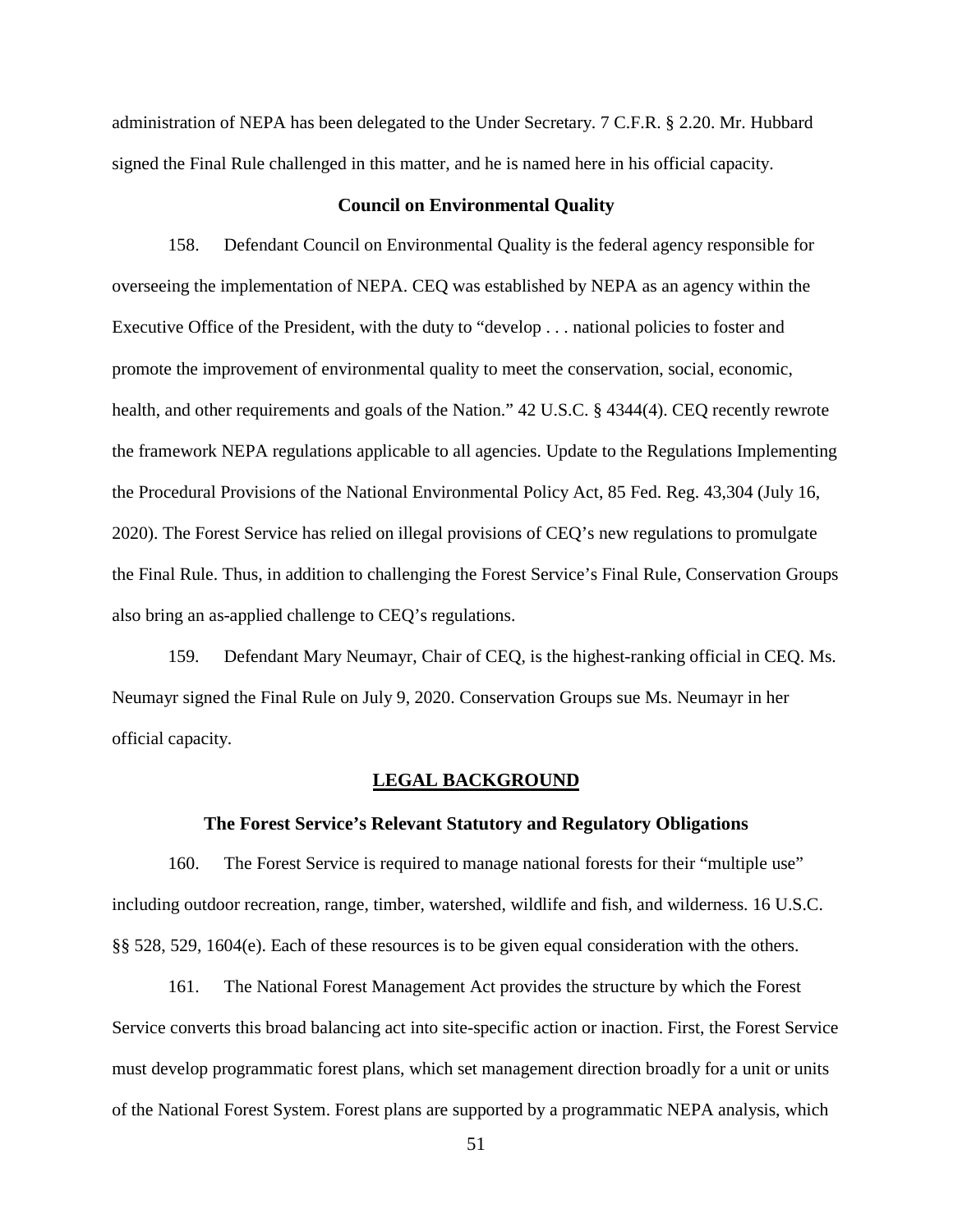defers site-specific decisions (and supporting analysis) to the project level. *See Ohio Forestry Ass'n v. Sierra Club*, 523 U.S. 726 (1998). Subsequent site-specific projects must be consistent with the applicable forest plan. 16 U.S.C. § 1604.

## **The National Environmental Policy Act**

162. NEPA has "twin aims." First, it obliges agencies to consider every significant aspect of the environmental impact of a proposed action, and second, "it ensures that the agency will inform the public that it has indeed considered environmental concerns in its decisionmaking process." *Baltimore Gas & Elec. Co. v. Nat. Res. Def. Council, Inc.*, 462 U.S. 87, 97 (1983).

163. NEPA requires that "every" major federal action with significant impacts to the human environment be analyzed in a "detailed statement," otherwise known as an EIS. In the EIS, an agency must disclose to the public the effects of its proposed action and alternatives. 42 U.S.C. § 4332(2)(C).

164. If it is uncertain whether a project may have significant impacts, an agency may first prepare an EA, which provides a briefer analysis of the project's impacts and alternatives. Based on the EA's analysis, if the project is likely to have significant impacts, the agency must prepare an EIS. Otherwise, it may issue a Finding of No Significant Impact ("FONSI"). 40 C.F.R. § 1501.6 (2020).<sup>1</sup> To avoid significant impacts that would necessitate the preparation of an EIS, an agency may change its proposed action, or commit to mitigation measures in the EA, enabling the agency to justify its FONSI.

165. Even for projects that ultimately are deemed to have no significant impact, and are authorized with an EA and FONSI, NEPA requires agencies to "study, develop, and describe appropriate alternatives" for "any proposal which involves unresolved conflicts concerning

<sup>&</sup>lt;sup>1</sup> The validity of the new CEQ rule is already before this Court in a related case, Docket No. 3:20-cv-00045-JPJ-PMS. One aspect of that rule is being challenged here as it applies to the Forest Service's Final Rule. However, some fundamental requirements have not changed between the 1978 rule and the revised 2020 version. As relevant here, the role of an EA and FONSI to determine whether an EIS is required did not change between the 1978 and 2020 versions of the regulations.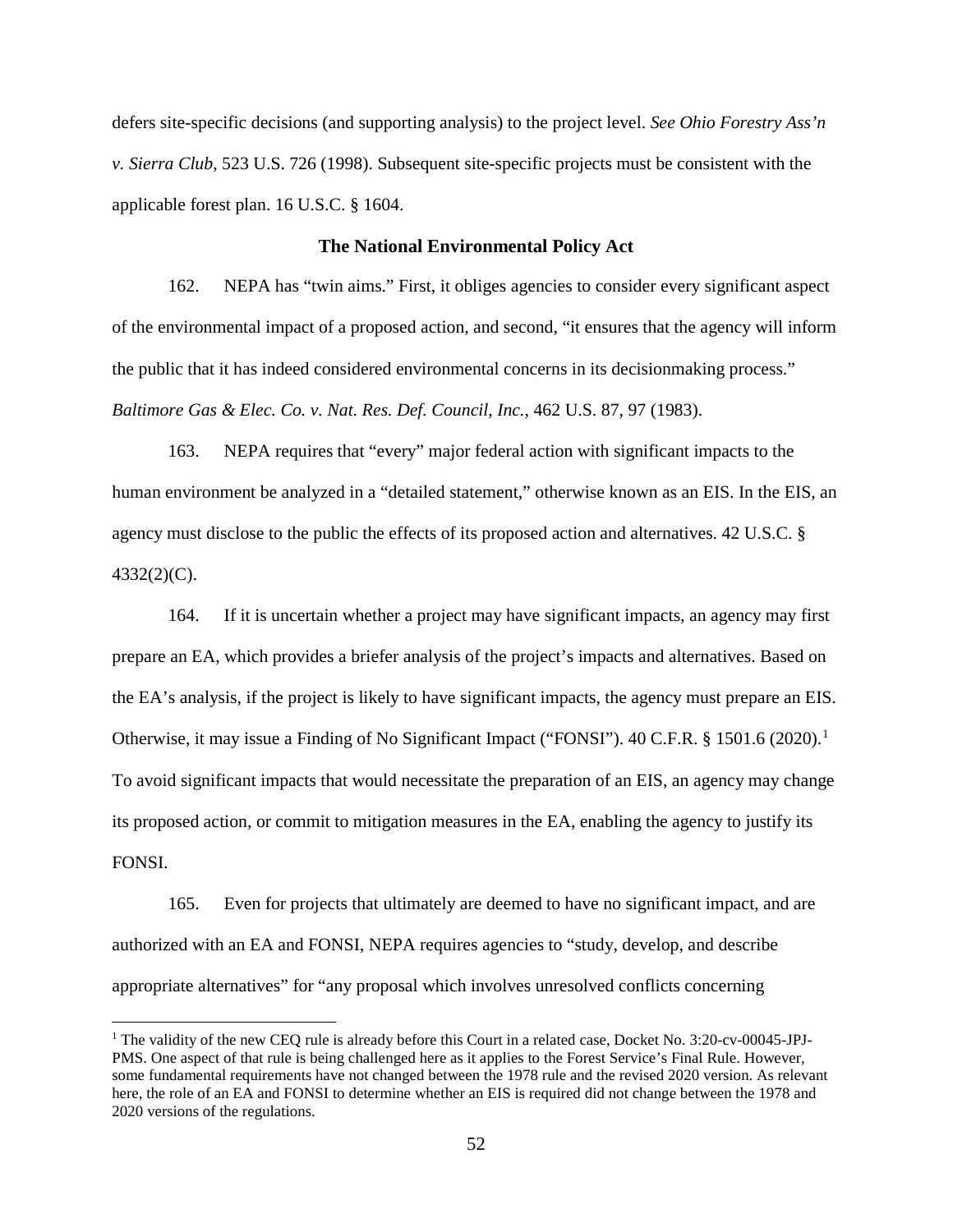alternative uses of available resources." 42 U.S.C. § 4332(2)(E); 40 C.F.R. § 1501.5(c)(2) (2020) (requiring consideration of alternatives in EAs).

166. Site-specific Forest Service actions are subject to NEPA. 36 C.F.R. § 220.4(a). The Forest Service may avoid preparing an EIS or EA only if its proposal falls within a CE. 36 C.F.R. § 220.7(a).

167. Prior to developing the Final Rule, the Forest Service already had codified a number of CEs in its regulations at 36 C.F.R. § 220.6. Among other activities, these CEs covered the commercial harvest of live trees only up to 70 acres, 36 C.F.R. § 220.6(e)(12), the commercial harvest of dead and dying trees only up to 250 acres, *id.* § 220.6(e)(13), and the approval of "minor" special uses only up to 5 acres, *id.* § 220.6(e)(3) (2008).

168. In addition to these administratively created CEs, Congress has given the Forest Service two statutory CEs under the Healthy Forests Restoration Act, which can be used to authorize up to 3,000 acres of forest management activities, including logging, to address the risks of insect and disease outbreaks or wildfire. 16 U.S.C. §§ 6591b, 6591d. Under either of these statutory authorities, the Forest Service may use a "collaborative" process to develop its projects rather than an EA or EIS, but the agency must "maximize[] the retention of old-growth and large trees" and cannot create new permanent roads.

169. Unlike projects authorized using an EIS or EA, documentation for a CE does not include site-specific analysis, informed public comment, and consideration of alternatives. *See* 40 C.F.R. § 1501.5 (stating the requirements for the development of an EA) *and* 40 C.F.R. § 1501.4(a) (specifying that CEs "do not require preparation of an [EA]").

170. For decades, CEQ's NEPA regulations prohibited development of new CEs unless the CE-developing agency showed that covered actions would not "individually or cumulatively" cause significant impacts. 40 C.F.R. § 1508.4 (1978). Accordingly, CEs were limited to small, insignificant, and routine actions. *Sierra Club v. Bosworth*, 510 F.3d 1016, 1027 (9th Cir. 2007)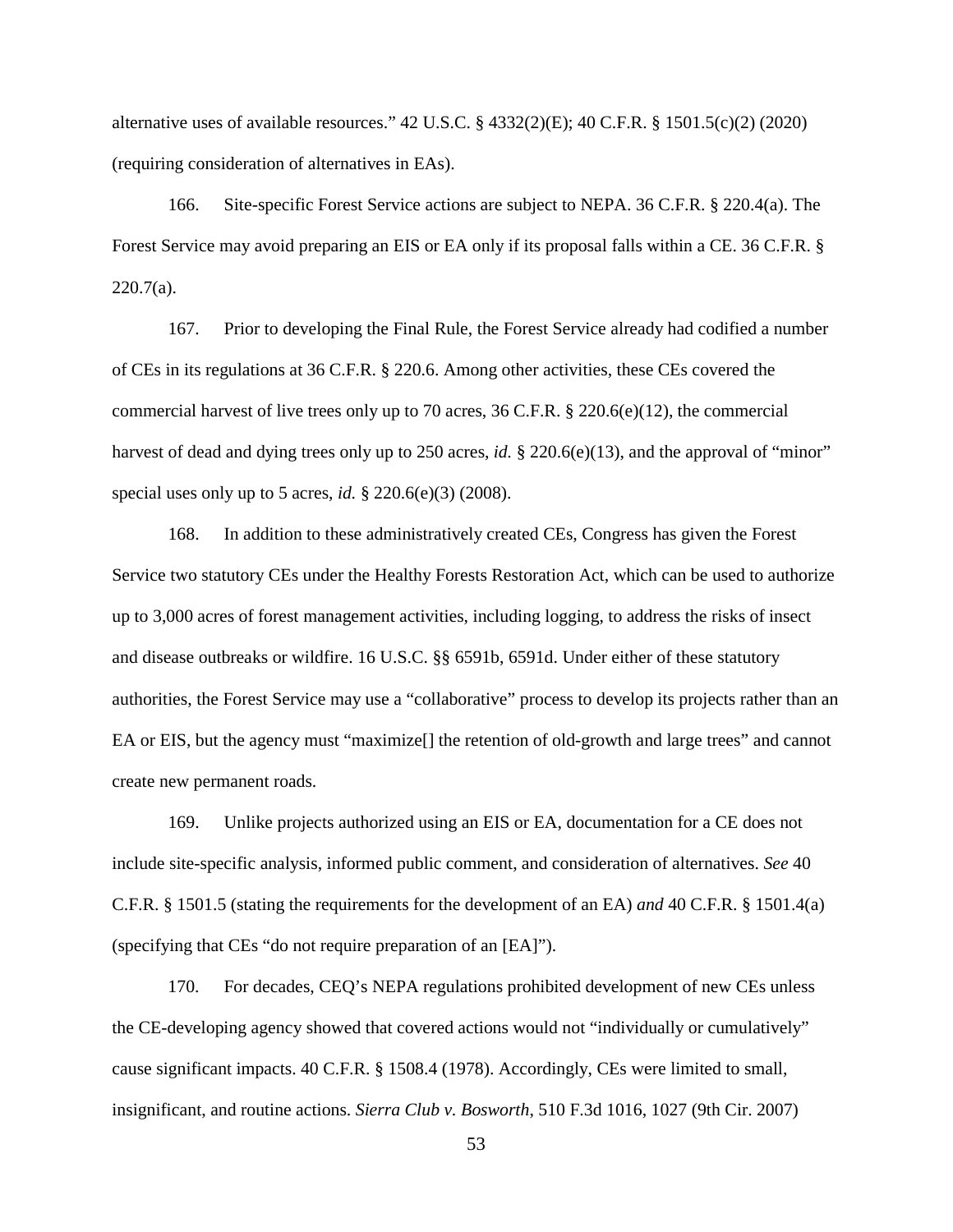(enjoining the Forest Service from using CE). CEQ's 2020 revisions to its NEPA regulations, challenged in relevant part in this suit, purport to allow development of CE for actions that do not "normally" cause significant impacts. 40 C.F.R. § 1508.1(d) (2020).

171. NEPA requires agencies to consider the cumulative effects of their actions. This duty extends to the development of CEs, especially "where the categorical exclusion is nationwide in scope and has the potential to impact a large number of acres." *Bosworth*, 510 F.3d at 1028. If an agency cannot predict the cumulative effects of repeatedly using its proposed CE, then promulgation of the CE is improper. *Id.* at 1029–30.

172. In determining whether a CE's effects will be significant, an agency "cannot focus only on the beneficial effects" of the CE, even where it will be deployed for important purposes, but must also consider its adverse impacts. *Id.* at 1029; *see also* 40 C.F.R. § 1508.8 (1978) (requiring consideration of detrimental effects "even if on balance the agency believes that the effect will be beneficial"); 40 C.F.R. 1508.1(g)(1) (2020) (same).

173. Many of the resources that will be impacted by projects authorized under the new CEs are vulnerable to significant harm from logging projects and other ground-disturbing activities including, among many others, undeveloped areas that may be suitable for future wilderness designation, old-growth forests, and steep slopes, erosive soils, and sensitive downstream waters.

174. Under NEPA, an agency must consider reasonable alternatives to its proposed action. An alternative is not made unreasonable by the fact that the agency would have to seek additional funding to put it into action. *See Muckleshoot Indian Tribe v. U.S. Forest Serv.*, 177 F.3d 800, 814 (9th Cir. 1999).

175. CEQ's NEPA implementing regulations prohibit other agencies from adopting final procedures under NEPA without first offering both CEQ and the public an opportunity to review the draft procedures for "conformity" with CEQ's regulations. 40 C.F.R. § 1507.3(b)(2) (2020).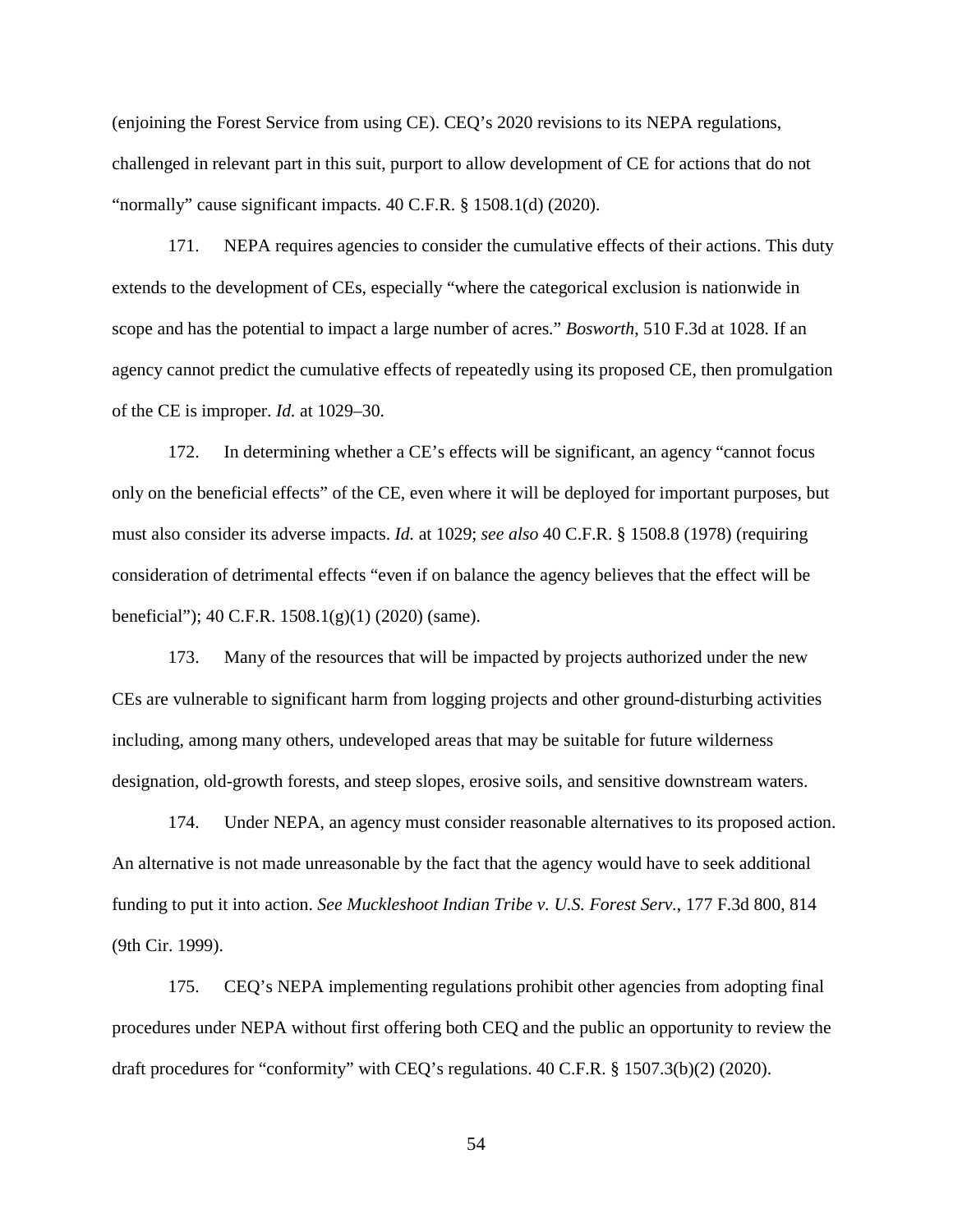176. The Forest Service is entitled to no deference in its interpretation of NEPA. *See, e.g.*, *United Keetoowah Band of Cherokee Indians in Okla. v. FCC*, 933 F.3d 728, 738 (D.C. Cir. 2019).

### **The Administrative Procedure Act**

177. The APA creates a right to judicial review for any person wronged or aggrieved by a final agency action when there is no other adequate remedy available. Under the APA, a reviewing court shall "hold unlawful and set aside agency action[s], findings, and conclusions" that the court finds to be "arbitrary, capricious, an abuse of discretion, or otherwise not in accordance with law," "in excess of statutory jurisdiction, authority, or limitations," or "without observance of procedure required by law." 5 U.S.C. §§ 701–706.

178. Agency action is arbitrary and capricious, and must be set aside, where, among other things: the agency "entirely failed to consider an important aspect of the problem, offered an explanation for its decision that runs counter to the evidence before the agency, or is so implausible that it could not be ascribed to a difference in view or the product of agency expertise" or where the agency's action is not based on a "reasoned analysis." *Motor Vehicle Mfrs. Ass'n of U.S. v. State Farm Mut. Auto. Ins. Co.*, 463 U.S. 29, 42–43 (1983).

179. The rationale for an agency's new policy must be clearly stated in the administrative record. *Dep't of Homeland Sec. v. Regents of the Univ. of Cal.*, 140 S. Ct. 1891, 1909 (2020).

180. The APA requires that agencies give interested persons a meaningful opportunity to participate in their rulemakings. 5 U.S.C. § 553(c). "The important purposes of this notice and comment procedure cannot be overstated." *N.C. Growers' Ass'n, Inc. v. United Farm Workers*, 702 F.3d 755, 763 (4th Cir. 2012).

181. The APA requires that notice of a proposed rulemaking published in the Federal Register contain "either the terms or substance of the proposed rule or a description of the subjects and issues involved." 5 U.S.C. § 553(b)(3). The APA's notice requirements are "designed (1) to ensure that agency regulations are tested via exposure to diverse public comment, (2) to ensure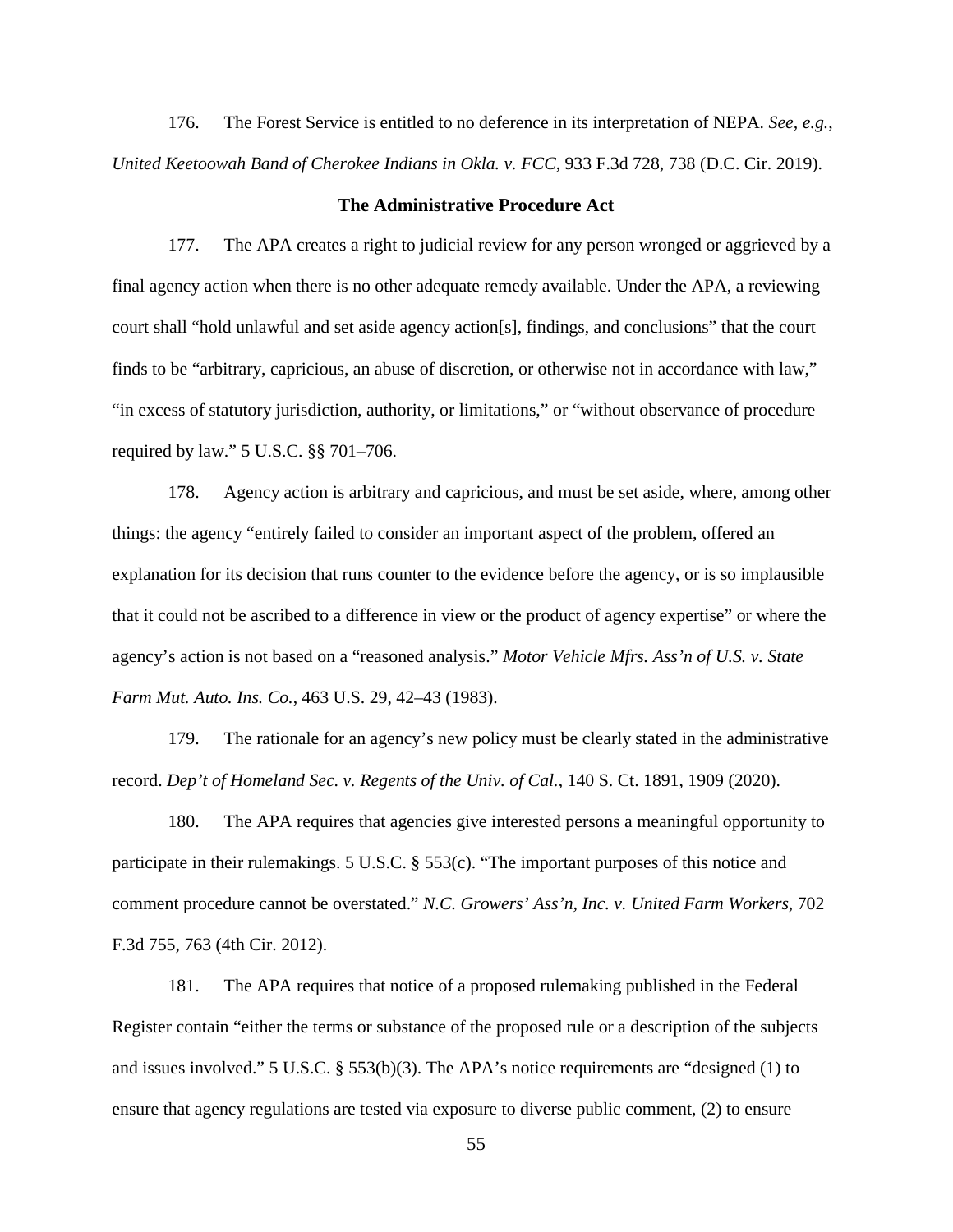fairness to affected parties, and (3) to give affected parties an opportunity to develop evidence in the record to support their objections to the rule and thereby enhance the quality of judicial review." *Int'l Union, United Mine Workers of Am. v. Mine Safety & Health Admin.*, 407 F.3d 1250, 1259 (D.C.Cir. 2005).

182. While a final rule need not be identical to the proposed rule, notice will be found adequate only where the "final rule is a 'logical outgrowth' of the notice and comments already given," and not where "the final rule materially alters the issues involved in the rulemaking." *Chocolate Mfrs. Ass'n of U.S. v. Block*, 755 F.2d 1098, 1105 (4th Cir. 1985) (citation omitted).

# **FACTS**

## **Forest Service Decision-making**

183. The Forest Service regularly proposes logging projects and new road construction on national forest lands and will continue to do so. The Forest Service may be asked to respond to applications to permit new special uses, such as utility rights-of-way, at any time.

184. The Forest Service devotes more resources to accomplishing timber-harvesting projects than any other activity besides firefighting. Access for logging is the primary reason that the agency has built and maintained an extensive road network. The national forests are expected to meet timber targets, measured volumetrically.

185. Prompted by Executive Order 13855, 84 Fed. Reg. 45 (Dec. 21, 2018), the Forest Service has increased its annual timber targets. In 2018, the national target was planned at 3.4 billion board feet, with an increase to 4 billion board feet by 2020 and 4.2 billion board feet by 2022. Exhibit 2 at 4. The Forest Service's Southern Region, which includes Virginia, Tennessee, North Carolina, and Georgia, has also increased its regional timber targets in service of the national goal, from 680 million board feet in 2018 to 740 million board feet in 2020 and 780 million board feet in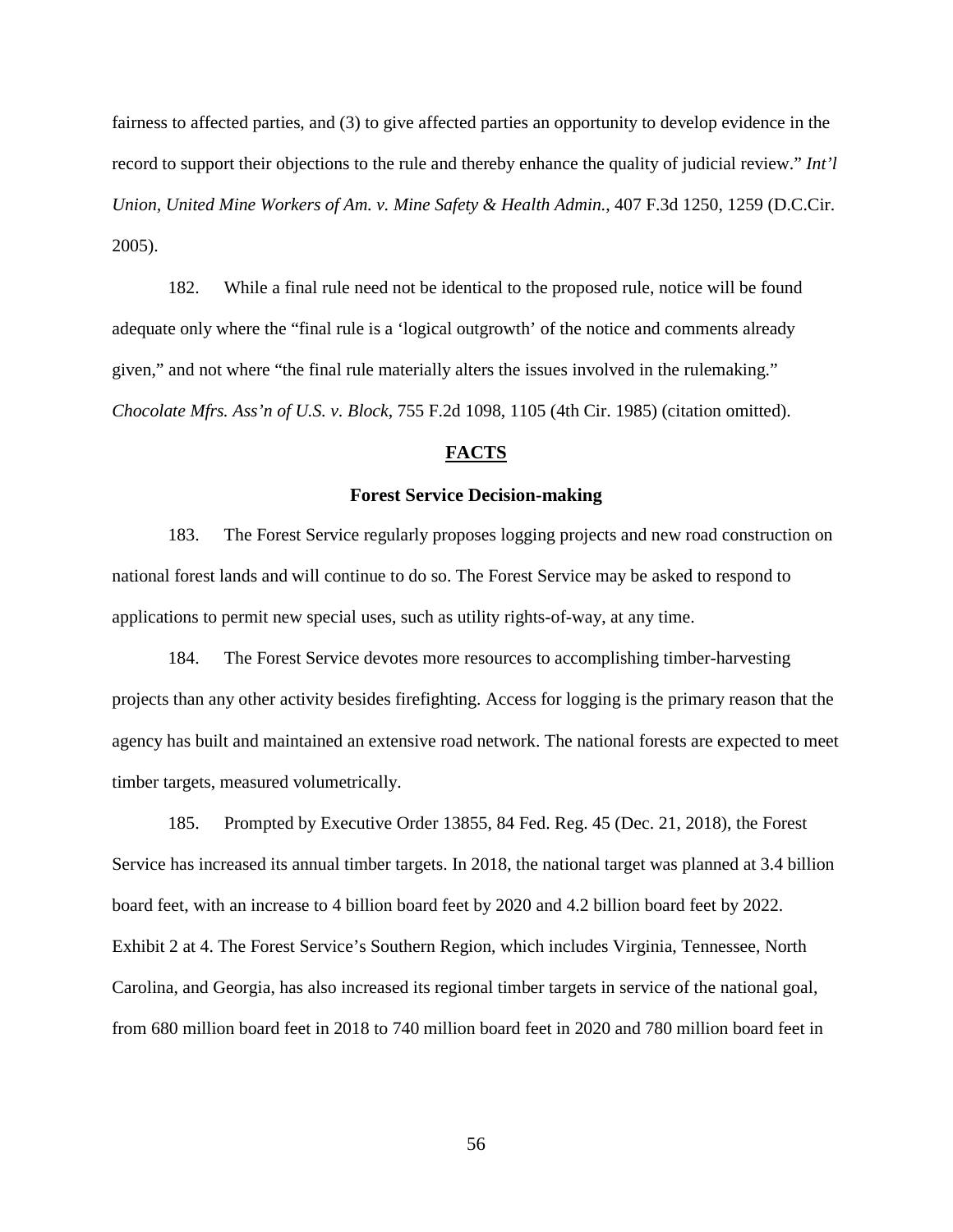2022. *Id.* at 16. Those targets have since been adjusted downward, but the agency's targets remain higher than its outputs.

186. Regional- and forest-level timber targets influence the development of projects on individual forests. Forests engage in annual and multi-year planning to determine how their logging projects will contribute to meeting targets. For example, the Chattahoochee National Forest updates its "Five Year Timber Sale Plan" on an annual basis. *See* Exhibit 3. The timber sale plan tracks past, current, and future logging projects subject to NEPA and divides those projects into one or more separate timber sales. *See id.* The total collection of timber sales across the forest in any given year is intended to fulfill that year's timber target. Timber planning documents reveal that the agency is already planning on timber sales of specific volumes to result from specific projects in fiscal years 2021, 2022, 2023, and 2024. *Id*.

187. Forest Service decisions are made in at least two stages. First, the agency develops a forest plan, which sets broad parameters for future projects. Second, the agency develops sitespecific projects, which must be consistent with the applicable forest plan. 16 U.S.C. § 1604. All of the relevant forest plans for the Southern Appalachian national forests identify broad portions of the forests in which logging is allowed or set as an affirmative objective, as well as other portions where logging is limited.

188. Many old-growth forest patches, rare and exemplary habitats, and unroaded or undeveloped areas are located in areas of each forest where logging is allowed or made an explicit objective. Steep slopes, sensitive streams, areas vulnerable to the spread of invasive plants, and other site-specific risks are also found to varying degrees in areas open to logging.

189. Forest plans explicitly defer many consequential site-specific decisions to the project level, including, as examples: (1) where to log and what harvest method to use, (2) whether to conduct activities that would affect the wilderness character of unroaded Mountain Treasure areas, (3) identification of old growth and decisions whether to log old growth, (4) where to build roads or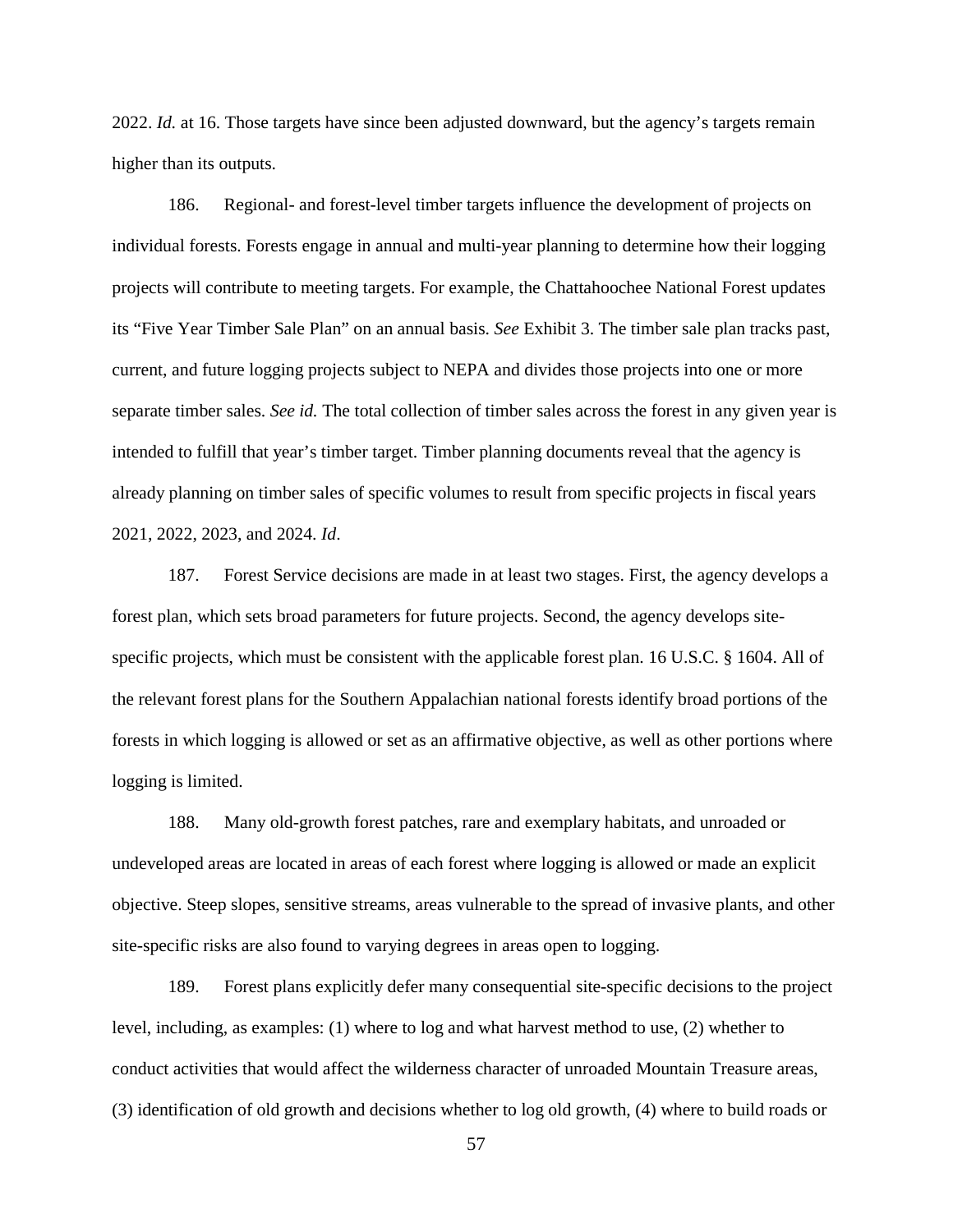trails and whether to open or close them to the public, (5) whether and where to approve "special uses" such as utility rights-of-way, (6) what site-specific water-quality and soil protection measures to require, and (7) what measures are necessary to protect rare species.

190. At the project level, the Forest Service chooses how many acres and which particular acres to harvest from among all the acres that could theoretically be logged.

191. Project development begins before projects are proposed in any NEPA process. Prior to beginning the NEPA process, the agency's forestry staff identify particular stands within the project area for harvest. These stands are later packaged together and formally proposed as a project in the NEPA "scoping" process. 36 C.F.R. § 220.4(e). Scoping for CEs consists of soliciting public feedback on whether the action is eligible for the CE and whether it complies with the forest plan and other law. Scoping for EAs is comparatively more broad; it solicits feedback, among other things, on the issues in need of analysis and alternatives that should be considered. Scoping does not provide commenters with site-specific analysis of impacts for either type of decision-making process.

192. For projects authorized under an EA and FONSI, the scoping process is followed by (and occasionally combined with) drafting and public vetting of a draft EA, in which site-specific harms are disclosed and alternatives are weighed. During the EA process, the public can critique the analysis, offer additional information, or point to alternatives that the agency missed. The Forest Service responds to public comments when it issues its final EA and draft decision. A draft decision for an EA may then be further modified if any commenters object in an informal administrative objection process.

193. There are always alternatives to proposals for logging for the Forest Service to consider, and often those alternatives will have very different environmental consequences, thereby raising conflicts in how the agency should use its limited personnel and funding. Alternatives include logging more acres, fewer acres, or none at all. Critically, because the Forest Service picks and chooses locations for logging and particular types of logging, there are location alternatives—i.e.,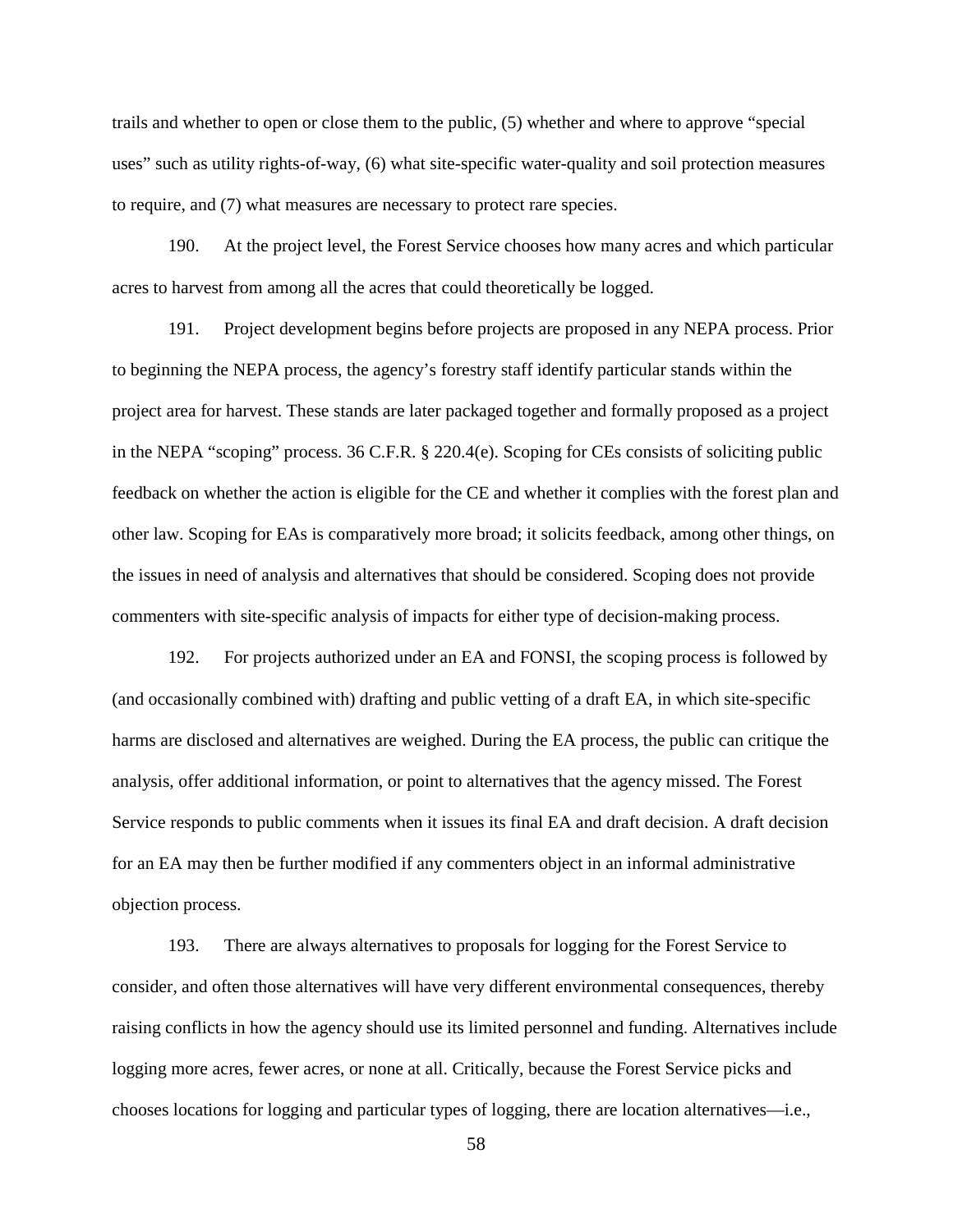logging a different site where sensitive resources are not present. There are also alternatives involving different logging techniques, such as thinning trees instead of removing all trees through clearcuts, in the same locations. Similarly, there are always alternatives to proposals for road construction, including not building the road or building it on a different location or alignment. And there are always alternatives to approving a utility right-of-way, including denial, shifting to different locations on national forest lands, or shifting to different locations not on national forest lands.

194. Historically, the EA process (conducting site-specific analysis, vetting the EA with the public, responding to public comments and submission of alternatives, and resolving any objections to the proposal) has been effective in helping the Forest Service make changes (eliminating and mitigating harmful proposals) that are needed to avoid significant impacts, both within the Southern Appalachian national forests and in national forests across the country.

195. Projects authorized using CEs do not enjoy the same procedural safeguards as those authorized under EAs. No site-specific analysis is required for CEs, and consequently the public is denied the opportunity to offer informed, site-specific comments. The Forest Service need not consider alternatives to proposals in a CE, and there is no informal objection process to resolve controversial issues.

### **Site-dependent Harms of Forest Service Actions**

196. The ecological and social resources of the national forests occur in varying degrees in specific locations within the national forests. The same action in different locations will therefore yield different benefits and harms depending on localized factors.

197. The place-specific differences on the national forests are even more pronounced in the Southern Appalachian national forests. Acre for acre, the Southern Appalachian national forests are among the most ecologically complex lands in the National Forest System, with incomparable biodiversity. They are also some of the most visited national forests in the country, with different stakeholders valuing areas of the forests for different reasons.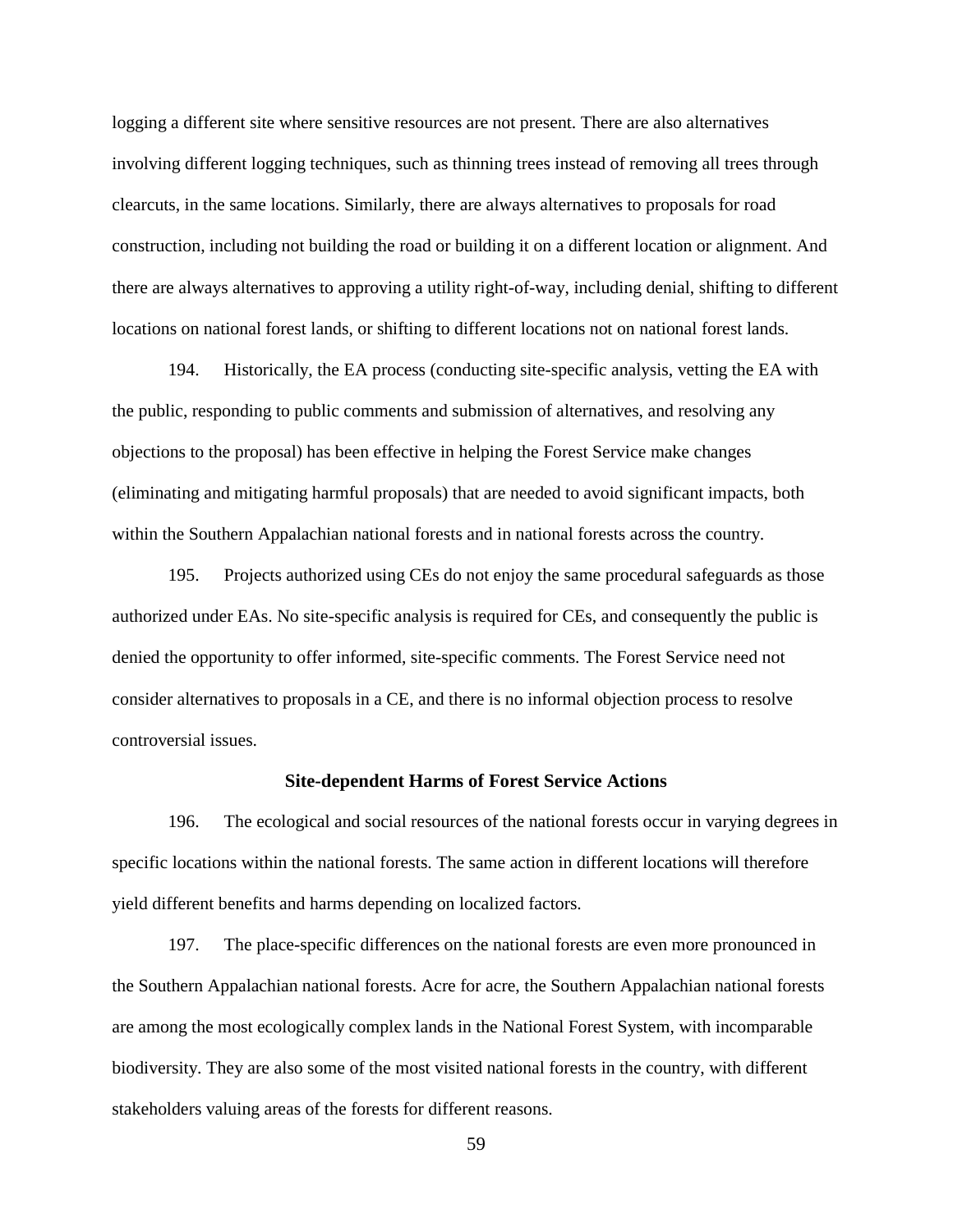198. Prior to conducting site-specific analysis and soliciting informed public input, the Forest Service does not have a complete picture of where and to what degree ecological and social resources occur, nor their relative importance in each location. For example, the Forest Service does not know where all existing old-growth forests or populations of rare species are located.

199. Prior to conducting site-specific analysis and soliciting informed public input, the Forest Service also does not know which particular locations carry unusual risk factors. For example, the Forest Service does not know where soils are most vulnerable to erosion, and therefore does not know what avoidance and mitigation measures will be needed to prevent harm.

200. Additionally, prior to offering site-specific analysis to support informed, site-specific public input, the Forest Service does not know what public preferences attach to particular places or uses thereof. For example, the Forest Service does not know which areas are most important to the public for gathering medicinal, edible, or culturally significant plants.

201. The types and degrees of harm to ecological values and human uses caused by Forest Service actions depends on the particular characteristics of the site proposed for the action. Commercial logging, road construction, and permanent clearing for road or utility rights-of-way, can damage ecological values and impact human uses, with the types and degrees of harm depending on which resources are present, the human uses of and preferences regarding those resources, and which risk factors are present at the particular location where the action occurs.

202. Commercial logging involves building roads to access timber, log landings where trees are stored prior to loading on trucks, and skid trails used to move trees from where they fall to the log landing. The soil disturbance associated with these activities creates a risk of erosion, the degree of which depends on localized factors, including local annual rainfall levels and storm frequencies, slope gradient, and soil types, all of which vary greatly in the Southern Appalachians. Sediment in streams negatively affects aquatic wildlife, including trout and imperiled freshwater mussels and fish.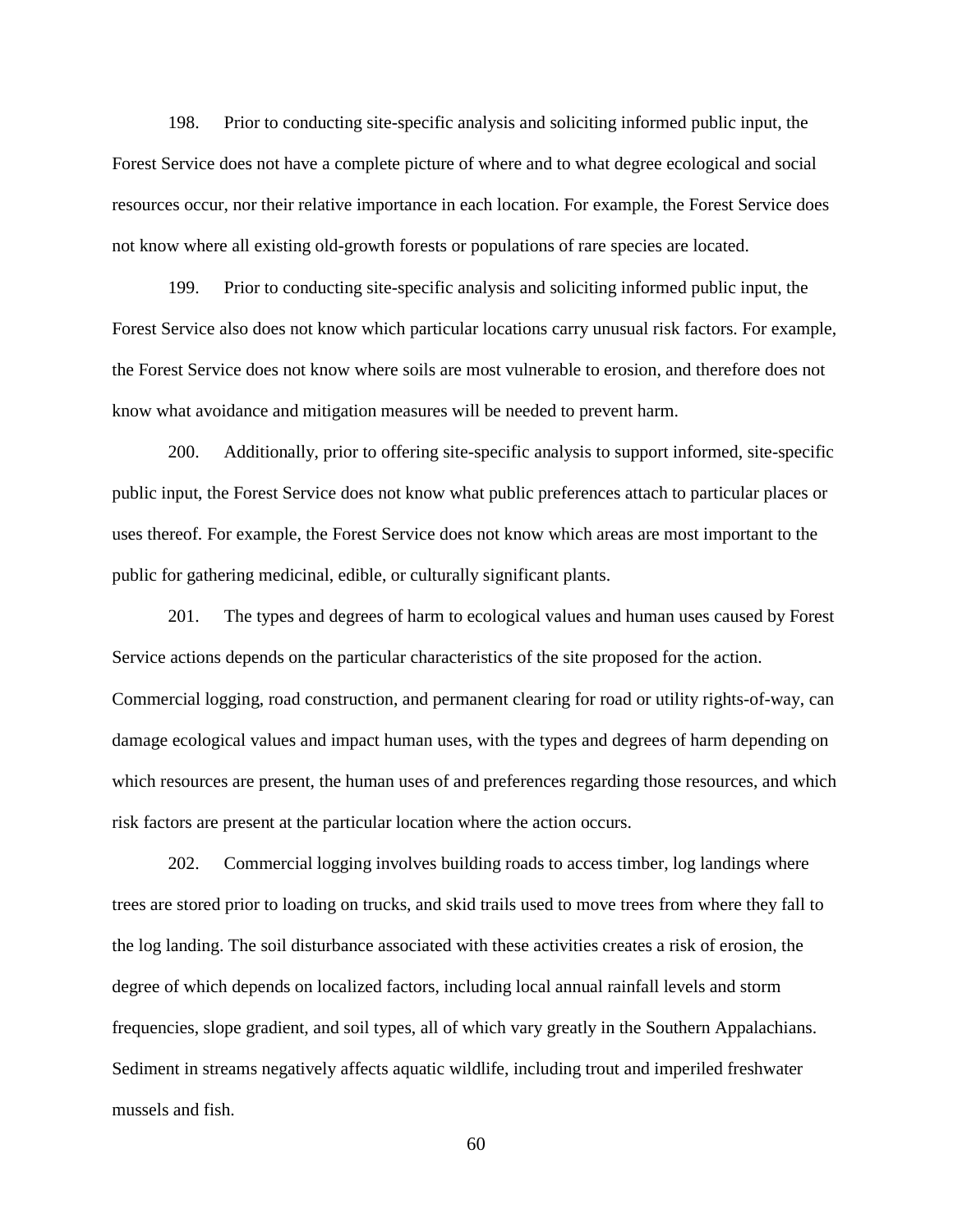203. Ground-disturbing timber projects are becoming more and more risky as the climate changes. Storm severity is increasing in our region, and disturbed soil on steep slopes is more prone to erosion as a result.

204. Commercial harvest of old-growth forests carries a high risk of significant impacts to biodiversity, ecological values, and social preferences. Old-growth forests are exceedingly rare in the Southern Appalachians, including on national forest lands, compared to natural or historical levels. Logged old growth cannot be replaced on a human time scale, if it can ever be replaced.

205. Commercial logging is also harmful when located in unroaded and generally undeveloped areas that are open to logging. These areas are generally known to Conservation Groups as "Mountain Treasure" areas. Conservation Groups have invested significant work to protect these areas and advocate for their permanent protection as Wilderness or another long-term protective designation, but many still lack long-term protections, leaving them vulnerable to project-level harms. For example, successive decisions to construct roads in the Iron Mountain area of Tennessee shrank this Mountain Treasure area from nearly 14,000 acres to less than 4,000 acres.

206. Mountain Treasure areas are degraded by logging in at least four ways: (1) by altering the areas' natural appearance with roads and large clearings; (2) by diminishing the areas' ability to provide solitude and unconfined recreation, which is important to visitors and businesses that depend on tourism; (3) by degrading habitat connectivity in areas that are essential for wildlife movement in response to climate change; and (4) by disqualifying the areas from future designation as Wilderness, which depends on an absence of roads and a natural appearance.

207. Commercial logging is also significantly harmful when conducted in rare and exemplary habitats. For example, the State of North Carolina has delineated a number of "Natural Heritage Natural Areas" in the Nantahala and Pisgah National Forests. These areas are routinely proposed for logging, despite the Forest Service's admissions that prior logging in such areas has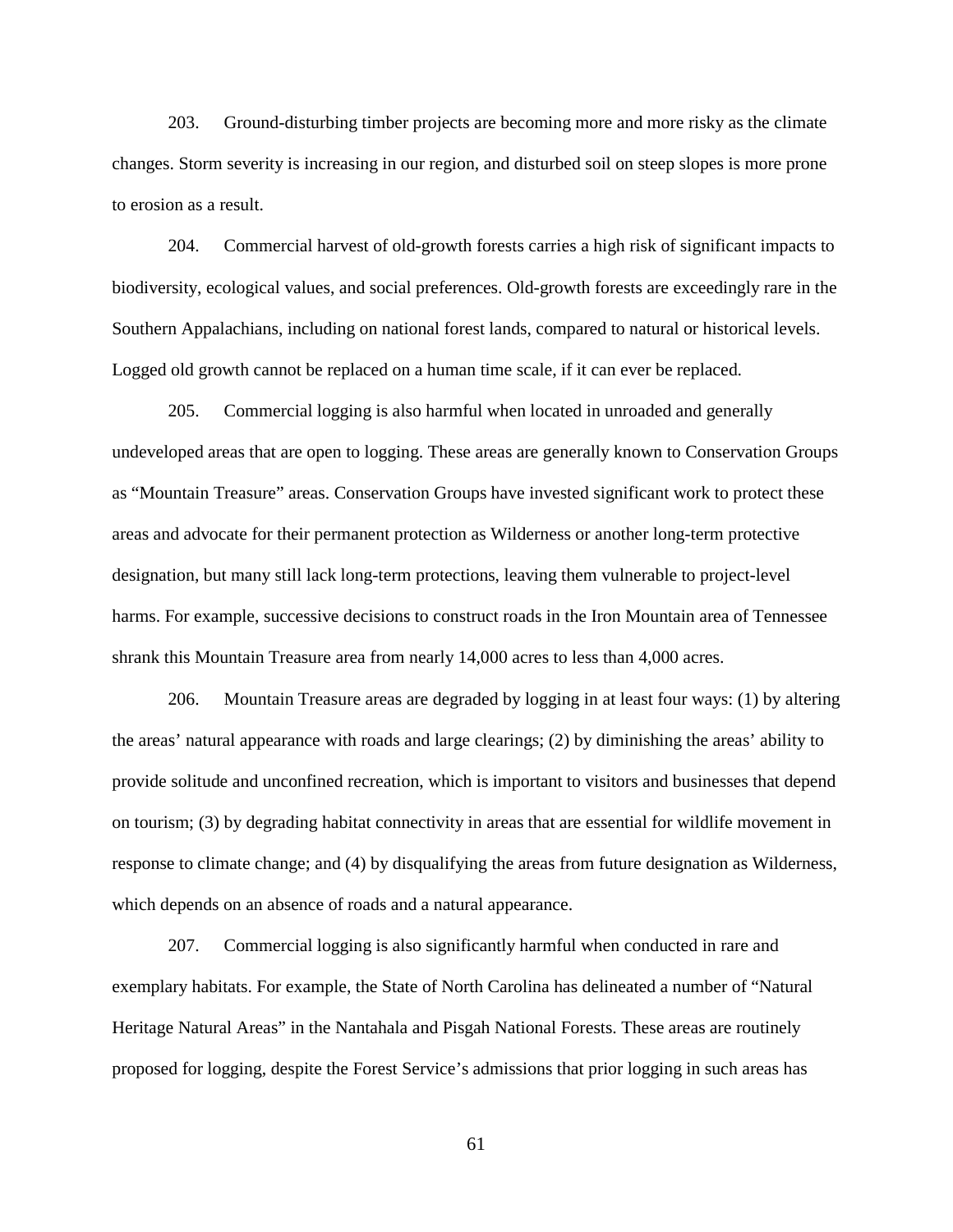degraded them to the point that they are no longer suitable for inclusion in the Natural Heritage Natural Area delineation.

208. Commercial logging also creates a site-dependent risk to the diversity of plant species, depending on the type and location of the activity. Logging can cause a shift in canopy tree composition—for example, young tulip poplars, which outcompete slower-growing trees after a heavy harvest, often replace mature oaks and hickories that provided acorns and nuts for wildlife such as deer, bear, and turkey. Removing trees can make habitat unsuitable for localized populations of rare plants, including plant species that are imperiled or federally protected under the Endangered Species Act. Soil disturbance and logging equipment are vectors for the spread of non-native invasive plants that displace native species and disrupt food webs.

209. Commercial logging also creates a site-dependent risk to wildlife. While logging creates open and brushy habitats utilized by some species, it makes those same areas unsuitable for other species. Logging and associated roads fragment the large, intact forest blocks needed by forestinterior species, some of which are recognized as imperiled by the Forest Service or federally protected under the Endangered Species Act.

210. Commercial logging in the wrong places can also interfere with recreation and social and cultural values. Active logging areas are closed to the public, along with any trails or trailheads within them. Logging creates visible scars that mar scenic vistas, and active logging creates noise pollution. Logging in a single project area often continues for several consecutive years. Sedimentation in streams caused by logging makes for poor fishing. Logging also impacts foragers' ability to gather culturally significant, edible, and medicinal plants like ramps, ginseng, and bloodroot.

211. Like commercial logging, road construction involves ground disturbance and creates a risk to streams and rivers. Forest roads are the single greatest source of sediment to streams in the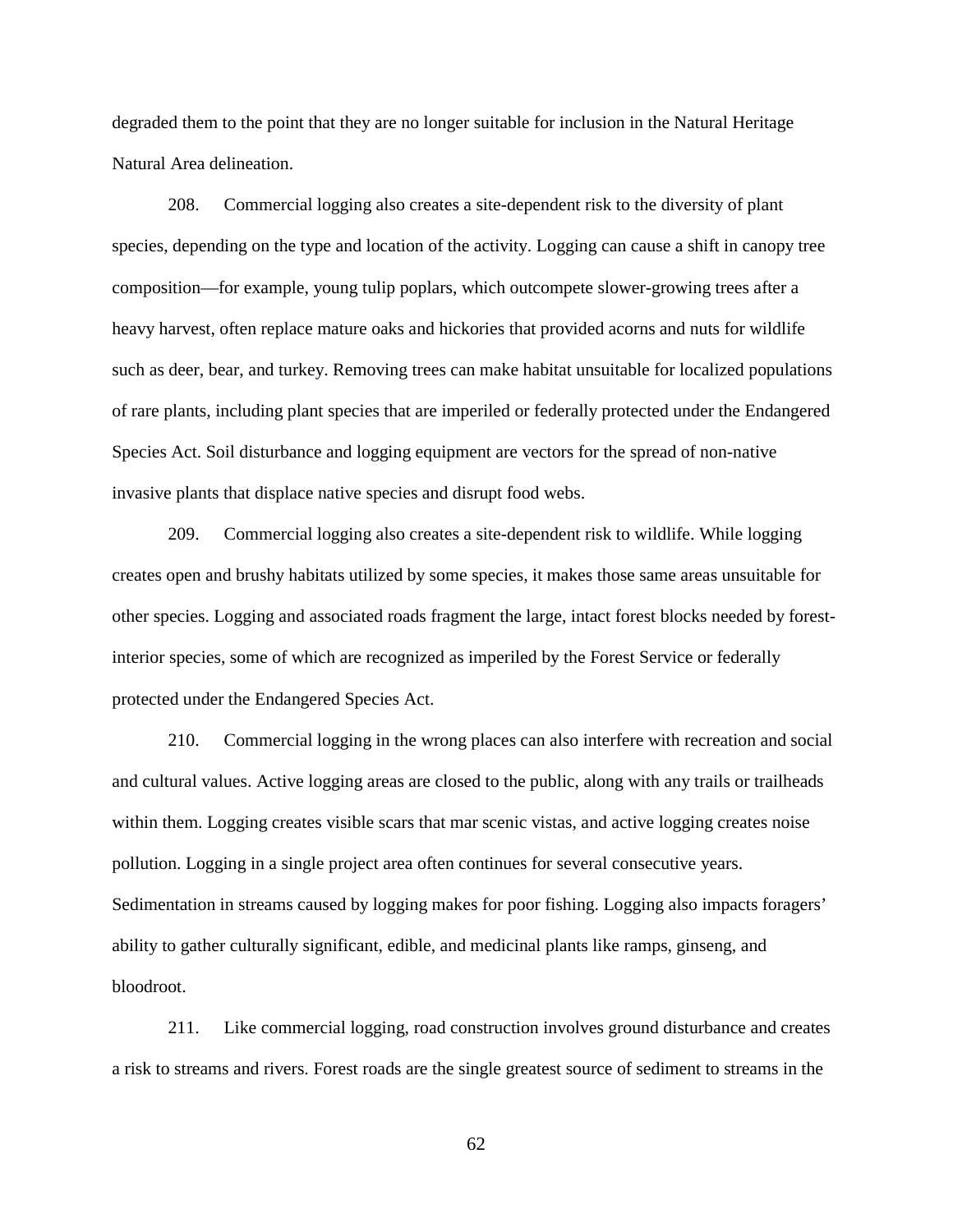Southern Appalachian national forests. Building roads also increases the risk of major slope failures, with the degree of risk depending on highly site-specific factors like slope and soil types.

212. Unmaintained roads are more likely to harm streams. The Forest Service currently has funding to maintain only a fraction of its existing roads or to replace only a fraction of its impassable culverts. Building additional roads exacerbates these funding backlogs and increases the risk to waters.

213. Road construction is increasingly risky due to climate change. Increasing storm severity is causing more and more serious landslides and road washouts. The expense of repairing these issues has also increased, further worsening the maintenance backlog across the road system as a whole.

214. Road construction also increases habitat fragmentation and creates a risk to habitat connectivity. Culverted stream crossings are obstacles to passage for aquatic wildlife, depending on the species present in the stream reach, and the road itself can be an impassable barrier to species with limited dispersal abilities like salamanders.

215. In addition, road construction within unroaded, generally undeveloped areas degrades their backcountry character and undermines their ability to provide solitude and a naturally appearing setting for recreation.

216. Utility rights-of-way create permanent linear clearings in otherwise forested landscapes, a serious impact to scenic quality and to habitat connectivity. Rights-of-way also follow straight lines even through mountainous areas with steep slopes, which creates a site-dependent risk of erosion and sedimentation. As with logging and roads, this risk is increasing due to climate change.

217. All of these site-specific impacts are even more consequential when added together in the timber sale program over time. Successive project-level impacts to old growth, unroaded areas, rare and exemplary habitats, and other site-specific resources threaten a death by a thousand cuts.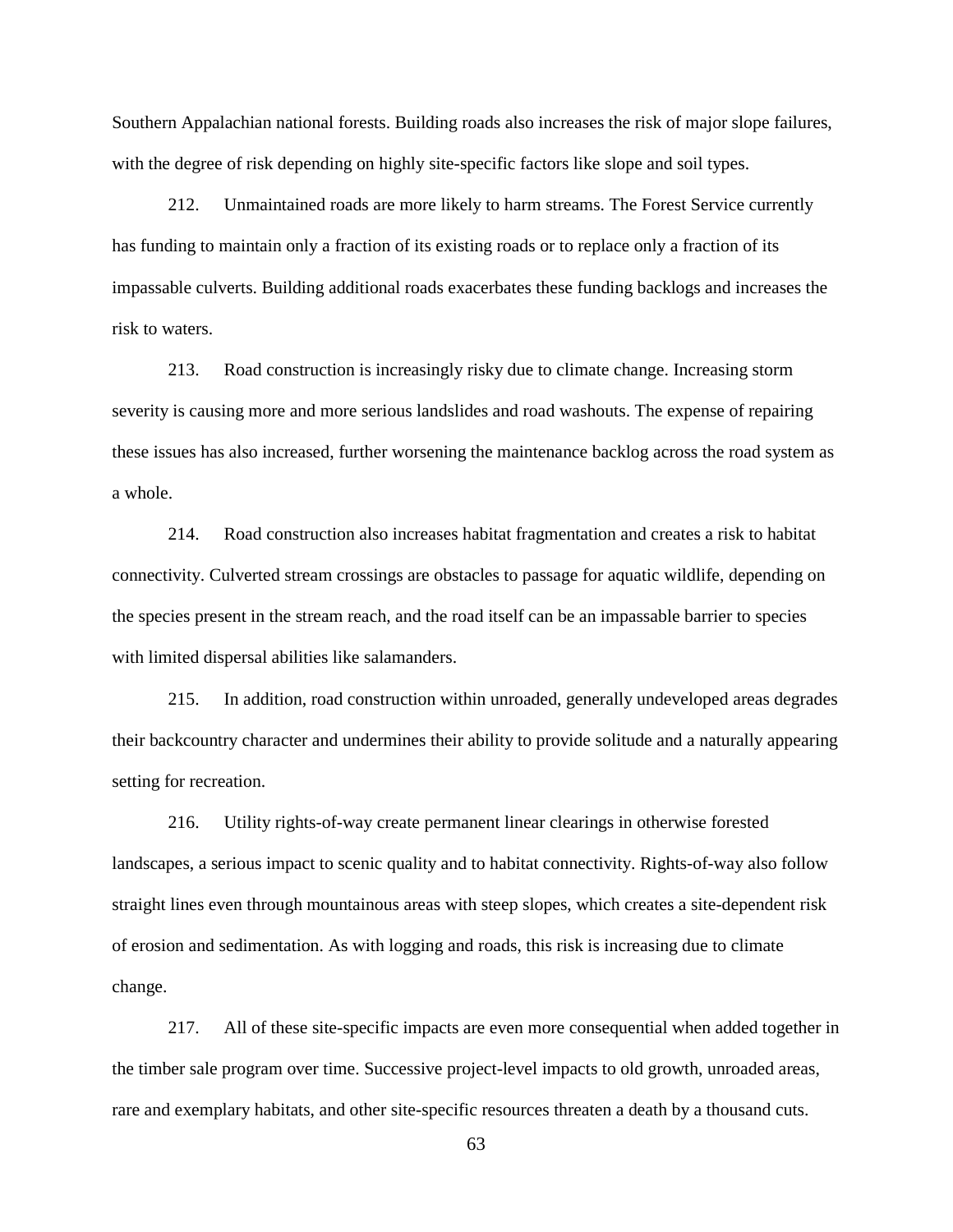Relatedly, the site-specific choices of where to conduct logging operations (e.g., whether within highly productive forests that grow trees rapidly or in less productive forests where logging is generally less harmful) cumulatively determine how much carbon is stored on national forest lands and therefore the extent to which the Forest Service is contributing to or mitigating climate change.

## **The Forest Service's Advance Notice of Proposed Rulemaking**

218. On January 3, 2018, the Forest Service published an advance notice of proposed rulemaking ("Notice") related to its NEPA procedures. The Notice sought comment related to the development of new CEs, among other things. The agency explained that its goal was to "complete more projects" by "[i]ncreasing efficiency of environmental analysis." 83 Fed. Reg. 302, 302 (Jan. 3, 2018).

219. Conservation Groups timely offered two separate sets of comments on the Notice, explaining that the Forest Service's delays are attributable not to its NEPA procedures, but to problems with staffing, funding, and training, and suggesting alternatives that could meet the agency's goal with fewer adverse impacts.

220. Conservation Groups' comments further explained that the EA process itself is an important reason that projects often avoid significant impacts, and that the agency could not assume that projects approved without those safeguards would not have significant impacts.

221. Conservation Groups' comments also explained, with examples, that even very small projects in some ecoregions (like the Southern Appalachians) cause significant impacts.

## **The Forest Service's Proposed NEPA Rule**

222. On December 21, 2018, the President ordered the Secretary of Agriculture to "develop[] and us[e] new categorical exclusions to implement active management of forests." Executive Order 13855, 84 Fed. Reg. at 47.

223. On June 13, 2019, the Forest Service published its notice of proposed rulemaking ("Proposed Rule"), including a host of changes to the Forest Service's NEPA procedures, such as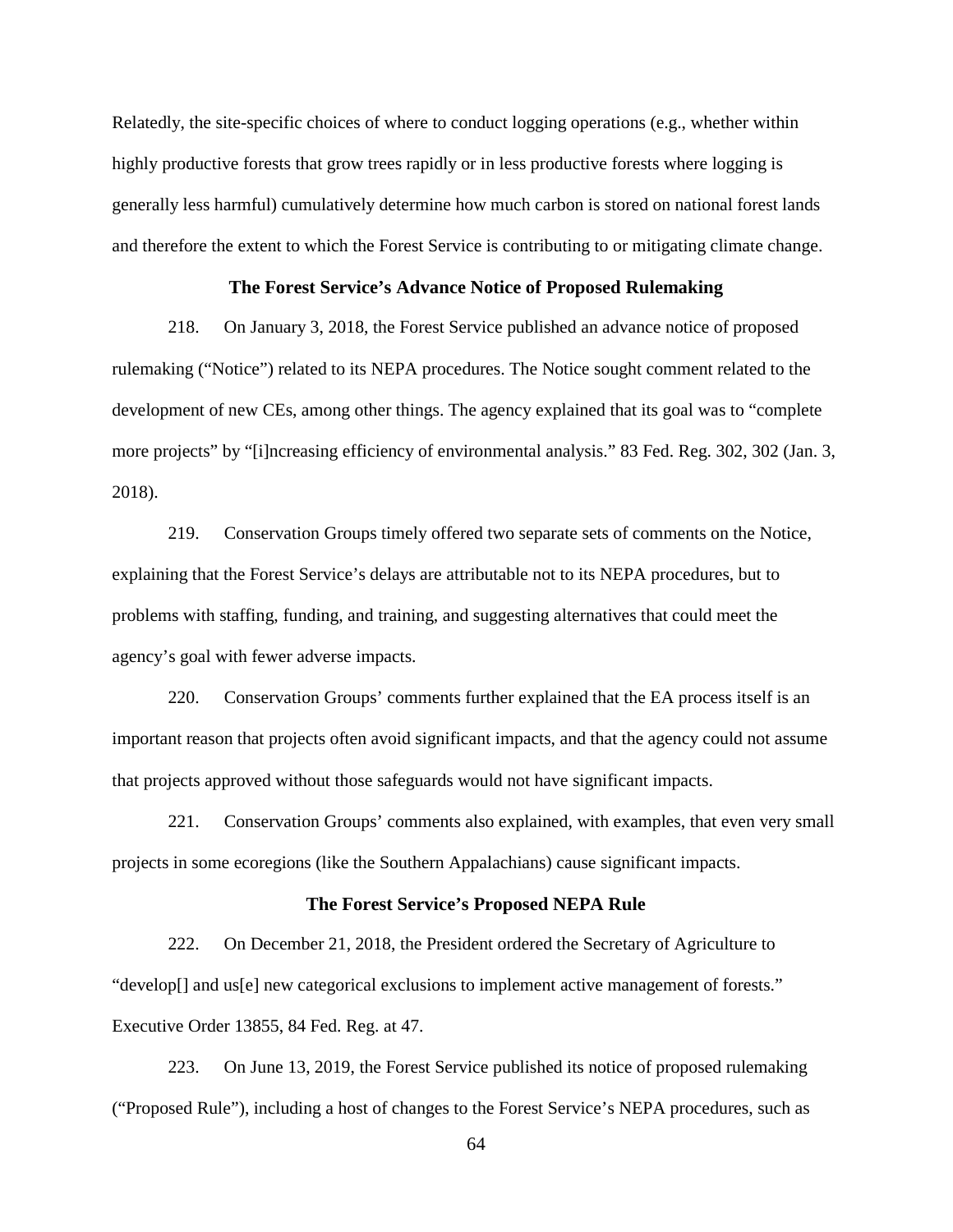eliminating scoping for CEs and EAs and creating or expanding a number of CEs. 84 Fed. Reg. 27,544.

224. The Proposed Rule included a CE that would have allowed up to 4,200 acres of logging. Although the CE was styled as a "restoration" CE, 84 Fed. Reg. at 27,549, it would have allowed timber harvest for any purpose, including commercial timber production. The CE would also have covered up to half a mile of permanent road construction and 2.5 miles of temporary road construction to access timber.

225. Another proposed CE would have authorized up to 5 miles of road construction for any purpose.

226. An existing CE for special-use permits was proposed to be expanded. The previous CE allowed only "minor" special uses affecting up to 5 acres. The proposed CE would have allowed any special use up to 20 acres, such as a utility right-of-way crossing 4 miles of national forest lands.

227. In support of the Proposed Rule, the Forest Service relied on three sources of information: experience from past projects, professional judgment, and "benchmarking" against other agencies' CEs. The bulk of the Forest Service's analysis was based on past projects completed using an EA and FONSI. The agency sampled 68 projects it considered relevant to the "restoration" CE, 55 projects related to the road management CE, and 62 projects related to expansion of the special-use CE.

228. The Proposed Rule included a host of expansive and fundamental changes to the Forest Service's NEPA process, along with the addition or revision of numerous CEs. The public was given 60 days to respond to the Proposed Rule, and Conservation Groups did so in detailed technical comments.

229. With respect to the "restoration" CE, Conservation Groups first pointed out mathematical and statistical errors in the Forest Service's interpretation of the data from its 68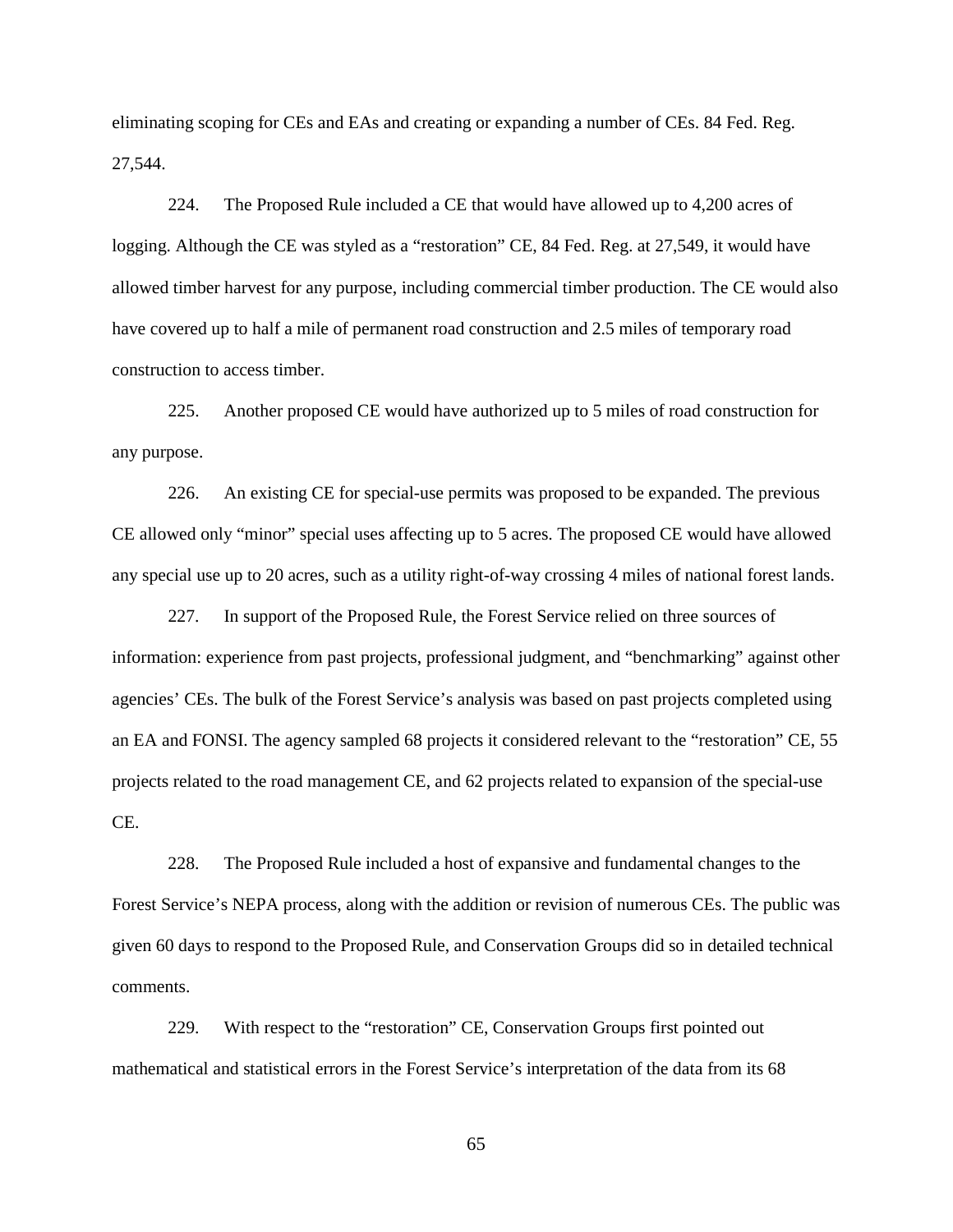projects and explained that the agency was inappropriately conflating dissimilar actions in its calculations.

230. Conservation Groups also pointed out, with examples, that the Forest Service's sample sets (projects "completed" using an EA) were cherry-picked, because they did not account for projects that did require an EIS even though they were smaller than the proposed CE thresholds, or projects that the agency abandoned after analysis revealed they would be too harmful.

231. Relatedly, Conservation Groups pointed out the Forest Service's sample set for the restoration CE was skewed to overrepresent forests that routinely produce large, uncontroversial projects and underrepresent smaller, more complex forests with fewer projects overall. Not one of the 68 projects included in the sample set was located in the Southern Appalachian national forests of Virginia, Tennessee, North Carolina, or Georgia, where projects much smaller than the thresholds in the proposed CE have had significant impacts in the past.

232. Conservation Groups further explained that the Forest Service was relying on irrelevant factors to conclude that projects covered by the restoration CE will not have significant impacts, such as generic best management practices, consistency with forest plans, comparison to dissimilar CEs adopted by other agencies or created by Congress, and inadequate monitoring data. With respect to monitoring data in particular, Conservation Groups explained that the absence of significant impacts caused by past projects could not fairly be used to predict that similar projects will not have significant impacts in the future, particularly because conditions are changing so rapidly due to climate change.

233. Conservation Groups devoted the most analysis to explain that the EA process itself was responsible for the improvements allowing the 68 sampled projects to be approved with a FONSI. Specifically, Conservation Groups showed that about 17% of all acres proposed for timber harvest in the sampled projects were dropped during the NEPA process. Of the Forest Service's 68 sampled projects, 43 (63%) changed substantially during the NEPA process. 33 (49%) of the projects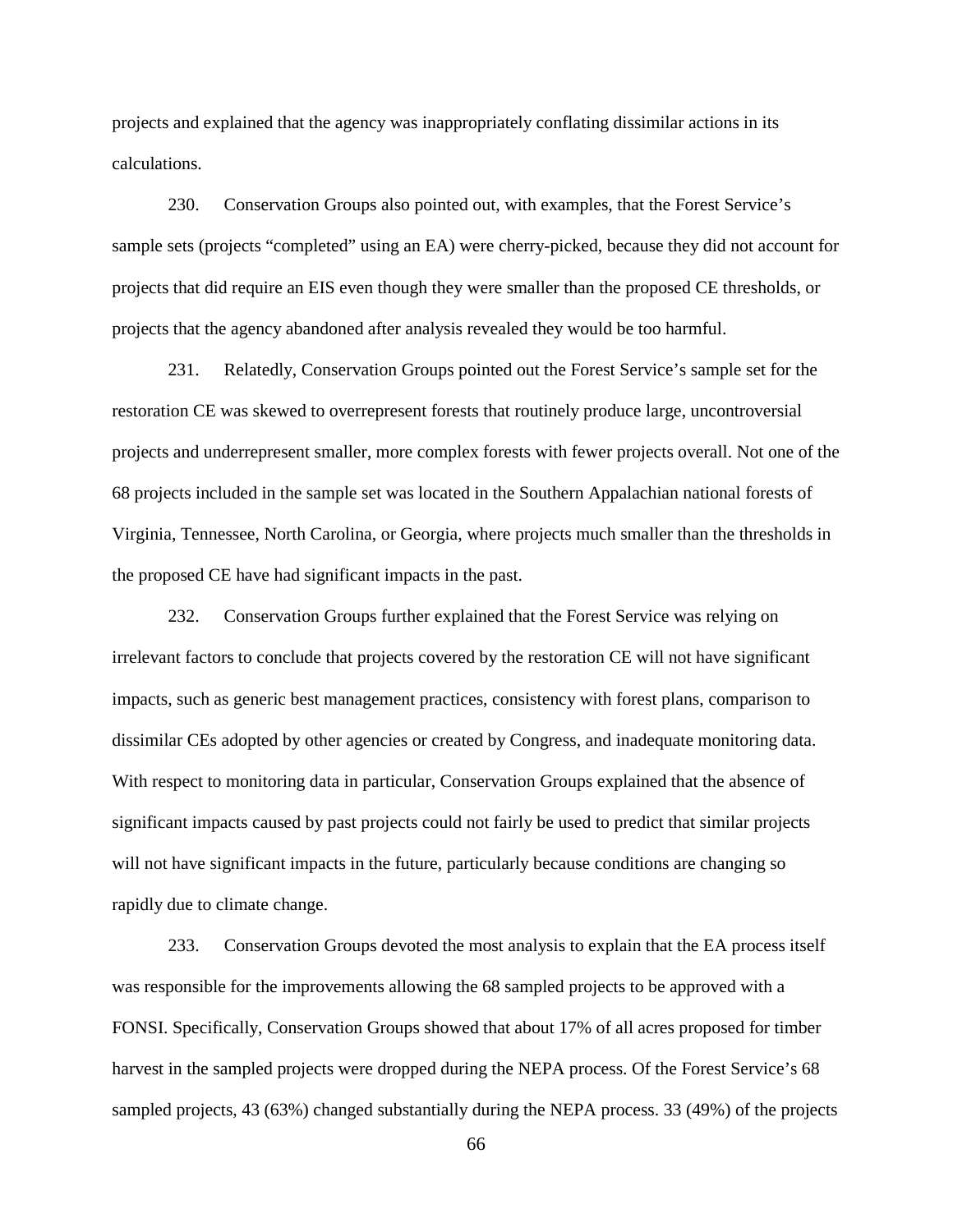changed substantially *after* release of a draft EA. Of those 33 projects, 26 were modified at least in part due to public comment; the other seven were changed due to internal agency review.

234. Conservation Groups also provided a comprehensive summary of project data from the Southern Appalachian national forests of Virginia, Tennessee, North Carolina, and Georgia from 2009 to 2019. Fully 70 out of 71 logging projects completed during that time included fewer acres than the threshold for the proposed CE. Of those 71 projects, the median project size was a mere 535 acres of total harvest and 357 acres of commercial harvest. Despite the relatively small project sizes in this region, the EA process was necessary to improve projects and avoid significant harms. Projects shrank by about 12% on average, but some projects shrank by as much as 60%. As Conservation Groups further explained, these changes avoided or mitigated many of the most controversial actions with the most significant impacts, such as logging old growth or building roads into unroaded areas to access timber. On average, members of the public pointed out at least two potentially significant impacts during the NEPA process per project, such as harms to Mountain Treasure areas, old growth, rare habitats, soil, or water quality. Conservation Groups pointed out specific occasions in which they identified the presence of rare species in comments on a draft EA that the Forest Service had been unaware of after conducting its own surveys. The large majority of these potentially significant impacts were avoided or mitigated by project changes.

235. Conservation Groups provided similar analysis of the 55 projects relied on by the Forest Service to support its proposed CE for road construction. Analogous to its rationale for the proposed restoration CE, the Forest Service sampled road management activities that were authorized using an EA and FONSI. However, only ten of the 55 projects included any road construction at all, and the median length of new road construction in those ten projects was a mere 0.6 miles.

236. Conservation Groups further showed that road management projects improved considerably because of the NEPA process. Of the ten projects that included road construction, four (40%) changed between scoping and the publication of an EA, and two (20%) changed between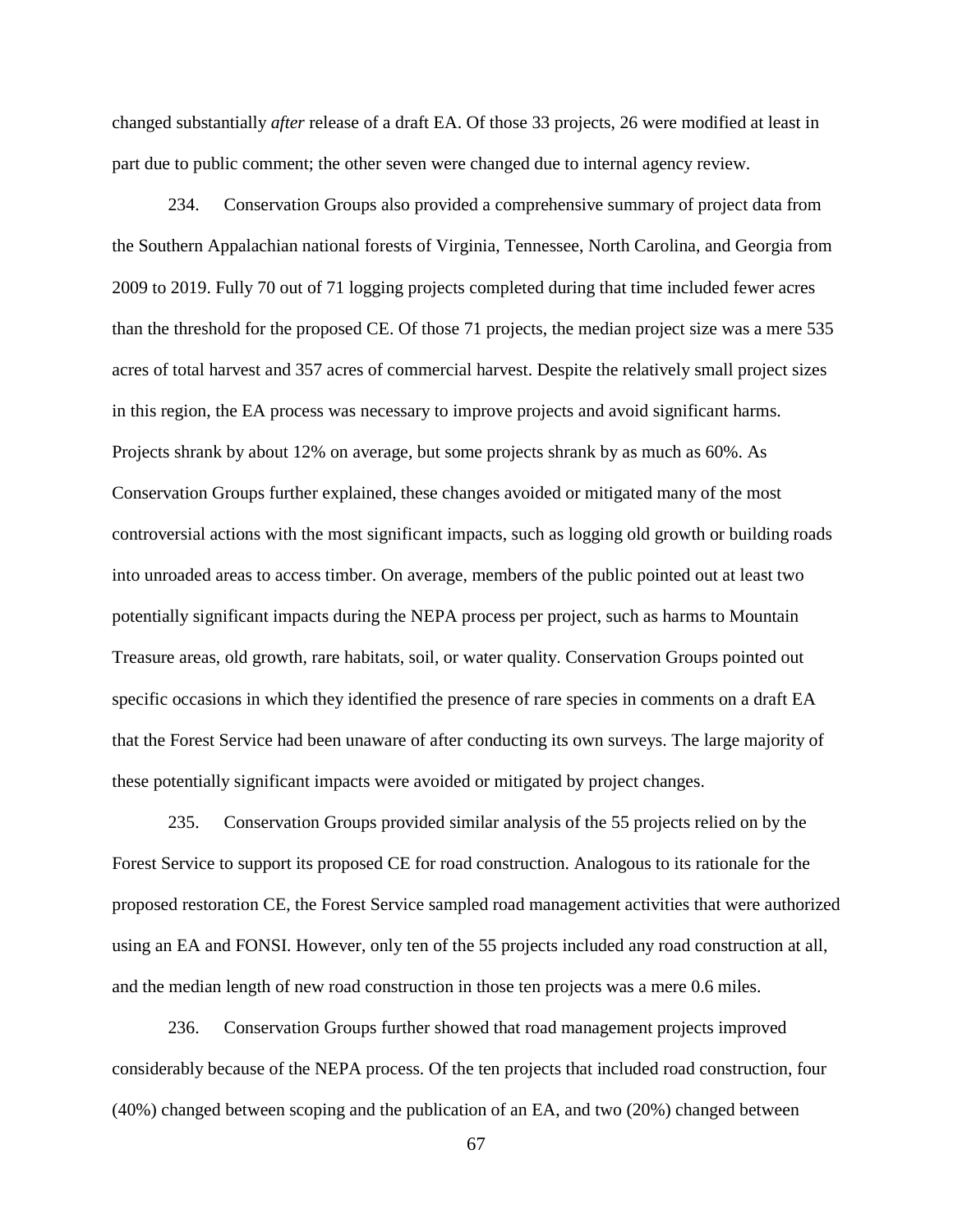publication of an EA and the final decision. Additionally, four (40%) merited consideration of more than two alternatives.

237. Conservation Groups further explained that the proposed road construction CE was "benchmarked" to dissimilar and irrelevant CEs from other agencies.

238. Conservation Groups also explained that monitoring data from prior projects could not be used to accurately predict future effects due to the effects of climate change, both because of the increasing importance of unfragmented landscapes that allow for migration and because of increasing storm severity that increases the risk of landslides, washouts, erosion, and sedimentation.

239. With respect to the proposed special-use CE, Conservation Groups highlighted flaws in the proposal to expand 36 C.F.R.  $\S 220.6(e)(3)$  to cover non-minor special uses. According to the Forest Service's rationale in the Proposed Rule, the term "minor" in the existing regulation was confusing and warranted deletion on that basis. Conservation Groups explained that the distinction between minor and non-minor uses had not been difficult in the past. Conservation Groups also explained that expanding the CE to cover non-minor uses would allow very harmful actions like gravel pits or fracking wells. Because the scope of possible special uses is so broad, the Forest Service inappropriately relied on the absence of significant impacts from less harmful actions to justify a prediction of no significant impact from more harmful (and currently unknown) actions on similar acreages.

240. Conservation Groups explained that the Proposed Rule failed to account for the need to consider alternative locations for future rights-of-way, the likelihood that utility rights-of-way crossing national forest lands would also have impacts to lands in other ownership, and that mitigation measures ordinarily developed during the EA process would be lost if future projects are developed using CEs.

241. Finally, Conservation Groups offered extensive analysis showing that the Forest Service's difficulties during decision-making result from funding, staffing, training, and cultural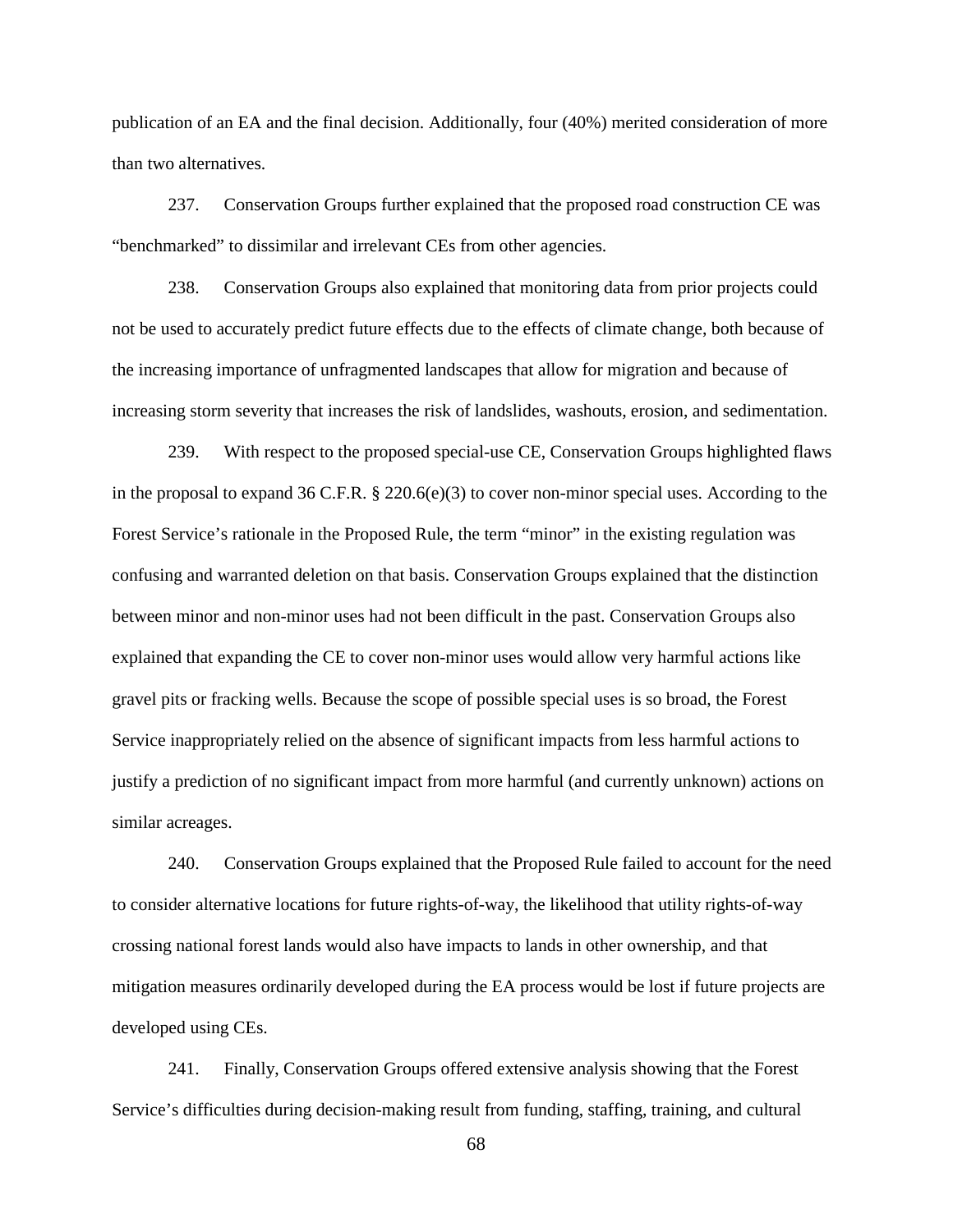obstacles rather than NEPA, and offered alternatives to the proposed rule that would meet the proposed rule's objectives lawfully and with less harm to the environment. Conservation Groups explained that the Forest Service was obligated to conduct a NEPA analysis of the harmful impacts of the Proposed Rule itself, in comparison to the lesser impacts of these reasonable alternatives.

# **Intervening CEQ NEPA Rulemaking**

242. The opportunity for public comment on the Forest Service's Proposed Rule closed in August of 2019. Five months later, on January 10, 2020, CEQ issued its own proposed rule overhauling and weakening the framework NEPA regulations applicable to all agencies. 85 Fed. Reg. 1,684 (Jan. 10, 2020).

243. CEQ finalized its new rule on July 16, 2020, with an effective date of September 14, 2020. 85 Fed. Reg. at 43,304. The CEQ rule included several changes relevant here.

244. First, CEQ's new rule changed the standard applicable to developing new CEs. Under prior law, a CE was defined as "a category of actions which do not *individually or cumulatively* have a significant effect on the human environment." 40 C.F.R. § 1508.4 (1978) (emphasis added). Under CEQ's new rule, a CE is defined as "a category of actions that . . . *normally* do not have a significant effect on the human environment." 40 C.F.R. § 1508.1(d) (2020) (emphasis added).

245. Second, CEQ's new rule redefined "scoping" as limited to EISs. 40 C.F.R. § 1501.9(a), (e) (2020).

246. Third, CEQ's new rule created a ceiling on other agencies' existing and new NEPA procedures. It provides that "[w]here existing agency NEPA procedures are inconsistent with the regulations in this subchapter, the regulations in this subchapter shall apply." 40 C.F.R. § 1507.3(a) (2020). It provides further that, "[e]xcept for agency efficiency . . . , [new] agency procedures shall not impose additional procedures or requirements beyond those set forth in the regulations in this subchapter." *Id.* § 1507.3(b) (2020).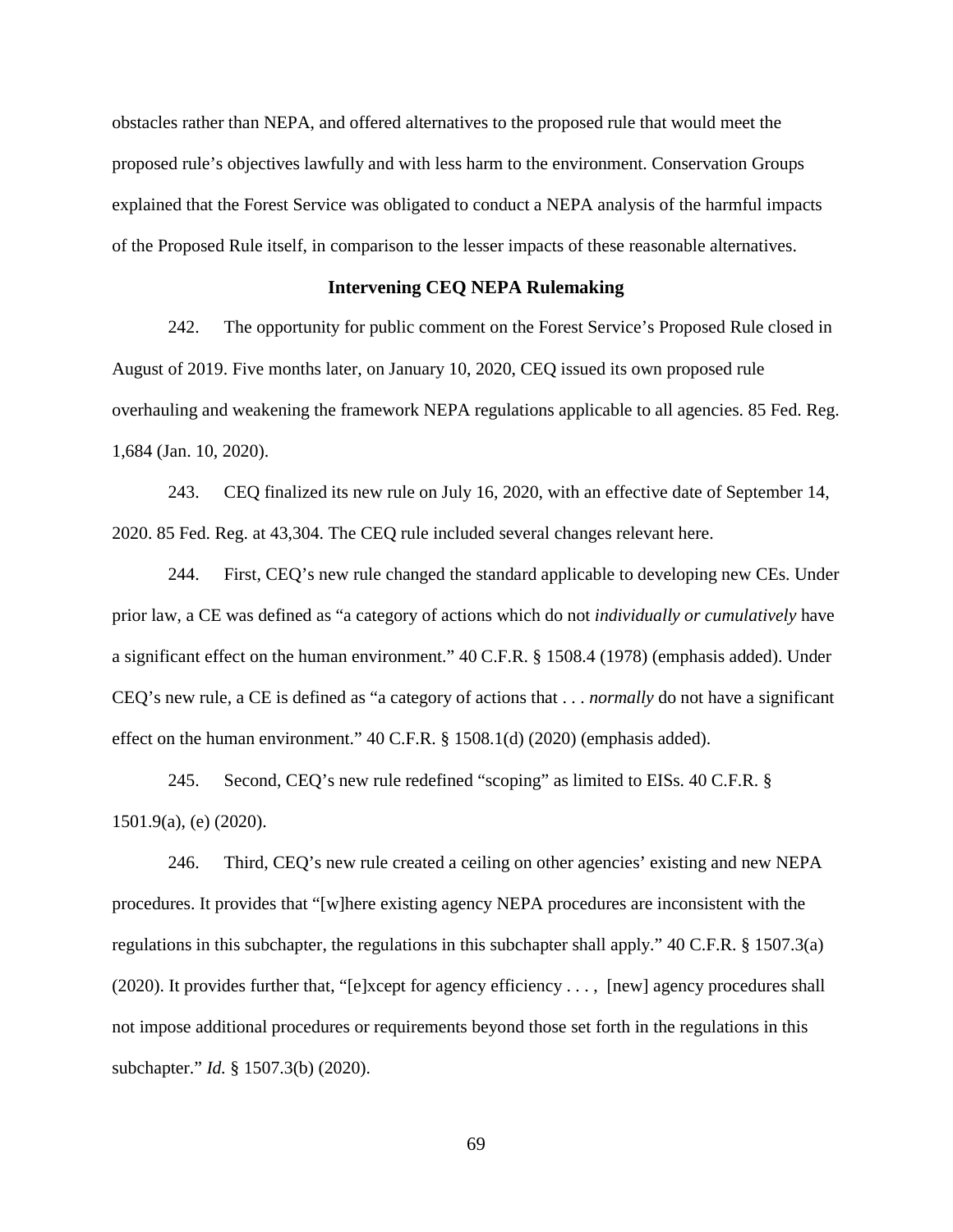## **The Forest Service's Final Rule**

247. The Forest Service offered CEQ but not the public an opportunity to review its Proposed Rule for conformity with the applicable CEQ regulations under 40 C.F.R. § 1507.3(b)(2) (2020). On November 11, 2020, counsel for Conservation Groups alerted the Forest Service by letter that the agency had not provided an opportunity for public review as required by CEQ's new regulations. Eight days later, without offering the public any further opportunity for review, the Forest Service issued the Final Rule.

248. The Final Rule finalized new and expanded CEs for logging, road construction, and special uses such as utility rights-of-way. *National Environmental Policy Act (NEPA) Compliance*, 85 Fed. Reg. 73,620 (Nov. 19, 2020).

249. The Final Rule abandoned some of the changes in the Proposed Rule "[i]n light of CEQ's revised regulations." 85 Fed. Reg. at 73,621. In particular, the Forest Service abandoned its proposed changes to scoping requirements—a subject that CEQ's new rule specifically addressed. The Final Rule nevertheless moved forward with new and expanded CEs.

250. Relying on CEQ's newly weakened standard for creating new CEs, the Forest Service concluded that its new CEs would not "normally" cause significant impacts. As in the Proposed Rule, the Forest Service stated that its conclusion was based on experience with past projects, professional judgment, and benchmarking to other agencies' CEs.

251. The new CE for "restoration," CE 25, which covers timber harvest, was codified at 36 C.F.R. § 220.6(e)(25). Like the proposed CE, the final CE 25 allows for up to half a mile of permanent road construction and 2.5 miles of temporary road construction associated with timber harvest. The acreage for timber harvest was reduced from 4,200 acres to 2,800 acres.

252. The Forest Service changed its acreage cap after correcting some of the mathematical and statistical errors Conservation Groups identified in comments. Explaining the changed acreage cap, the Forest Service stated that it "reviewed information submitted in public comments, conducted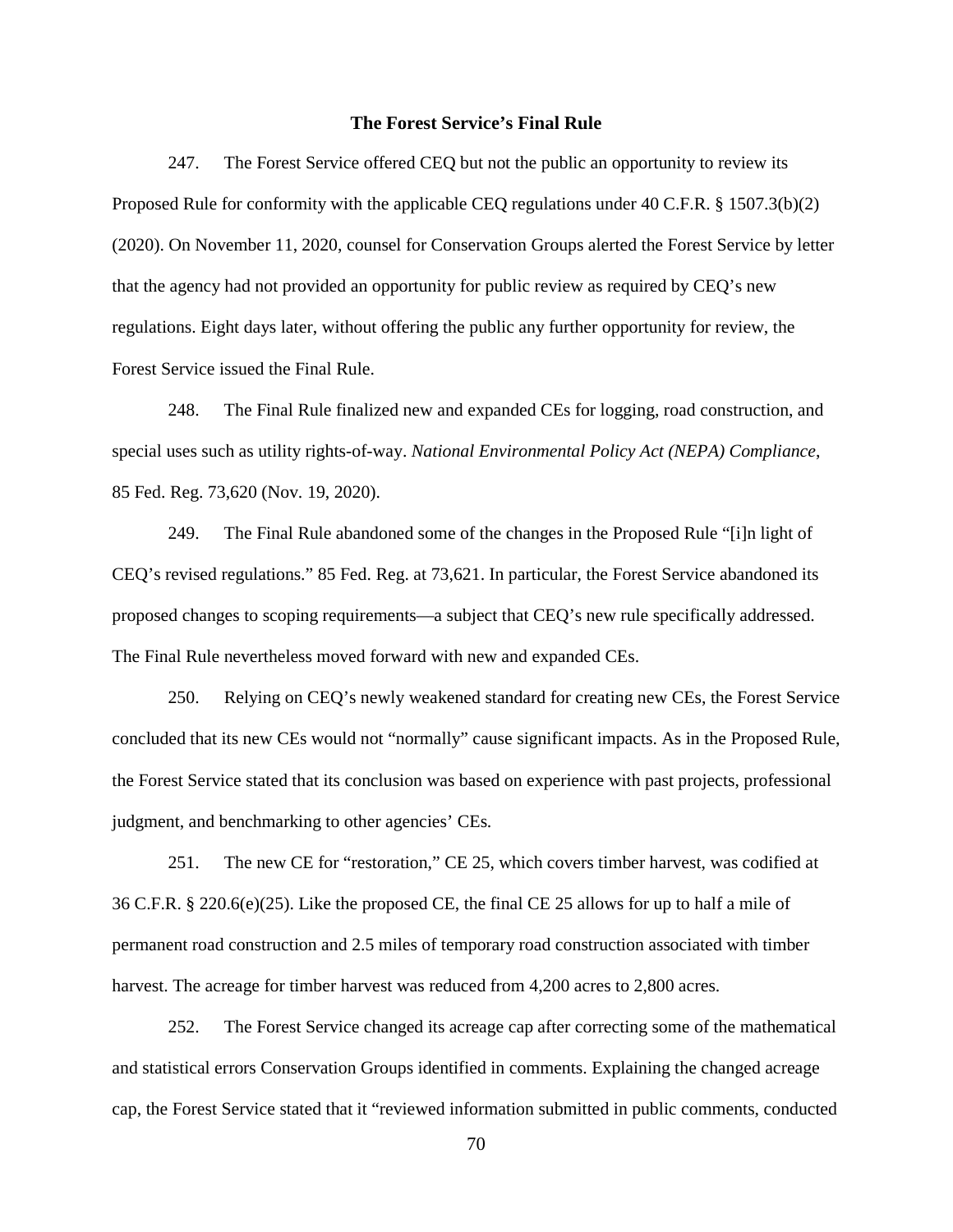a science review, and reviewed the original project data" and determined that "the 2,800-acre limitation better accounts for the effects of outliers in the sampled EA data set, better reflects the average size of projects from the sampled EAs, and also aligns with average acreages of specific activities in the sampled EA data set for which some commenters had concerns regarding the degree of impacts (such as commercial timber harvest)." 85 Fed. Reg. at 73,628.

253. The Forest Service did not respond to Conservation Groups' comments, data, and analysis related to the problems with the Forest Service's cherry-picked sample set and monitoring data, failure to account for differences between ecoregions, and the importance of the EA process in improving projects to avoid or mitigate significant impacts.

254. CE 25 was also modified to add two new qualifications that had not been included in the Proposed Rule and for which the Forest Service did not seek public comment: actions undertaken under the CE must have the "primary purpose of meeting restoration objectives or increasing resilience," and qualifying projects must be "developed or refined through a collaborative process that includes multiple interested persons representing diverse interests." 36 C.F.R. § 220.6(e)(25) (2020).

255. Explaining the addition of the "restoration" purpose qualification, the Forest Service stated that the change was responsive to requests "that the category focus on outcomes." 85 Fed. Reg. at 73,627. The agency also stated, however, that restoration need not be the *only* purpose of the project, and that covered projects may also generate other "multiple use benefits" like the commercial sale of timber. *Id.* The Forest Service did not provide any data, analysis, or explanation to show whether or how the primary purpose test would exclude actions with significant harm from coverage under the CE.

256. The Forest Service explained the addition of a "collaborative" process requirement as responsive to public requests. The Final Rule states that "[t]he Agency has had success working with various types of collaborative processes. This requirement is intended to be flexible, accommodate a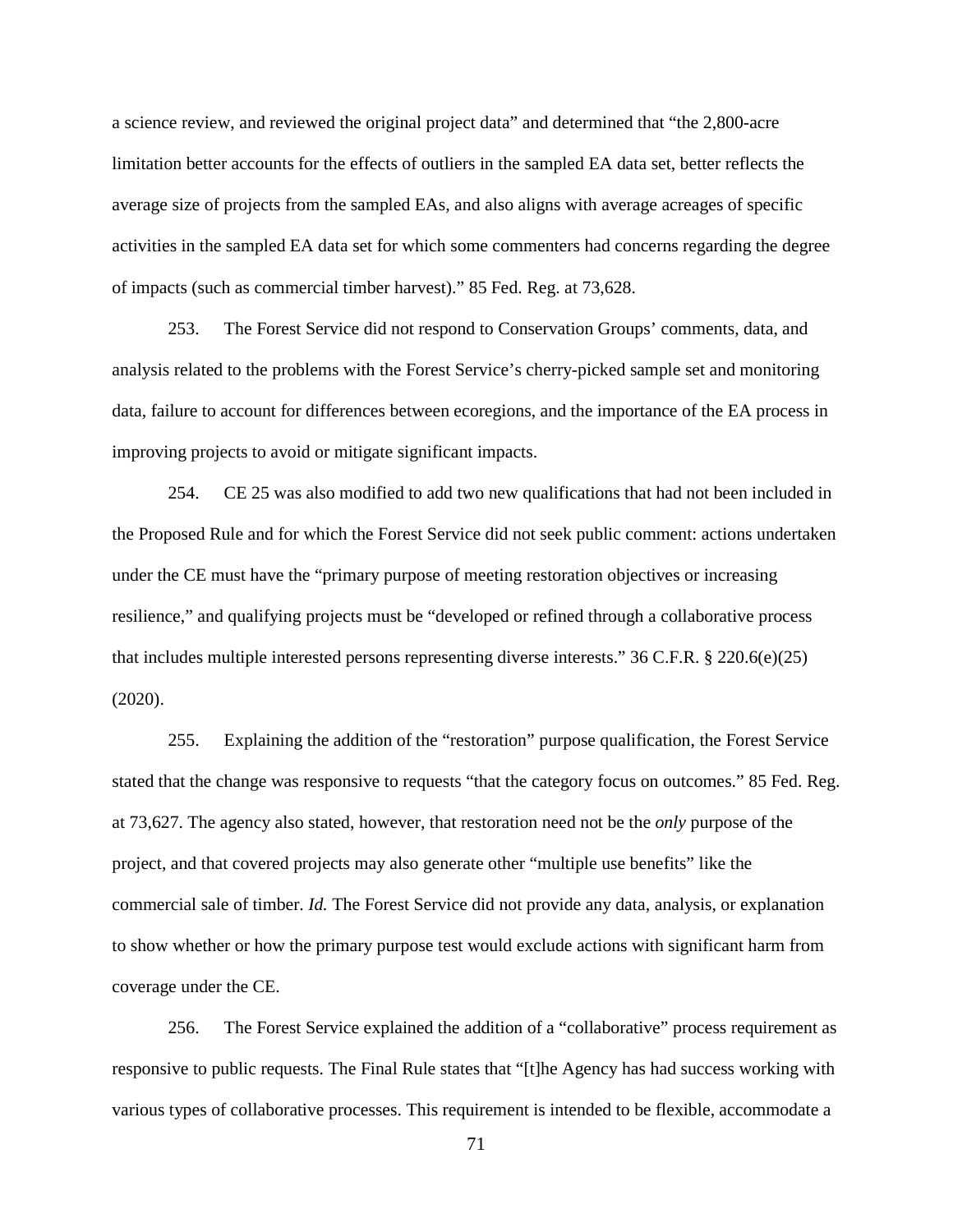variety of collaborative approaches, and does not require convening a formal collaborative group." 85 Fed. Reg. at 73,628. The Forest Service did not explain what makes collaboration "successful," nor did it provide any data, analysis, or explanation of whether or how this "flexible" requirement is expected to limit future projects' impacts.

257. Had the primary purpose test and the collaborative process requirement been offered for public comment, Conservation Groups would have offered facts and analysis showing that those sideboards are unlawful, will not prevent significant harms, will not diminish the applicability of the CE to projects in the Southern Appalachian national forests, and will in fact cause immediate harm to Conservation Groups.

258. The new CE for road construction, CE 24, was codified at  $36$  C.F.R. § 220.6(e)(24). The maximum level of road construction in a single decision was reduced in the final version of CE 24 from 5 miles to 2 miles. The agency did not demonstrate how it calculated this new threshold.

259. The Forest Service failed to respond to Conservation Groups' showing that categorically excluding construction of new roads will exacerbate maintenance shortfalls and cause increased risk to water quality. The agency also failed to respond to Conservation Groups' showing that the EA process was responsible for substantially improving the projects on which the Forest Service is now relying to eliminate those very safeguards.

260. The expanded CE for special uses affecting up to 20 acres of national forest lands, CE 3, was codified at 36 C.F.R. § 220.6(e)(3). CE 3 did not change between the Proposed Rule and the Final Rule.

261. Regarding the decision to cover non-minor uses with CE 3, the Final Rule merely repeated the rationale from the Proposed Rule—namely, that the change would "improve clarity and reduce confusion." 85 Fed. Reg. at 73,625. The Final Rule did not remove the same distinction from 36 C.F.R. § 220.6(d)(8), a separate CE which authorizes approval or continuation of special uses, but only if they are both "minor" and "short-term."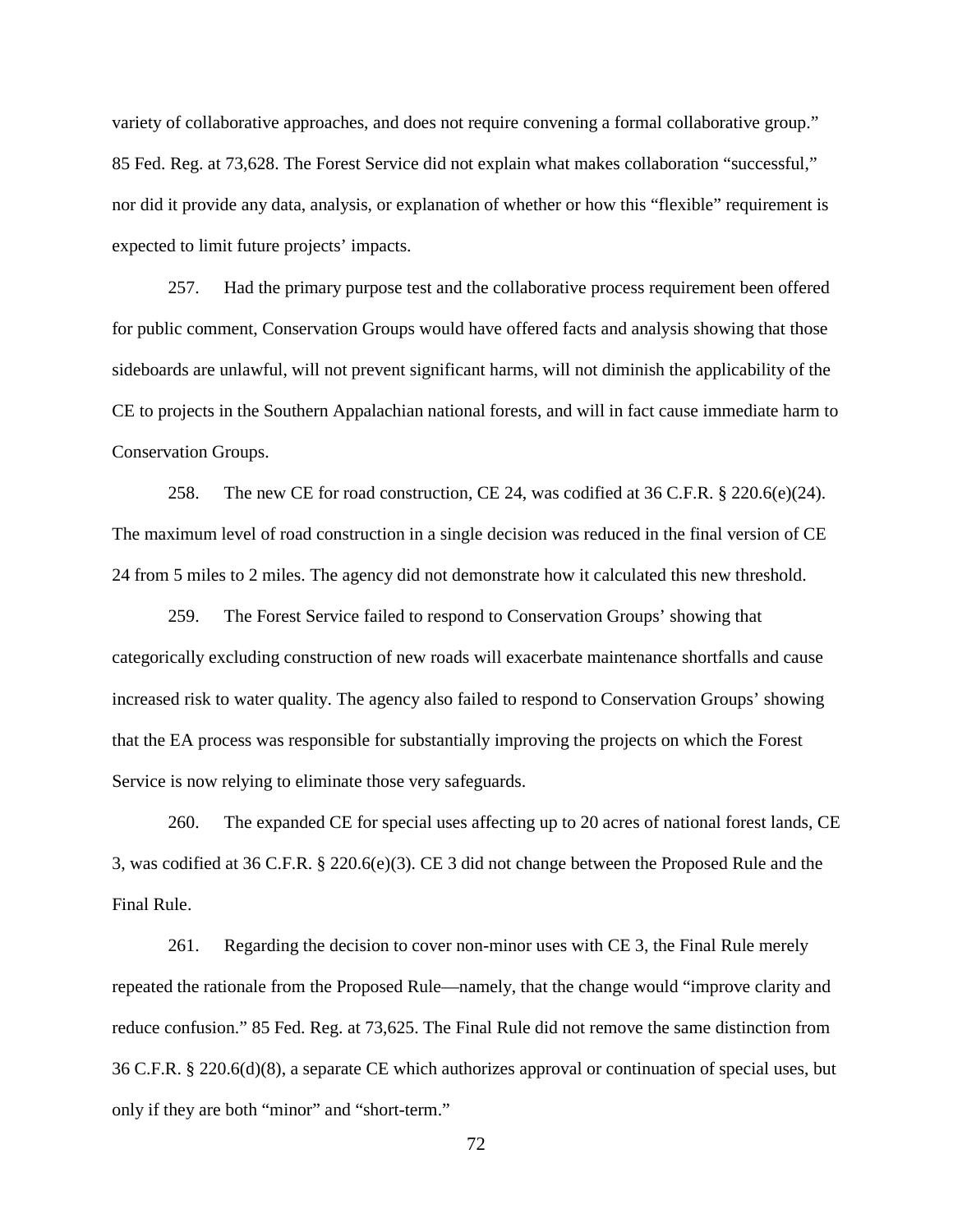262. The Forest Service did not address any of the problems related to CE 3 that were identified in Conservation Groups' comments—that linear rights-of-way also impact lands outside national forest ownership, and that those impacts may be significant even when relatively few acres of national forest lands are affected; that the agency cherry-picked the projects in its sample set; that in expanding the category to new kinds of uses, the Forest Service was improperly conflating actions that have very different risks of harm; and that the procedural safeguards of the EA process have been essential to avoid and mitigate significant harm in the projects included in the Forest Service's sample set.

263. For all the new CEs, the Forest Service relied on the use of possible mitigation measures to justify its prediction that the actions would not normally have significant impacts. *See* U.S. Forest Serv., Supporting Statement: Categorical Exclusions (Oct. 23, 2020) at 20–21. The agency listed examples of design features that might be used in future projects but did not make any of these design features a requirement for using the CEs, nor did it explain how the less-rigorous CE process could be expected to result in adequate and appropriate mitigation for future projects.

264. As in the Proposed Rule, the Forest Service relied on forest plan consistency to argue that project impacts will not be significant, but did not address Conservation Groups' comments explaining that forest plans allow significant impacts and defer consequential decisions to sitespecific projects.

265. In addition, the Forest Service relied on consultation with a panel of agency scientists. This panel included only one person with experience in the Forest Service's Southern Region, which includes the states of Virginia, Tennessee, North Carolina, and Georgia. The sole representative from the Southern Region is a forester, not a specialist in any of the resources that may be negatively impacted by forestry operations. The Final Rule provided no description of what questions the agency posed to the panel or how the panel answered them.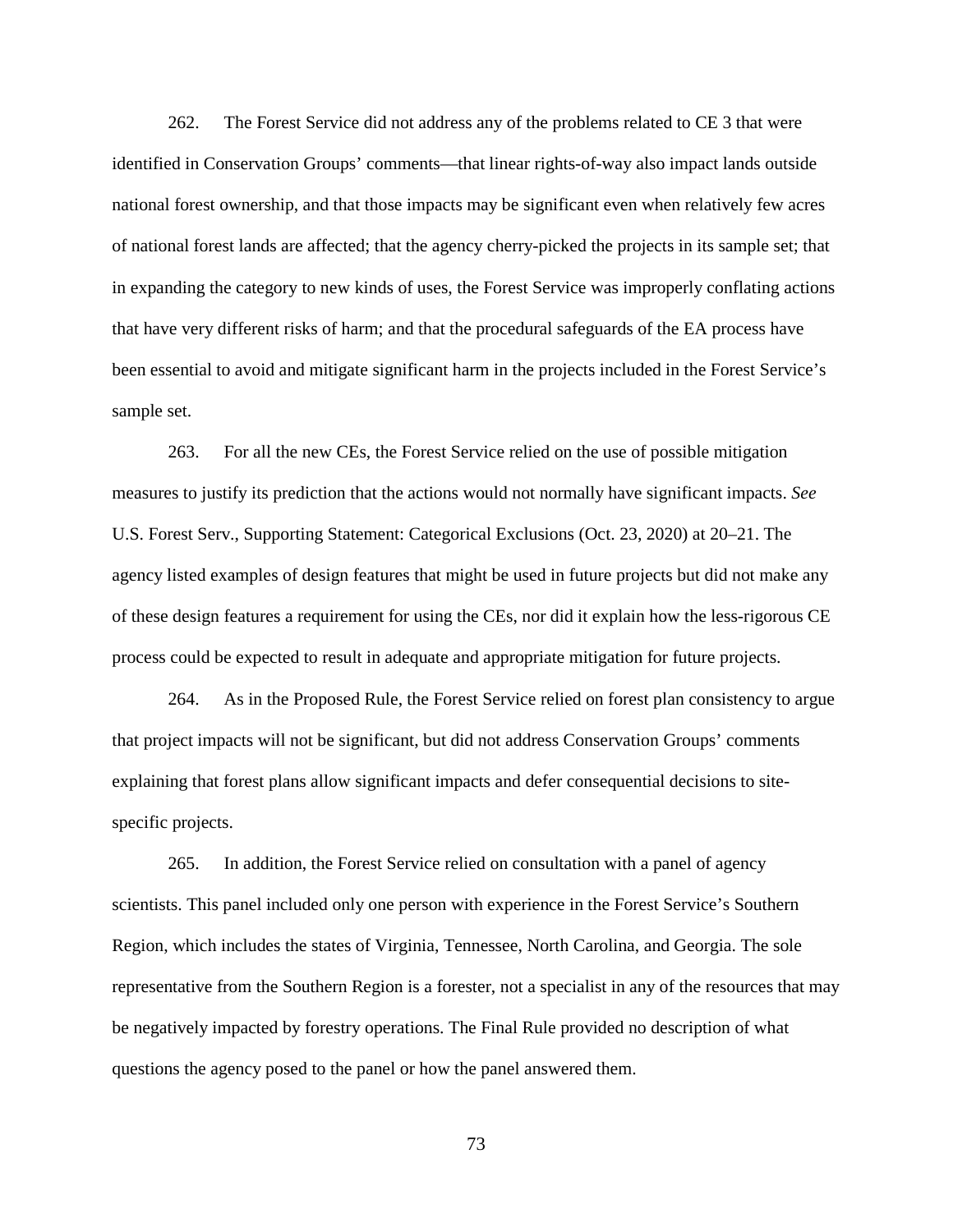266. For all the CEs, the Forest Service also relied on monitoring data from a small number of projects (19 projects related to "restoration" activities, 20 projects related to road management, and 9 projects for special-use authorizations) to conclude that its projects will not normally have a significant impact on the ground. The agency failed, however, to address the examples provided by Conservation Groups of similar projects that did have significant impacts.

267. Finally, for all of the CEs, the Forest Service relied on "benchmarking" to other CEs. The Forest Service acknowledged public concerns about its benchmarking, but it did not respond to the substance of those concerns—chiefly, that the other CEs are dissimilar because they cover only less harmful actions or are irrelevant because they were created by statute.

268. The Forest Service did not prepare an analysis of the effects of its rulemaking under NEPA, stating that the Final Rule "does not have any reasonably foreseeable impact on the environment." 85 Fed. Reg. at 73,629.

269. The Final Rule made the new CEs effective immediately.

270. The Forest Service's CEs will be used to authorize projects with potentially significant impacts in the Southern Appalachian national forests of Virginia, Tennessee, North Carolina, and Georgia. Logging projects in these six forests are generally much smaller than CE 25's acreage cap. Because of the site-specific complexities associated with logging projects, Forest Service staff have not been able to produce large projects at the scale approved in CE 25 in the Southern Appalachian national forests without creating the risk of significant impacts. Over the last decade, the median size of Southern Appalachian national forest projects warranting a FONSI was only 357 acres of commercial harvest and 535 acres of total harvest—less than 1/5 of the size authorized by CE 25.

271. Despite their relatively small size, projects in the Southern Appalachian national forests regularly threaten harms to rare and unique resources, and if they avoid or minimize those harms it is in large part because of improvements made during the NEPA process through site-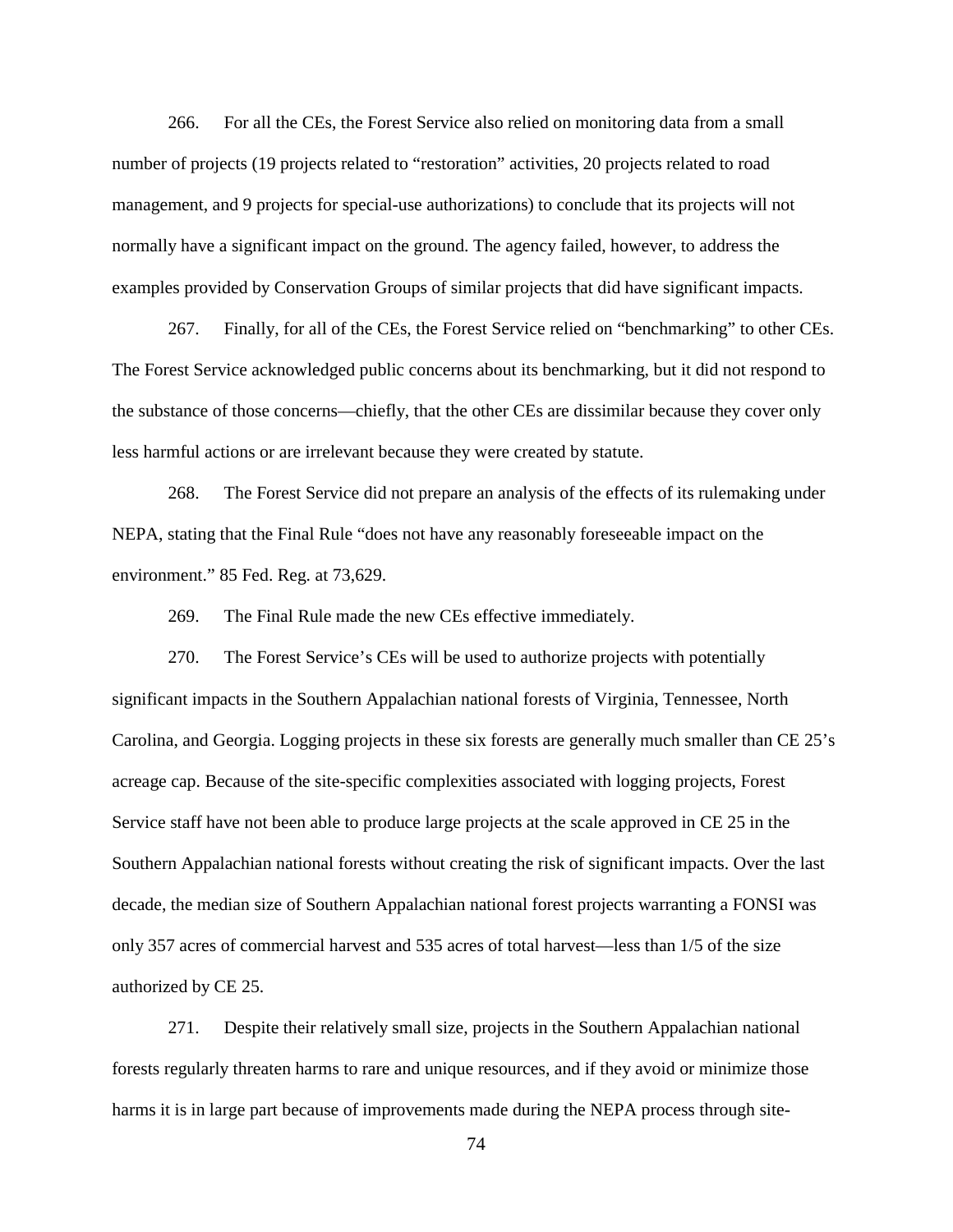specific analysis, informed public input, and consideration of alternatives. CE 25 would allow much larger projects without the procedural safeguards needed to prevent significant harm.

272. Similarly, new roads or road extensions of two miles or less and utility rights-of-way up to four miles can easily dissect or fragment intact forest habitats, form a barrier to aquatic organism passage, increase erosion and landslide risks, and directly impact special areas like old growth, rare habitats, and patches of culturally significant plants. Such actions often avoid causing significant harms because of improvements made during the NEPA process.

273. It is currently the Department of Agriculture's policy to use CEs whenever available. *See* Exhibit 1 (ordering the Secretary of Agriculture to "us[e] all applicable categorical exclusions set forth in law or regulation" and ordering the Forest Service to "ensure environmental reviews focus on analysis that is required by law and regulation"). The Final Rule confirms that the agency expects its new CEs to be used: "The direct benefits of the rule are . . . reduced costs and time spent on environmental analysis." 85 Fed. Reg. at 73,629.

274. As the Final Rule is implemented and the Forest Service develops logging projects, constructs roads, and approves special-use permits that would impact sensitive resources like old growth, Mountain Treasure areas, rare species and habitats, steep slopes, and areas vulnerable to the spread of invasive species, significant impacts will occur despite the public's best efforts to remain involved.

### **CLAIMS FOR RELIEF**

### **Count 1: The Final Rule is Arbitrary and Capricious and Violates the APA**

275. The allegations of the paragraphs 1 through 274 are incorporated here by reference.

276. The Final Rule violates the APA because the Forest Service entirely failed to consider important aspects of the problem, drew conclusions contrary to the evidence, and did not provide a reasoned analysis to support its decision. *See State Farm*, 463 U.S. at 43.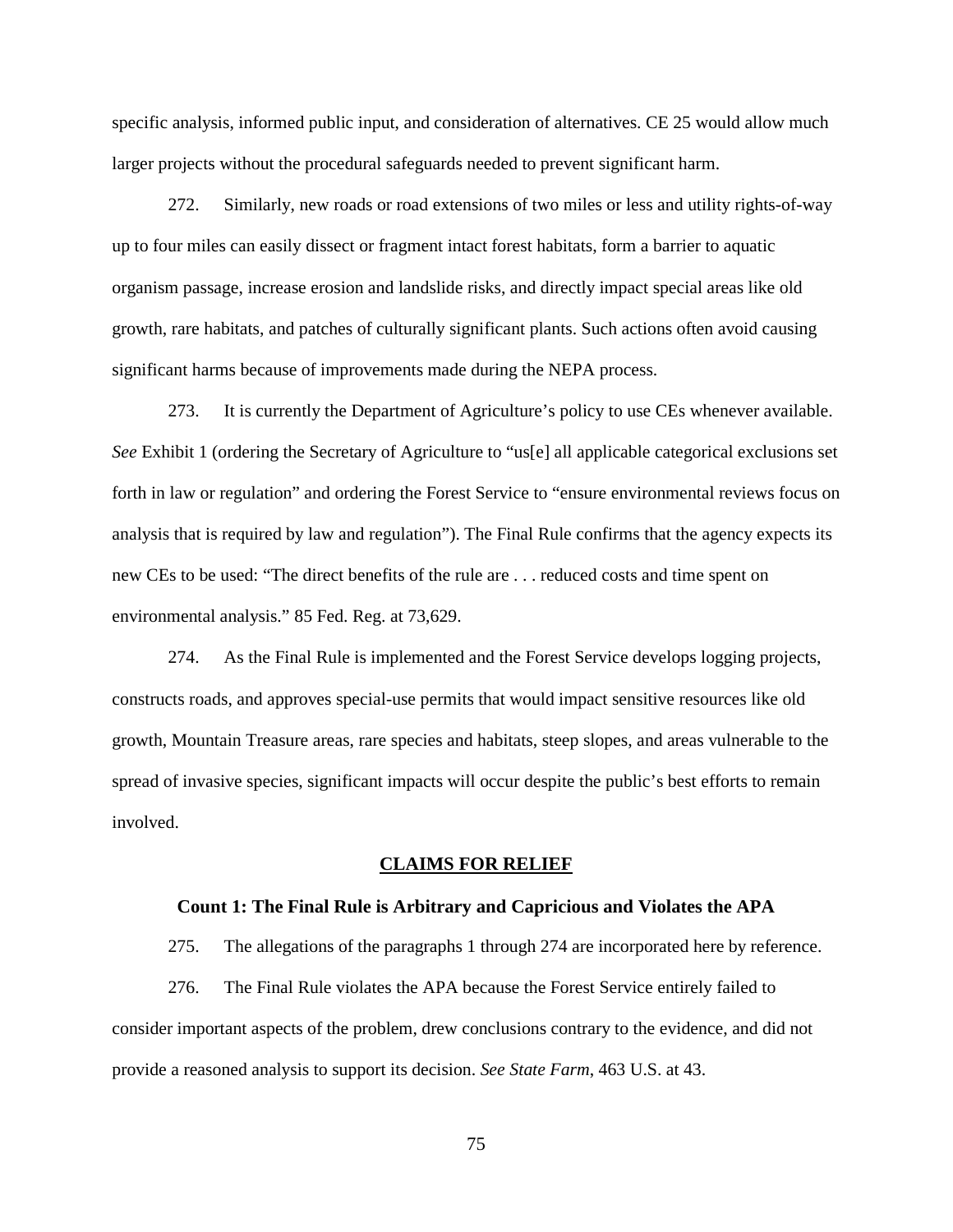### **A) The Forest Service Failed to Consider Important Aspects of the Problem**

277. One important aspect of the problem when an agency is considering the creation of a CE is "to consider adequately the unique characteristics of the applicable geographic areas." *Bosworth*, 510 F.3d at 1027. The Forest Service violated the APA when it failed to consider the regional differences between the Southern Appalachian national forests and the areas of the country from which the Forest Service's data were drawn.

278. Another important aspect of the problem is to "take specific account of the significant impacts identified in prior . . . projects and their cumulative impacts in the design and scope of any future . . . CE." *Id.* at 1032. The Forest Service violated the APA when it failed to include projects that required EISs in its dataset. The Forest Service compounded this error when it failed to consider examples provided by the public of prior projects that would have been eligible for the new CEs but nevertheless had significant impacts.

279. Yet another important aspect of the problem is to consider the importance of the procedural safeguards being eliminated. *United Keetoowah Band*, 933 F.3d at 744. The Forest Service violated the APA by failing to consider the importance of the EA process in improving projects so that they avoid causing significant harm, which Conservation Groups demonstrated with respect to CEs 3, 24, and 25.

280. With respect to CEs 24 and 25, the Forest Service relied on monitoring data from a tiny sample of its past projects to conclude that future projects would not have significant impacts. The Forest Service failed to consider, however, Conservation Groups' comments showing that past projects are a poor predictor of future performance because conditions are rapidly changing due to climate change and volatility.

281. With respect to CE 3, the Forest Service failed entirely to consider the likelihood that linear rights-of-way may cause significant harm to lands and waters not located on the national forests, even if relatively few acres of national forest land are directly affected. There is no necessary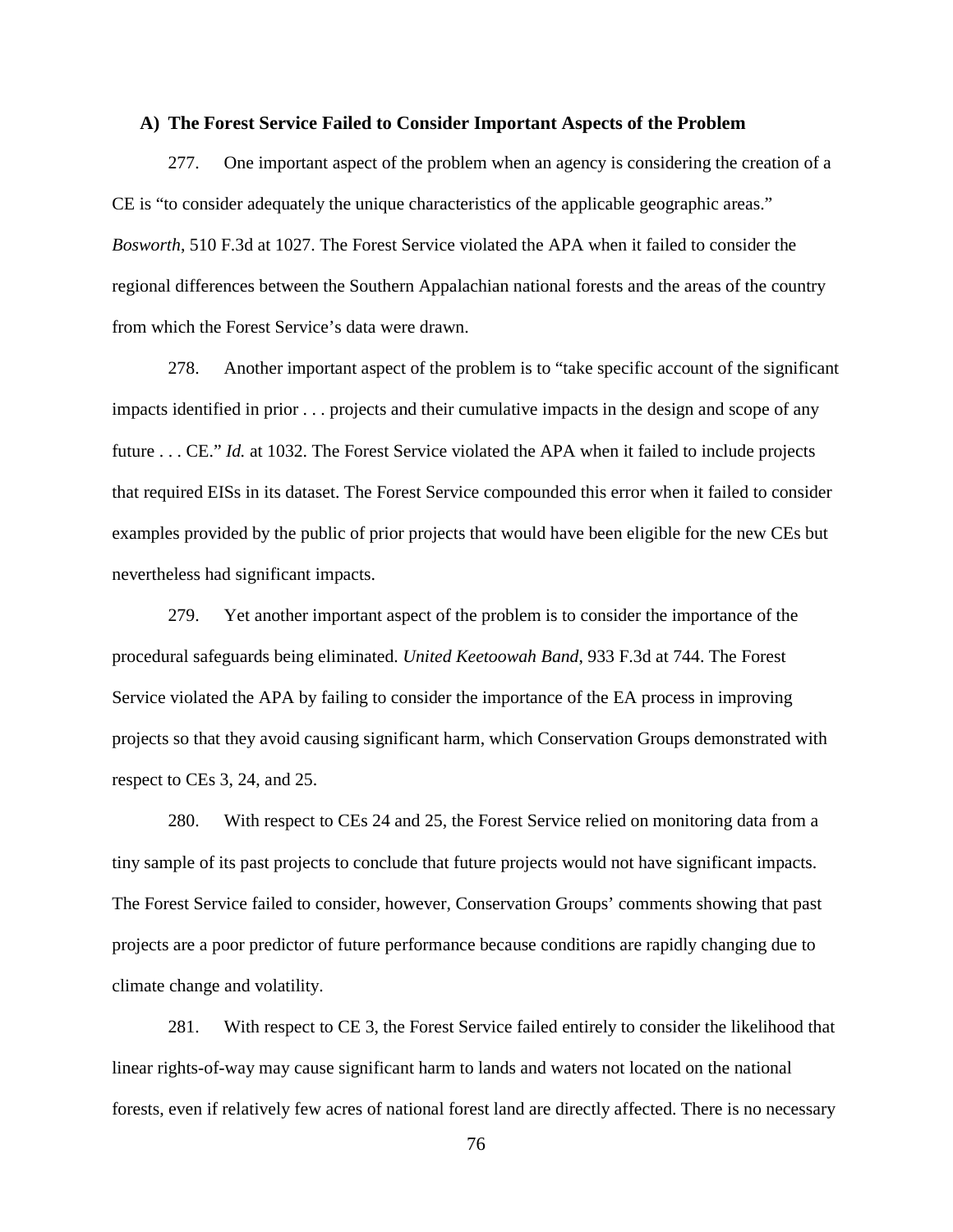relationship between the length of a national forest crossing and the impacts of the project as a whole, so the failure to account for the likelihood of off-forest impacts was arbitrary and capricious.

282. Also, with respect to CE 3, the Forest Service did not consider the category's overbreadth, which Conservation Groups pointed out in comments. A CE is a category of *action*, 40 C.F.R. § 1508.1(d) (2020); 40 C.F.R. § 1508.4 (1978), but CE 3 purports to exclude a type of *approval* for an unlimited variety of different actions, 36 C.F.R. § 251.51 (defining "special use authorization"); *see also id.* § 251.50 (explaining that "special uses" include "[a]ll uses" except a few enumerated types). This is a significant departure from the previous CE which was specifically limited to "minor" and small special use approvals. The Forest Service could not possibly predict that an unknown future use will not have significant impacts merely because it affects only 20 acres of national forest lands. The Forest Service's failure to address this problem and develop "[s]pecific criteria for and identification of" the specific kinds of actions that will not have significant impacts and may therefore be covered by the CE was arbitrary and capricious. *See* 40 C.F.R. § 1507.3(e)(2) (2020); 40 C.F.R. § 1507(b)(3) (1978).

#### **B) The Forest Service Reached Conclusions Contrary to the Evidence Before It**

283. The Forest Service also violated the APA by concluding, without substantial evidence or reasoned explanation, that actions included in the CEs would not cause significant harm.

284. The Forest Service relies on the promise of future "typical" mitigation measures, but no such measures are required to qualify a project for coverage under the CEs. The Forest Service acted irrationally when it assumed that mitigation measures, which often are developed to justify a FONSI and to avoid the need to prepare an EIS, will continue to be developed in equal measure for projects that are categorically deemed to have no significant impact even without mitigation.

285. Additionally, the Forest Service benchmarked its overbroad CE 25 to other dissimilar and narrower CEs, but there is no evidence in the record that these dissimilar CEs are comparable to the Forest Service's newly excluded actions, such as ground-disturbing commercial timber harvest.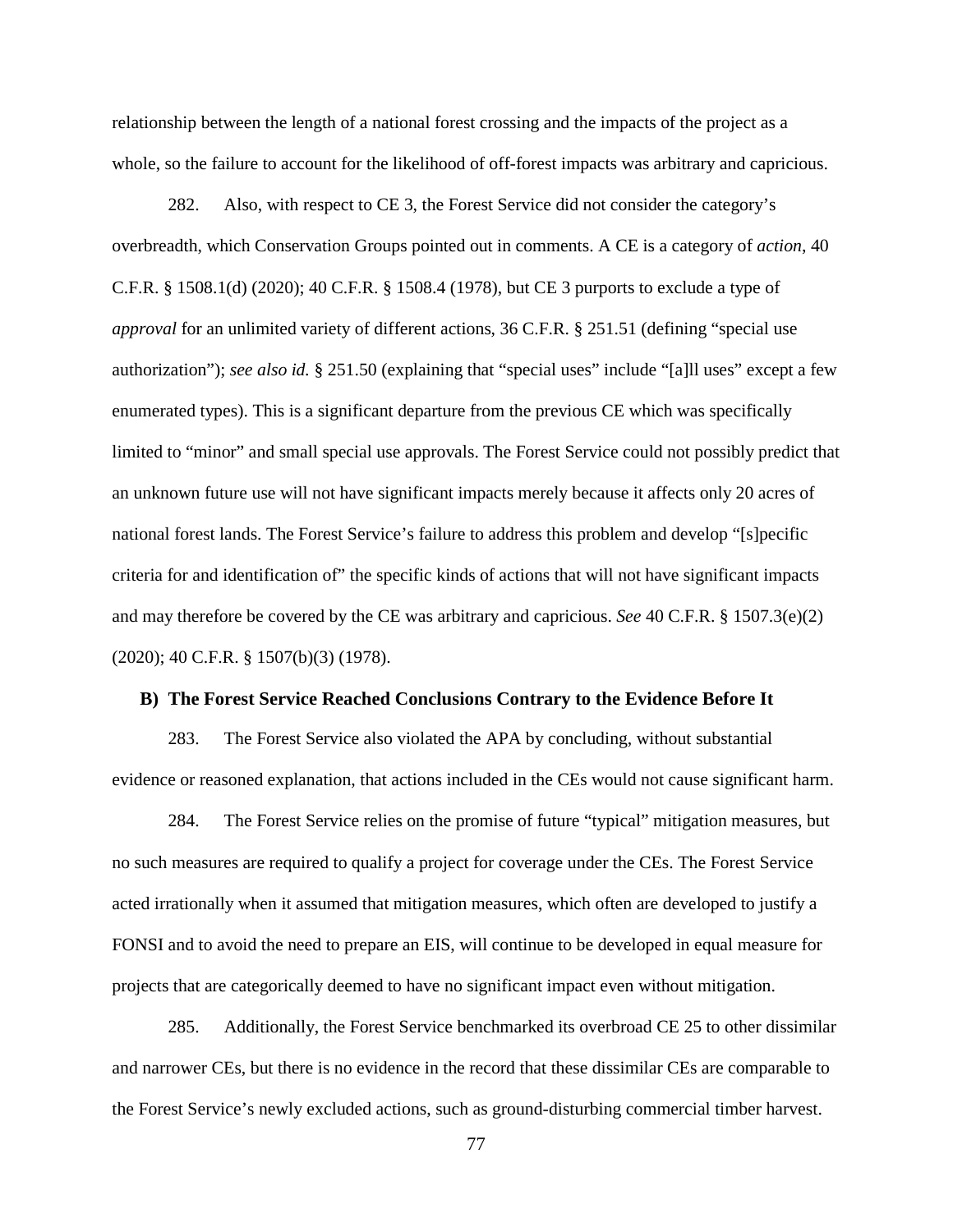The Forest Service also benchmarked CE 25 against two authorities created by Congress, which are irrelevant to the administrative creation of a CE because Congress, unlike an administrative agency, is not bound by any requirement to create CEs that fall below a threshold of significant impacts. Moreover, CE 25 would go even further than these congressionally created authorities, allowing logging in broader areas, for broader purposes, and with impacts to old growth and permanent road construction forbidden by Congress. By purporting to go farther than Congress specifically allowed, the Forest Service acted arbitrarily and capriciously.

286. Likewise, the Forest Service benchmarked CE 24 against a number of dissimilar CEs. Only two of those CEs apply to any sort of new road construction (one on agricultural land and the other on Department of Energy facilities). Neither relates to road construction on national forests or similar lands where the absence of roads may protect important resource values. The conclusion that road construction, including in currently unroaded areas, would not be significant is not supported by the record.

287. Similarly, the Forest Service benchmarked its expanded CE 3 against several dissimilar CEs used by other agencies. Only two of those CEs relate to authorizations of uses on public lands, and both of them are expressly limited to "short-term" uses or impacts. Comparatively, the Forest Service's CE is extraordinarily broad and open ended.

### **C) The Forest Service Failed to Provide a Reasoned Explanation for its Conclusions**

288. The Forest Service failed to explain the relevance of forest plan consistency to its decision to promulgate new CEs. To the extent the agency is relying on forest plan consistency to conclude that projects will not cause significant harm, such reliance is contrary to the evidence in the record, which demonstrates that forest plans specifically allow actions that may cause significant harms and defer consequential decisions to site-specific projects.

289. The Forest Service also failed to provide a reasoned explanation for why its new additions to the Final Rule (namely, requiring that actions under CE 25 be intended for the purpose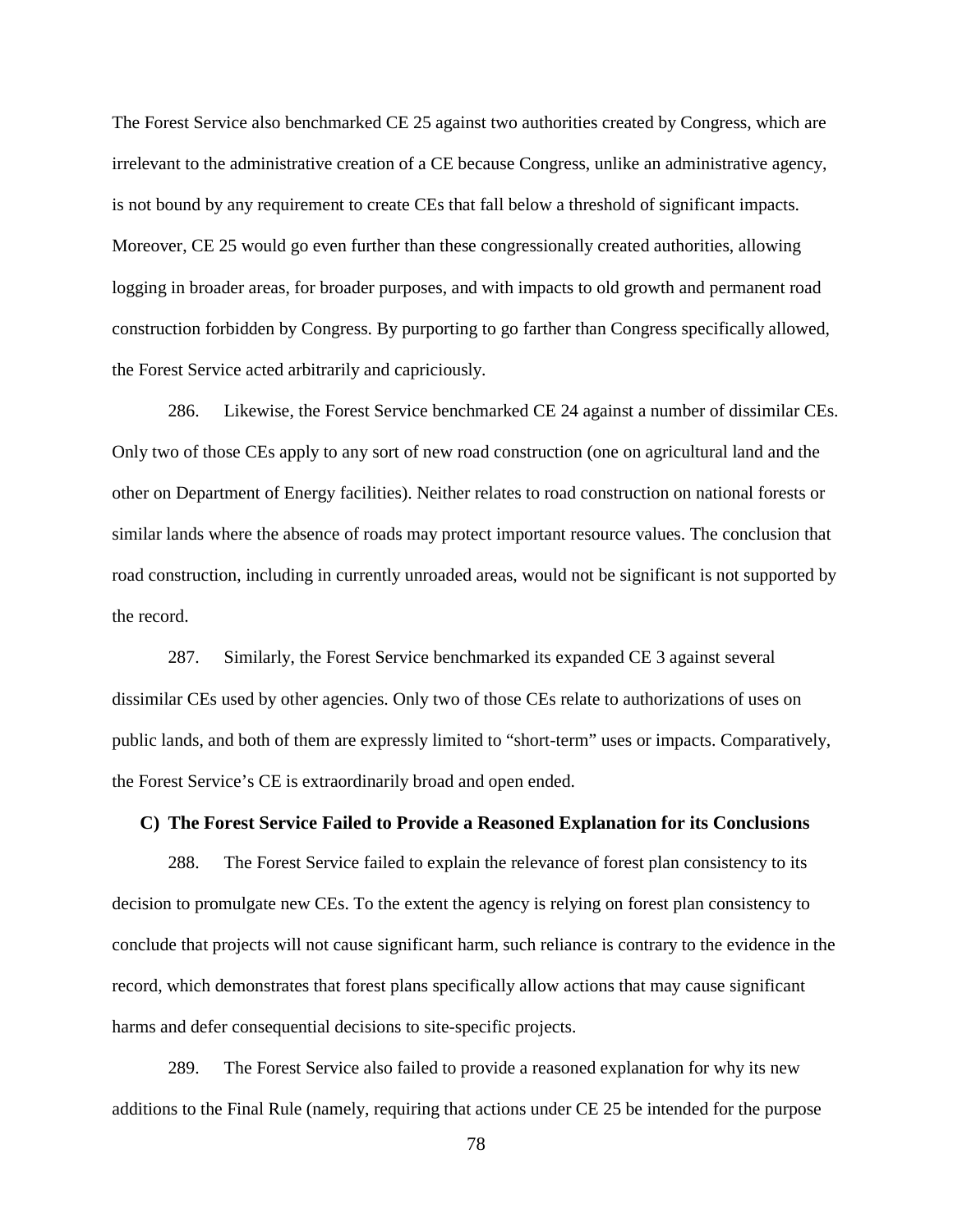of restoration or resilience and be preceded by a collaborative process) are relevant to the conclusion that this CE will not cause significant impacts. The Forest Service offers no data, analysis, or other explanation to show that restoration or collaborative projects are uniformly beneficial and have not needed to be improved through the NEPA process in order to avoid significant impacts. To the extent that the Forest Service believes that restoration and collaborative projects will have greater benefits that will outweigh any adverse effects, that conclusion is irrelevant to the question of whether effects will be significant. Agencies may not use CEs to avoid considering adverse effects simply because "on balance the agency believes that the effect will be beneficial." *See* 40 C.F.R. § 1508.1(g)(1) (2020); 40 C.F.R. § 1508.8 (1978).

290. For the foregoing reasons, the Final Rule violates the APA's notice requirement and is arbitrary, capricious, an abuse of discretion, and otherwise not in accordance with law. 5 U.S.C.  $§ 706(2).$ 

# **Count 2: The Final Rule Violates the APA Because It Is Not a Logical Outgrowth of the Proposed Rule**

291. The allegations of the paragraphs 1 through 274 are incorporated here by reference.

292. The Forest Service's Final Rule materially alters the issues involved in the rulemaking by adding two new elements to CE 25—specifically, the addition of a requirement that "all activities conducted under [CE 25] have a *primary purpose* of meeting restoration objectives or increasing forest and grassland resilience," and that projects be developed or refined in a loosely defined "collaborative process." 85 Fed. Reg. at 73,627–28 (emphasis added).

293. Had these elements of the Final Rule been available for public comment, Conservation Groups could have explained that they do not limit CE 25 to benign uses, and they instead create new problems for Conservation Groups and other members of the public. Conservation Groups, however, did not have the opportunity to develop evidence in the record to support their objections to these new concepts.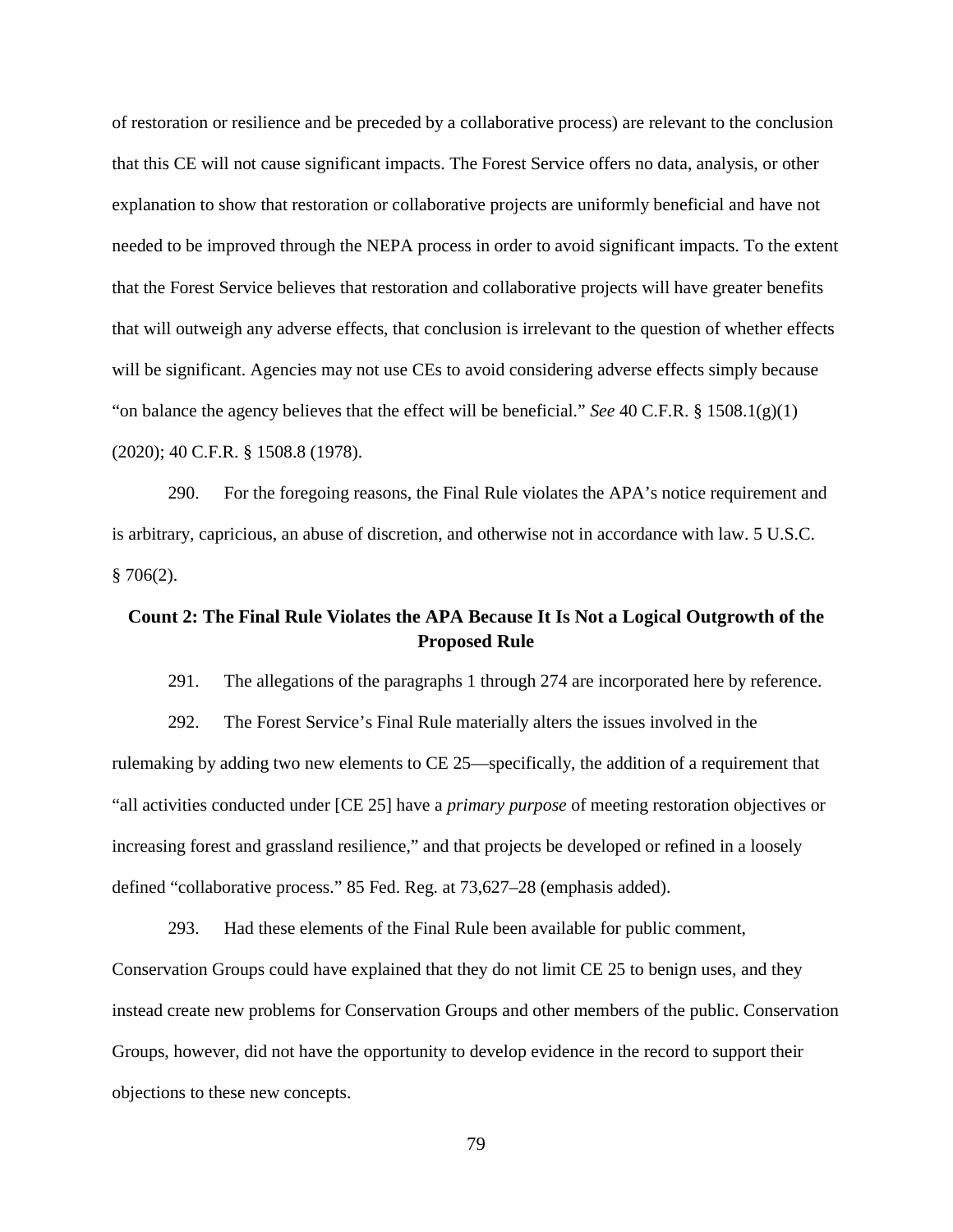294. Among the proposals in the Proposed Rule was the so-called "restoration" CE, which was paradoxically not limited to restoration actions and instead included commercial timber harvest for any purpose. Conservation Groups' comments, accordingly, explained that the category was not adequately limited and included actions with a risk of significant harm.

295. In the Final Rule, the Forest Service requires that timber harvest and other actions covered by CE 25 be intended for the primary purpose of restoration or resilience. To the extent that the Forest Service relies on this new language to conclude that CE 25 will be used only for beneficial actions, neither Conservation Groups nor the public had a fair opportunity to explain why it will not. Conservation Groups could have shown that all logging projects in the Southern Appalachian national forests are characterized or could easily be characterized as "restoration" projects, and that such projects have proposed logging in areas where it carries a high likelihood of significant harm, such as Mountain Treasure areas, old-growth forests, and state-recognized rare habitats. Conservation Groups would have further shown that "restoration" projects still benefit considerably from the NEPA process, which results in substantial project changes and mitigation measures even for projects that begin with good intent.

296. The facts needed to show the inadequacy of the Final Rule's restoration requirement for CE 25 are materially different from the facts needed to show the problems with the absence of any limiting requirement.

297. The concept of collaborative project development was entirely absent from the Proposed Rule. If Plaintiffs had been on notice of the possibility that a collaborative process requirement was under consideration, Plaintiffs would have provided comments demonstrating their past experiences and serious concerns with the lawfulness and wisdom of conditioning the use of a CE on a collaborative process, effectively replacing the transparent, open, and predictable NEPA process with a nebulous process that excludes most members of the public, does not require site-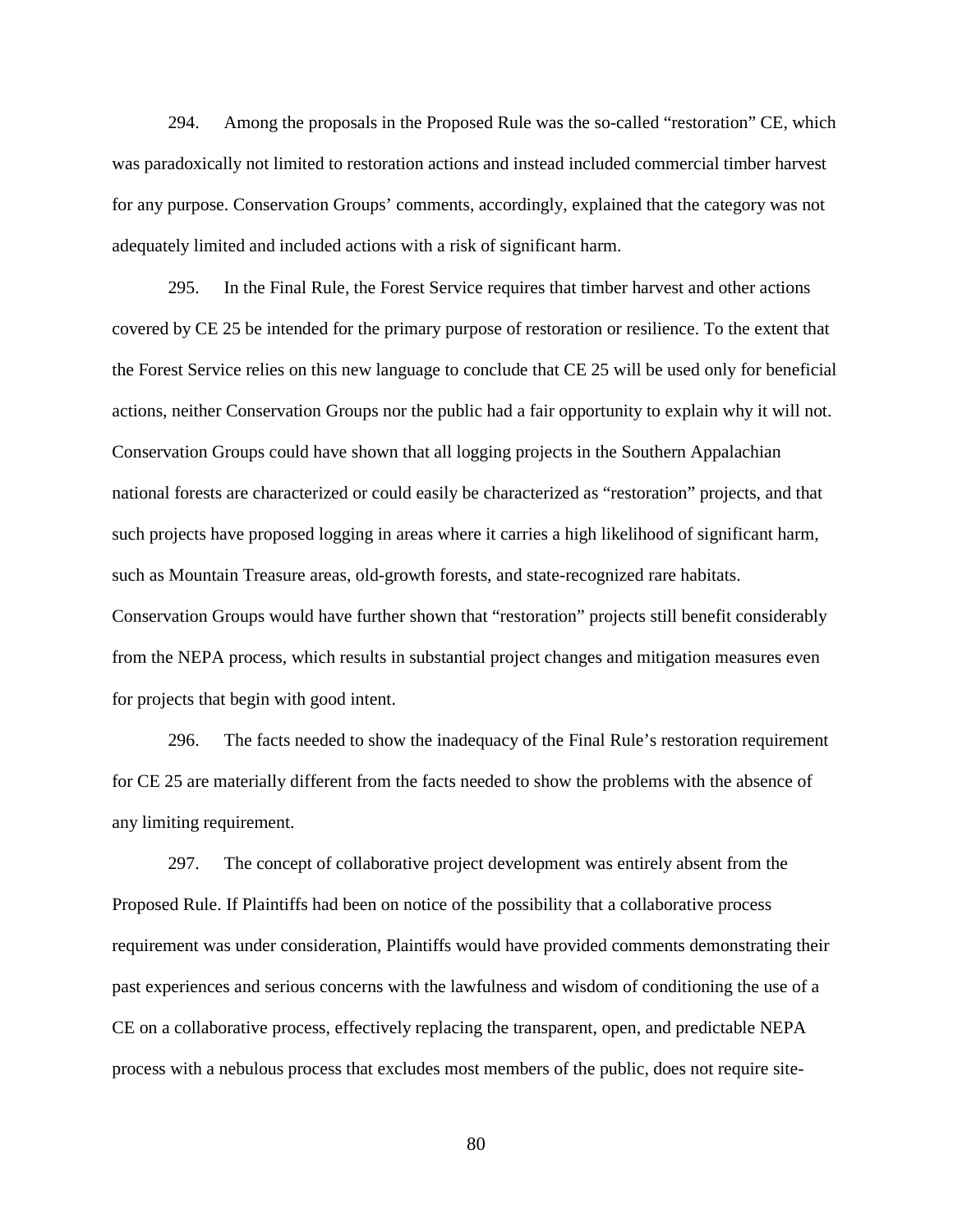specific analysis and input, and often requires a much greater commitment of time and resources from stakeholders.

298. Some collaborative processes have been very effective to help the Forest Service propose better actions. But the "flexible" collaborative requirement in CE 25 does not include any guarantee that participants will have a meaningful opportunity to provide input regarding the sitespecific issues that matter to them. Conservation Groups would have provided examples of nominally collaborative processes that lacked site-specific discussions or input and resulted in controversial and extraordinarily harmful projects. Conservation Groups would also have provided examples of collaborative processes that did involve site-specific discussions and field visits and resulted in better project proposals as a result. But those benefits come at a cost; such processes are much more time consuming than providing input through the EA process. And stakeholders must commit to collaborative processes before a project is even scoped—i.e., before they know whether it would affect their particular interests.

299. Conservation Groups would also have explained the serious environmental justice concerns of replacing the EA process with a collaborative process. Time-consuming collaborative processes are accessible only to members of the public who have the time, resources, and physical capability to travel and attend meetings that are often held in remote locations or in the field.

300. Conservation Groups would also have explained the agency's need to ensure that collaborative processes do not violate the Federal Advisory Committee Act.

301. The facts that Conservation Groups would have needed to submit to demonstrate the legal and practical problems with the collaborative requirement in the Final Rule are materially different from the facts relevant to the Proposed Rule.

302. Because Plaintiffs could not have anticipated the adoption of the collaborative process and "primary purpose" requirements, Conservation Groups were denied the opportunity to participate fully and meaningfully in the rulemaking process.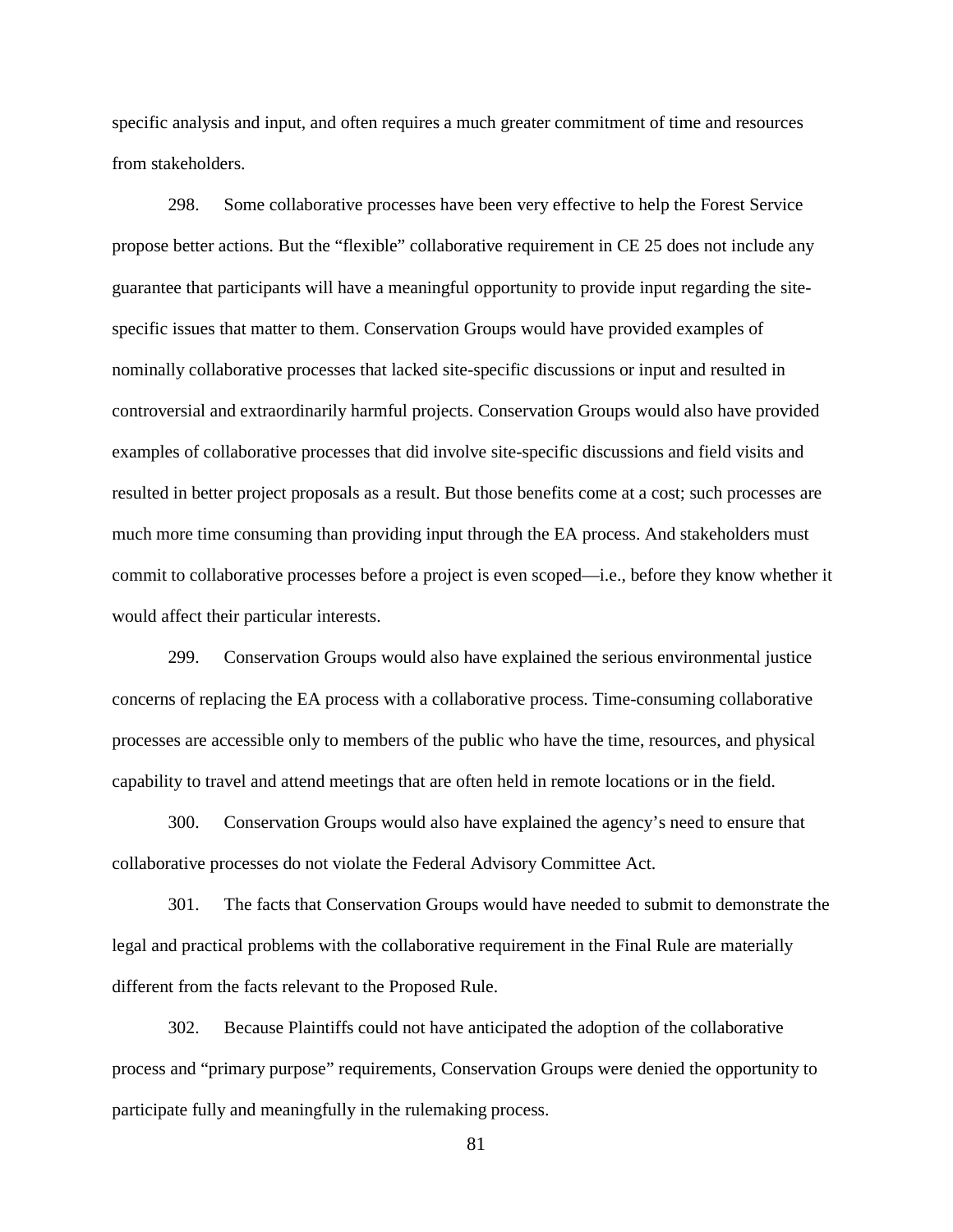303. Accordingly, the Final Rule violates the APA's notice requirement and is arbitrary, capricious, an abuse of discretion, and otherwise not in accordance with law. 5 U.S.C. § 706(2).

# **Count 3: The Forest Service Failed to Allow Public Review for Conformity with CEQ Regulations, Violating Both NEPA and the APA**

304. The allegations of the paragraphs 1 through 274 are incorporated here by reference.

305. Under the CEQ regulations now in effect, agencies revising their NEPA procedures must "provide an opportunity for public review and review by the Council for conformity with . . . the regulations in this subchapter before adopting their final procedures"—i.e., the new CEQ regulations. 40 C.F.R. § 1507.3(b)(2) (2020).

306. The Forest Service acknowledged that it was obligated to give CEQ an opportunity to review its rule for conformity with the new regulations, 85 Fed. Reg. at 73,622, 73,623, but failed to comply with the other half of the same requirement—namely to "provide an opportunity for public review" of the Final Rule for conformity with NEPA and the new CEQ regulations.

307. The Forest Service's comment period on the Proposed Rule closed before either the proposed or final CEQ regulations were available to the public. Many of Conservation Groups' extensive comments on the Proposed Rule were based on the 1978 CEQ regulations, which were materially different from the regulations now in effect.

308. If Conservation Groups had been given the required opportunity to comment on conformity with the new CEQ rule, they would have offered facts and argument related to the material changes in the CEQ rule. For example, CEQ's new limitation on other agencies' ability to develop "additional procedures" is relevant to both the collaborative process requirement in CE 25 and the issue of whether the Forest Service can continue scoping CEs and EAs (and the factual record needed to do so).

309. Conservation Groups would also have offered facts and arguments related to the conformity of new aspects of the Forest Service's rule with requirements of CEQ's rule. For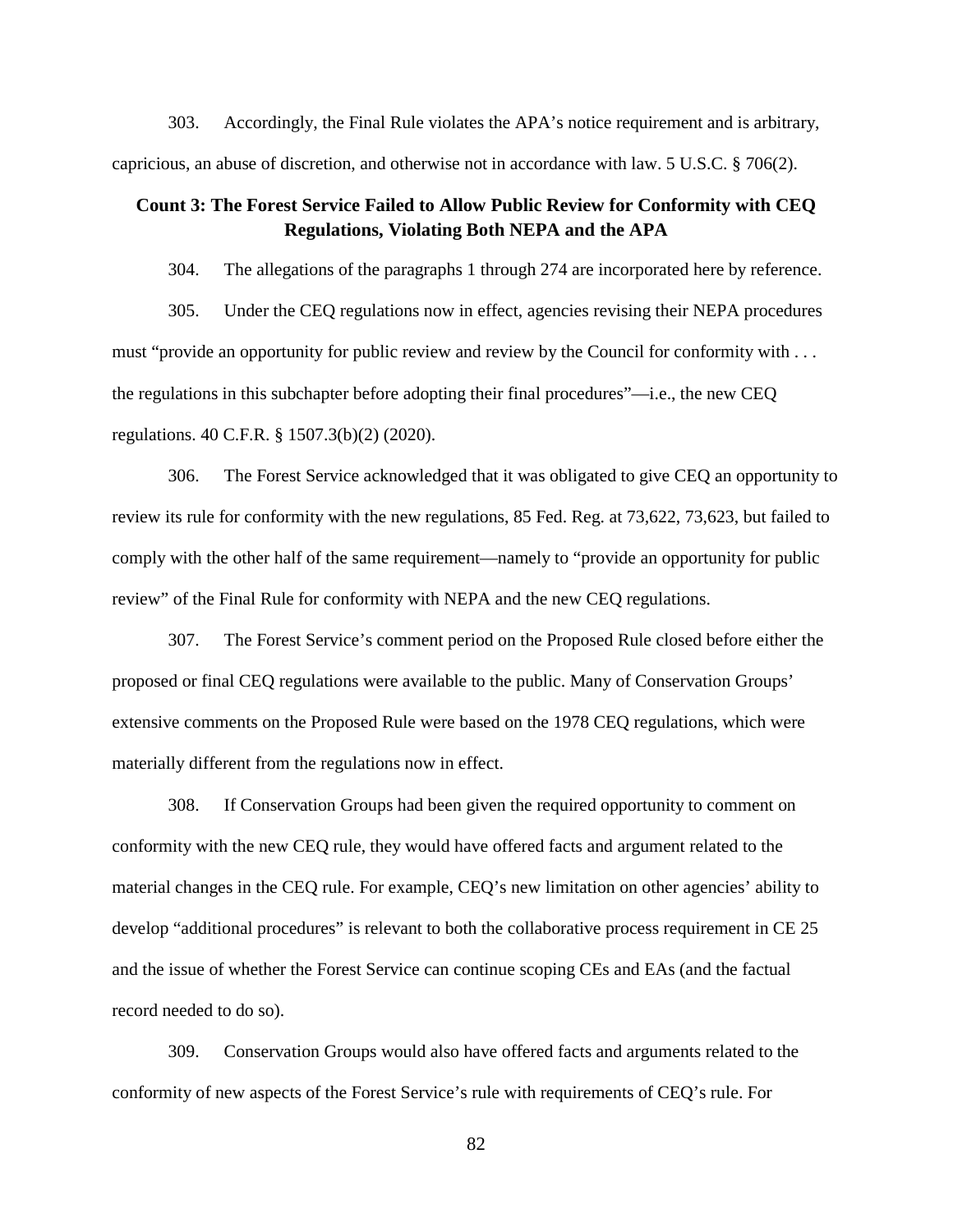example, the Forest Service's new requirement that logging projects be intended for the purpose of restoration or resilience is inadequate to meet the requirement that CEs be described with "[s]pecific criteria" to identify the category of actions that will not cause significant impacts. 40 C.F.R. § 1507.3(e)(2) (2020).

310. Conservation Groups would have further argued that the Forest Service should exercise caution in the application of CEQ's new definition of CEs as actions that "normally" do not cause significant impacts. As CEQ has argued in related litigation, agencies like the Forest Service will "refine" the meaning of CEQ's new regulations as they develop their own separate procedures. By creating categories that will occasionally and cumulatively cause significant impacts, the Forest Service takes a broad reading of CEQ's new rule that ultimately does not comport with the NEPA statute.

311. By skipping this mandatory public participation step, the Forest Service has prevented Plaintiffs and the public from commenting on whether and how the Final Rule violates the new CEQ rule.

312. For these reasons, the Final Rule is arbitrary, capricious, an abuse of discretion, and otherwise not in accordance with law, in violation of NEPA and the APA. 5 U.S.C. § 706(2).

# **Count 4: CEQ's New Standard for Development of CEs, on which the Forest Service Relied to Promulgate the Final Rule, Violates NEPA and the APA**

313. The allegations of the paragraphs 1 through 274 are incorporated here by reference.

314. To comply with the APA, an agency must demonstrate that the new policy it adopts is consistent with the governing statute. *FCC v. Fox Television Stations, Inc.*, 556 U.S. 502, 514–15 (2009).

315. The governing statute, NEPA, requires that for "every . . . major Federal action[] significantly affecting the quality of the human environment," agencies must prepare a "detailed statement" including analysis of the action's impacts and comparison to alternatives. 42 U.S.C. §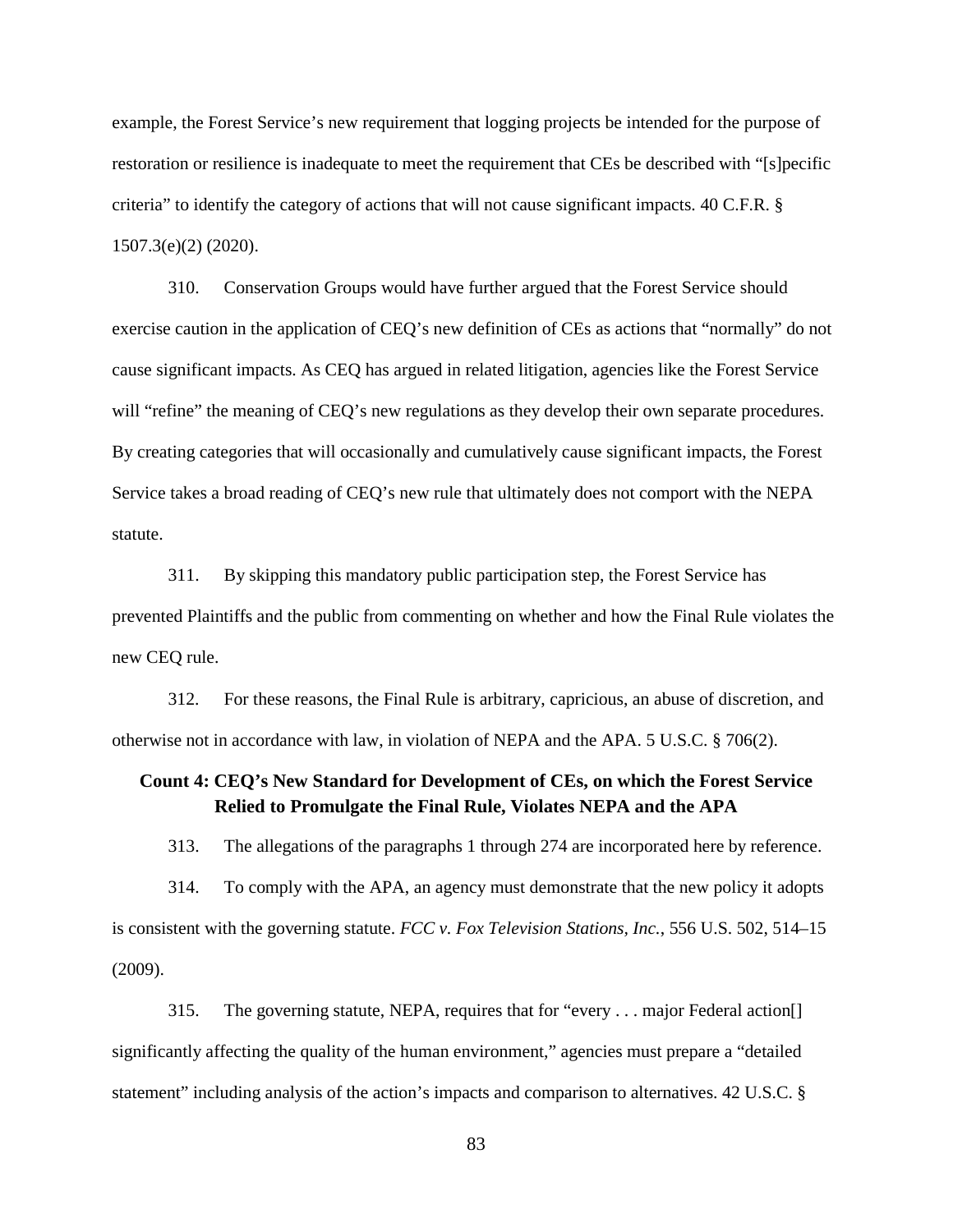4332(2)(C). Agencies must comply with this requirement "to the fullest extent possible," *id.* § 4332, which means that the requirement must be met "unless there is a clear conflict of *statutory* authority," *Calvert Cliffs' Coordinating Comm. v. U.S. Atomic Energy Comm'n*, 449 F.2d 1109, 1115 (D.C. Cir. 1971).

316. Under CEQ's previous regulations, CEs could be established only for categories of actions that "do not *individually or cumulatively* have a significant effect on the human environment and which have been found to have no such effect." 40 C.F.R. § 1508.4 (1978) (emphasis added). CEQ's new regulations purport to allow agencies to adopt CEs for categories of actions that *normally* do not have a significant effect on the human environment. 40 C.F.R. §§ 1500.4(a), 1500.5(a), 1501.3(a)(1), 1501.4(a), 1507.3(e)(2)(ii), and 1508.1(d) (2020).

317. On its face, the "normally" standard allows CEs to be created even when they would occasionally or cumulatively have significant impacts.

318. The Forest Service explicitly relies on the "normally" standard as the legal standard for its new CEs. *See, e.g.*, 85 Fed. Reg. at 73,629.

319. CEQ reviewed the CEs issued in the Final Rule and found them to be in compliance with its new regulations, so the Forest Service CEs satisfy CEQ's interpretation of the new "normally" standard for CE identification.

320. The activities authorized by CEs 3, 24, and 25 in the Final Rule are actions that cumulatively have significant environmental effects and, on at least some occasions, individually have significant environmental impacts. These CEs demonstrate that the "normally" standard allows agencies to identify CEs for categories of actions that may have significant individual and cumulative effects on the environment.

321. The "normally" standard for CEs introduced in CEQ's revised 40 C.F.R. §1501.4(a) violates NEPA's requirement that every action significantly affecting the environment must be analyzed in detail.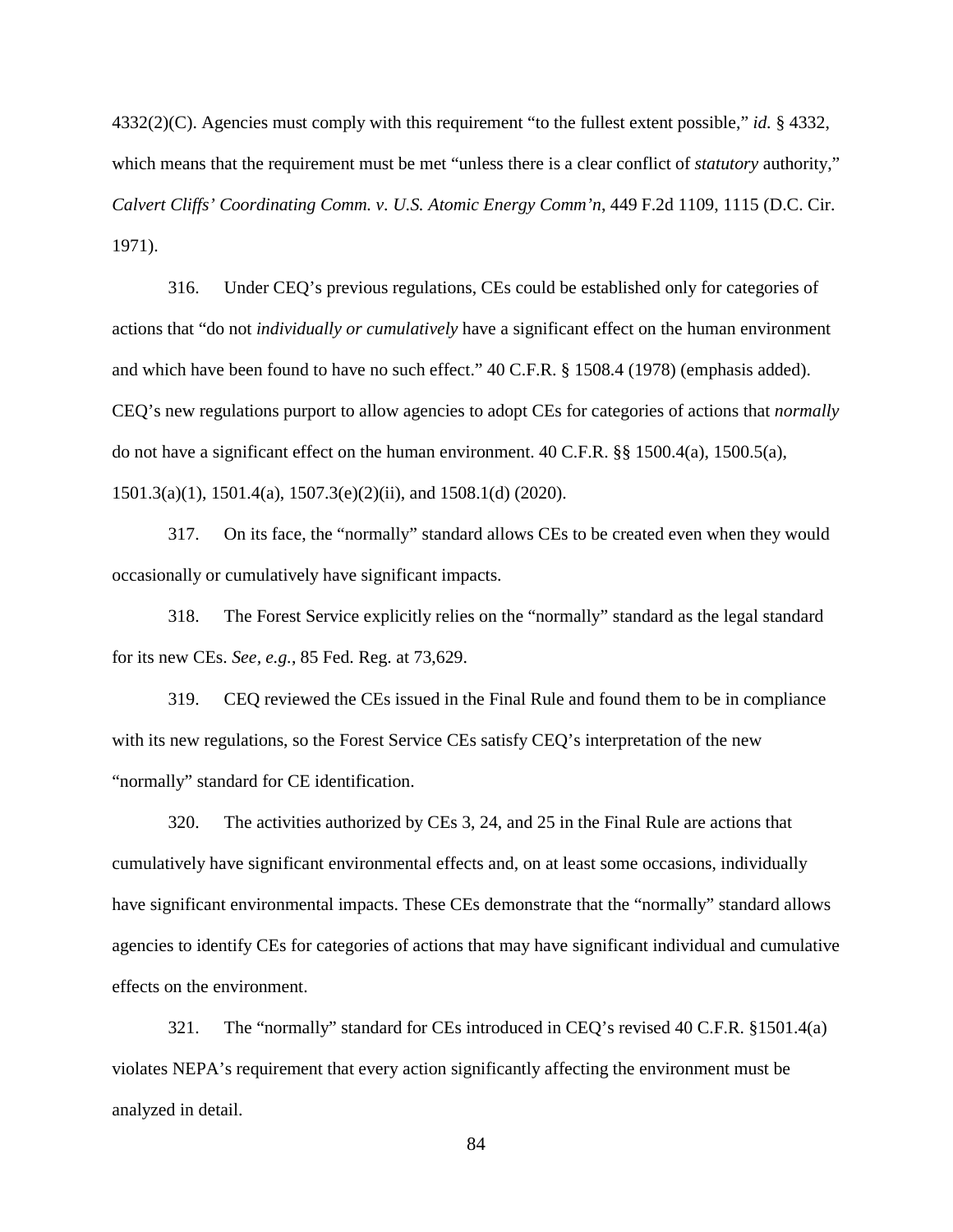322. CEQ's changes to the standard under which CEs can be identified are inconsistent with the governing statute and are arbitrary, capricious, an abuse of discretion, and otherwise not in accordance with law, in violation of NEPA and the APA. 5 U.S.C. § 706(2).

# **Count 5: The Forest Service Violated the APA by Promulgating CEs that are Inconsistent with NEPA**

323. The allegations of the paragraphs 1 through 274 are incorporated here by reference.

324. To comply with the APA, an agency must demonstrate that the new policy it adopts is consistent with the governing statute. *Fox Television Stations*, 556 U.S. at 514–15.

325. The Forest Service's Final Rule is inconsistent with the requirements of NEPA and therefore violates the APA.

## **A) The CEs Violate NEPA by Authorizing Actions with Significant Impacts**

326. NEPA requires that for "every . . . major Federal action[] significantly affecting the quality of the human environment, a detailed statement" (i.e., an EIS) must be prepared analyzing environmental impacts and reasonable alternatives.  $42 \text{ U.S.C.}$  §  $4332(2)(C)$ . If it is uncertain whether an action will have significant impacts, the agency may first prepare an EA, which is an abbreviated analysis of impacts and alternatives.

327. The Forest Service's Final Rule creates CEs that cover large logging projects, road construction, and special uses with non-minor and permanent impacts.

328. The presence of sensitive, site-specific resources vulnerable to significant harms do not disqualify projects from coverage under the CEs. As a result, actions affecting these resources sometimes will have individually significant impacts and certainly will have cumulatively significant impacts. Indeed, CE 25 is broad enough to cover virtually every logging project in the Southern Appalachian forests of Virginia, Tennessee, North Carolina, and Georgia for the last decade. Without site-specific analysis to assess which resources will be affected and their relative importance, it is at best uncertain whether any particular project will have significant environmental impacts.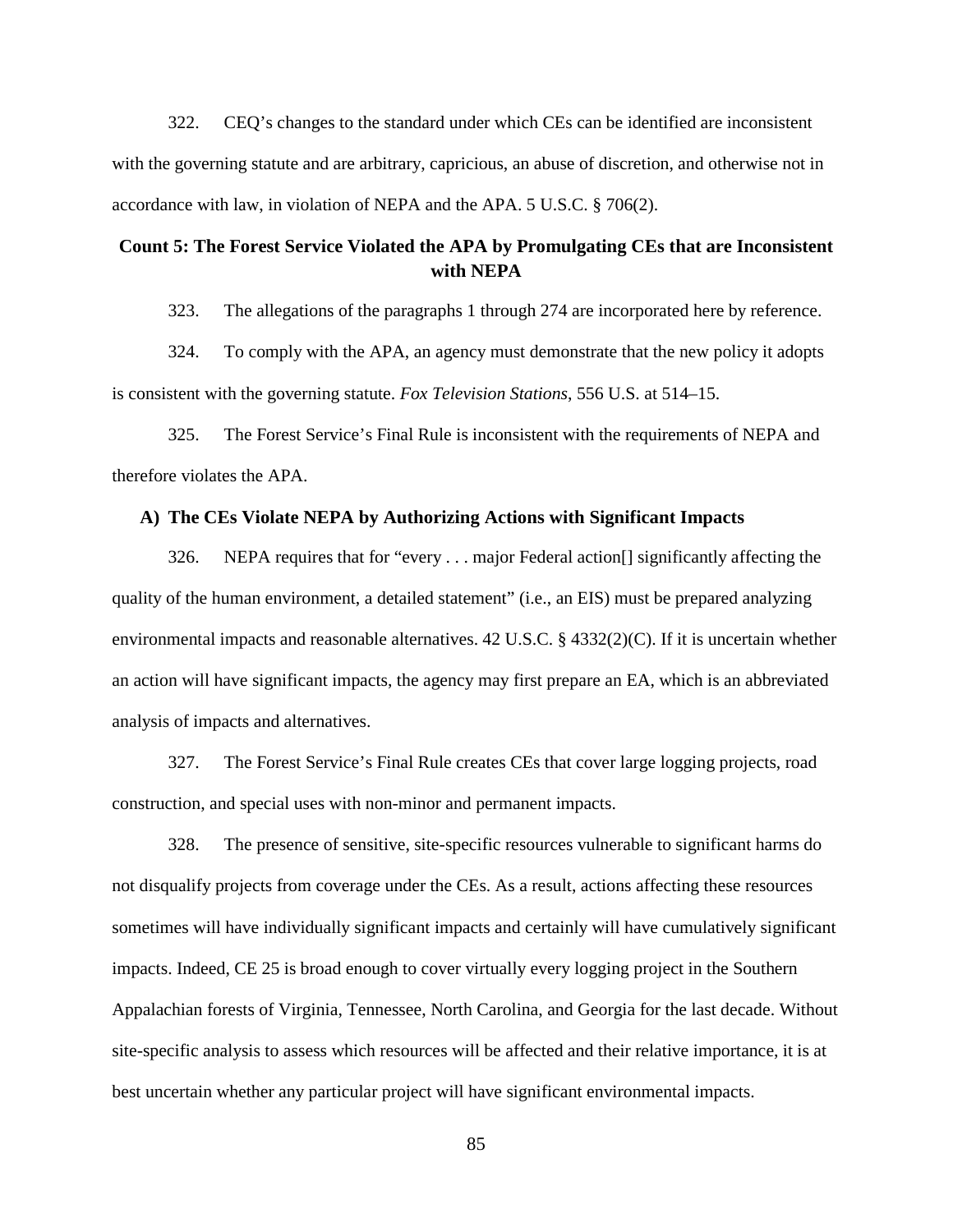329. In addition to site-specific impacts, the Final Rule also allows significant climate impacts to occur without analysis. Because there is no programmatic analysis of the cumulative impact of successive projects on carbon storage, such analysis must occur, if at all, at the project level. If projects move forward using CEs, then there will be no such analysis. CE 25 allows the agency to exclude entire forests' timber sale programs from any analysis of carbon storage potential or climate change impacts.

330. Under NEPA, these actions must be analyzed in a "detailed statement" because they are likely to have individually or cumulatively significant environmental effects. By allowing them to bypass the detailed statement requirement, the Final Rule is inconsistent with NEPA, and it is therefore arbitrary, capricious, an abuse of discretion, and otherwise not in accordance with law. 5 U.S.C. § 706(2).

## **B) The CEs Violate NEPA By Authorizing Actions with Unresolved Conflicts Concerning Uses of Available Resources**

331. NEPA directs agencies to "[s]tudy, develop, and describe appropriate alternatives to recommended courses of action in any proposal which involves unresolved conflicts concerning alternative uses of available resources." 42 U.S.C. § 4332(2)(E). Where there are such unresolved conflicts, this requirement may be met by preparation of an EA or EIS. 40 C.F.R. § 1501.5(c)(2) (2020); 40 C.F.R. § 1508.9(b) (1978).

332. The actions covered in CEs 3, 24, and 25 inherently involve environmentally consequential choices. Logging projects can be conducted in alternative locations or with alternative treatments; roads can be built on different alignments; utility rights-of-way can be built on different locations on or off public lands. These actions therefore involve unresolved conflicts in how and where to use agency resources to meet agency goals, such as timber targets.

333. For example, under the applicable forest plans, there may not be an open question of *whether* the Forest Service will harvest timber or build and maintain roads to access timber, but the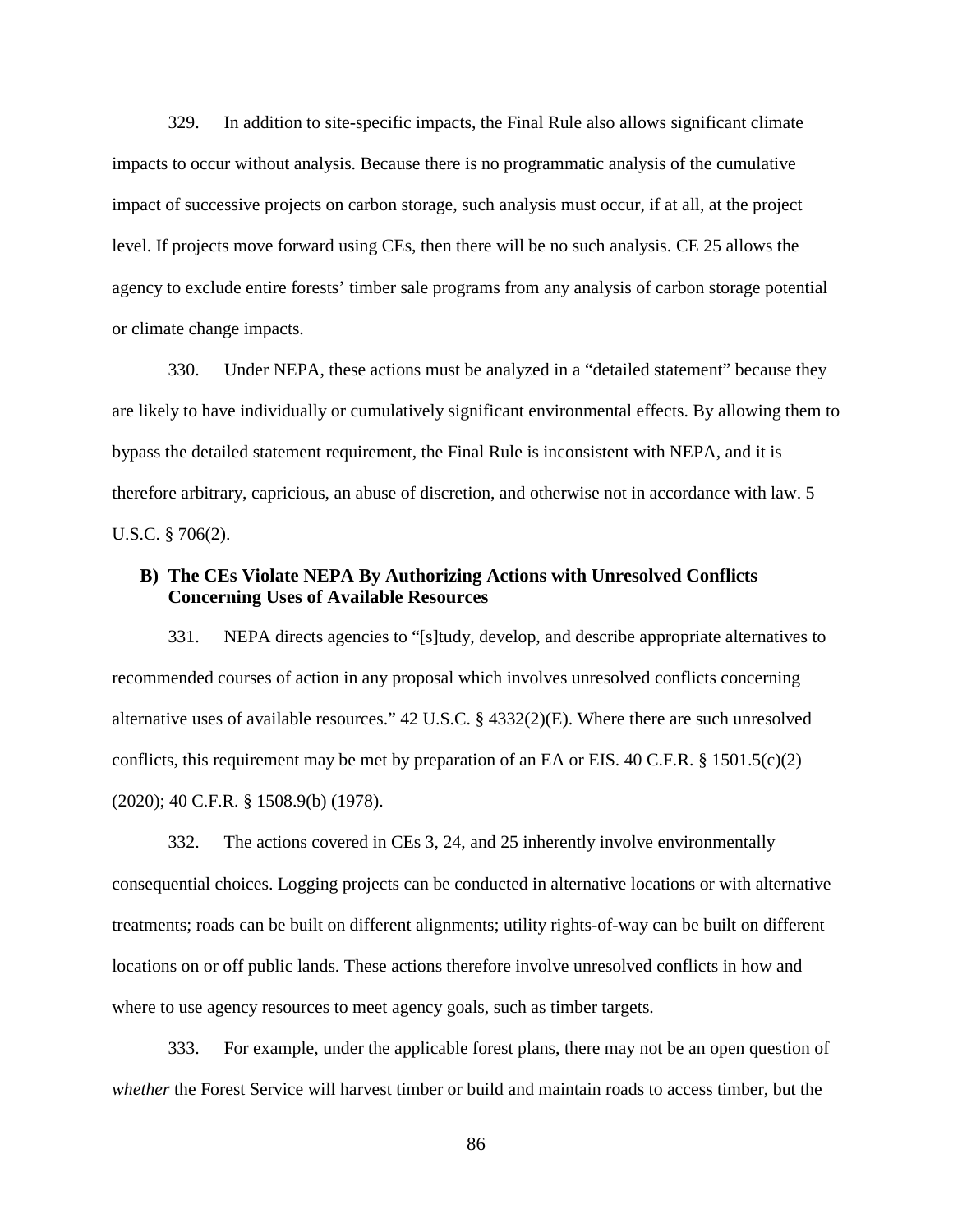location and intensity of that harvest or those roads is a matter of serious debate, and how that debate is resolved is highly consequential. A stand of older trees could be commercially harvested, or it could be allowed to continue aging while a nearby younger stand is harvested. Making "the most judicious use of the land," *see* 16 U.S.C. § 531(a), requires site-specific information and comparison of alternatives. These activities often involve tradeoffs between desired results and adverse environmental impacts, which create high public interest and necessitate public involvement.

334. CEs 3, 24, and 25 purport to allow the Forest Service to bypass consideration of alternative locations or project modifications as required by 42 U.S.C. § 4332(2)(E) for covered rights-of-way, logging projects, and road construction.

335. CEs 3, 24, and 25 are inconsistent with NEPA and therefore arbitrary, capricious, an abuse of discretion, and otherwise not in accordance with law, in violation of the APA. 5 U.S.C. § 706(2).

## **C) CE 25 Violates NEPA Because the Forest Service Failed to Consider the Adverse Effects of "Restoration" Actions**

336. Under NEPA, a beneficial purpose, and even a beneficial result, does not excuse the agency from considering and disclosing adverse impacts. "When an agency thinks the good consequences of a project will outweigh the bad, the agency still needs to discuss both the good and the bad." *Sierra Club v. Fed. Energy Regulatory Comm'n*, 867 F.3d 1357, 1375 (D.C. Cir. 2017).

337. The Final Rule includes a requirement that activities authorized under CE 25, including timber harvest, must have a "primary purpose of meeting restoration objectives or increasing forest and grassland resilience." 85 Fed. Reg. at 73,627. Restoration need not be the only purpose, and timber harvest under CE 25 can produce commercial timber as an "ancillary" benefit. *Id.*

338. The Forest Service characterizes the addition of the restoration requirement as a "limit[]" on the CE, 85 Fed. Reg. at 73,627, implicitly concluding that the beneficial purpose of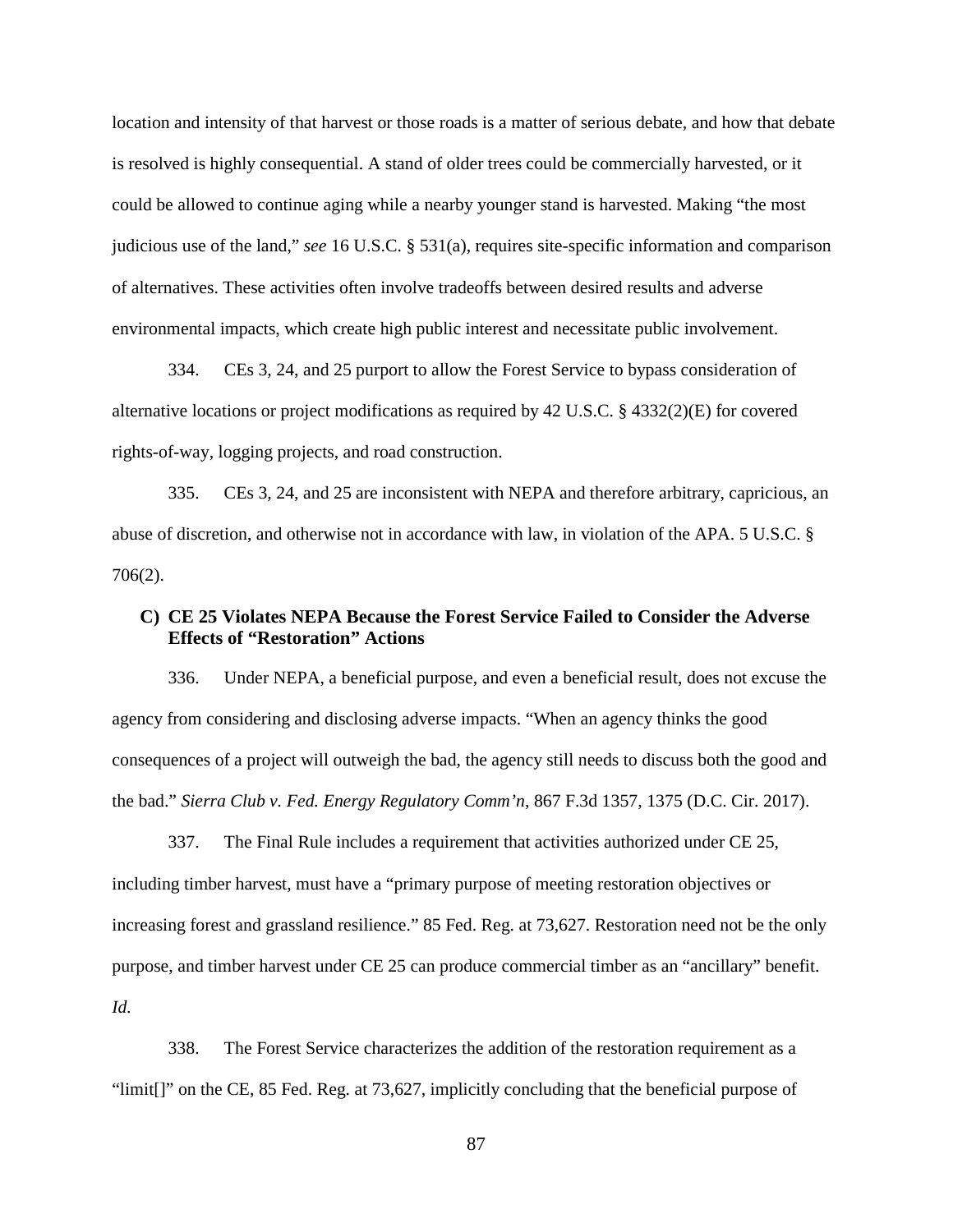restoration outweighs any adverse effects. This is an error of law. Regardless of the purpose of commercial timber harvest, its biophysical effects are the same. When those effects occur in areas with sensitive resources, the potentially significant impacts must be disclosed in an EIS, or analyzed and avoided or mitigated using an EA. These potential harmful effects are highly site-specific in nature; the balancing of restoration benefits with ecological harms is necessarily different in every project.

339. Indeed, in recent years, the great majority of, if not all, timber harvest projects in the Southern Appalachian national forests of Virginia, Tennessee, North Carolina, and Georgia have been characterized by the Forest Service as having a primary goal of restoration or resilience, including projects that have proposed logging in old-growth forests, in areas where ground disturbance was likely to encourage the spread of non-native invasive species, in areas with known populations of rare or regionally sensitive plant and animal species, and in areas accessible only by building new roads through steep and/or roadless areas. The NEPA process has been necessary and effective in improving "restoration" projects to the point that they can move forward under an EA and FONSI rather than an EIS.

340. The Forest Service has not explained how its restoration projects will avoid significant negative impacts without the EA or EIS process. Instead, the Final Rule focuses solely on a beneficial purpose and fails to recognize or account for inevitable adverse effects. As a result, the promulgation of CE 25 is inconsistent with NEPA because it fails to account for the adverse impacts of these actions as required by the statute.

341. CE 25 is therefore arbitrary, capricious, an abuse of discretion, and otherwise not in accordance with law, in violation of the APA. 5 U.S.C. § 706(2).

# **Count 6: The Forest Service Violated the APA by Failing to Prepare an EIS or EA for the Final Rule as Required by NEPA**

342. The allegations of the paragraphs 1 through 274 are incorporated here by reference.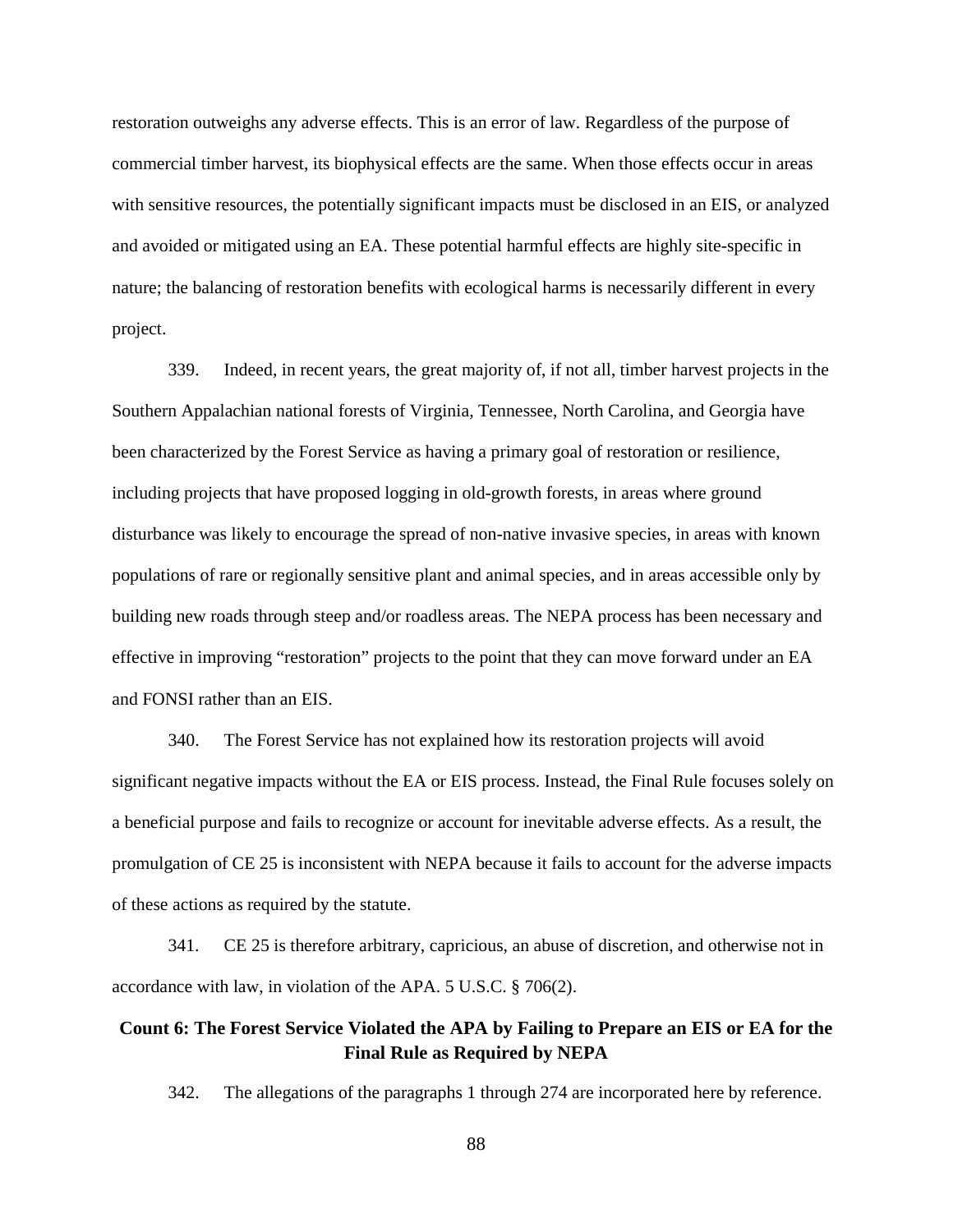343. NEPA requires that for "every . . . major Federal action[] significantly affecting the quality of the human environment," an EA or EIS must be prepared analyzing environmental impacts and reasonable alternatives. 42 U.S.C. § 4332(2)(C). Major federal actions may include "new or revised agency rules, regulations, plans, policies, or procedures." 40 C.F.R. § 1508.1(q)(2) (2020).

344. The Final Rule is a major federal action—the adoption of a rule changing the Forest Service's NEPA procedures. The Final Rule states that it "does not have any reasonably foreseeable impact on the environment." 85 Fed. Reg. at 73,629. However, the Final Rule has an easily quantified and foreseeable impact on the environment. It removes procedural safeguards that have quantifiable benefits for the protection of sensitive resources. As the record shows, similar projects are reduced in size by 17% on average because of the NEPA process. In other words, in such projects, the Forest Service decides to drop nearly 1 in 5 acres from harvest because it is persuaded by its own analysis and/or public input that the benefits are not worth the harms. A shift to CEs for these projects would mean that those improvements would be lost.

345. In the past, the creation of new CEs did not require preparation of an EIS because CEs by definition did not have significant impacts, either individually or cumulatively. *See, e.g.*, *Heartwood v. U.S. Forest Service*, 230 F.3d 947, 954–55 (7th Cir. 2000). Under CEQ's new rule, however, the definition of a CE has changed: now a CE is a category of action that "normally" does not have significant impacts. Because CEQ's standard expressly allows (and the Forest Service's Final Rule includes) CEs for actions with at least occasional and cumulative significant impacts, NEPA requires analysis of those impacts.

346. Because the Final Rule is a major federal action that may significantly affect the quality of the human environment within the meaning of 42 U.S.C. § 4332(2)(C), the Forest Service violated NEPA by failing to prepare and circulate an EIS or EA for public comment prior to the publication of the Final Rule.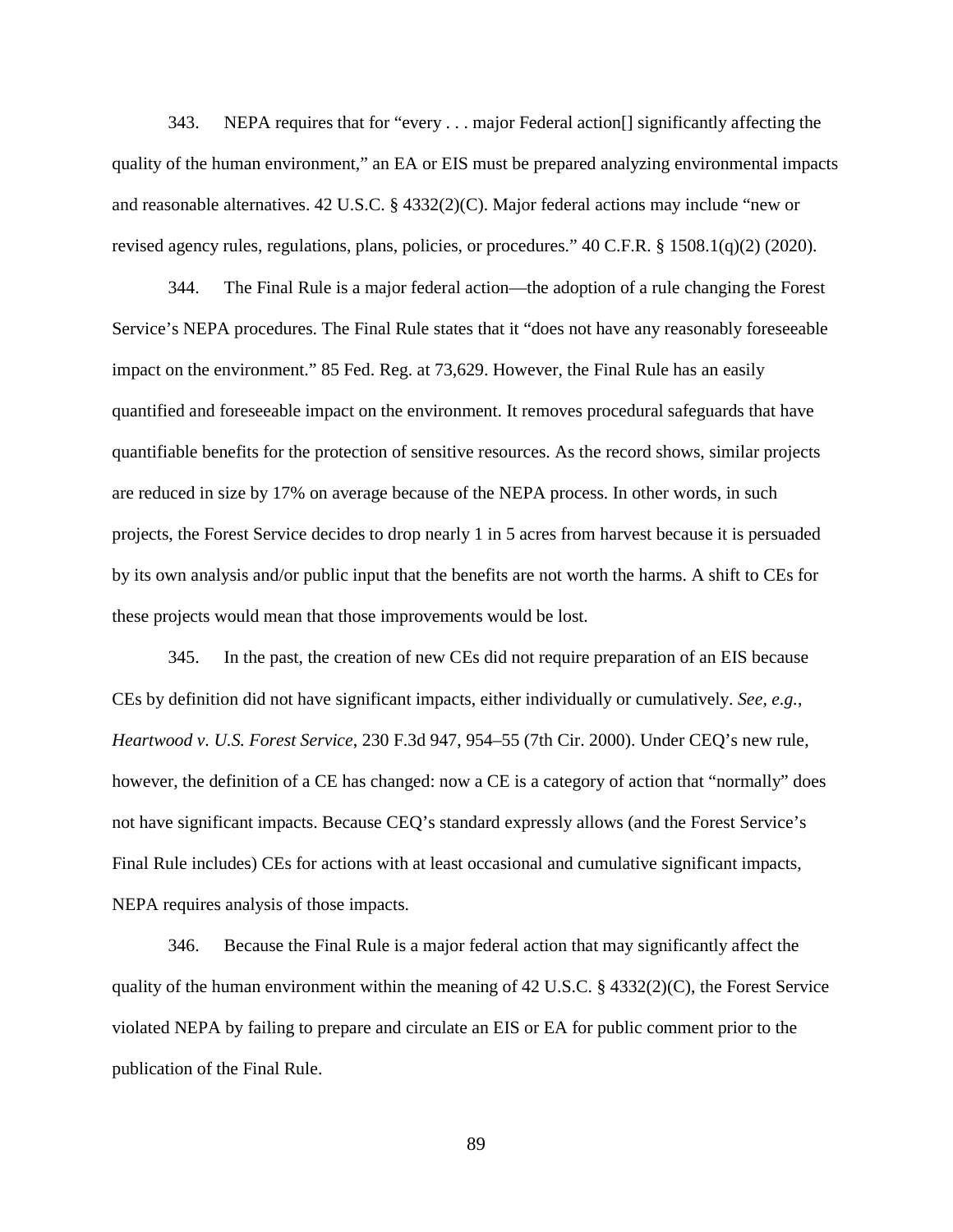347. An EA or EIS on the Final Rule should also have analyzed the environmental justice impacts of substituting a "flexible" collaborative process in place of the transparent, open, and accessible comment and objection process required by the Forest Service's previous policies. Environmental justice communities and organizations are historically underrepresented in collaborative processes and will be harmed by the replacement of the NEPA process with a collaborative process for timber projects. Relatedly, the Forest Service should have considered the effect of its Final Rule on the participation of people who do not live near the venues for collaborative discussions, who lack the resources to travel or attend collaborative meetings, or who lack the physical ability to join field visits.

348. An EA or EIS on the Final Rule should also have addressed the impact of the Final Rule on efforts to limit greenhouse gas emissions that worsen global climate change. National forests, particularly in the Southeast, are a key national carbon sink, and timber harvest and soil disturbance release greenhouses gases into the atmosphere. The Forest Service has made clear its intent to increase the pace and scale of logging by speeding up environmental reviews. Authorizing these projects under CEs will reduce carbon storage, release greenhouse gases, and worsen climate change. Because these cumulative impacts will not be analyzed when projects proceed under CEs, the Forest Service was required to consider them in an EIS for this rulemaking.

349. The Forest Service's promulgation of the Final Rule without preparing an EA or EIS that examines a reasonable range of alternatives, addresses unresolved conflicts over resource use, and assesses the environmental effects of the Final Rule using high-quality scientific information is arbitrary, capricious, an abuse of discretion, and otherwise not in accordance with law, in violation of NEPA and the APA. 5 U.S.C. § 706(2).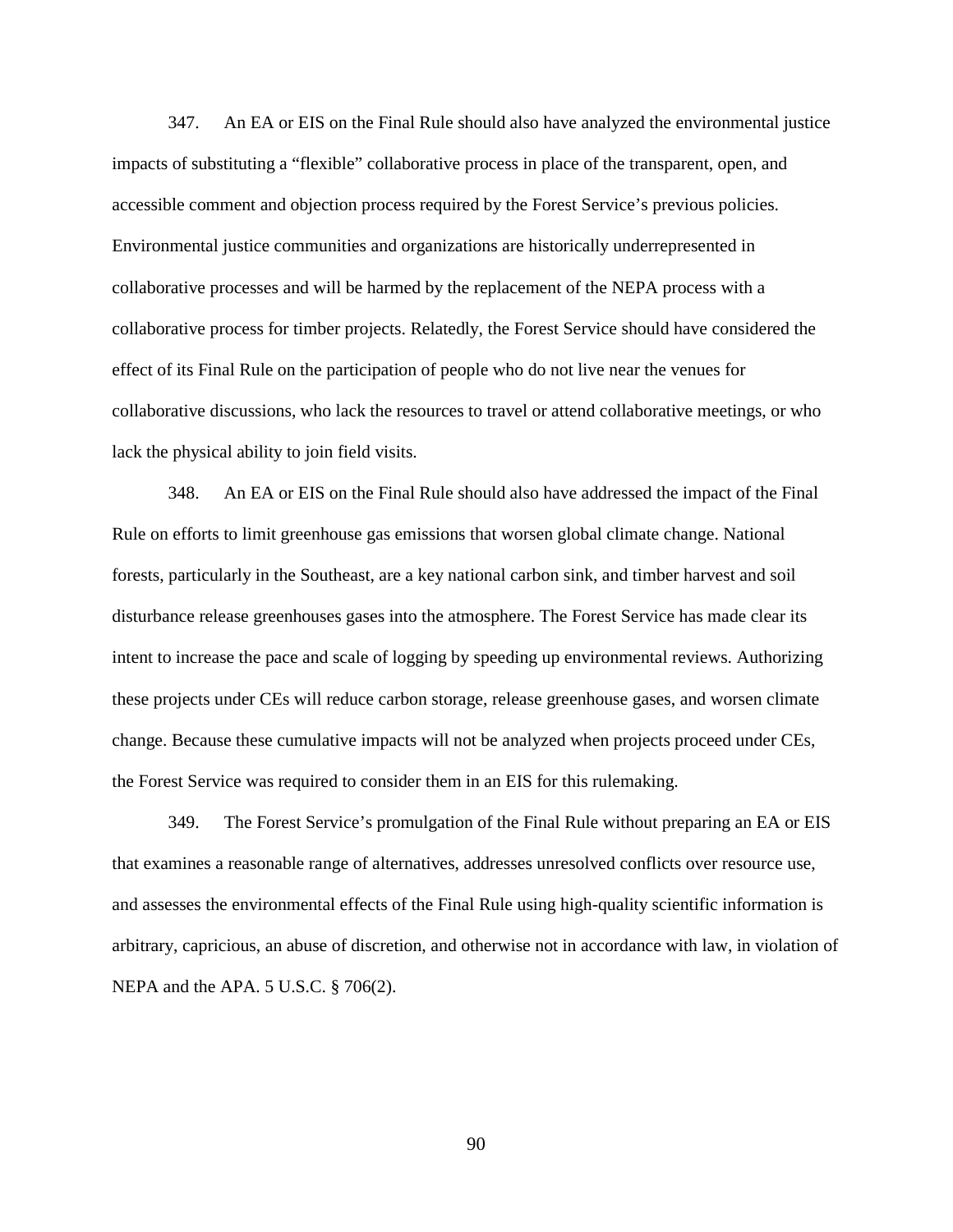### **PRAYER FOR RELIEF**

Plaintiffs respectfully request that the Court:

A. DECLARE that the Forest Service's Final Rule, *National Environmental Policy Act (NEPA) Compliance*, 85 Fed. Reg. 73,620 (Nov. 19, 2020), is arbitrary, capricious, and not in accordance with law;

B. DECLARE that CEQ's NEPA regulations, to the extent they purport to allow the categorical exclusion of actions that "normally" do not have significant impacts, 40 C.F.R. §§ 1500.4(a), 1500.5(a), 1501.3(a)(1), 1501.4(a), 1507.3(e)(2)(ii), and 1508.1(d) (2020), are arbitrary, capricious, and not in accordance with law;

C. VACATE and set aside the challenged regulations;

D. ENJOIN Defendants from implementing, enforcing, or relying on the challenged regulations;

E. AWARD Plaintiffs their reasonable costs, fees, and expenses, including attorneys' fees, associated with this litigation; and

F. GRANT Plaintiffs such further and additional relief as the Court may deem just and proper.

Respectfully submitted, this the 8th day of January, 2021.

/s/ Kristin Davis Kristin Davis VA Bar No. 85076 SOUTHERN ENVIRONMENTAL LAW CENTER 201 West Main Street, Suite 14 Charlottesville, VA 22902-5065 Telephone: 434-977-4090 Facsimile: 434-977-1483 kdavis@selcva.org